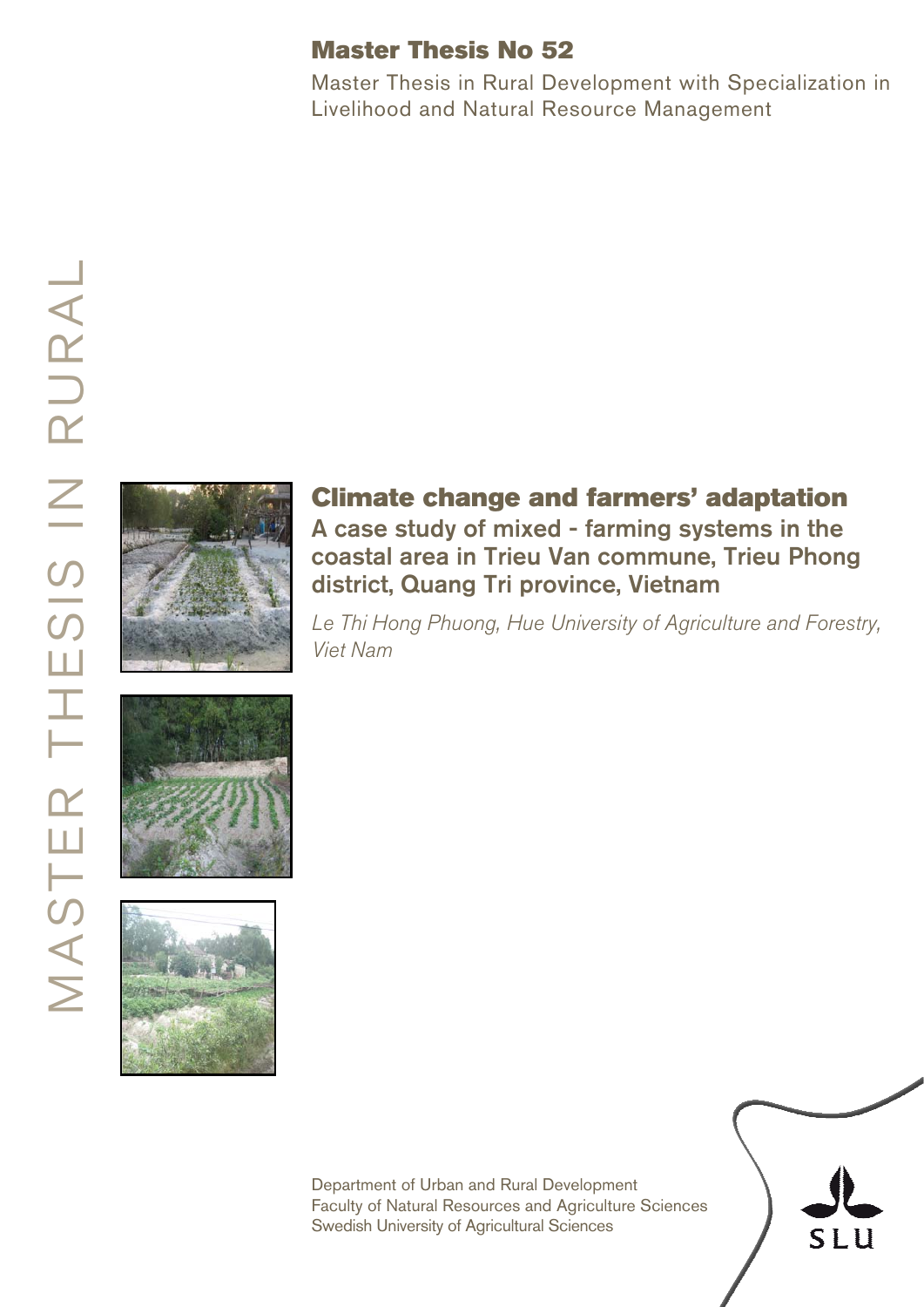# Climate change and farmers' adaptation

A case study of mixed - farming systems in the coastal area in Trieu Van commune, Trieu Phong district, Quang Tri province, Vietnam

Le Thi Hong Phuong, Hue University of Agriculture and Forestry, Hue City, Vietnam

**Supervisor: Dr. Hoang Minh Ha**, SLU ,

**Assistant Supervisor: Dr. Le Dinh Phung** , Hue University of Agriculture and Forestry ,

**Examiner:** Prof. Adam Pain and Dr Malin Beckman, ,

**Credits:** 45 hec **Level:** E **Course code:** EX0521 **Programme/education:**  MSc program in Rural Development, Livelihoods and Natural Resource Management

**Place of publication: Uppsala, Sweden Year of publication:** 2011 **Picture Cover:** Le Thi Hong Phuong **Online publication:** http://stud.epsilon.slu.se

**Key Words:** climate change, drought, agriculture, impact, adaptation, capacity

**SLU** 

Swedish University of Agricultural Sciences Faculty of Natural Resources and Agriculture Sciences Department of Urban and Rural Development Division of Rural Development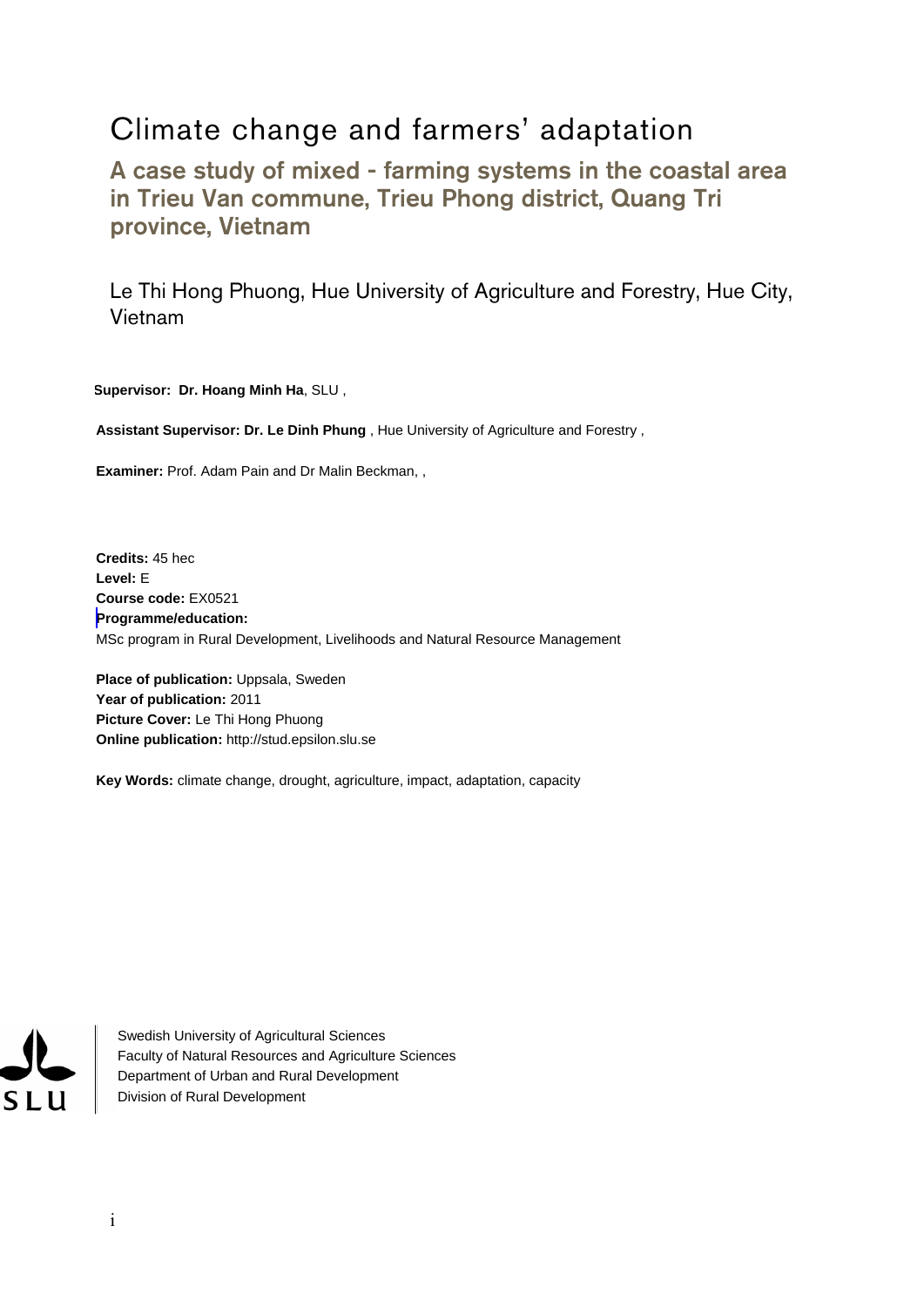#### **ABSTRACT**

*The objectives of this research are (1) to describe and analyze science and local perceptions on long-term changes in temperature, precipitation and drought, (2) to assess impact of drought on mixed farming system, various farm-level adaptation measures and capacity of community to drought adaptation. The study was conducted in a coastal commune, named Trieu Van commune in Trieu Phong district, Quang Tri province. Data and information were collected using in depth interview, group discussion and questionnaire with 59 households. The findings showed that drought heavily influenced daily livelihood of local people in the study area. The statistical analysis of the climate data showed that temperature and drought has been increased over the years. Precipitation was characterized by large inter-annual variability and a decreased amount during summer. Farmers' perceptions on temperature and precipitation as well as drought were consistent with trends found in climatic data records. Agricultural land and water resources were affected increasingly and negatively by drought. The indicators of these negative impacts are: the reduction of yields and quality of products of crops, livestock, and aquaculture due to increasing pests and diseases. As a result, production costs are increased.* 

*The study has also shown how local farmers have made significant efforts to implement adaptation measures to drought and to its impacts. Several farming adaptation options were found, such as using drought-tolerant varieties and local breeds; 42.3% of surveyed households applied VAC(R) model; adjusting seasonal calendar and scale of crops, livestock and fish production (100% interviewed farmers applied this); intercropping, rotational cultivation and diversifying crops and animals in the farm; changing land preparation and mulch techniques in crop production as well as techniques in livestock and fish management. Finding alternative livelihood options and migration were found as important adaptation options. Access to natural resource, supports from policies and non-government organizations, farming experiences, forest planting and potential livestock production development, are the main conditions and potentials to manage and adapt to drought. Several difficulties for scaling up the options found include: Poor sandy land, lacking irrigation system, lacking of financial support, low capacity of agricultural staff creating barrier to access to the extension service and transfer technology; lack of policies mechanism to support research and development technologies, appropriate to the changing local context due to climate change.* 

*Key words: climate change, drought, agriculture, impact, adaptation, capacity*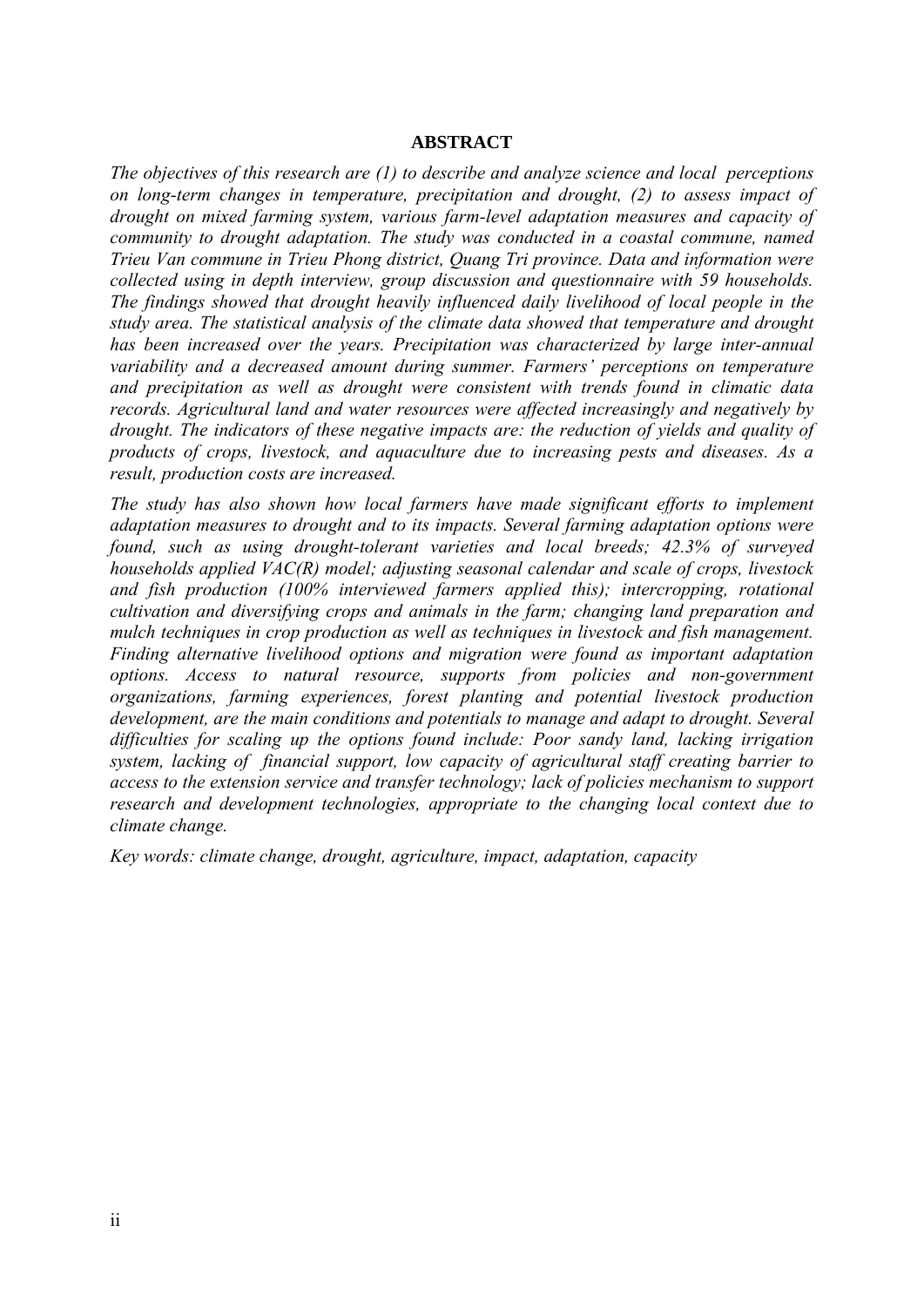#### **ACKNOWLEDGMENT**

*Above all, I would like to express my deep gratitude to Dr Hoang Minh Ha, senior researcher at the Swedish University of Agricultural Sciences (SLU) and World Agroforestry Centre (ICRAF) Vietnam and Dr Le Dinh Phung, Hue University of Agriculture and Forestry, Vietnam - my two supervisors for their academic guidance, stimulating suggestions and encouragement during the time conducting this study.* 

*Next, I would like to express an extra thanks to Dr Malin Beckman, Dr Le Duc Ngoan, Dr Ian Christoplos, Dr Britta Ogle, Dr Wijnand Boonstra from their lectures and discussions helped me much in doing this research. Special deep thanks are given to Dr Le Thi Hoa Sen for reading my whole final draft thesis, sharing and encouragement so that I could overcome difficulties in life and writing of this study.* 

*My research could not be done without the cooperation and help of farmers and officers of Trieu Van commune, Quang Tri province, whose valuable helps and willingness enable me to conduct successfully the fieldwork, which enriched my reflection on the findings of this study.* 

*My many thanks are to my classmates for their friendship and sharing during the time we learnt together and conducted the study* 

*Last but not least, I would to send special thanks and love to my parents and sister for their patient love and endless encouragement, which are strong support and motivation for me to complete this study.*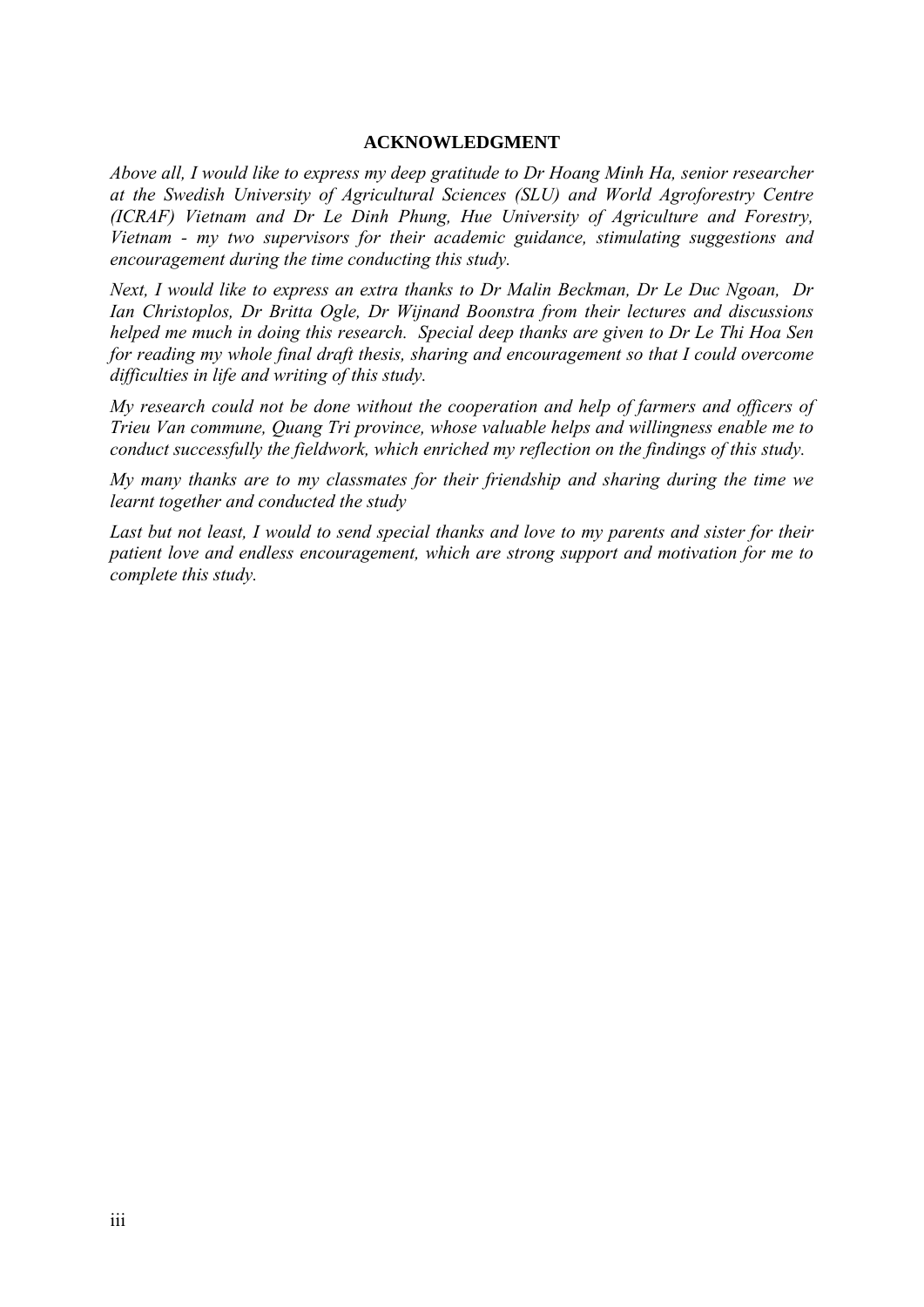| 4.4 |                                                                                   |  |
|-----|-----------------------------------------------------------------------------------|--|
| 4.3 |                                                                                   |  |
| 4.2 |                                                                                   |  |
| 4.1 |                                                                                   |  |
|     |                                                                                   |  |
| 3.5 |                                                                                   |  |
|     |                                                                                   |  |
|     |                                                                                   |  |
| 3.4 |                                                                                   |  |
| 3.3 |                                                                                   |  |
| 3.2 |                                                                                   |  |
| 3.1 |                                                                                   |  |
|     |                                                                                   |  |
| 2.5 |                                                                                   |  |
|     | 2.4.3 Adaptation strategies of Vietnam in NTP in agricultural production  17      |  |
|     | 2.4.2 Potential impacts of climate change on agricultural production in Vietnam16 |  |
|     | 2.4.1 Climate changes in the past and prediction in the future in Vietnam  16     |  |
| 2.4 | Climate change and adaptation strategies in Vietnam  16                           |  |
|     |                                                                                   |  |
|     |                                                                                   |  |
| 2.3 |                                                                                   |  |
|     |                                                                                   |  |
|     | 2.2.2 Impact of climate change and drought on mixed-farming system                |  |
|     |                                                                                   |  |
| 2.2 | Impact of climate change and drought on farming system components  4              |  |
|     |                                                                                   |  |
|     |                                                                                   |  |
|     |                                                                                   |  |
|     |                                                                                   |  |
|     |                                                                                   |  |
|     |                                                                                   |  |
|     |                                                                                   |  |
|     |                                                                                   |  |
|     |                                                                                   |  |

## **CONTENTS**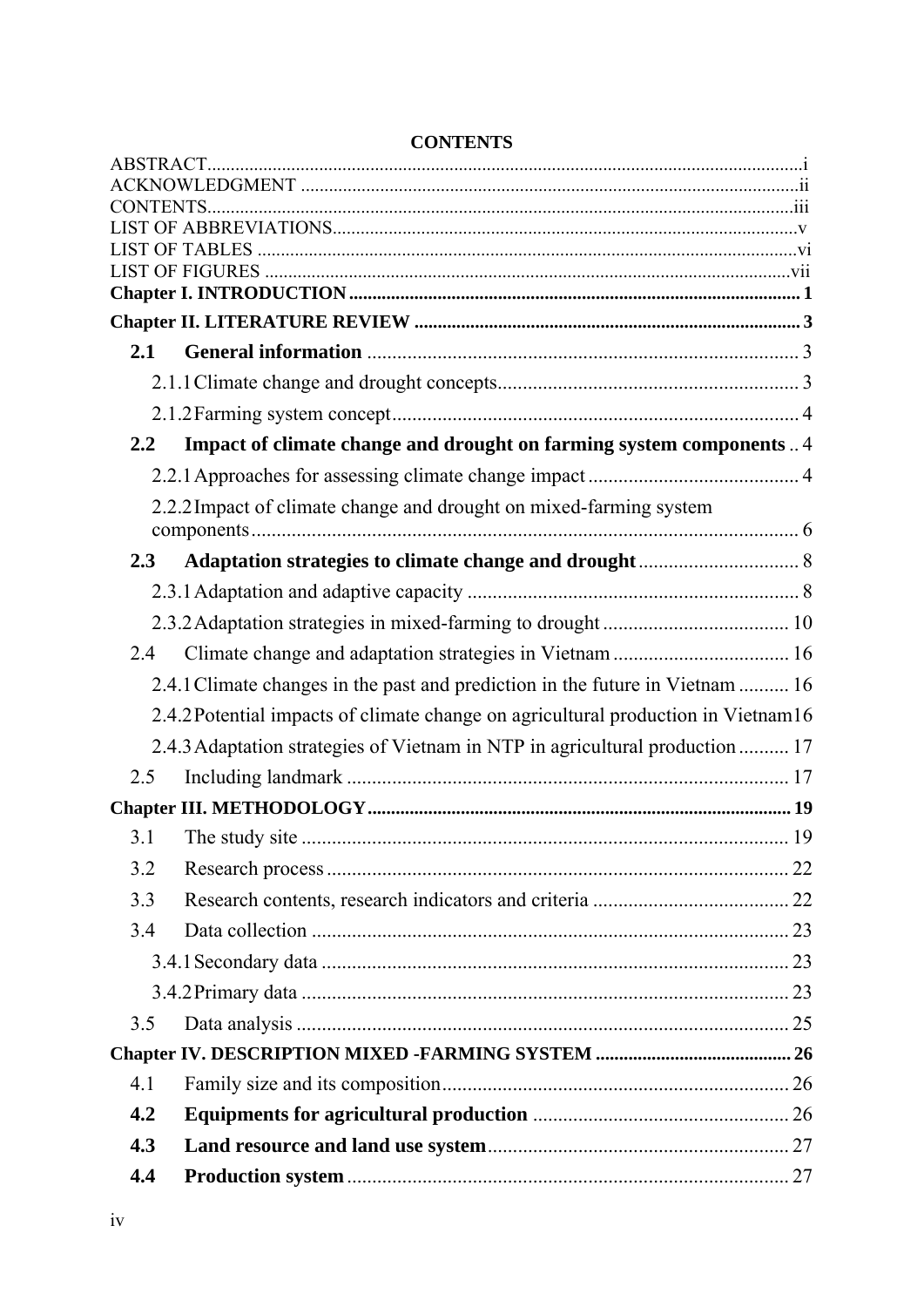| Climate change and variability in Quang Tri province and the study area 31<br>5.1 |  |
|-----------------------------------------------------------------------------------|--|
| 5.1.1 Comparison between perceptions of Changes in Climate and Meteorological     |  |
|                                                                                   |  |
| Analysis of drought impact on mixed farming system components 34<br>5.2           |  |
|                                                                                   |  |
|                                                                                   |  |
|                                                                                   |  |
| 5.2.4 Drought impact on livestock and aquaculture production in the study area 39 |  |
| Adaptation options in agricultural production to drought 41<br>5.3                |  |
|                                                                                   |  |
|                                                                                   |  |
|                                                                                   |  |
|                                                                                   |  |
|                                                                                   |  |
| Analysis adaptive capacity of local community to drought  47<br>5.4               |  |
| 5.4.1 Obstacles in drought adaptation in Trieu Van commune 47                     |  |
|                                                                                   |  |
|                                                                                   |  |
|                                                                                   |  |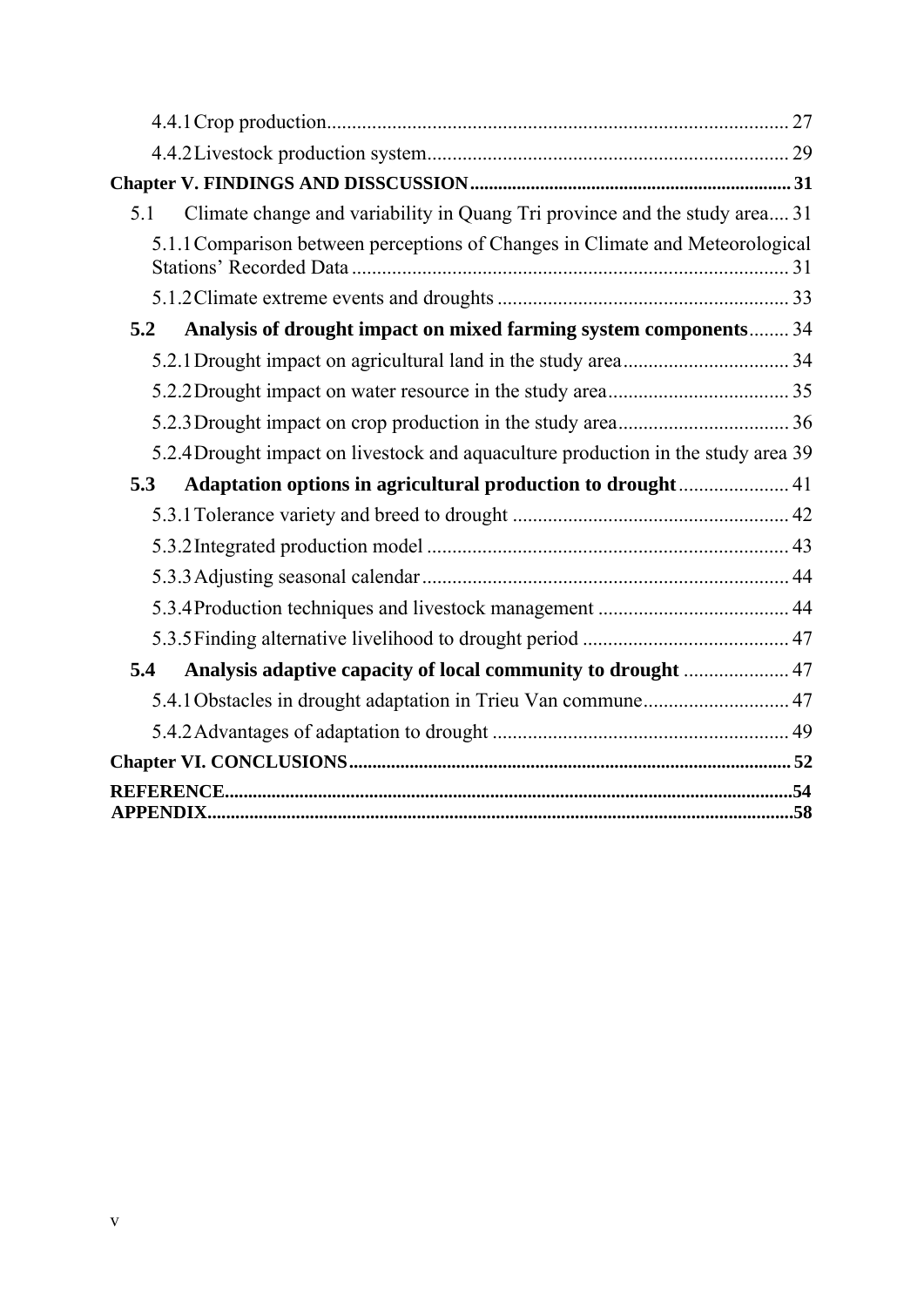#### **LIST OF ABBREVIATIONS**

ADB: Asian Development Bank ADPC: Asian Disaster Preparedness Centre CtC: Challenge to Change CRD: Central for Rural Development (Hue University of Agriculture and Forestry) FAO: Food and Agriculture Organization of the United Nations IPCC: Intergovernmental Panel on Climate Change ISDR: International strategy for Disaster Reduction MONRE: Ministry of Natural Resources and Environment NGOs: Non-Government Organizations NTP: National Target Program PRA: Participatory Rural Appraisal SPSS: Statistical Package for the Social Sciences SWOT: Strength, Weakness, Opportunity and Threat UNDP: United Nations Development Program UNFCCC: United Nations Framework Convention on Climate Change WB: World Bank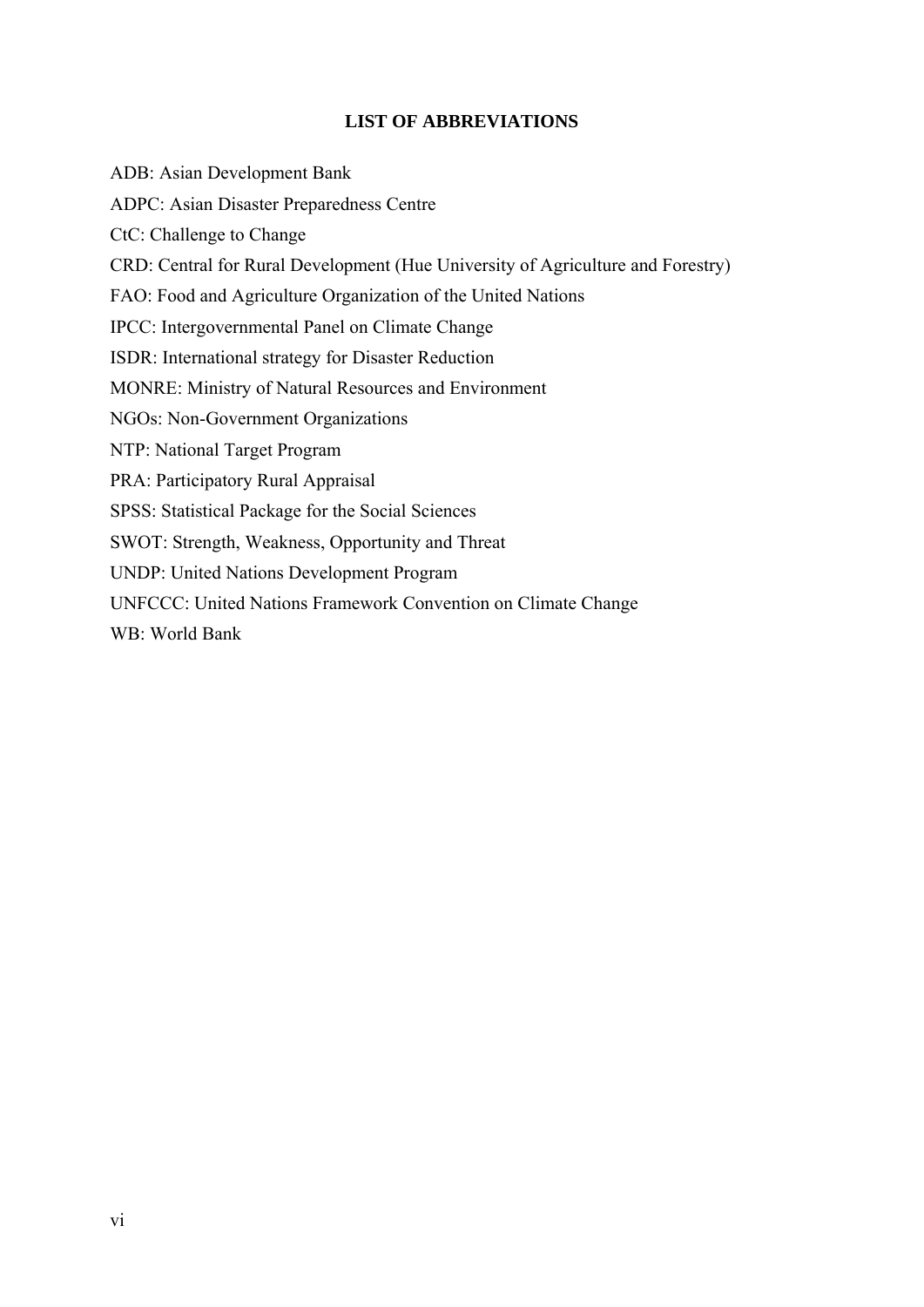## **LIST OF TABLES**

| Table 4.1: Family size, education level, age and farming experience of surveyed household in<br>.26 |
|-----------------------------------------------------------------------------------------------------|
| Table 4.2: Equipments for agricultural production surveyed household in the study area in           |
|                                                                                                     |
| Table 4.4: Crop structure following season for each crops in Trieu Van commune in 200928            |
| Table 4.5: Number of livestock, number per farrow and farrow per year of farm household of          |
|                                                                                                     |
| Table 5.6: Farmers' opinions on impact of drought on pest and disease and consequences37            |
| Table 5.7: Farmers' opinions on impact of drought on crops productivity 38                          |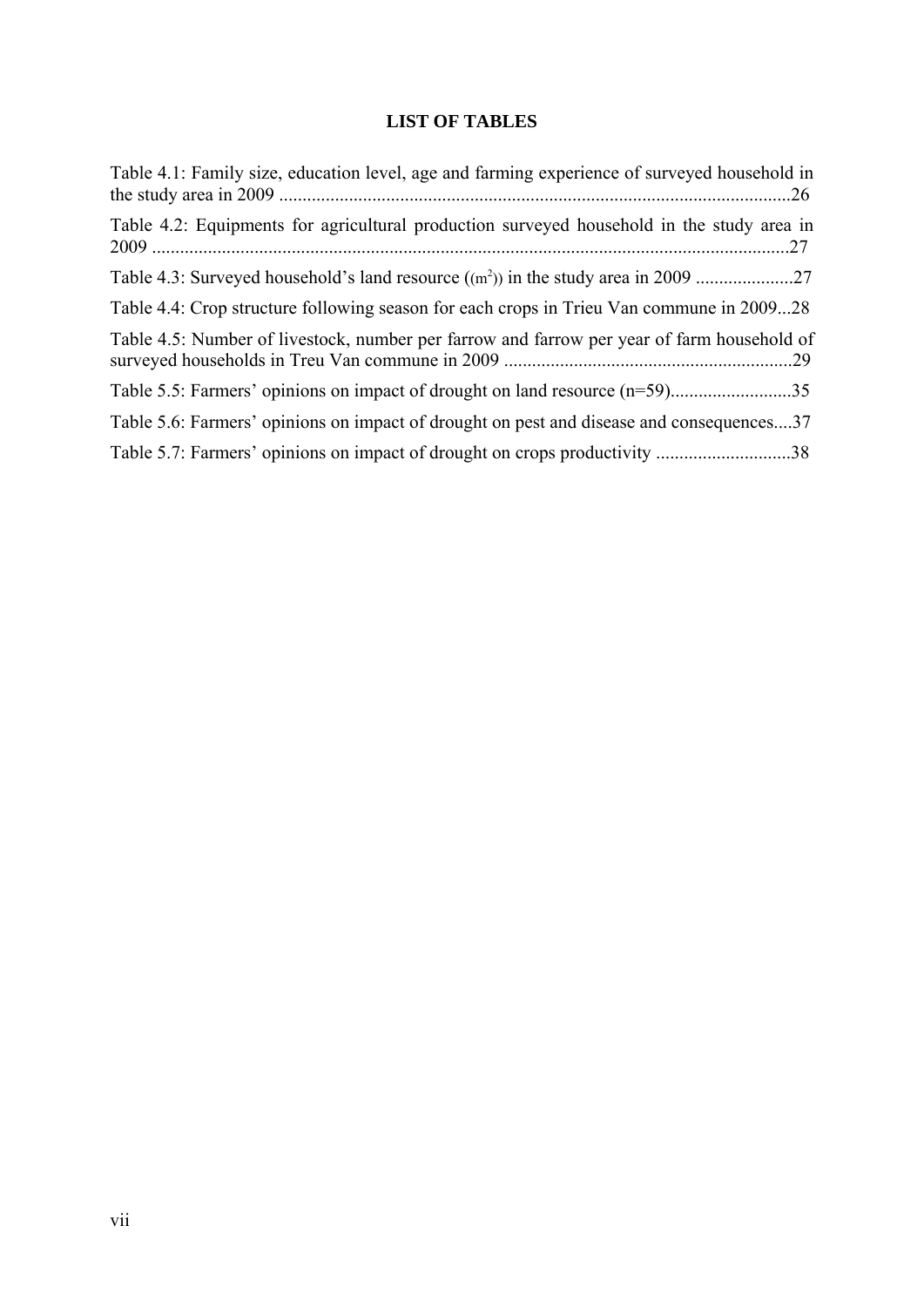## **LIST OF FIGURES**

|                                                                                           | .22 |
|-------------------------------------------------------------------------------------------|-----|
|                                                                                           | .25 |
| Figure 5.3: Farmers' perceptions on changes in temperature in Trieu Van (n=59) 31         |     |
|                                                                                           |     |
| Figure 5.6: Farmers' perceptions on changes in precipitation in Trieu Van (n=59)32        |     |
|                                                                                           |     |
|                                                                                           |     |
| Figure 5.9: Farmers' opinions on impacts of drought on quality of crops product           | .38 |
|                                                                                           |     |
| Figure 5.12: Farmers' opinions on change livestock and fish productivity toward drought40 |     |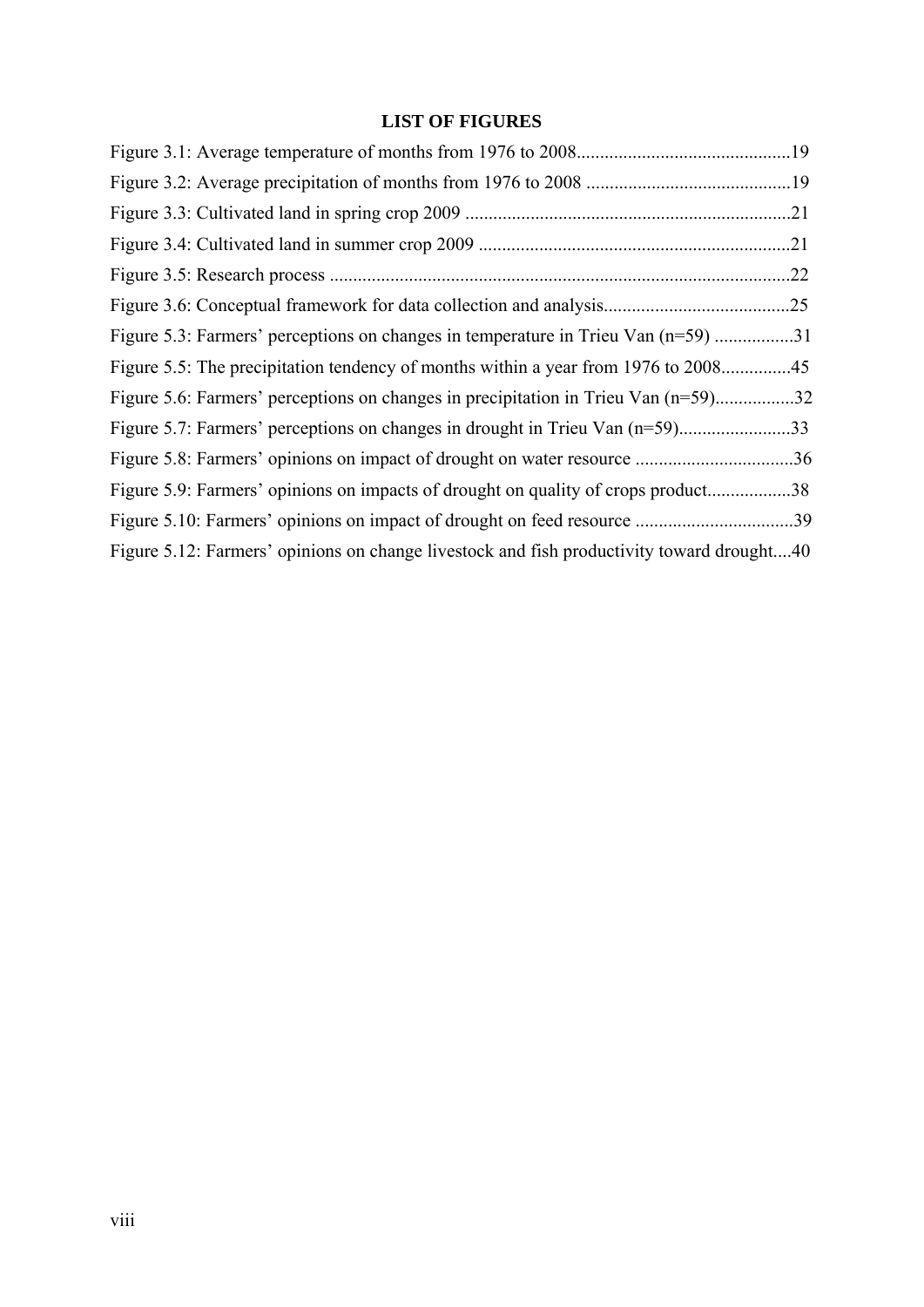# **1 INTRODUCTION**

<span id="page-9-0"></span>In the recent years, the global climate has changed and the changes are both due to natural phenomena and human activities (Dow & Downing, 2007). These changes are shown by more frequent and intensity as well as irregular changes of disasters such as floods, droughts, storms and tsunami within and over years. These changes have largely impacted on social, economic and environmental systems and shaped prospects for sustainable agricultural and rural development (Fischer *et al.*, 2002).

Vietnam, with a long coast, is considered one the countries vulnerable to climate change (ADB, 2009; OXFAM, 2008; Chaudhry & Ruysschaert, 2007). According to UNDP, Vietnam is one of five countries considered the most vulnerable to climate variability and extreme weather events. Within the country, the central coastal is one of the most vulnerable areas to typhoons, storm surges, flash floods, drought and saline water intrusion (Chaudhry & Ruysschaert, 2007).

In many developing countries, there are about two-thirds of the population directly or indirectly earning a living from agriculture, rural and agricultural societies (Fischer *et al.*, 2002). Agricultural outcomes are determined by complex interactions among people, policies and nature (Nelson, 2009). Nelson (2009) stated that "crop and animals are affected by changes in temperature and precipitation but they are also influenced by human investments such as irrigation systems, transportation infrastructure and animal shelters and market conditions". Among which, climate change is one of the most important impact factor to agriculture in the present and future (Burton & Lim, 2005), or even the deciding factor to agricultural production (Smit & Skinner, 2002; Adams *et al.*, 1998). Vice versa, agricultural production is one of the sectors most vulnerable to climate change and has profound impacted on climate change (Oyekale & Ibadan, 2009; Dharmaji & Huy, 2008; Cruz *et al.*, 2007; Dow & Downing, 2007; Burton & Lim, 2005; Ziervogel & Calder, 2003; Adams *et al.*, 1998) in terms of long-term changes in temperature or precipitation, or the frequency and magnitude of extreme weather events (Bradshaw *et al.*, 2004). The results of these effects have caused difficulties in the livelihoods of local people (Oyekale & Ibadan, 2009; Adams *et al.*, 1998). Confronted with a situation of climate change, farmers continue their farming (Rao *et al.*, 2007). The question is "what are the impacts of climate changes on agricultural production and how farmers have adapted and/or can adapt to the climate change?"

According to Smit (1993), adaptation are "adjustments to enhance the viability of social and economic activities and reduce their vulnerability to climate, including its current variability and extremes events as well as longer term climate change". Adaptation is not only an important component of climate change impact and vulnerability assessment and but also one of the policy options in response to climate change impacts (Fankhauser, 1996; Smith and Lenhart, 1996; Smit et al., 1999 cited in Smit and Skinner, 2002). One common purpose of adaptation analyses in the climate change field is to estimate the degree of impacts of climate change scenarios and based on these impacts, human can propose better adaptation strategies (Smit & Wandel, 2006). Besides, adaptation to climate change is essential to complement climate-change mitigation and both have to be central to an integrated strategy to reduce risks and impacts of climate change (Fischer *et al.*, 2002). Adaptation measures are important to help people as well as communities to better face with local extremes conditions and associated climate change. Therefore, adaptation should have the potential to contribute to reduction in negative impacts, realize positive effects and avoid the danger from changes in climate conditions. According to Rabbinge (2009), building model and climate change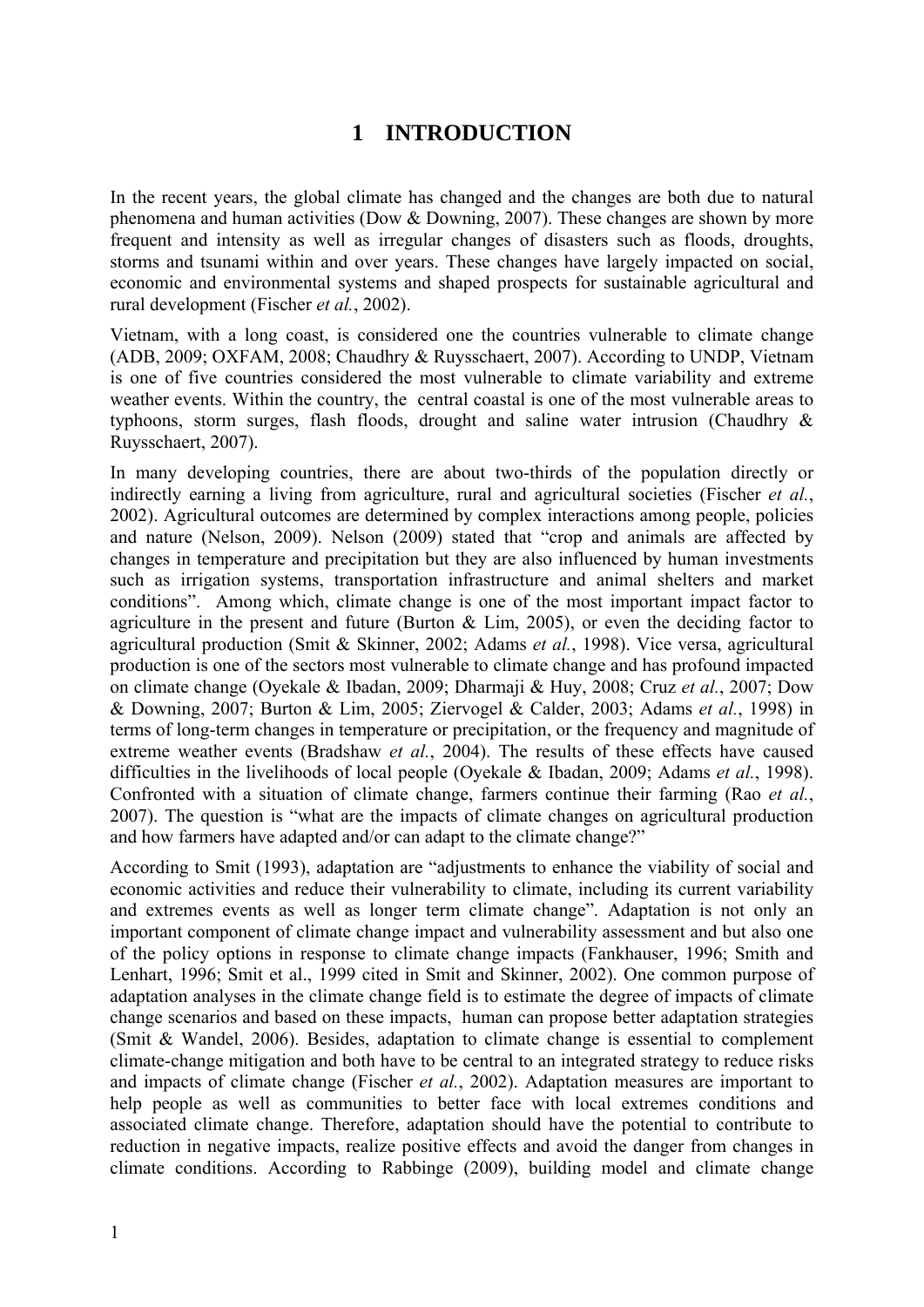scenario are critical for agricultural research. In order to build the model, first of all, we must understand what the local impacts of climate change are likely to be. It is necessary to have a basis to give comprehensive and anticipative view as well as appropriate adaptation strategies for each region. Second, if we want to have appropriate adaptation strategies and polices, the gap that exists between information from policies, governments and farmers should be narrowed as much as possible.

Quang Tri province is located in a hazard-prone area of Central Vietnam and among the poorest provinces of Vietnam (FAO, 2004; Gill *et al.*, 2003). In recent years Quang Tri has increasingly faced climate extremes such as droughts, storms and floods, among those drought is one of the main climate extreme events. Drought has heavily and negatively influenced daily livelihood of local people and the ecosystem. Especially, for coastal areas with mostly sandy land, drought is the main problem for agricultural production. For those reasons, this study is conducted to answer the following questions:

- What are farmers' perception of drought on mixed - farming system in terms of crop, livestock, fish, and land and water resources?

- What strategies do the local farmers have to adapt to drought?

- How is the adaptive capacity of local people to drought?

This study investigated climate change tendencies, its impact assessment, as well as local adaptation options and adaptive capacity of local people towards drought. Hopefully, the study can contribute with an analysis useful for agricultural production communities in the coastal areas of Quang Tri province as well as to "Provincial Target Program to Respond to Climate Change'. In particular it can provide useful information for policy makers and policy level planning.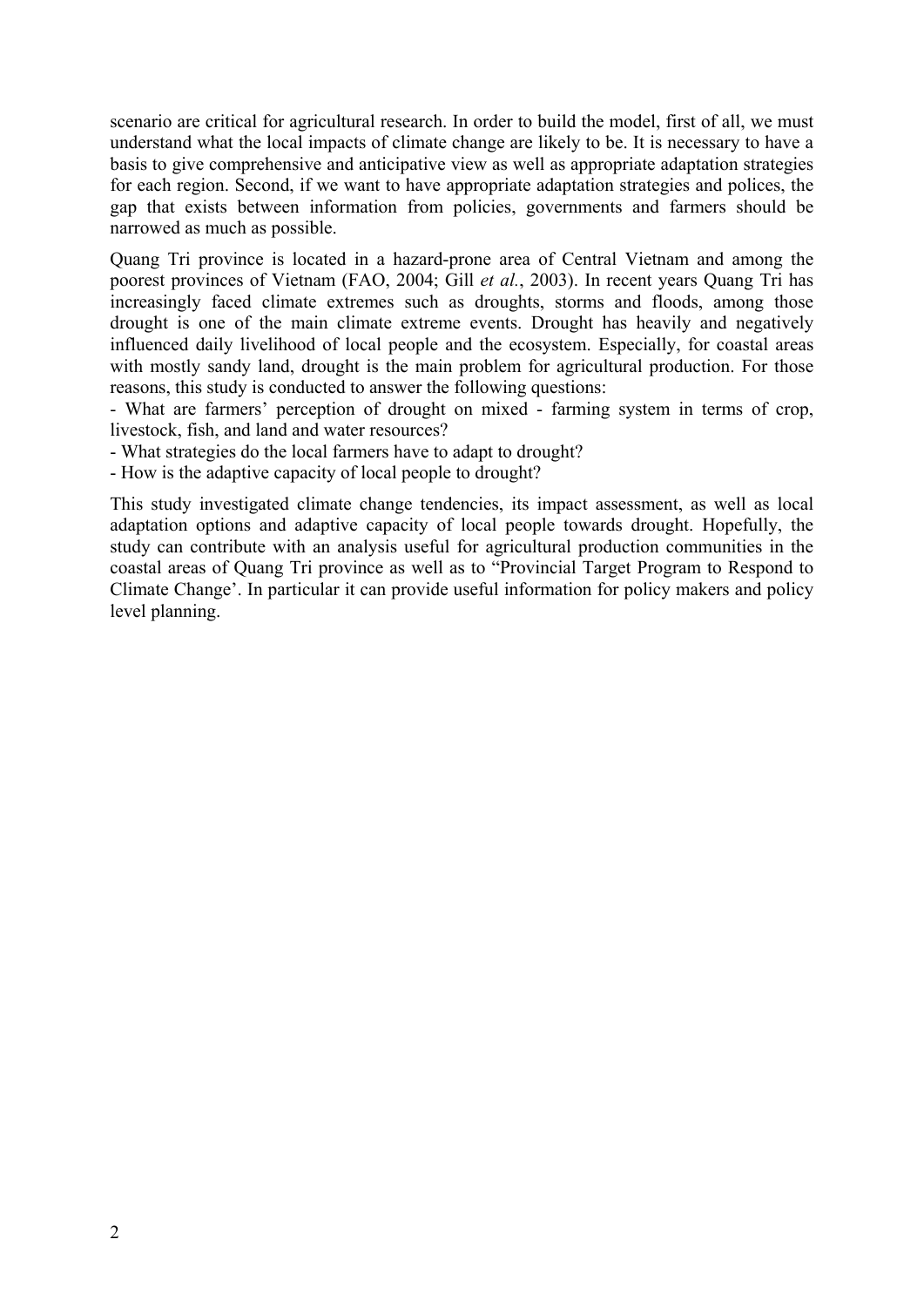## **2 LITERATURE REVIEW**

#### <span id="page-11-0"></span>**2.1 General information**

#### **2.1.1 Climate change and drought concepts**

According to Ramamasy (2007) "*climate* is statistical information, a synthesis of weather variation focusing on a specific area for a specified interval; climate is usually based on the weather in one locality averaged for at least 30 years". So, climate is often defined as the weather averaged over time (typically, 30 years, WMO) (MONRE, 2008).

*Weather* is the day-to-day state of the atmosphere and its short-term (from hours to a few weeks) variations such as temperature, humidity, precipitation, cloudiness, visibility or wind (Ramamasy *et al.*, 2007).

*Climate change* is the natural phenomenon but is also accelerated by human activities (O'Brien *et al.*, 2006). Climate changes are likely to manifest in four main ways: slow changes in mean climate conditions, increased inter-annual and seasonal variability, increased frequency of extreme events, and rapid climate changes causing catastrophic shifts in ecosystems (Tompkins & Adger, 2004). In IPCC report (2007), climate change was understood as any changes of climate over time due to natural changes or results of human activities. With this definition, climate change can be the resulting changes of internal processes or external forces (Nicholls, 2007). In accordance with United Nations Framework Convention on Climate Change (UNFCCC), climate change refers to direct or indirect activities of humans, leading to change in global atmosphere components and create changes of natural climate variability observed over comparable time. Regarding climate change views, Smith et al, (1999) and Cruz *et al.,* (2007) and as well as in my view in this study, climate change is defined as changes through increasing in frequency and intensity of extremes weather events including storm, flood, drought and irregular rain over time and irregular climate signal.

*Climatic variability* means the fluctuation that occurs from year to year and the statistic of extreme conditions such as severe storms or unusually hot seasons (ISDR, 2008). According to Oxfam organization, climatic variability is natural variations in the climate that are not caused by greenhouse gas emissions (e.g., it rains more in some years and less in others).

*Climate extreme (weather extreme event)* is small changes in average conditions that can have big influence on extremes such as droughts or floods. These changes are already noticeable, and the trend is expected to continue (Selvaraju *et al.*, 2006).

*Drought* is a phenomenon of climate. It occurs almost everywhere but it's features are different between regions. Drought means scarcity of water which adversely affects various sectors of human society (Panu & Sharma, 2002). In general, drought is defined as a temporary reduction in moisture availability significantly below the normal for a specified period (Ramamasy *et al.*, 2007). The deficiency of precipitation over an extended period time, usually a season or more is also called drought. Therefore, drought is considered as unbalance between precipitation and evapotranspiration in a particular area in a period. It is also related to the timing, as delays in the start of the rainy season and the effectiveness of the rains, such as precipitation intensity or number of precipitation events. According to technical aspects, drought is the decrease of water availability, which might qualify when precipitation falls below about 80% of the average availability of the preceding 30 (or more) years. According to farmers, drought is changes in precipitation patterns, so lack of sufficient water or of sufficient precipitation for paddy cultivation is regarded as drought (Rajib Shaw, 2008). In my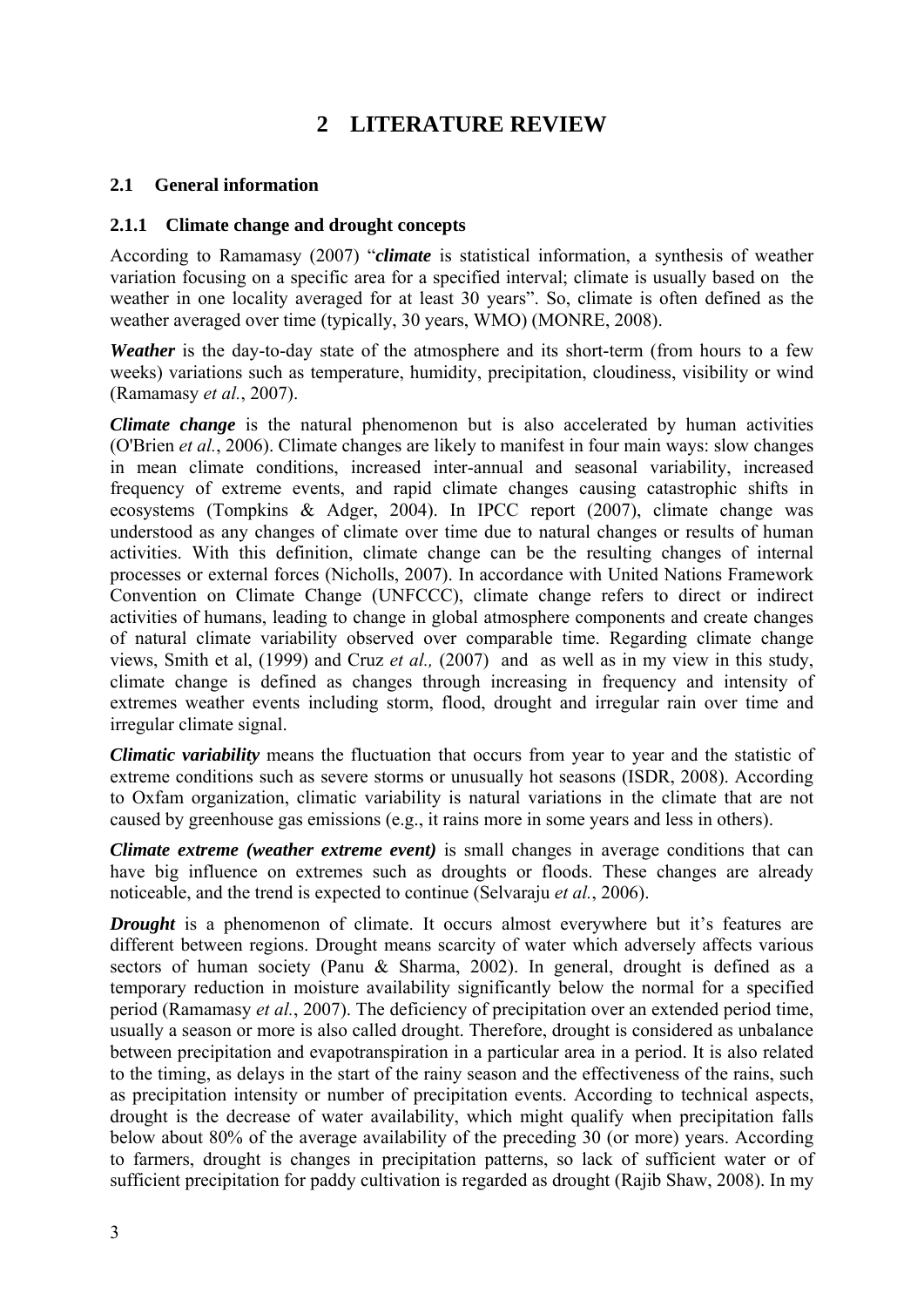<span id="page-12-0"></span>opinion, as well as the drought definition applied in my research, drought is understood as high temperature and lack of rain for a long time combined with strong wind.

Understanding the concept of drought may also be important in establishing policy for drought response. Policy will provides financial assistance to farmers only under exceptional drought circumstances and when drought conditions are beyond those that could be called part of normal risk management. Moreover, drought definition also helps people identify the beginning, end and degree of severity of drought. Farmers can have plans to cope with or adapt to drought.

Human activities may lead to desertification of vulnerable arid, semiarid and dry sub-humid areas (Kundzewicz, 1997 cited in Panu & Sharma, 2002). According to Panu & Sharma (2002), there were two main reasons that led to drought and these reason are closely associated with natural events. First, it is the occurrence of below normal precipitation, which is affected by various natural phenomena. Second, a causative factor of droughts is the oceanic circulations, which have average patterns of current and heat storage that affect the weather and climate. The sea surface temperature anomaly has been referred to as the El Nino, so generally, when El Nino appears, drought as well as the impact level also increases (Panu & Sharma, 2002). Another reason is increasing soil erosion and over exploitation of water resources because of human activities (Brooks, 2006). Thus, reasons of drought include changes in temperature, moisture, precipitation and human activities through building dams, dykes or other infrastructure or deforestation.

## **2.1.2 Farming system concept**

A farming system is defined as " a population of individual farm systems that have broadly similar resource bases, enterprise patterns, household livelihoods and constraints, and for which similar development strategies and interventions would be appropriate" (Dixon *et al.*, 2001). They also indicate that a farming system is a complex situation in which the farm and household unit is made up of several components, consisting of food and cash crops compound homestead garden and animal production with several non-agricultural activities. Farming system is a unit consisting of a human group and the resources that they manage in its environment, involving the direct production of plant and animal products (Beets, 1988). Therefore, farming system is a system in which a combination with interrelated farming and household activities are inter-dependent and interacting with each other to achieve household goals.

Basing on these above farming system concepts, farming system includes many sub-systems and these sub-systems are put in the same space, time, social-economic conditions and are called mixed-farming system, which is applied in this research.

#### **2.2 Impact of climate change and drought on farming system components**

#### **2.2.1 Approaches for assessing climate change impact**

Climate change impact assessment mentions studies and investigations designed to find out what the effects of climate change at the moment and in the future on human activities and the natural world are (Burton *et al.*, 1998). Besides, climate change impact assessment usually goes together with present assessment of adaptation options and promotes future possible adaptation strategies for response to a changing climate.

Approaches for assessment of the impact of climate change was referred in Intergovernmental Panel on Climate Change Technical Guidelines for Assessing Climate Change Impacts and Adaptation (Carter *et al.*, 1994). Two main objectives to assess climate change impacts include assessing climate change impacts and adaptations in a scientific aspect and providing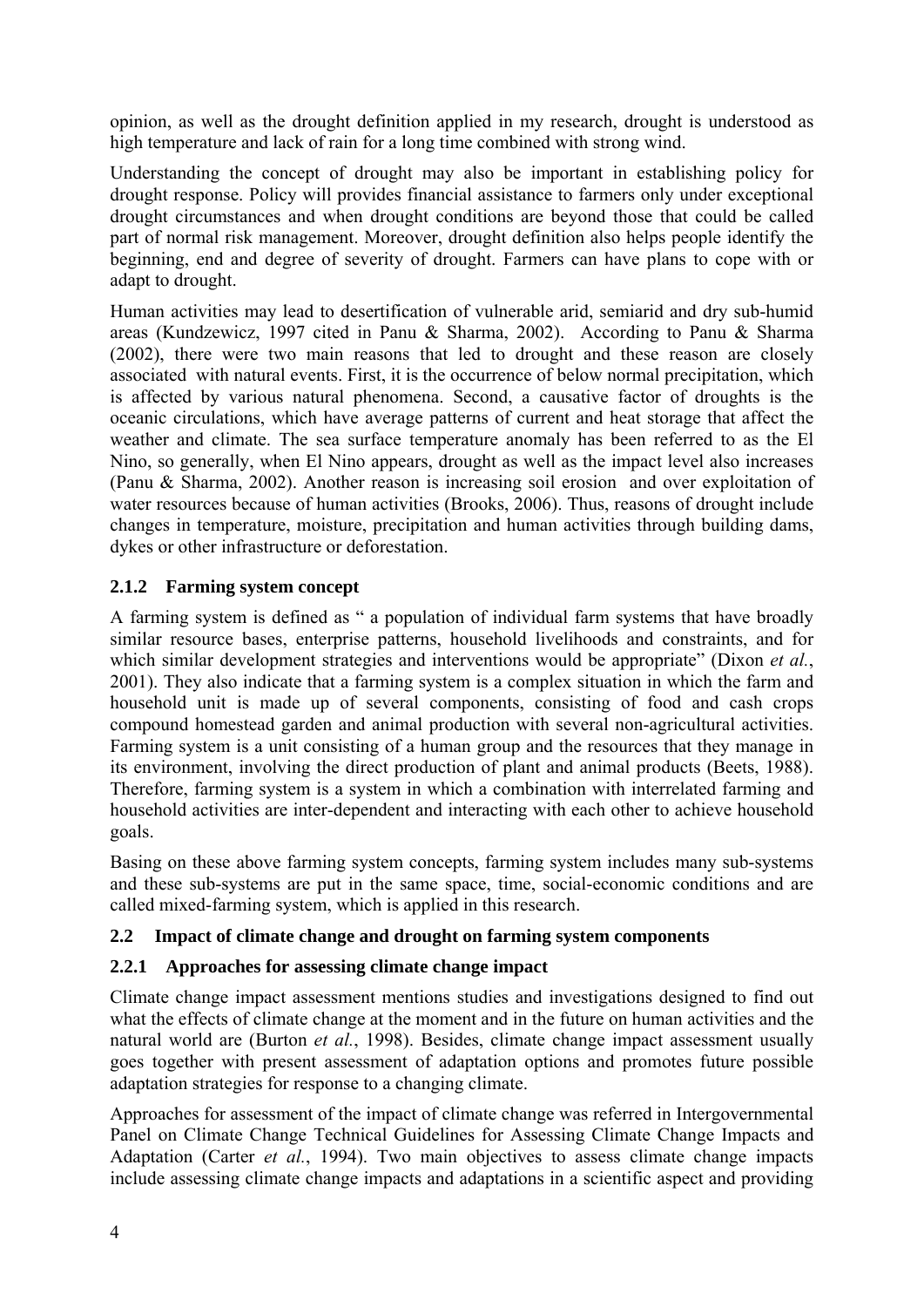a mode as well as information for policy makers and decision-makers to choose a set of adaptation options and develop an appropriate mixed or new strategies for responding and combining adaptation and mitigation measures.

There are three methodological approaches for assessing climate change impacts and adaptation strategies (Kates, 1985 cited in Carter *et al*., 1994).

First, the simplest methodology is called impact approach. It is considered simple because it follows a straightforward "cause and effect" pathway or it can be thought of as an "If - Then - What" approach. We can understand that if the climate change happens, then what would be its impacts? In this approach, the researchers have to assume that the effects of non-climatic factors on the exposure unit can be held constant, thus, impact approach is usually adopted for studies of individual activities and hierarchy of level studies. However, the limitation of this approach is that the effects depend on not only climate factors but also on human activities and other factors.

The second approach is interaction approach. This approach recognizes that climate factor is only one of a set of factors that influence or is influenced by the exposure unit. This means that exposure unit is not only affected by climate factors but also by other factors such as the environment and non-environment. However, exposure unit may influence the climate factors and non-climate factors through its activities. Interaction approach can be thought of as a "What-Then-If". We can understand what issues in a system are sensitive to climate change and then what fields will be impacted if climate change happens? This approach is different from impact approach in that if impact approach considers non-climate factors to be constant, interaction approach mentions non-climate factors that may have impact on the exposure unit. Moreover, interaction approach selects climate factors based on climate-sensitivity of the exposure unit. Both impact and interaction approach have their limitations, so the integrated approach is mentioned to surmount the limitations of the above approaches.

The integrated approach is the most comprehensive regarding the interactions between society and climate factors. This approach seeks interaction within sectors, between sectors and feedbacks. It also refers to adaptation strategies to moderate negative impacts climate change. Basic knowledge is insufficient to envisage conducting a fully integrated assessment, which can only be achieved when parallel linked together different sectors in the same region. Therefore, this approach has been applied in many studies of scientists associated with climate change. A major limitation of most impact assessment to climate change is the lack of in-depth adaptation strategies. Since integrated assessment mentions on adaptation strategies to climate change including adjustments in the systems, it cannot be separated from the impact assessment of climate change on these systems.

In agricultural production system, integrated assessment approach was analyzed based on climate scenarios in terms of climate change impacts on crop productivity, animal husbandry (animal and fishing raising), irrigation management, cropping system, regional crop production as well as land and water resources (Watanable, undated). These assessments are based on the basic structure of the present agricultural system and the path of climate change impacts on the system.

In short, research on assessment of impacts of climate change cannot be separated with adaptation study and vice versa. Therefore, the integrated assessment approach is applied in this study. Results of assessment of impacts of climate change on livelihood as well as farming system are used as basic data for setting up scenario of climate change, giving adaptation strategies in the future and improving shortcomings of current adaptation strategies and these results are critical for policy makers to give appropriate policy for each sector and region.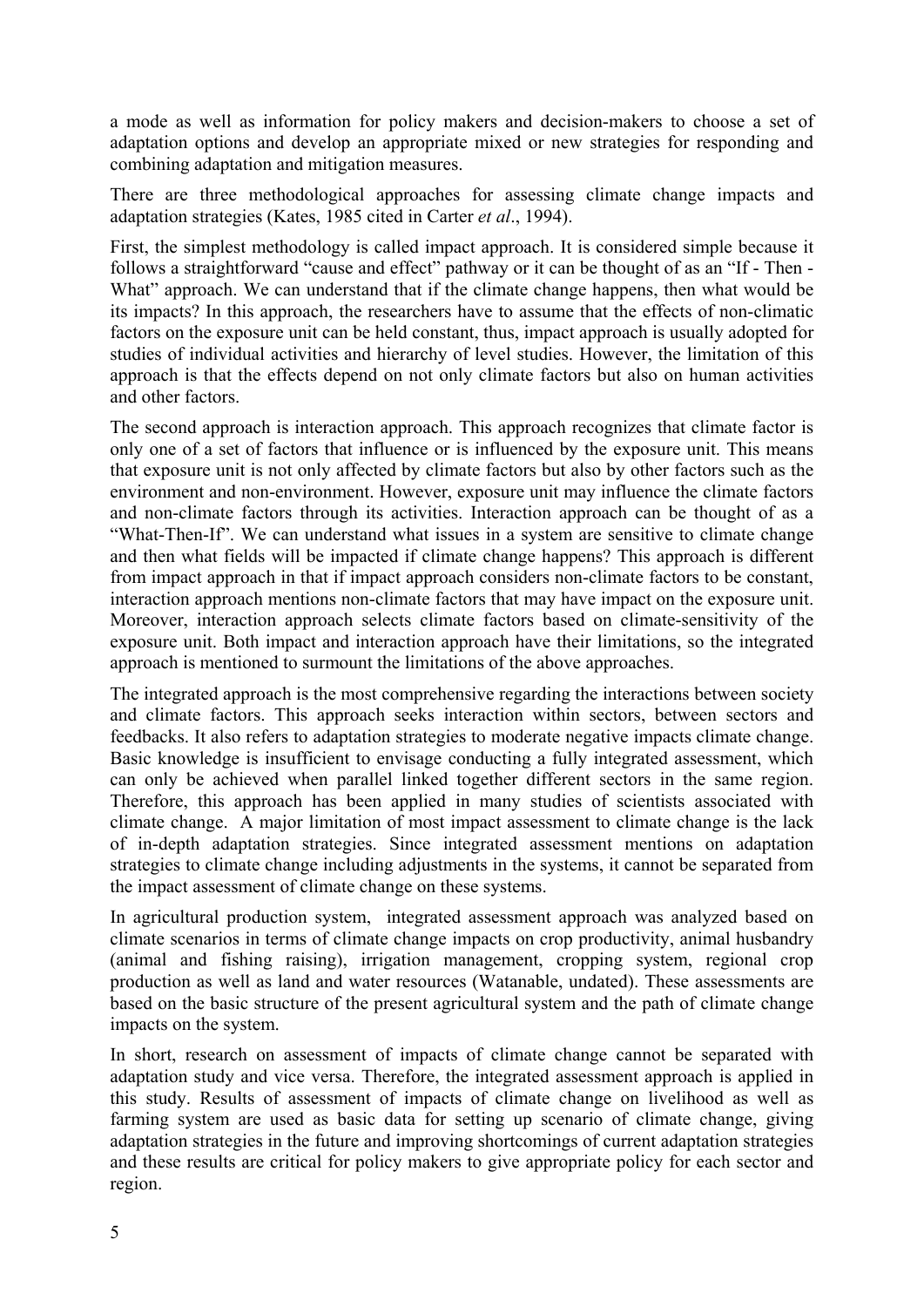#### <span id="page-14-0"></span>**2.2.2 Impact of climate change and drought on mixed-farming system components**

Much of the available literature suggests that the overall impacts of climate change on agriculture especially in the tropics have been highly negative (Maddison et al., 2007 as cited in Rao *et al.*, 2007). Drought is ranked as the natural hazard with the greatest negative impact on human livelihood. According to Carvajal (2007) in the Human development report, the 2000-2006 period saw that percentage of droughts have had an increasing tendency in Africa and Asia as well as in Europe. Impact of drought on agriculture depends on the state of crops, the duration and amount of water storage during certain effect (Mokhtari, 2005).

#### **2.2.2.1 Impact of drought on agricultural land resource**

According to Adejuwon (2004), agricultural land could be extended to areas formerly considered too cold for agriculture and the various agricultural belts could be extended towards the polar regions if temperature increases. However, in the tropical region, increasing temperature and drought may limit or reduce agricultural land area or increase land degradation and limited water for cultivation, especially, coastal soil (Dharmaji & Huy, 2008; Chaudhry & Ruysschaert, 2007; Kundzewicz *et al.*, 2007; Rao *et al.*, 2007). An increase in temperature and drought leads to a reduction in the production capacity of many regions, especially in coastal area in agricultural land (Hansen, 2006).

#### **2.2.2.2 Impact of drought on water resource**

Climate changes as well as global population increases have greatly affected global water resources (Vorosmarty *et al.*, 2000; Arnell, 1999) including both direct and indirect impacts on water availability (Rao *et al.*, 2007). First, drought has led to scarcity of surface water through changing river flows and water in the lakes (Kundzewicz *et al.*, 2007). With higher temperature, the capacity for water-holding of the atmosphere and increasing evaporation into the atmosphere has led to more intense precipitation and more droughts (Trenberth et al., 2003 cited in Kundzewicz *et al.*, 2007). Climate change has led to more drought in sandy land and semi-arid tropics (Cooper *et al.*, 2008) and resulted in water supply shortage (Ziervogel & Calder, 2003). Many lakes in the world are observed that they have decreased in the water volume during the last decades, mainly due to human water use and changing of climate (Kundzewicz *et al.*, 2007). The second impact of drought on water resource is the exhausted groundwater system (Kundzewicz *et al.*, 2007). Groundwater levels correlate more strongly with precipitation than temperature. Combined with global warming and decreasing precipitation in summer and dry season, groundwater and surface water system are reduced. Therefore, many regions have become drier and face shortcomings in production and living activities (Chen *et al.*, 2004; Arnell, 1999). Moreover, the quality of water is also influenced by drought (Kundzewicz *et al.*, 2007). Drought is affected due to increase water temperature and indirectly through an increase thermal pollution. As a result, many regions have faced difficulties due to the lack of fresh water for production especially in the coastal-sandy regions where people often face water-scarcityin dry seasons (Kundzewicz *et al.*, 2007).

#### **2.2.2.3 Impact of drought on crop production**

First, temperature increase has both positive and negative effects on crop yield (Nyong, 2008; Adejuwon, 2004). However, in general, increasing temperature has been found to reduce yield and quality of many crops, most importantly cereal and feed grains (Adams *et al.*, 1998). Results of high temperature increased the physiological development (Adejuwon (2004) such as higher respirations, shorter periods of seed formation and lower biomass production (Adams *et al.*, 1998) and hastened maturation and consequently reduce crop yield (Sadowski, 2008; Adejuwon, 2004).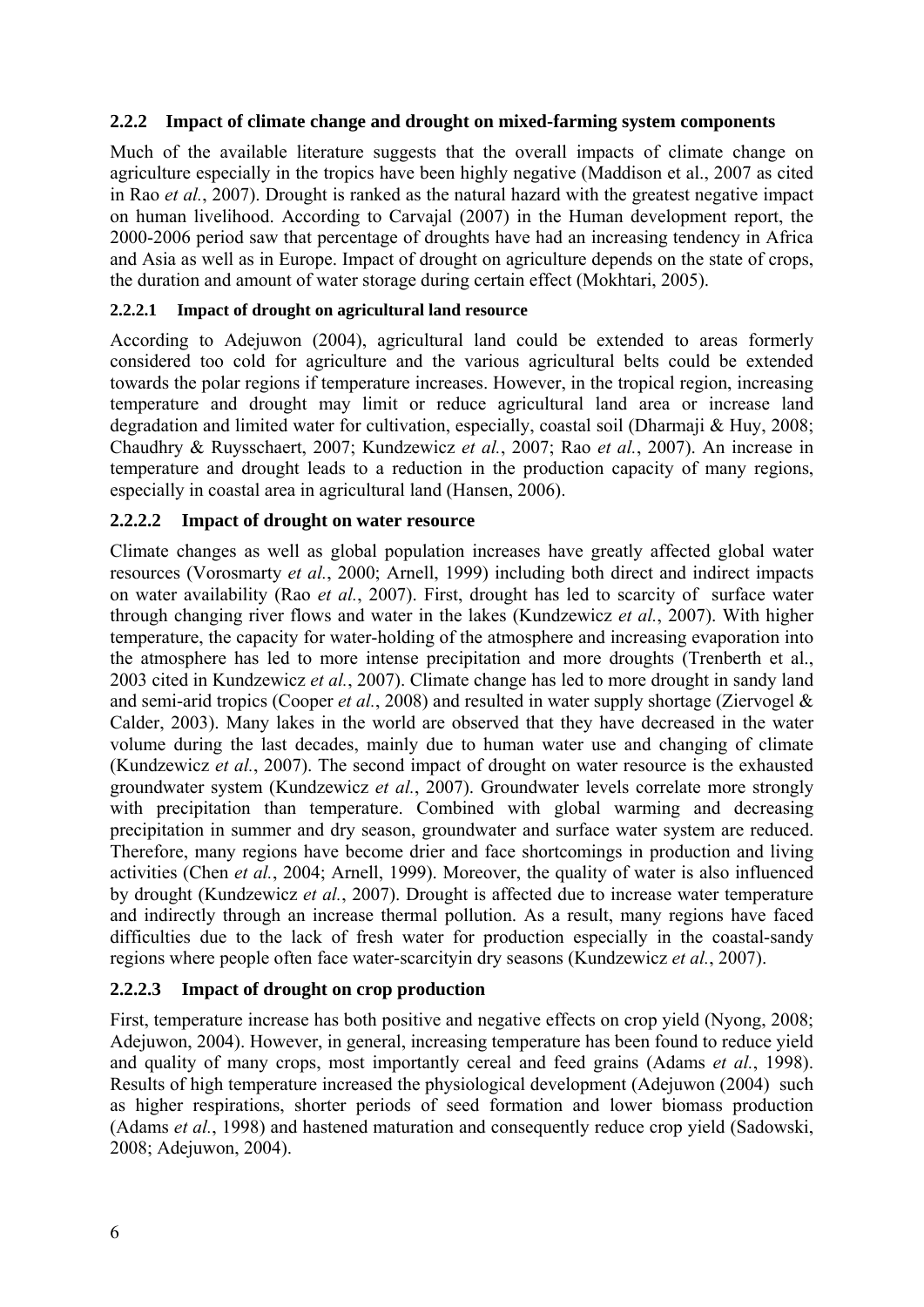Second, high temperature and dry condition have indirectly affected change in the incidence and distribution of pest and pathogens (Sutherst et al, 1995 cited in Adams et, 1998). According to Adejuwon (2004), crop management and range of distribution do not often relate directly to climate factor but it has a close relationship with pest, pathogens and epidemics. The two most important elements of climate to determine the occurrence and localization of pests and diseases are moisture and temperature. And pests and disease vectors can develop well under high temperature and optimum water supply conditions. Therefore, global warming has extended the range of distribution of certain pests and disease of crops.

Third, drought also influenced crop distribution because of the changes in land use types (Nyong, 2008). Crops distribution and agricultural production depend largely on range of distribution of geography in terms of temperature and moisture. Temperature has been high so it can bring positive effects for crop distribution in the Poland region (Sadowski, 2008) but negative effects in the Tropics one (Cruz *et al.*, 2007).

## **2.2.2.4 Impact of drought on livestock production**

First, one of the most evident and important effects of climate change on animal husbandry is changes in feed resources (Thornton & Mario, 2008; Thornton *et al.*, 2007). Increasing drought leads to the reduction of quality and development capacity of grass and crop-feed<sup>1</sup>. According to Thornton *et al* (2007), although indirectly, effects on feed resources could have a significant impact on livestock productivity, ability of the ecosystems for grazing system, prices of stoves and grains, changes in feeding options and grazing management. Impacts of climate change on availability of feed resource for livestock are shown in two aspects (Thornton *et al.*, 2007). First, increasing temperature and changing precipitation pattern lead to a change in different crops and grassland species in Asia and East Africa. These changes can lead to a different composition in animal diets and change small holder household capacity to manage feed deficits in the dry season. Second, productivity of feed crops, forages and rangelands are also changed. These changes are probably the most visible effect on feed resources for ruminants. Thus, changes could have enormous impacts on the livelihoods of livestock keepers who depend on feed sources from crop production and rangelands.

Second, the major impact of climate change is on animal health through disease and vector borne capacity (Thornton & Mario, 2008; Thornton *et al.*, 2007). Increasing temperature have supported the expansion of vector population such as malaria and livestock tick-borne diseases in high altitude systems (Thornton *et al.*, 2007). The poor people who live in sandy coastal areas have less capacity to access veterinary service, therefore diseases in livestock break out, which results in increasing the mortality rate of their livestock (Gorforth, 2008).

Third, increasing temperature in the summer has led to decreasing the amount of food intake because of the increasing water demand of livestock (Thornton *et al.*, 2007) and the increasing process of respiration and water input quantity (Barry *et al.*, undated) of around 10- 20% (Seo & Mendelsohn, 2006). Adams *et al* (1998) observed that under a  $5^{\circ}$ C increasing in temperature, livestock yield in the US fell by 10% for cow/calf. Besides, when temperature increases, livestock's body temperature also increases, which leads to the reduction of feedused efficiency. Therefore, physical appearance, reproduction and products quality are all decreased when the temperature increases (Seo & Mendelsohn, 2006).

Fourth, climate change also affects the scale of production and diversified livestock levels (Seo & Mendelsohn, 2006). Research of Yahe University, Pretonoa and the World Bank (WB) in ten countries in Africa indicated that large farms have been influenced more seriously than small farms in global warming condition. This can be explained by that small farms often raise more diversified livestock than large farms. Farms with small scale and diversified production can well adapt to climate change and thus reduce risk.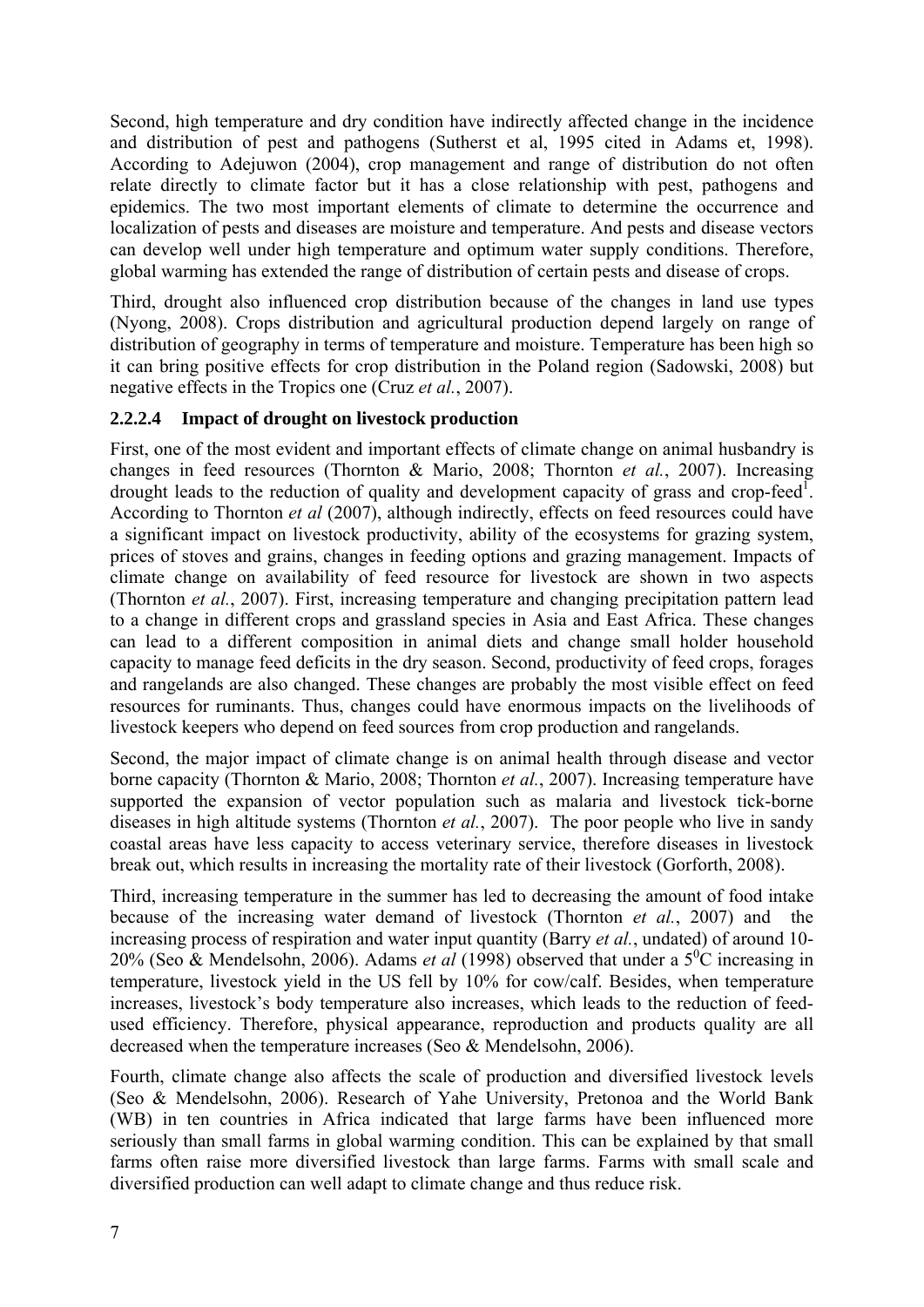## <span id="page-16-0"></span>**2.2.2.5 Impact of drought on freshwater fish raising**

Aquaculture plays an important role in farmer's livelihood, especially in coastal regions. However, it is very sensitive to climate change for freshwater, brackish water and salt water fish raising (Handisyde *et al.*, 2006). Climate change influences freshwater fish raising that is seriously assessed for all three types of water (Ficke *et al.*, 2005), in terms of changing productivity of fish (yield fish), reproduction capacity (Capili *et al.*, 2005) as well as fish diseases (Marcogliese, 2001 cited in Ficke *et al.,* 2005).

Many freshwater fish species have died especially those raised in lakes and ponds (Ficke *et*   $al.$ , 2005). According to many researches, with a temperature from 25-27<sup>°</sup>C, the growth and development activities of freshwater fish, especially the reproductive capacity would get the highest achievement but crossing the threshold  $30^{\circ}$ C, the rate of small fish dying is increased. (Handisyde *et al.*, 2006).

An increase in air temperature combined with prolonged drought has led to reduce water in ponds and lakes, which is one of the problems for freshwater fish raising (Ficke *et al.*, 2005). Besides, fish yield was reduced, and even lost, while fish diseases increase due to water temperature change especially in hotter water (Ficke *et al.*, 2005). According to Handisyde *et al* (2006), fish tolerant capacity is reduced and epidemic diseases have increased, leading to reduced fish quality, growth rate, slow development and increasing fish mortality rate because of increasing water temperature and limited water volume.

Besides, temperature increase has impact on food intake capacity and the slow growth is simultaneous with increased metabolic rate, thus the fish yield is reduced or even lost (Handisyde *et al.*, 2006; Ficke *et al.*, 2005).

## **2.2.2.6 Impact of drought on production cost**

Climate change also influences the investment cost in agricultural production (Oyekale & Ibadan, 2009). Decreasing crop productivity because of the droughts, foods and other problems leads to increasing fertilizer and water level as well as applying new variety of crop to make an adaptation to these changes (Adams *et al.*, 1998). Moreover, since agricultural land area degrades, farmers also increase costs to ensure that crop value per area unit also increases (Adams *et al.*, 1998). As analysed above, climate change is one of the main reasons leading to decreased or even lost yield and increased pests and diseases as well as soil erosion and water scarcity. One of the measures used to overcome these difficulties is that farmers have used more pesticides, fertilizers and other investment such as water and electricity cost thus production costs has increased, which leads to an increase in investment cost.

For animal husbandry production, global warming may be the opportunity for poultry production because producers save cost for energy to increase temperature in the winter (Seo & Mendelsohn, 2006). However, cost for breeding facilities investment and cool system in the summer and cost for epidemic diseases and risk management are higher than that for decreasing energy or reducing coldness<sup>2</sup>. Research result of Seo & Mendelsohn (2006) indicated that increasing temperature in the summer has led to increasing investment cost for breeding facilities, feed, preventing diseases and management.

#### **2.3 Adaptation strategies to climate change and drought**

## **2.3.1 Adaptation and adaptive capacity**

#### **2.3.1.1 Adaptation terminology**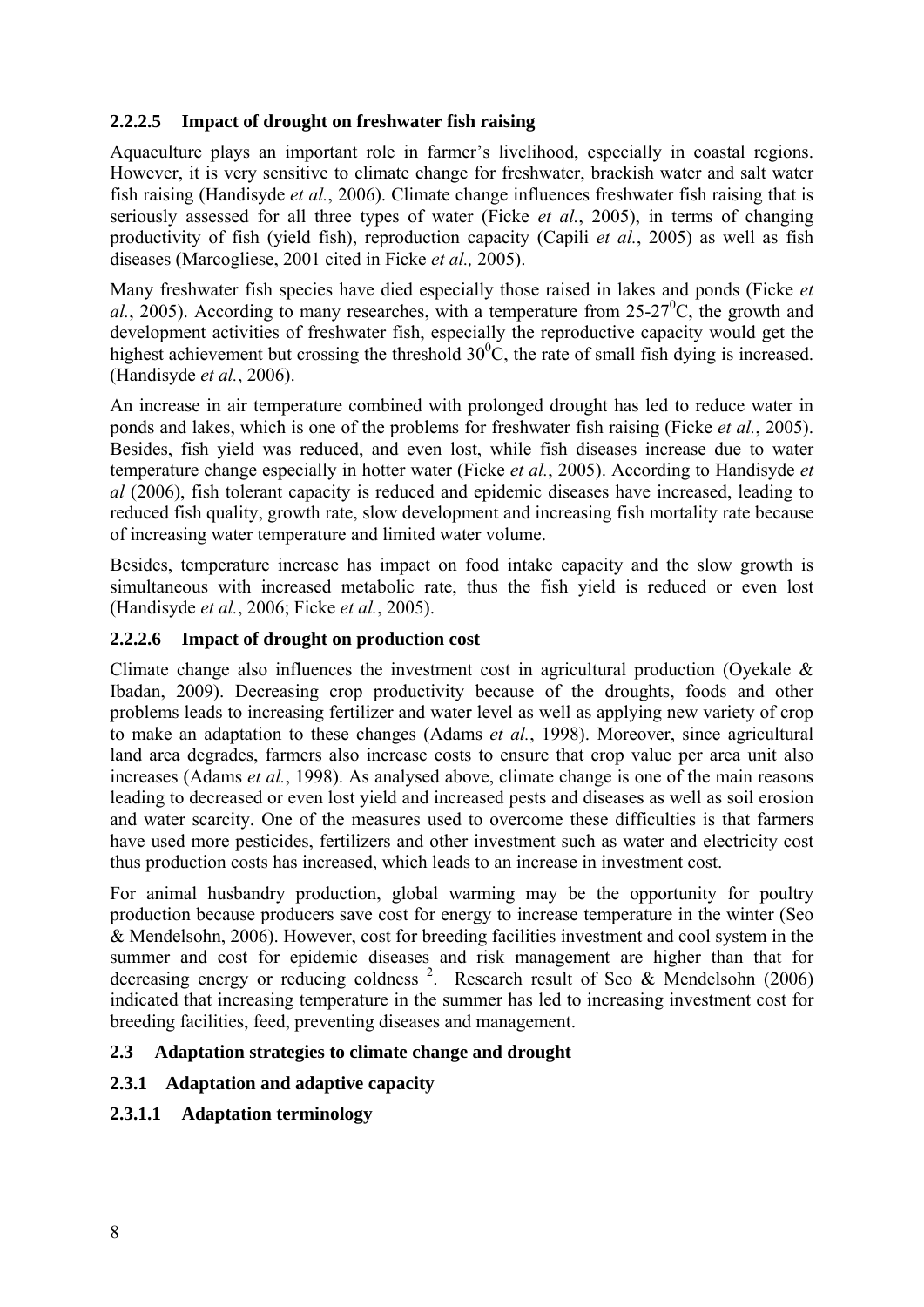The adaptation concept is rather new for the research community and has origins in natural sciences (Smit & Wandel, 2006) and it also used for a longer history in ecology, natural hazards and risk management fields (Smit *et al.*, 1999).

"Adapt" means to make something or system more suitable by altering it (Smit *et al.*, 1999). *Adaptation* refers to the process of adapting and the condition of being adapted. According to Burton (1992), adaptation in social sciences was concerned with "the process through which people reduce the adverse effects of climate on their health and well-being, and take advantage of the opportunities that their climatic environment provides" as cited in Smit et al. (1999). Similarly, Carter et al. (1994) described that adaptation refers to any adjustment, whether passive, reactive or anticipatory that can respond to anticipated or actual consequence associated with climate change.

Regarding human dimensions, Smit (1993) stated that adaptation involves "adjustments to enhance the viability of social and economic activities and reduce their vulnerability to climate, including its current variability and extremes events as well as longer term climate change". According to Smit and Wandel (2006) and Füssel (2007), adaptation refers to processes, actions or outcomes in the system including households, community, groups, sectors, regions and country to make the system more able to cope with, manage or adjust to change some conditions, stress, hazards, risks and opportunities. IPCC (2001) mentioned adaptation as adjustments or interventions, which take place in order to manage the losses or take advantages of the opportunities presented by a changing climate. Adjustments or interventions in this concept include natural and human systems adjustments or interventions of government organizations, non-government organizations, private sectors, public sectors and policies as well. According to IPCC (2007), adaptation means the adjustments in natural or human systems in response to actual or expected climatic stimuli or their effects, which moderates harm or exploits beneficial opportunities. Adaptation in narrow sense refers only to those measures that are taken at the farm level. However adaptation in a wider sense, involves choices at national and international level as well as local one.

According to Fankhauser *et al.* (1999), adaptation can be anticipatory or reactive basing on timing and depending on the degree of spontaneity, adaptation can be autonomous or planned. *Reactive adaptation* means institutions, individuals, plants and animals actions, which are implemented after the fact. *Anticipatory adaptation* are decisions that are carefully discussed to take in advance for reducing potential effects of climate change before fact. Adaptation to climate change is a continuous process, therefore it is hard to distinguish between which actions are carried out after and which actions are carried out before. Anticipation requires foresight and planning while reaction does not. However, in reality, anticipation and reaction are mixed and people often combine both reactive and anticipative adaptation strategies to cope with and adapt to climate extremes and climate variability. *Autonomous adaptation* is defined as "natural or spontaneous adjustments in the face of a climate change" (Carter *et al.*, 1994) which means that autonomous adaptation takes place without intervention of an informed decision maker (Schneider *et al.*, 2001; Kelein & Maciver, 1999). On the other hand, *planned adaptation* refers to intervention of human and activities/ actions have been planned before (Carter *et al.*, 1994). Planned adaptation requires action strategies that base on climate change perception and need actions to respond well to such changes (Kelein & Maciver, 1999). Autonomous adaptation invariably occurs in reactive adaptation to climatic stimuli as a matter of course, without directed intervention by a public agency (Schneider *et al.*, 2001; Kelein & Maciver, 1999) while planned adaptation in human system can be reactive or anticipatory (Kelein & Maciver, 1999).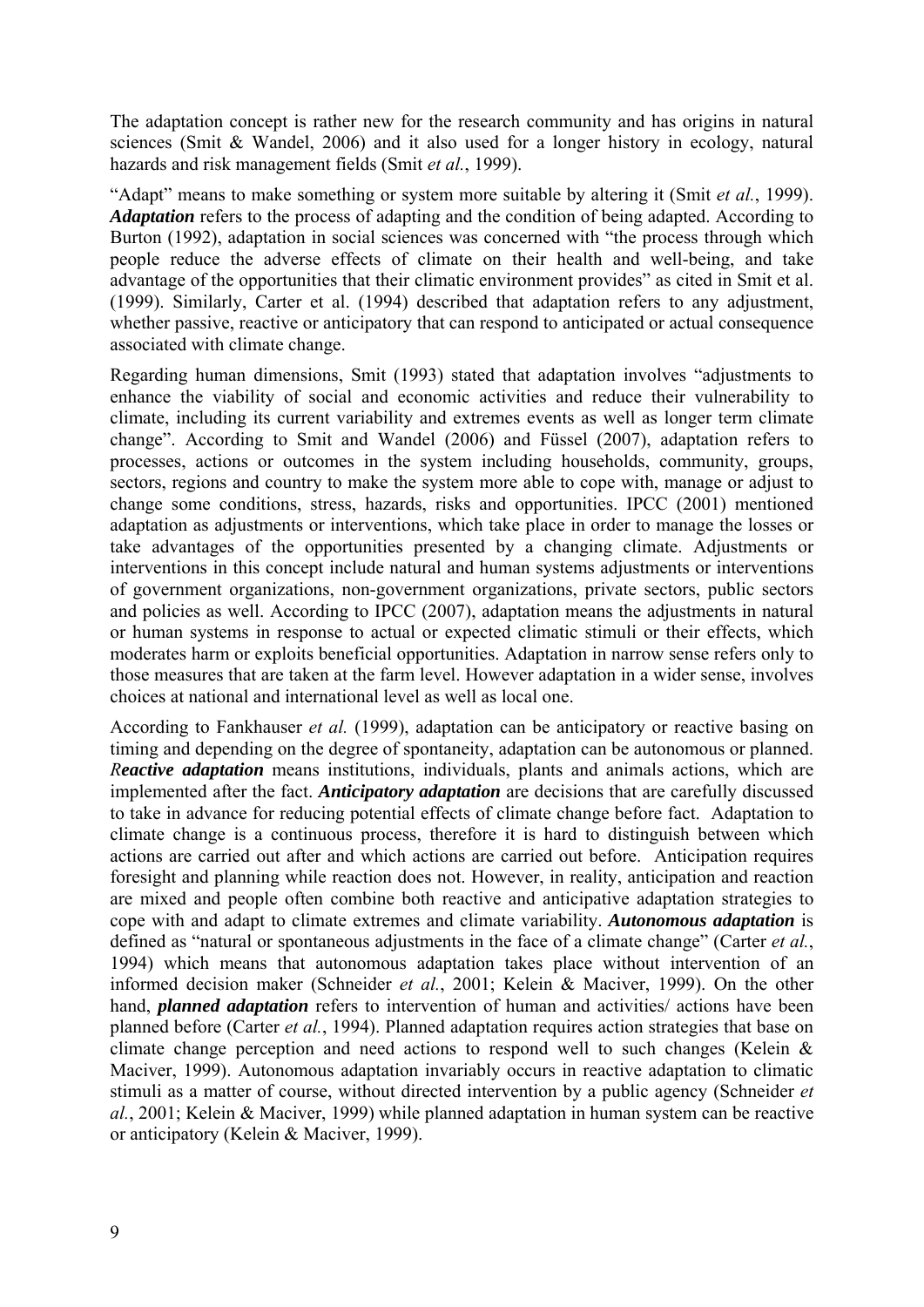<span id="page-18-0"></span>In short, basing on many concepts of different authors, adaptation to climate change in this research is understood as adjustments by community and individual to respond to the changing of climate over time in order to moderate negative impacts or enhance adaptive capacity of community and individual. Understanding adaptation concepts is important to make the foundation for evaluating and identifying impacts of climate change as well as choosing the appropriate adaptation measures in order to decrease negative climate changes impacts, reduce significantly vulnerability and risk for human, environment and nature in climate change context.

## **2.3.1.2 Adaptive capacity**

The IPCC (2001) defined *adaptive capacity* as the ability of a system to adjust to climate change (including climate variability and extremes), to moderate potential damages, to take advantages of opportunities or to cope with the consequences. This means that adaptation measures should be to increase the capacity of a system to survive external change. According to Brooks and Adger (2005), "adaptive capacity is the property of a system to adjust its characteristics or behavior in order to expand its coping range under existing climate variability, or future climate conditions". The adjustments in practices, processes or structures can moderate or offset the potential for damage or take advantage of opportunities to cope with and adapt to climate change (Schneider *et al.*, 2001). In practice, adaptive capacity is the ability to identify, choose and implement effective adaptation strategies or reduce risk in the livelihood and the magnitude of harmful outcomes resulting from climate-related hazards. According to Brooks & Adger (2005), the community could or could not adapt to climate change, it could depend on its resources including financial capital, social capital (e.g., strong institutions, transparent decision-making systems, formal and informal networks that promote collective action), human resources (e.g., labor, skills, knowledge and expertise) and natural resources(e.g., land, water, raw materials, biodiversity). Brooks and Adger (2005) also indicated that, indicators in national level included health, literacy, governance and economic development. At regional and community level, there are indicators that encompass income and dependency ratio, overall population density, transport network density, regional income and inequality, nature of economic activity, kinship/community network and people's perception risk. For agricultural sectors, the adaptive capacity to climate change depends on some factors such as population growth, poverty and hunger, arable-land and water resources, farming technology and access to inputs, crop varieties adapted to local conditions, knowledge, infrastructure, agricultural extension services, marketing and storage systems, rural financial markets and economic status and wealth (Fischer *et al.*, 2002).

In addition, adaptive capacity depends on the ability of community and society capacity (Brooks & Adger, 2005). According to Smit & Wandel (2006), population pressure or scarce resource may generally reduce the capacity of community as well as of individuals and narrow its coping range, while economic development or technology or institutions improvement, financial access may lead to an increase adaptive capacity. Moreover, communities have a strong kinship network may increase adaptive capacity though collective action and conflicts solution between its members (Smit & Wandel, 2006; Brooks & Adger, 2005; Pelling & High, 2005). Adaptations are manifestations of adaptive capacity thus populations having better adaptations or changes in the systems can deal well with problematic exposures.

## **2.3.2 Adaptation strategies in mixed-farming to drought**

## **2.3.2.1 Crop variety and livestock/fish breeding**

Crop variety and livestock breeding are critical and determinant factors to productivity, quality as well as tolerant capacity with changing of external factors (FAO, 2007). Therefore,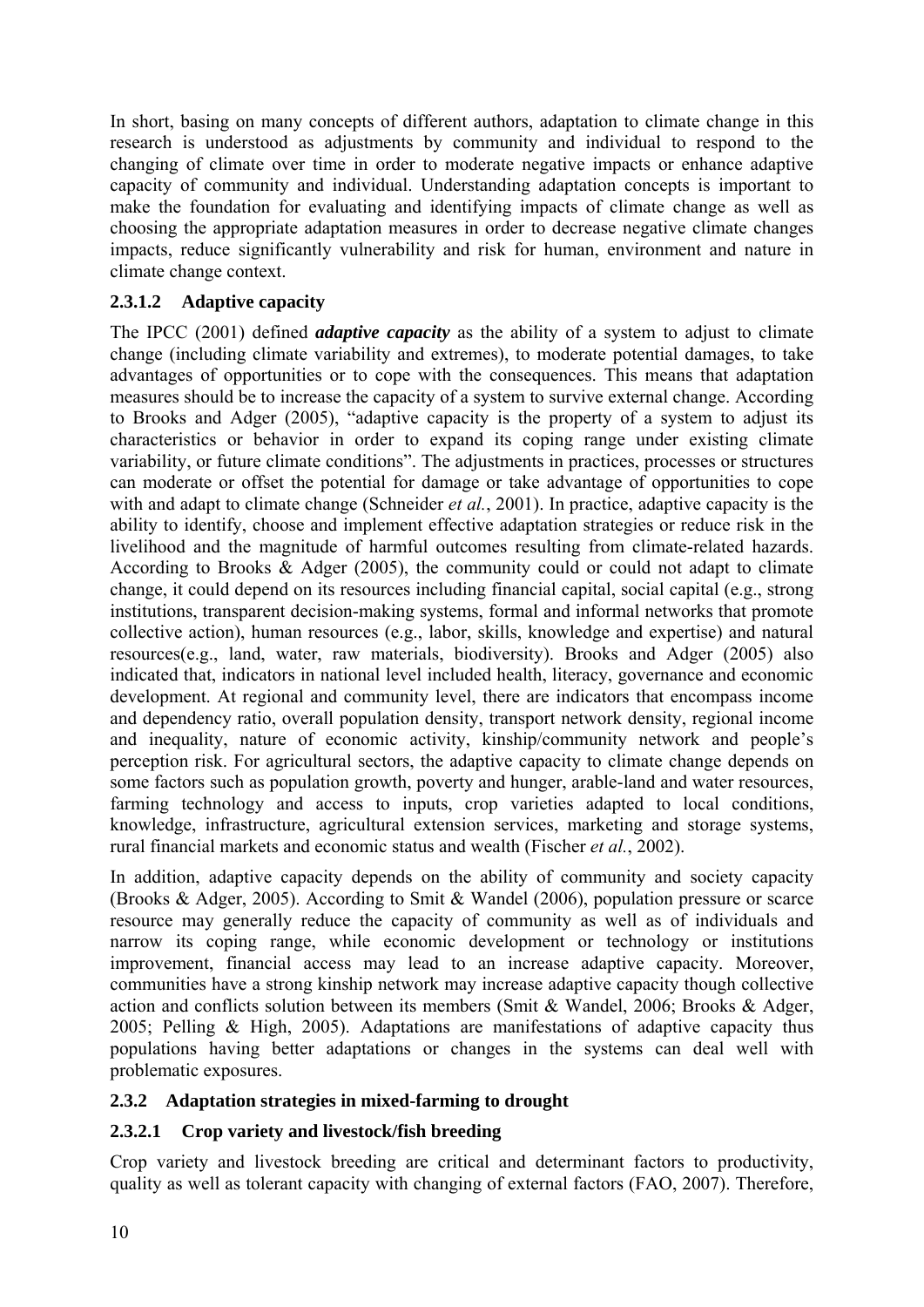in climate change circumstance, adaptation in terms of crop variety and livestock breeding is the first priority to ensure agricultural production activities to continue (Smit & Skinner, 2002).

Regarding crop varieties, using heat/drought- tolerant crop varieties under water stress is one of the main adaptation strategies in crop production (ADB, 2008; Cooper *et al.*, 2008; Boko *et al.*, 2007; Stigter *et al.*, 2005; Adejuwon, 2004; Hall, 2004; ADPC, 2003; Panu & Sharma, 2002; Smit & Skinner, 2002; Dolan *et al.*, 2001; Cuculeanu *et al.*, 1999). According to IPCC (2007), in Asia, with an increase of  $1^0C$  temperature in June and August, farmers used more heat/drought-tolerant crop varieties in areas lacking water, especially in sandy and inland ones (Cruz *et al.*, 2007). In Canada, new varieties are developed including hybrids, types and cultivars to increase the plants' tolerance and suitability to drought. In Africa, research in biotechnology indicated that farmers used drought and pest-resistant rice, drought-tolerant maize and insect-resistant millet, sorghum and cassava to adapt to prolonged droughts (ECA, 2002 cited in Boko *et al.,* 2007). When the climate tends to be warmer and drier, farmers select cowpea, cowpea-sorghum and millet-groundnut in hot regions (Boko *et al.*, 2007). In addition, farmers chose forest trees species that can prevent desertification and moderate loss in drought period (Onyewotu et al., 1998; Stigter et al., 2002; Onyewotu et al., 2003 cited in Stigter *et al.,* 2005). Research result in Ha Tinh province, Vietnam also proved that cross-bred acacia with belt function for sandy system is appropriate for poor people and land condition (VietNamNet, 2009). According to Natural Disaster Mitigation Partnership (2007), farmers, in Ninh Thuan province, Vietnam, were successful in using Cactus crop in sandy and dry land and product of this crop is used for livestock feeding. Besides, in dry regions and regions lacking of water , farmers used tolerant crops such as local onion, peanut and beans to overcome drought period.

In livestock and freshwater fish production, farmers have used breeding livestock for greater tolerance and productivity as well as native grassland species (Cruz *et al.*, 2007). Producers re-introduce native grasses if possible and these grasses are drought resistant when rotational grazing is practiced on them (Wall & Smit, 2005). Diversification in livestock genetic resource is critical for food security. According to FAO (2007), there were five main animals that can promote deployment and provide meat and milk for people including cattle, goat, sheep, pig and chicken for adapting to climate change. In Africa, farmers used animals that do not choose feed to drought period (Boko *et al.*, 2007). Besides, using local breeds is one of the main choices of many livestock keepers to drought (Stigter *et al.*, 2005). For freshwater fish raising, farmers have chosen breeding tolerant to high water temperature (Cruz *et al.*, 2007).

In short, farmers applied various crop varieties and livestock breed to drought. Although, there are many researches in agricultural adaptation, these researches' results seem still vague in varieties and breed. In general, varieties and breed that farmers are applying have the ability to adapt to particular climatic conditions of regions. However, in climate variability and change, it is a big challenge for the poor who are vulnerable to climate change when applying new and model varieties as well as breeding because of high technique- and investment requirements. As a result, studies on agricultural adaptation have to indicate varieties and breeds that can develop in droughts, floods or other conditions. Finding indigenous and current varieties and breeds to take its full advantages as well as combination with model technique in genetic technology are adaptations strategies considered and studied the most, especially by farmers living in coastal areas.

## **2.3.2.2 Mode of production**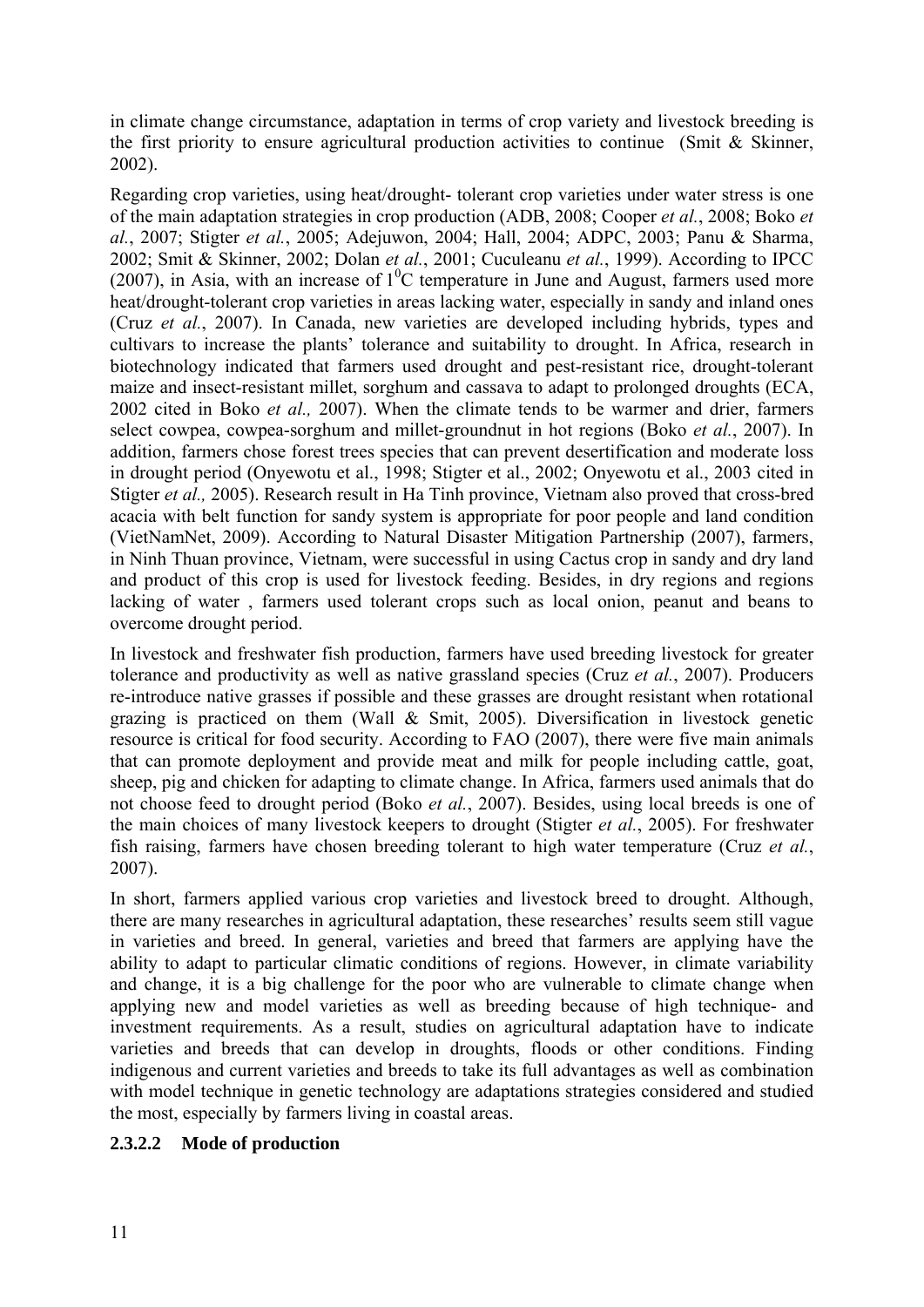Agro-forestry system is one of the critical mode of production either in mountainous or coastal regions for adapting to marginal and sandy soil in drought situation (Rao *et al.*, 2007; Verchot *et al.*, 2007). Smith (2009) indicated that agro-forestry system has positively had efficient improvements for environment in climate change condition. According to Rao *et al.*  (2007), it is necessary to combine trees, crops and livestock from well planned and managed agro-forestry systems in scarce water resource. Thus, agro-forestry, applied in coastal area (sandy area), is one of the best adaptation to improve micro-climate conditions, the efficiency of soil use, water sources and contribute to fertilizer improvement in soil especially in dry conditions (Rao *et al.*, 2007).

Diversification model, through diversified production locations, crops, livestock, enterprises or income sources, is one adaptation that has been commonly identified as a potential response to climate variability and change in drought and flood circumstance (Smit, 1993; Kelly & Agger, 2000; Mendelsohn, 2000; Wandel & Smit, 2000 as cited in Bradshaw *et al.,*  2004) and well-being (Ellis, 2000). According to Wandel and Smit (2000), in terms of individual farm scale in drought condition, there were a variety of forms of available agricultural diversification for producers to manage climatic risks. Changing from monoproduction to multi-production includes a combination of crops and livestock in the farming system or livestock varieties as well as crops and improving agricultural techniques or increasing investments that are efficient adaptation strategies (Thomas, 2008; Smit & Skinner, 2002). For example, crop-animal systems are found in West Africa, India, Indonesia and Vietnam (Smith, 2009) and Central Asia (Thomas, 2008). Rural people in dry-lands combine rain-fed agriculture system, livestock rearing and other income generating activities for adapting to climatic variability and drought (International Insitutide for Environmental Development, 2008; Thomas, 2008). Combining livestock and crops can improve income generation in semi-arid and arid areas with prolonged droughts (Smith, 2009; Bradshaw *et al.*, 2004). Smith (2009) also showed that a mixture of horticulture crops and crop rotations is the optimal option to improve agro-ecosystem function in dry condition and promote carbon sequestration. Farmers in Central, West Asia and North Africa already adapt to climate change by changing their cropping patterns and rotations by earlier sowing, using shorter duration crops and switching to crops that are more tolerant to heat, salinity and drought (Thomas, 2008). This means that diversification production model and changing cropping patterns can serve to buffer farm business risks associated with price and market fluctuation, and it is more important for small-scale farmers to adapt to variable climate conditions. Other modes of production applied to adapt to droughts also increases such as incorporate crop rotations, crop-fish system (FAO, 2007; Stigter *et al.*, 2005) and VAC model (V- garden, Apond and C-cage) (Seo & Mendelsohn, 2006).

#### **2.3.2.3 Seasonal calendar and forecast**

Seasonal climate forecast provides an indication of how variable the precipitation and temperature will be. Therefore, it is considered as essential information that can help producers to prepare for and adapt to climate availability (Goddard et al, 2001; O'Brien and Vogel, 2003 as cited in Ziervogel & Calder, 2003). Regarding agricultural sector, climatic forecast provides information for numerous decisions in agricultural production through operational short-term decisions and tactical and strategic long-term decisions (Cooper *et al.*, 2008; Ziervogel & Calder, 2003). Moreover, seasonal climate forecast associated with agrometeorology extension can support national or regional preparedness through an approach that links seasonal forecasts with the use of crop growth simulation models that provide probabilistic crop/livestock yield and production estimation well in advance of harvest.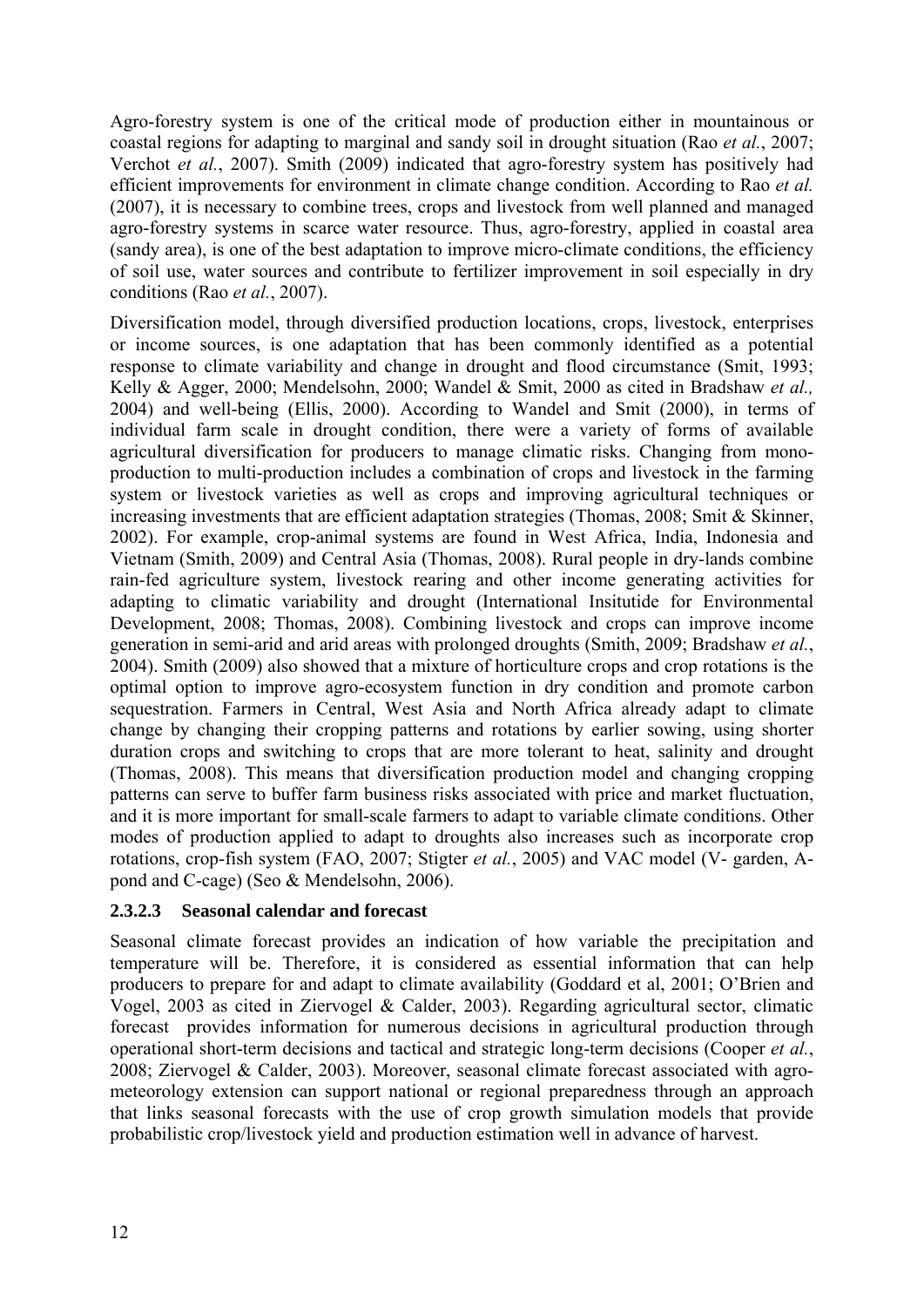Seasonal calendar of crop and livestock system depends on many factors, of which weather and climatic are the most important to identify appropriate sowing and harvesting dates (Smit & Skinner, 2002). Farmers in Southeast Asia have experienced for a long time to adjust farm management practice including changing cropping calendars to optimize the use of available water to crop growth as well as adaptation measures to climate changes especially in increasing temperature (ADB, 2008). Through the warning system for climate change in the future, especially in drought-prone or flood-prone regions, farmers in many regions in the world autonomously adjust seasonal calendar to be suitable to these changes (FAO, 2007; Klein & Tol, 1997). Seasonal calendar changes such as the timing of operations including planting and harvesting dates (Smit & Skinner, 2002; Cuculeanu *et al.*, 1999) or timing for keeping livestock and the choice of crop varieties or livestock breeding following each crop (Smit & Skinner, 2002) are necessary to adapt to climate changes.

Arranging seasonal calendar based on information of the warning system and traditional knowledge in production is crucial to maximize optimal conditions especially temperature and precipitation to crop and livestock development. However, field researches in Africa suggest that there are gaps between the information needed by farmers and that provided by the meteorological service (Blench, 1999 cited in Stigter *et al.,* 2005). Changing seasonal calendar based on traditional forecast seem to be unsuitable in the current climate change condition (Stigter *et al.*, 2005). Thus, the integrated approach among the meteorological science, crop and animal science, traditional/indigenous knowledge in the warning system and the forecast is the best way to identify appropriate seasonal calendar.

In recent years, many innovative climate analytical tools have been developed and improved. These tools allow for a clear understanding of the temporal and spatial agricultural implications of short and medium-term climatic variability (Cooper *et al.*, 2008). Therefore, shorter-term seasonal weather forecasting is one of the agricultural options to adjust seasonal calendar suitable for change of temperature and precipitation annually.

## **2.3.2.4 Agricultural techniques**

The range of technological interventions can contribute to reducing the vulnerability to climate change by simultaneously preventing and reversing land degradation and sequestering carbon in dry-lands (Thomas, 2008). Agricultural techniques can improve not only adaptation strategies but also mitigation ones with climate change situation. It means that the relationship between mitigation and adaptation in agriculture is critical for farmers (Smith, 2009).

#### *Soil and land management*

Soil organic matter is considered the main adaptation option to drought in crop production in response to lack of water (FAO, 2007). Soil organic matter can improve and stabilize the soil structure, enabling the soil to absorb more water and reduce soil erosion due to drought.. Smith's research (2009) indicated that the application of animal manure helps to reduce the use of fertilizers, improve soil structure, increase water-holding capacity as well as keep the soil moisture of sandy soil in coastal and inland areas. Land use and land cover tools are considered adaptation options in desertification phenomenon in sandy and coastal areas (Pyke & Andelman, 2007). Conservation tillage practices were cited by all producers as having several positive outcomes for reducing risks from drought (Wall & Smit, 2005). In LEISA (Low external inputs sustainable agriculture), farmers try to enhance soil fertility and other soil conditions that are basic to sustainable farming systems (Stigter *et al.*, 2005). According to Adejuwon (2004), farmers in Nigeria applied high ridging to increase soil moisture and the variability of plants; used deep ploughing to break up impervious layers and increase infiltration; changed fallow and mulching practices to retain moisture and organic matter. Moreover, low or zero-tillage crop management practice is one of the adaptation strategies to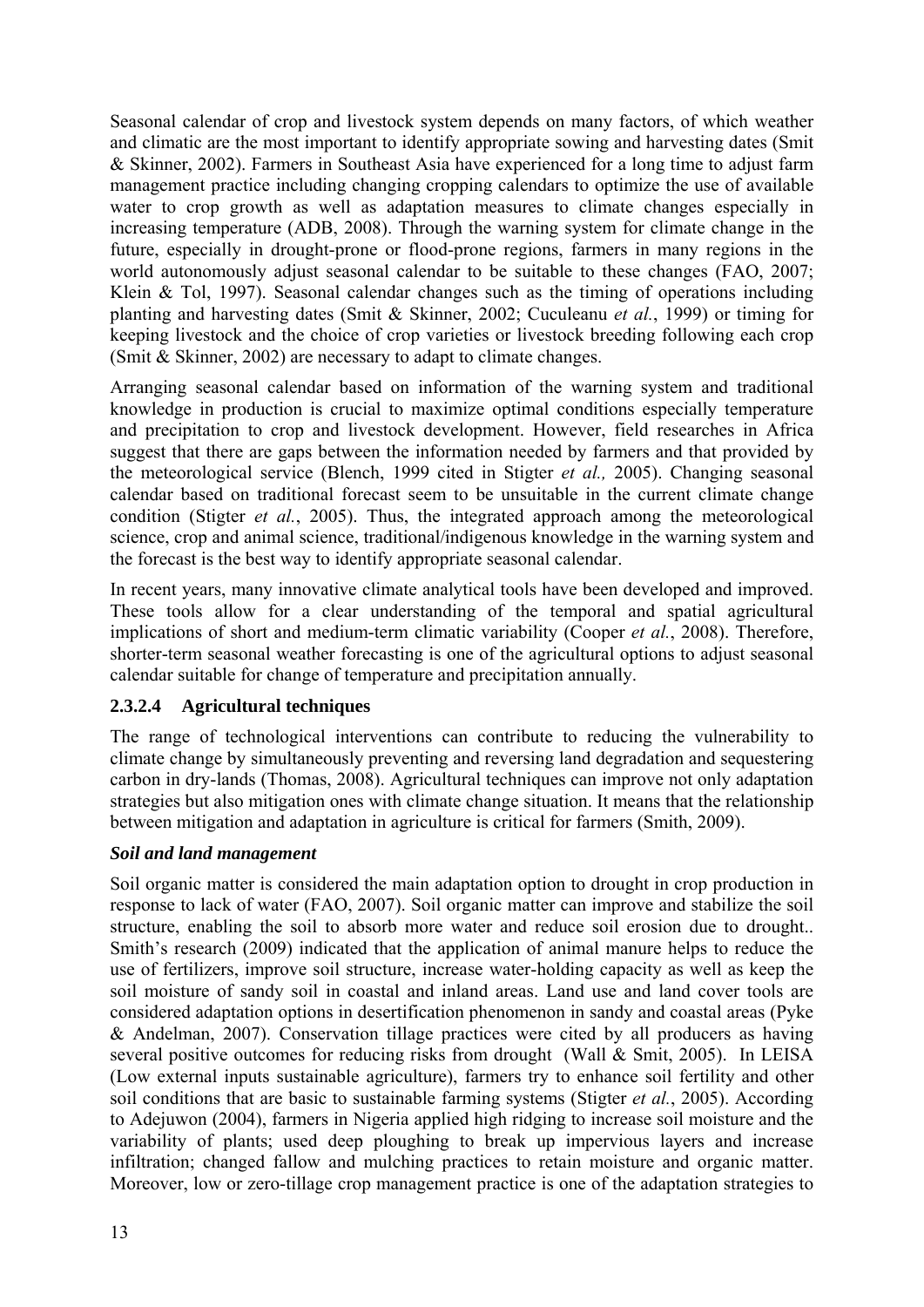conserve soil moisture to stand drought (Nyong, 2008; Tarleton & Ramssey, 2008), increase soil organic matters and reduce investment costs (FAO, 2007).

Using mulch stubble, straw and avoiding mono-cropping (UNFCCC, 2006) and covering trees, bushes, crops, crop residues left, grass cover and mulching (Stigter *et al.*, 2005) in changing farming practices conserve soil moisture and nutrients, reduce run-off and control soil erosion. Moreover, crop residues decrease diseases and the organic matters in the crop residues can also improve soil structure and contribute to control pest and weed (Parry *et al.*, 2005).

In order to adapt to summer season, especially in dry area and prolonged drought, producers extend crop rotation (UNFCCC, 2006; Parry *et al.*, 2005; Stigter *et al.*, 2005; Bradshaw *et al.*, 2004; Smithers & Blay-Palmer, 2001), alter the mix of crops (Adejuwon, 2004), change crop density (UNFCCC, 2006; Cuculeanu *et al.*, 1999) and apply different fertilization levels (Cuculeanu *et al.*, 1999). Crop rotation increases crops yield, reduces the population of pests and the risks of crop diseases and improves weed control (Parry *et al.*, 2005).

The establishment of shelter belts (Nyong, 2008) and perennials (Stigter *et al.*, 2005) reduces negative impacts from drought by maintaining water tables, increasing biomass in soil and ensuring surface moisture (Nyong, 2008; Wall & Smit, 2005). Shelterbelts also protect livestock from heat and wind and increase the heat units in adjacent fields (Wall & Smit, 2005).

On the whole, soil and land management techniques are a good way for adapting to climate change if farmers have access to the right information and tools. However, some will find it more difficult because coastal areas are mainly sandy soil, which means that soil has poor quality, inadequate water supplies or lack of financial source for investment. In addition, they may face with difficulties in using modern techniques since their education is still limited. In these cases, if government or other organizations want to help farmers access and apply new techniques in changing climate conditions, these organizations need to deliberate and plan interventions, combine indigenous or practical techniques and modern/new techniques.

#### *Water management*

Improving water-management approaches in agricultural conservation is likely to be the centre of adaptation strategies in dry-land agriculture (Rabbinge, 2009). Sustainable agricultural practices also include practices for conservation of water quality and quantity (ADB, 2008; Howden *et al.*, 2007; Wall & Smit, 2005). The increasing temperature and decreasing precipitation in drought conditions lead to a decrease in water resources and water volume in irrigation systems (Stigter *et al.*, 2005; Wall & Smit, 2005). Technologies in harvesting, transporting and using water are applied in low precipitation and decreasing precipitation trend area (ADB, 2008; Howden *et al.*, 2007; Stigter *et al.*, 2005). In India (Prabhakar & Shaw, 2008) and Philippines (ADB, 2008), local communities and government improved water source through "Watershed development program" as long-term adaptation strategies to increasing drought condition. According to ADB (2008), farmers in droughtprone districts in Indonesia were trained in technologies in rain harvesting to absorb surplus water from irrigation and precipitation. In Vietnam, the government planned for the extension of small-scale irrigation schemes in Ninh Thuan drought-prone province. In addition, traditional knowledge and indigenous technologies in water harvesting of farmers contribute significantly to the water preservation (Stigter *et al.*, 2005).

In order to increase moisture retention in more frequent drought areas, there are many specific water management innovations including centre pivot irrigation, dormant season irrigation, drip irrigation, pipe irrigation and sprinkler irrigation (Smit, 1993 cited in Smit & Skinner,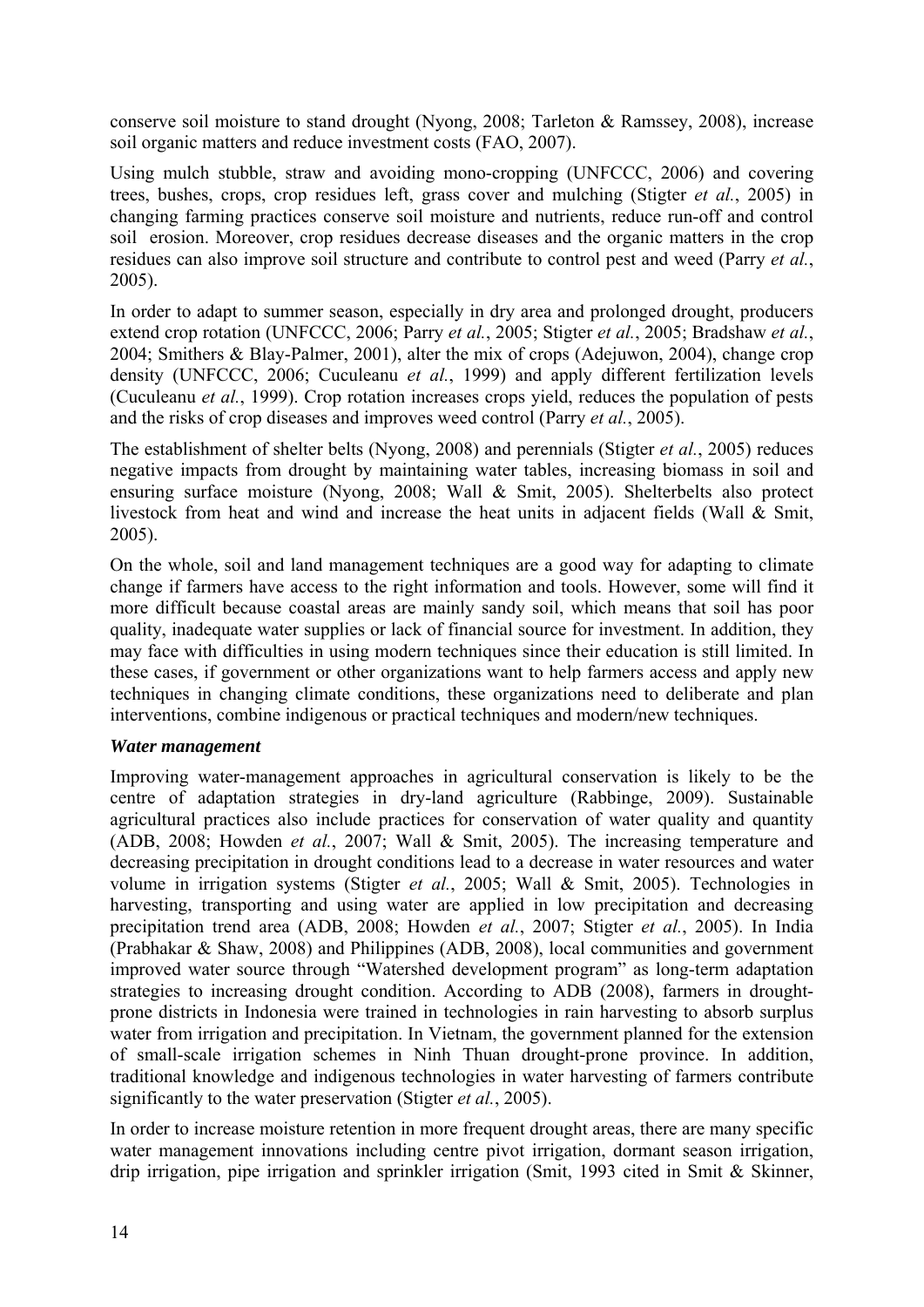2002). When dry land areas increase and lack of water for cropping, farmers apply drip irrigation techniques to save water (UNFCCC, 2006; Adejuwon, 2004; Smit & Skinner, 2002).

However, these technical innovations have not been sufficient on their own because these conditions and their capacity still have many limitations, especially in coastal and sandy soil areas where the rate of poor household is still high and because their capacity for investment in technical innovations has not been enough. Therefore, in order to apply these new techniques, adaptation strategies in agricultural policies should be considered and supported to improve and enhance their capacity as well as to take full advantages of traditional or indigenous knowledge from local people.

## *Livestock management*

Adaptation techniques associated to feeding resources are mentioned in Intergovernmental Panel on Climate Change, including increasing stocks of feed for unfavorable time periods; improving pasture and grazing management; increasing land coverage per hectare and providing specific local support in supplementary feed and veterinary services (Cruz *et al.*, 2007). Renaudeau *et al.* (2008) suggested that nutrient issues in dietary regimes is one of the main strategies to reduce heat stress of livestock, especially for pigs in the tropics and subtropic as well as sub-arid regions. Changing the time for diet is also an important adaptation option to temperature increase condition. Besides, changing the dietary nutrient density in the diet could also be a good alternative to alleviate the depressed feed consumption and performance in pigs by increased or decreased diet (Renaudeau *et al.*, 2008).

There are techniques that can create "artificial" environment for livestock such as fan and evaporative cooling system to reduce the ambient temperature (Hoofmann, 2008; Renaudeau *et al.*, 2008) and floor cooling, drip cooling, snout cooling (McGlone et al., 1988; Silva et al., 2006 as cited in Renaudeau *et al.*, 2008). In order adapt to drought, farmers build shelters to protect their animals (Thornton *et al.*, 2007). In addition, during dry spells, farmers in many regions in the world reduce investment or even stop cropping and focus on livestock management (Thomas, 2008; Thomas *et al.*, 2007). Thornton *et al* (2007) suggested that investment in livestock and poultry were seen as good ways for households to increase income during drought periods when crops were less available.

## **2.3.2.5 Alternative livelihoods and migration**

Alternative livelihoods and migration (new place or seasonal migration) are critically considered for agriculturalists. Diversification of income sources from non-farm activities are identified as potential adaptation options to reduce vulnerability associated with climate change and weather extreme events (Smit & Skinner, 2002). Migration and human settlement patterns have a strong relationship with changes in climate conditions (McLeman & Smit, 2006). Generally, population in rural areas often migrate seasonally to the cities for employment when agricultural production faces difficulties (ADB, 2008; McLeman & Smit, 2006). Evidence for a relationship between climate and human migration patterns suggests that migration is the main strategy of people in rural area in climate change circumstance, (ADB, 2008; Cooper *et al.*, 2008; McLeman & Smit, 2006; Ziervogel & Calder, 2003; Adger, 1999) especially migrant farmers who relocate from drought-affected areas to favorable regions and return when conditions are improved (Nyong, 2008). Livelihood stability enhances through remittances associated with migration and paid management (Adger, 1999). Researches in Africa in recent decades indicated that population in rural area have adopted strategies to cope with and adapt to recurring drought that incorporate migration (McLeman & Smit, 2006) and it is the main adaptation strategies for farmers in coastal area in Vietnam (Adger, 1999). Farmers in the rain-fed farming systems of sub-Saharan Africa have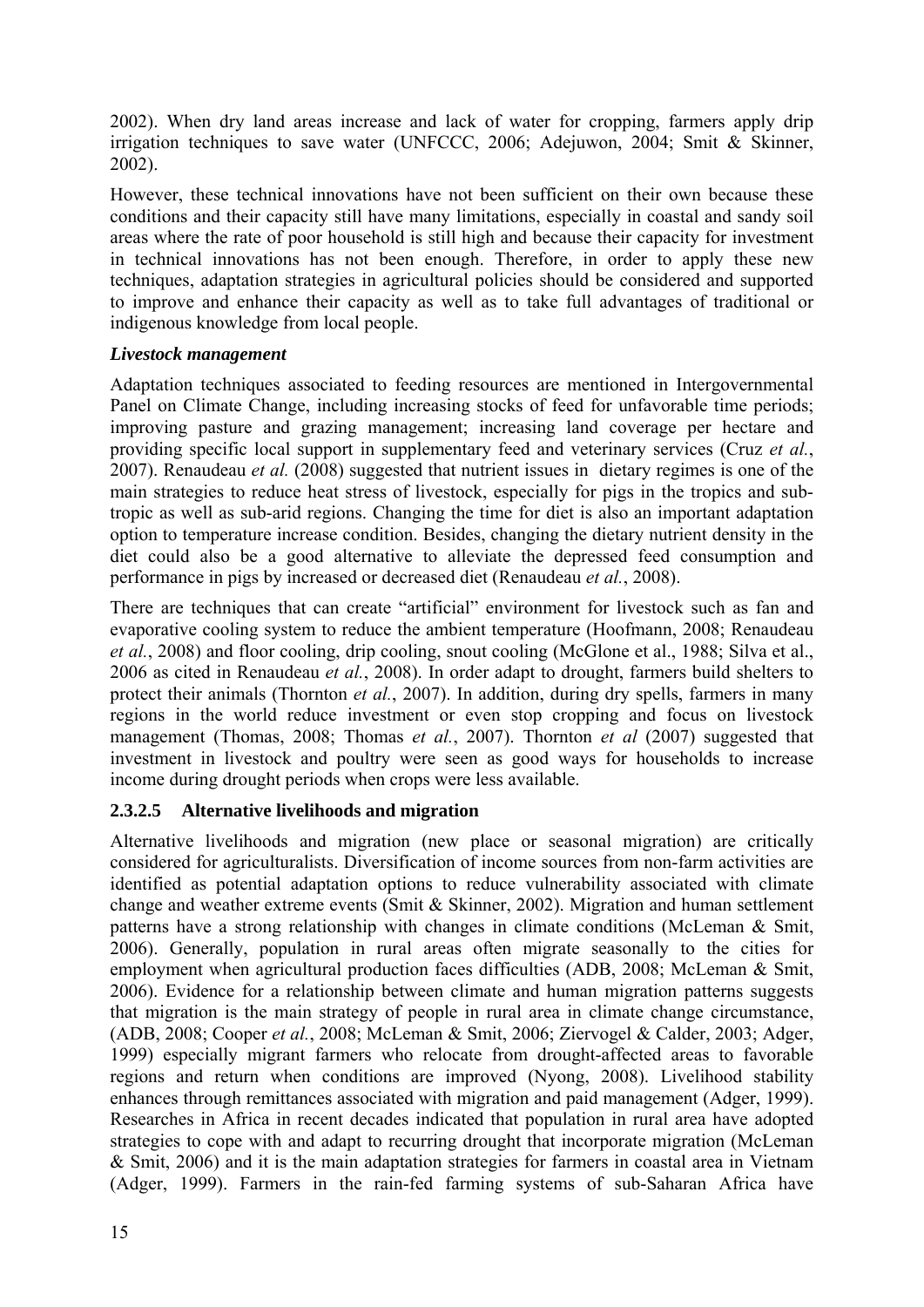<span id="page-24-0"></span>successfully adapted and diversified their livelihood strategies through off-farm activity, caste occupations and seasonal job migration in drought period (Cooper *et al.*, 2008). Income of these farmers has changed in the percentages of different sources with a dramatic increase in the seasonal migration for work and caste occupation from  $0\%$  and  $0\%$  to  $8\%$  and  $25\%$ , respectively in 1975-1978 and 2001-2002 when drought condition has increased. Farmers in Basotho have had alternative livelihood strategies include the sale of vegetables and firewood, making bricks, sewing and selling local beer (Gay and Hall, 2002 cited in Ziervogel & Calder, 2003). Thus remittances from migrants used to support large activities of rural population, with an average of 60 percent of payment for their lives and production activities (Ziervogel & Calder, 2003). While some of these strategies are directly influenced by the climate factor, other can be indirectly affected or unrelated to the climate (Ziervogel & Calder, 2003). Especially, in this case, poor households often focus on agricultural development strategy so they are more vulnerable to problems if weather extreme events happen. However, according to McLeman & Smit (2006), poor populations who lack of capacity to adapt to environmental risks or hazards, as farmers in Africa who cannot overcome during drought season, is interconnected with population displacement or seasonal migration to search new job in new place. Thus, whether migration can or cannot become adaptation strategies to climate change, especially in places with prolonged drought, is still a debated issue.

## **2.4 Climate change and adaptation strategies in Vietnam**

## **2.4.1 Climate changes in the past and prediction in the future in Vietnam**

According to Ministry of Natural Resources and environment (MONRE) (2008), in Vietnam, during the last fifty years (from 1951 to 2000), the annual average temperature increased  $0.7\degree$ C and the average sea level rose about 20cm, which is comparable with global tendency. The annual average precipitation changed in the last 9 decades (from 1911 to 2000) was not consistent over the country. In the whole country of Vietnam, the trend of precipitation change varies from regions to regions.

Based on Vietnam climate change scenarios, climate change tendency in Vietnam is shown in terms of temperature, precipitation and sea level (MONRE, 2009a; MONRE, 2009b; MONRE, 2008). In all regions, the annual average temperature would increase by  $2^{0}C$  in 2050 and is projected to rise by  $3^0C$  in 2100. The precipitation would change in different regions. It may increase 0-10% in rainy season and decrease 0-5% in dry season and becomes more fluctuant. The sea level is estimated to rise about 100cm in 2100.

## **2.4.2 Potential impacts of climate change on agricultural production in Vietnam**

The Intergovernmental Panel on Climate Change (IPCC) and initial studies of Vietnamese scientists indicated that potential impacts of climate change in Vietnam are serious and need to be further studied (MONRE, 2008). According to assessment of Ministry of Resources and Environment (2008), agricultural production and food security in Vietnam are aspects that have seriously influenced climate change. Climate change, in turn, has large impacts on the growth and productivity of plants, cropping seasons and increase pestilent insect. Climate change also affects growth and productivity of livestock, increases risk of pathogenesis.

For agricultural production, global warming and droughts increasingly influence cropping pattern and livestock and seasonal calendar may be changed in some regions, e.g. the winter crop in the North can be curtailed or even no longer exit. This requires that cultivation methods have to be adjusted. The increase temperature in combination with decrease in precipitation in summer season and climate variability has had impacts on pestilent insects and widespread diseases. Water resources also face risks due to ever increasing drought in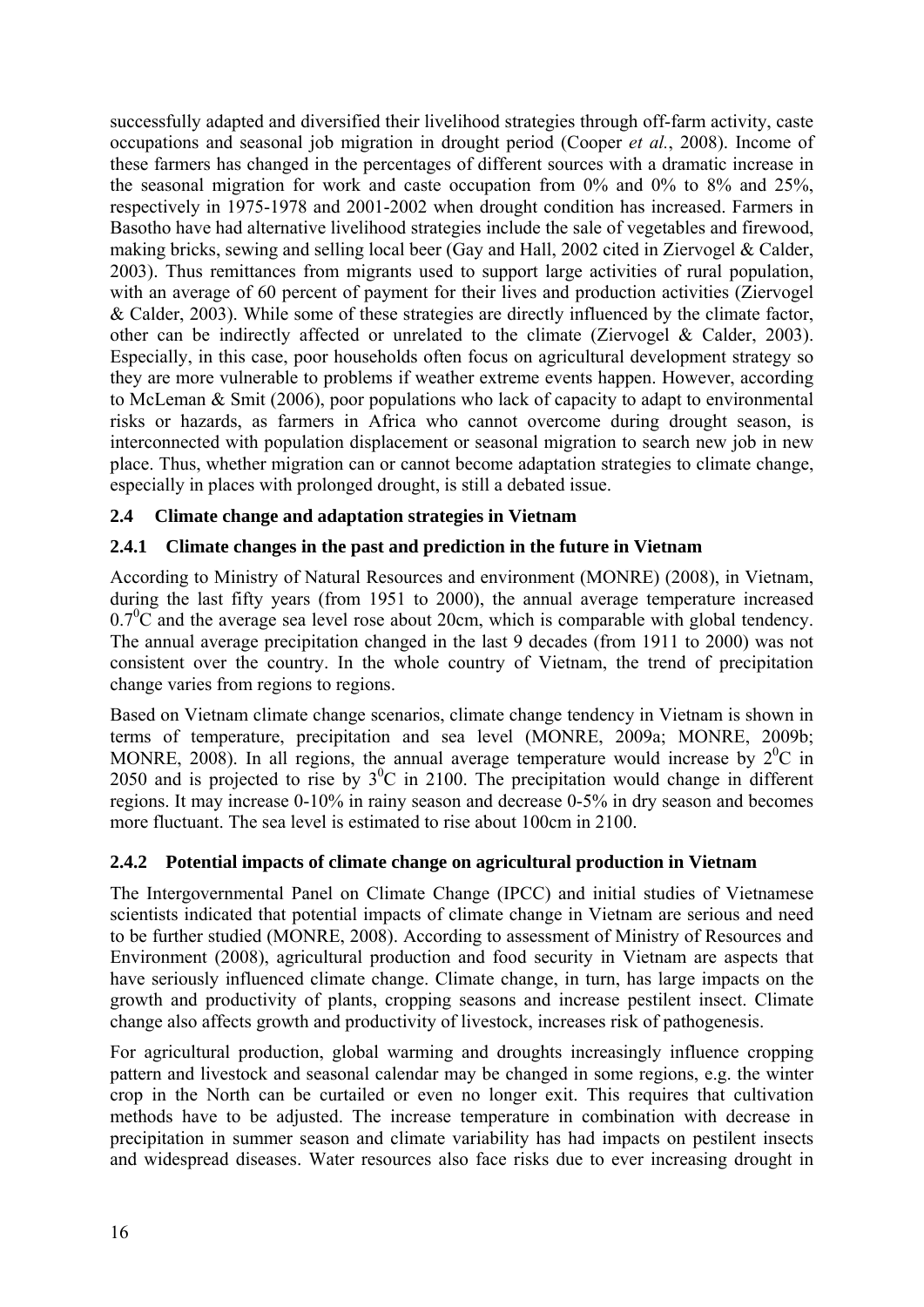some regions and seasons. These difficulties will directly affect agriculture, water supply for rural and urban areas.

## **2.4.3 Adaptation strategies of Vietnam in NTP in agricultural production**

Vietnam Initial National Communication - Under the United Nations Framework Convention on Climate Change suggested main adaptation measures in agricultural production including the development of crop patterns suitable to climate change; effective use of irrigation water; upgrading irrigation system for agriculture; development of new varieties that could stand against severe environmental conditions; reserve and storage of local crop varieties, establishing crop seed bank and development of farming techniques appropriate to climate change (MONRE, 2003).

National Target Program (2008) also gave adaptation strategies in agricultural production. Ministry of Agriculture and Rural Development and other ministries and sectors will collaborate to implement these adaptation strategies. Contents of adaptation strategies include "develop and improve the framework of synchronous legal documents; laws and circulars to protect the agriculture of commodity, diversity and sustainable development; amend and improve policies and mechanisms to support the application of new technologies, modern scientific and technical solutions to change crops pattern, livestock and new farming techniques suitable with climate change condition; develop and implement scientific and technical activities to adapt to climate change in agricultural sector; and plan effective use of agricultural land and water for fishery in consideration of immediate and potential impacts of climate change to ensure a sustainable agricultural production".

These adaptation strategies are still vague and unsuitable if they are applied in particular regions. Therefore, in order to have appropriate adaptation strategies for particular regions and local conditions, a combination between impacts assessment and adaptation strategies seem to be a suitable approach to enhance adaptive capacity and provide data base for each province being able to integrate adaptation strategies to climate change in province's socialeconomic development plan.

## **2.5 Including landmark**

Temperature tends to increase while the precipitation tends to decrease in dry season. This is the main reasons that lead to increasing drought and lacking of water in regions where water cannot be self-provided.

Drought has influenced land and water resources by reducing agricultural land and soil quality; decreasing water volume and water quality. Moreover, drought influences crop production in three aspects of crop yield; change in the incidence and distribution of pest and pathogens and crop distribution. As for livestock and fish production, four aspects are influenced including feed-grain availability; animal health, livestock productivity; and scale of production and diversified livestock levels. Investment cost is also affected by drought.

Many researches often suggest that these diseases development is due to climate change. However, is climate change the main reason of these losses? In practice, these pests and diseases existed for a longtime and some of them are old. Thus, impact assessment of climate change requires that the researchers have to consider and analyze carefully to identify main reasons. This is critically significant for researchers and developers as well as the policymakers who make decisions for supporting to farmers.

Adaptation strategies to climate change are established through actions of society, individuals, groups and government. Particularly, many typical adaptation options in agriculture include changes in seasonality of production; dates of sowing; choice of crop varieties or species;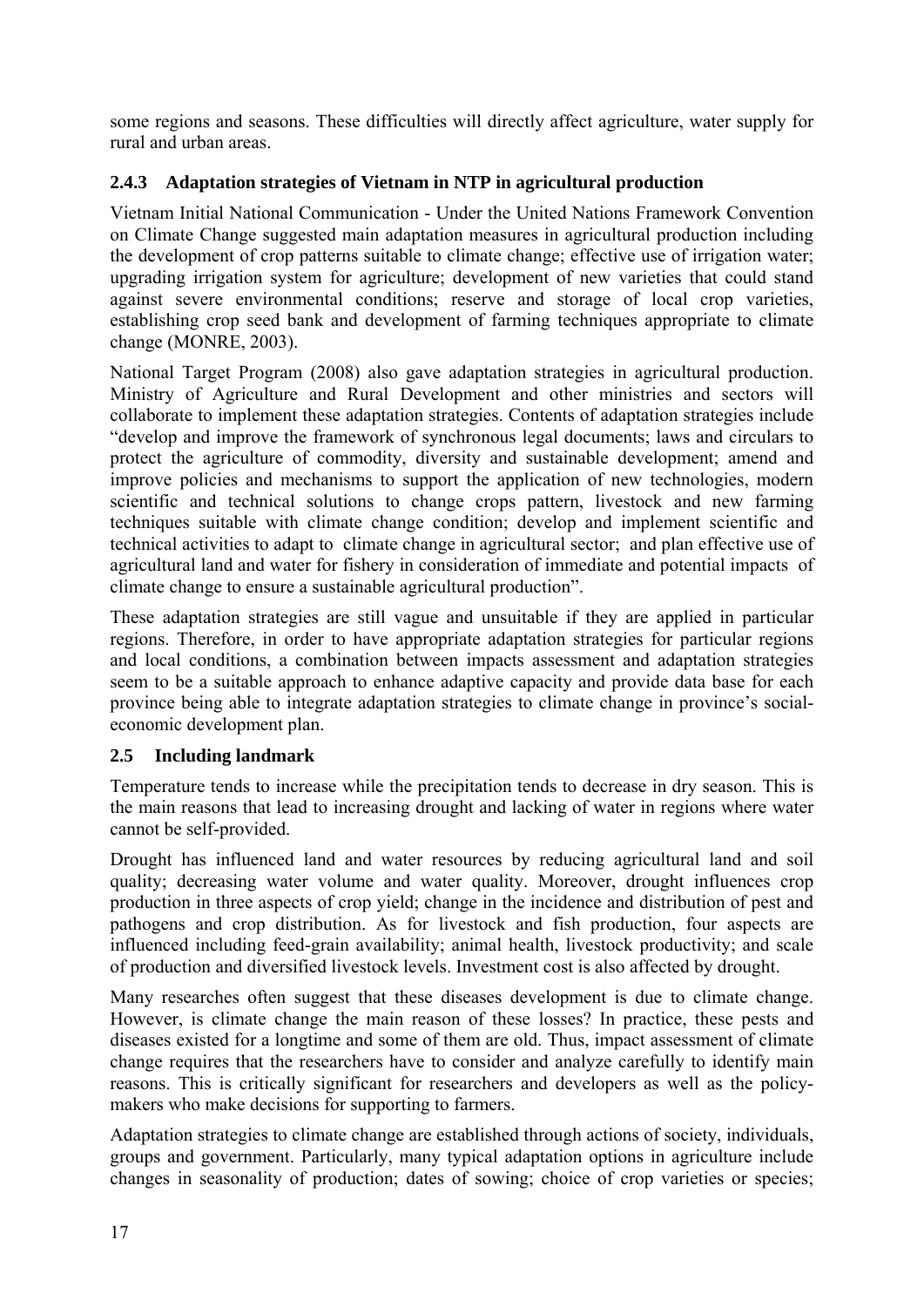developing new varieties and breeds as well as improving local varieties and breeds, applying integrated model production, improving water supply and irrigation systems; tillage practices; other inputs and management adjustment and improved short-term weather and seasonal climate forecasting. In terms of mix-farming system, the literature indicated that there are several possible adaptation options responding to drought in mixed-farming system including crop variety and livestock/fish breeding; mode of production; seasonal calendar; agricultural technique; and finding alternative livelihoods (especially migration and development off-farm activities).

Barriers and disadvantages of households and community in agricultural production and applying adaptation options are main contents to evaluate adaptive capacity of households and community to drought. Natural resources, infrastructure, accessing services, policies, institutions and organizations, household characteristics and potential agricultural development are the main indicators, which were considered to analyze adaptive capacity to drought.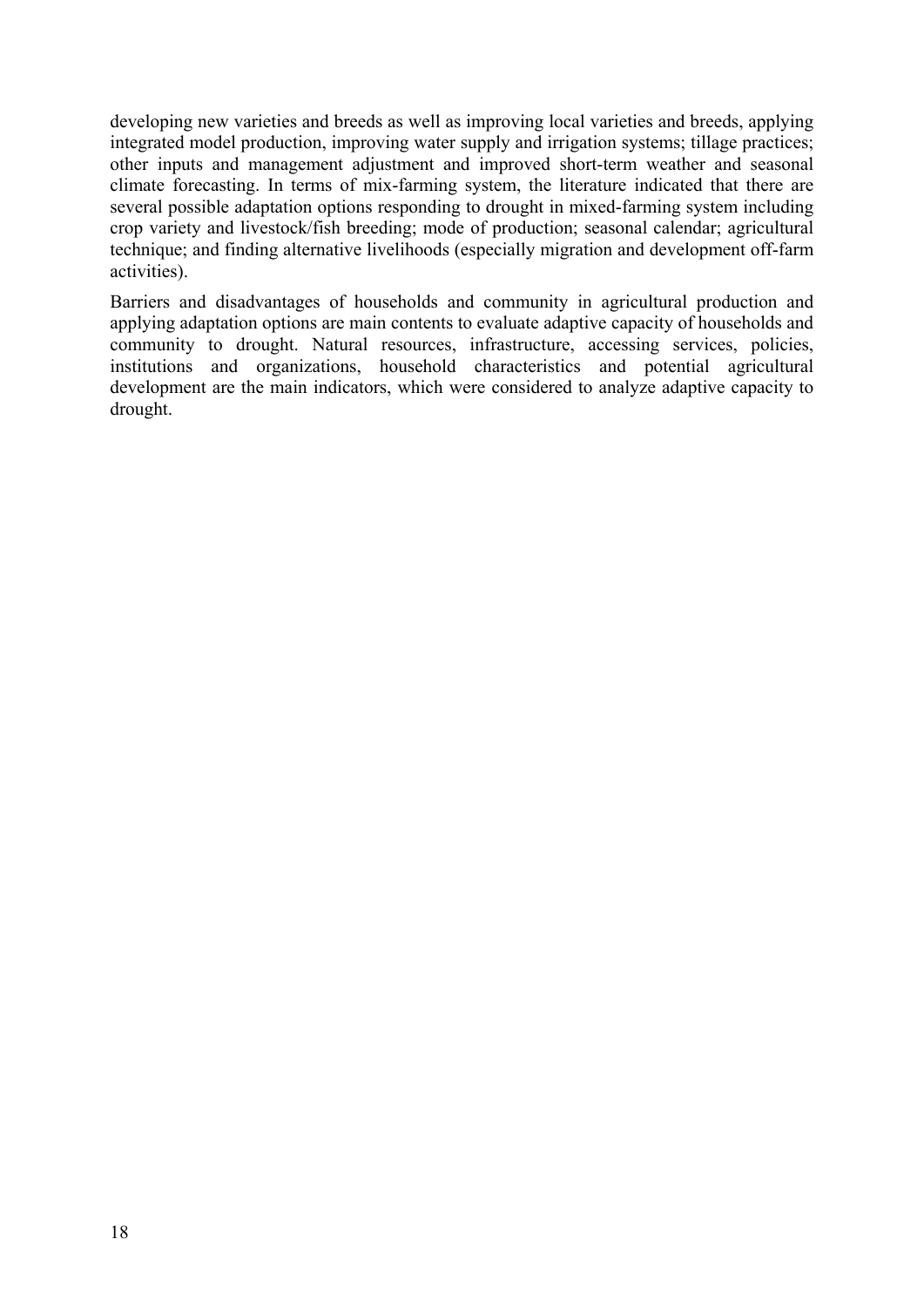#### **3 METHODOLOGY**

#### **3.1 The study site**

Quang Tri province belongs to Central coastal region which is the contiguous part to the South and North of Vietnam. This province has 81% mountainous land, 11% lowland and 7.5% sandy soil area. Quang Tri suffers disasters that have happened in Vietnam with a high frequency and fierce intensity. Climatic conditions in Quang Tri are rather severe and are also impacted by hot and dry westerly wind (around 40-60 days/year). It often has storm combined with heavy rain (from September to October), and strong climate variability. Because the terrain conditions in this province are slope, short and narrow riverbed. Because of these conditions, Quang Tri province stands effects of drought in the dry season and waterlogged in the raining season. Especially, coastal communes are often profoundly affected by drought, salinity intrusion and flood because of surge wave.

Results of analysis of the data on temperature recorded in Dong Ha Meteorological Station of Quang Tri province from 1976 to 2008 showed that the average temperature was  $24.9^{\circ}$ C. The hottest months were June and July and the coldest ones concentrated on December to January of the next year (Figure 3.1). Since 1976, the highest temperature recorded was  $42.1^{\circ}$ C  $(24/04/1980)$  and the lowest one was  $9.4^{\circ}$ C (02/03/1982).



Figure 3.1: Average temperature of months from 1976 to 2008 *Source: Data from the Dong Ha Meteorological Station from 1976 to 2008* 

In terms of precipitation, analysis of data from the Dong Ha Meteorological Station indicated that, the average precipitation from 1976 to 2008 was 2321.3 mm/year. From 1976 to 2008, the highest total precipitation was 3458.2 mm in 1980 and the total lowest precipitation was 1424.5 mm in 1988. Precipitation has monthly changed. Precipitation focused mainly from the end August to November and reaching the highest in October. Months had the lowest precipitation from January to April and from June to July (Figure 3.2).



**Figure 3.2:** Average precipitation of months from 1976 to 2008 *Source: Data from the Dong Ha Meteorological Station from 1976 to 2008*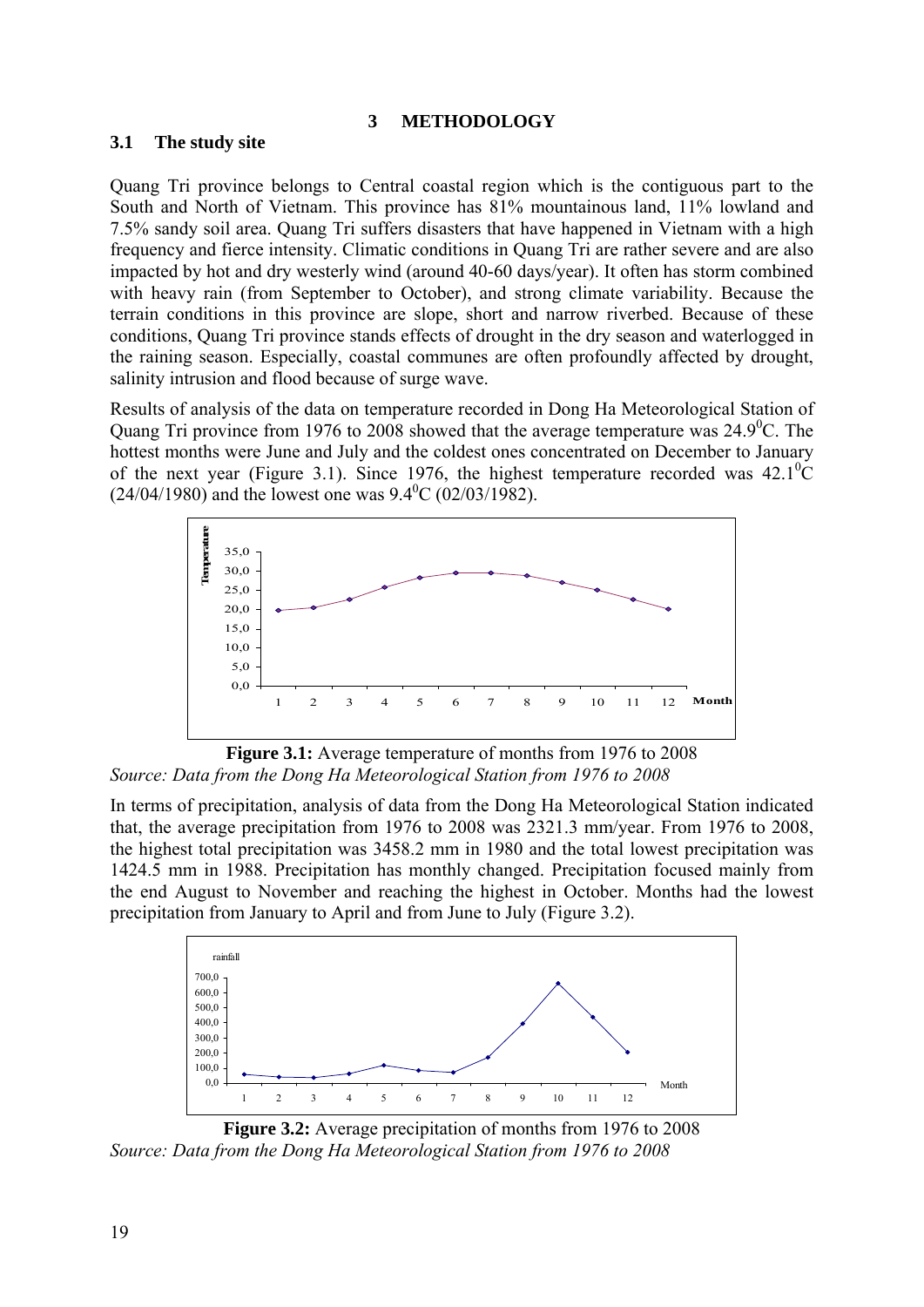The main climate extreme event was drought, an effect of low precipitation during dry season in Quang Tri because dry and hot wind (southern-western wind) blows from April to July (average 45days/year) and even August. Hot wind results in increasing temperature (normally from 35-37<sup>0</sup>C and even going up to  $40^{\circ}$ C), increasing water evaporation as well as drought in terms of frequency and intensity.

Quang Tri province has complicated characteristic in climate change and climate variability especially climatic extreme events. Quang Tri in general and Trieu Van in particular have been influenced by most of the common disasters in Vietnam with higher and fiercer frequency and intensity.

Regarding storms, farmers in the study area experienced enormous storms in 1968, 1985, 2006, 2008 and 2009. The deluges happened in 1970, 1971, 1983, 1999 and the nearest was in 2009. The cold spell happened less than storms and floods in recent year. Only in 2008, the weather decreased less than  $10^{0}$ C. The climate extreme events have fewer effects on agricultural production because agricultural production activities are often finished and harvested. However, livestock and fish production are significantly influenced by these climate extremes events. Precipitation was estimated increasing during rainy season and precipitation often focuses on certain time. Thus, frequency and intensity of floods also increased.

In Trieu Van commune, drought has often happened since 1993 with the typical years of 1993, 1998, 2003 and 2005. Economic-social reports of in Trieu Van commune emphasized heavily drought in 1993 and 1998 with happened from July to August with Southern-Western wind blew prolonging 20-30 days. Due to high temperature combined with Southern-Western wind, hence, water resource was exhausted which lead to the decreasing water level in rivers and dry lakes, the reduction of agricultural productivity and even complete loss.

Trieu Van is a "Bai ngang" commune that belongs to Trieu Phong district, Quang Tri province (bai ngang commune means that it is a coastal commune, with high poverty rate). There are four villages in the commune including the seventh village, the eighth village, the ninth village and the ecological village. This commune is 18km from Quang Tri town to the Northern-West. It is bordered with Trieu An commune in the North, with Trieu Trach in the west, bordered with Trieu Lang in the south, and the East Sea in the East (see the map).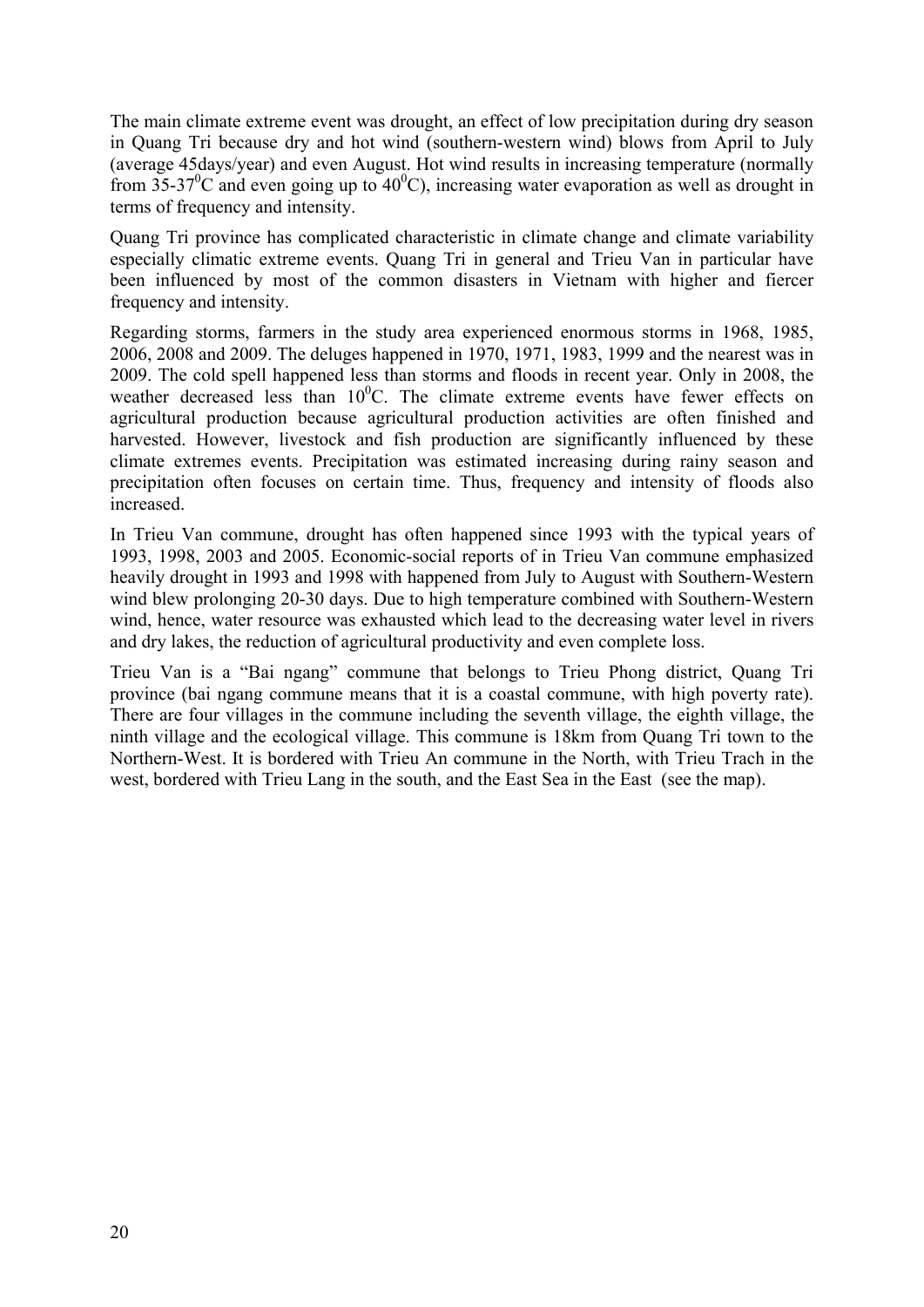

**Picture 1**: Map of the study area (1- Vietnam map; 2- Quang Tri province map; 3- Trieu Van commune map)

According to the commune statistical record, Trieu Van had totally 2,398 inhabitants with 627 households in 2009. The poverty rate was 33.3% (statistic of commune in 2009). The illiterate rate was low with 1.8% of total population. The population density in 2009 was 2.2 person per ha. The total natural area of the whole commune is 1099.17 ha including 227.89 ha of agricultural land (21%), among which, there is 25.55 ha (2%) salinity intrusion and 70.6 ha (6%) waterlogged; 421 ha of forestry land (39%), 139.02 (14%) ha unused land, and the rest for other purposes.

Land resource is one of the most important resources for agricultural production. The main constraints for crop production in the study area were shortage of water resources, strong Southern - Western wind and high temperature. In the Spring - Winter crop, uncultivated land was only 15% (figure 3.3), 85% land area was used for cultivation with many crops. However, in the Summer - Autumn, uncultivated land increased remarkably, from 15% to 69% in total agricultural land area (figure 3.4).





**Figure 3.3: Cultivated land in spring crop 2009**

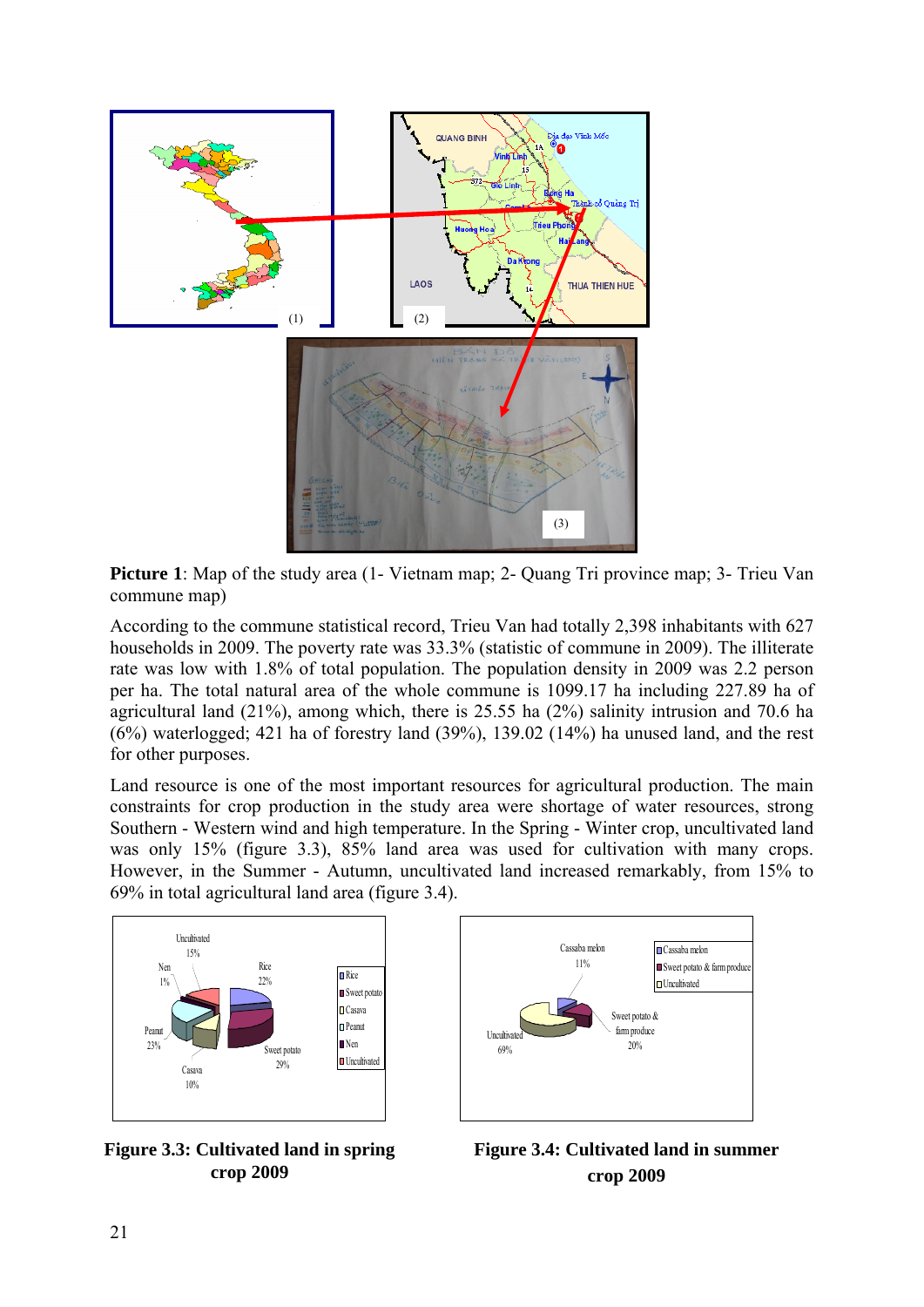#### *Source: Secondary data statistic 2009*

Economic structure in Trieu Van commune included crop, livestock production, non-farm activities and others. Crop production occupied 65% of the total income and livestock production was 20%. These were the main income sources for farmers in the study area. The rest percentage included 13% non-farm and 2% other.

Beside natural and society characteristics of research site, infrastructure for agricultural production such as irrigation, inter-field roads and dams were very poor quality. There was no irrigation system and dams to prevent salt water from the sea, which led to lacking of water for agricultural production, salty intrusion in summer and waterlogged in winter.

#### **3.2 Research process**

The study was designed six steps (figure 3.5). Basing on the research objectives, the study area was selected. Then, research indicators and criteria were identified through literature review and characteristics of the research site. After identifying indicators and preparing themes for group discussions and main modules for interview, data and information were collected. There were two types of information including primary and secondary data. The fifth step was data analysis and the final step was writing the report.



**Figure 3.5: Research process** 

#### **3.3 Research contents, research indicators and criteria**

In order to achieve the above objectives, following four main contents were designed to conduct this research:

- The first content was climate change and drought trend profile by analyzing farmers perceptions of changes on climate and data from the Meteorological Stations in Dong Ha city,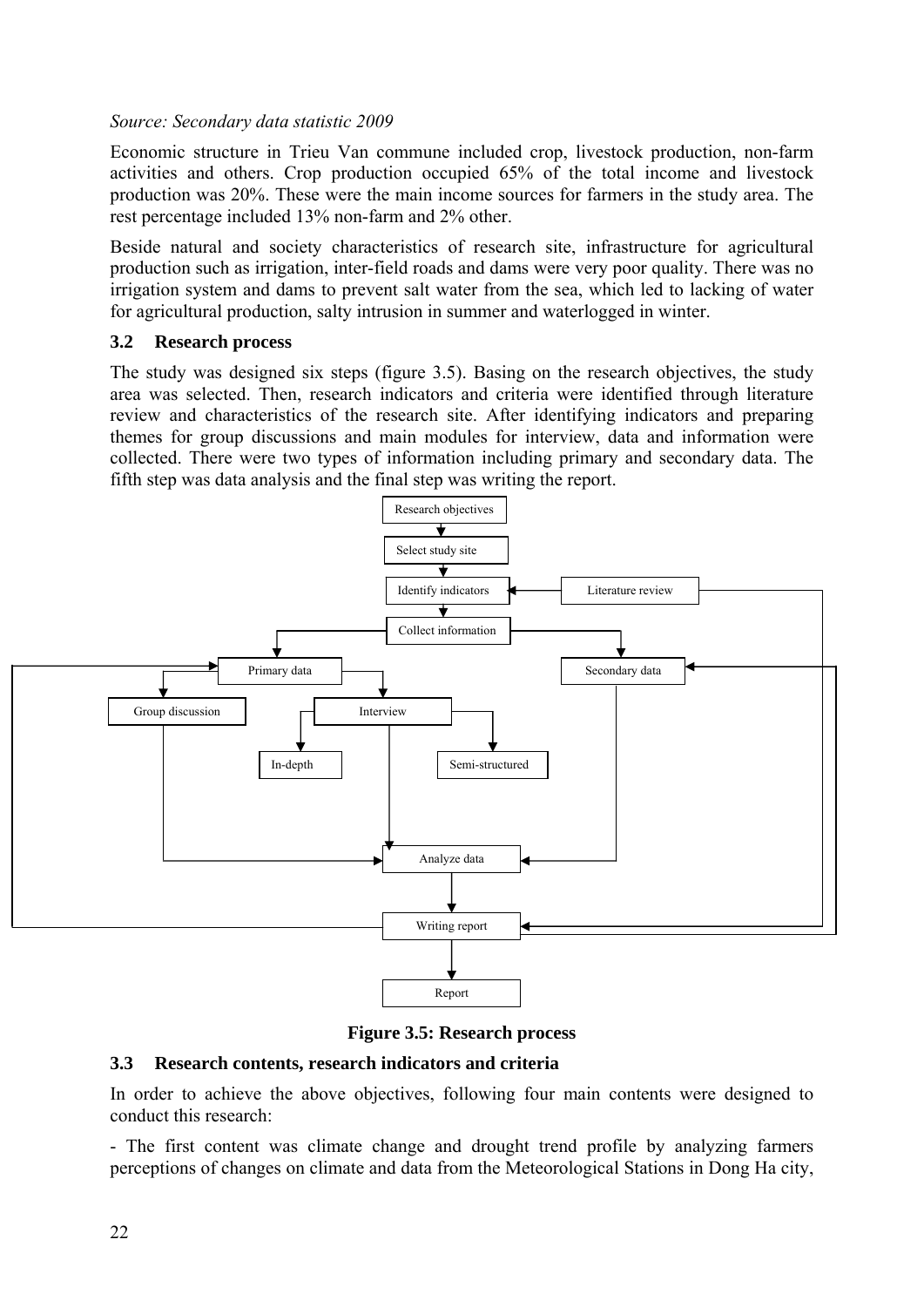Quang Tri province. Climate extremes, frequency and intensity were described and analyzed. Temperature and precipitation changes during 33 years including: annual temperature change trend (average, min, max), annual temperature change trend in dry season (average, min, max), annual precipitation change trend (average, min, max), annual precipitation trend in dry and rain season (average, min, max) were indicators to assess climate change.

- The second one was analyzing impacts of drought on mixed farming components. Land and water resource, crop production, livestock production and aquacultrue were components that were used to assess impacts of drought changes. Regarding land resources, deceasing land area, dry land, change soil structure, reducing quality and salinity land were measured indicators. Water volume through digging deep wells, less water and change of using time and salinity water were indicator measures for assessing water resource. Pest and diseases, crop productivity, quality of crops product were indicators for crop production. Feed resource, grain-feed price, livestock and fish health, livestock and fish productivity and scale of production were indicators for livestock production and fish raising. Production costs were indicator for all components.

- The third content was identifying and analyzing farmers' perception of adaptation options in agricultural sector to drought.

- The final content was analyzing adaptive capacity of local community to drought through advantages and disadvantages of local community in applying such adaptation options.

#### **3.4 Data collection**

#### **3.4.1 Secondary data**

The secondary data information was collected from province, district and commune levels through natural condition reports, annual social-economic reports in 2009, damage reports, related documents from NGOs and mass organizations working in commune. Polices relating to coping with and adapting to climate change in the study area, data on temperature, precipitation recorded by the Dong Ha Meteorological Station in 1976-2008 were also collected.

The secondary data and information about common climate extreme events and related information on the impacts on agriculture sector and the consequences from related departments and institution were also collected.

## **3.4.2 Primary data**

The primary data/information was collected by using different tools such as group discussion, in-depth interview, household interview, and observation.

Three group discussions were conducted in this research.

The 1<sup>st</sup> group discussion was conducted with key informants in commune including commune leader, staff responsible in agricultural production, preventing disaster, Red Cross, four village leaders, four elderly, leaders of Farmer union, Women union and interest group.

In this group discussion, timeline and historical profile/ recall methods were used in order to identify climate extreme events and their variability over time, frequency and intensity.

The mapping was also applied to get a general picture of the village's location and distribution of different villages as well as households. It was also used to identify which areas had the most impacts by drought on farming system and affected areas. Seasonal calendar was applied to know the calendar of each activity in the study area.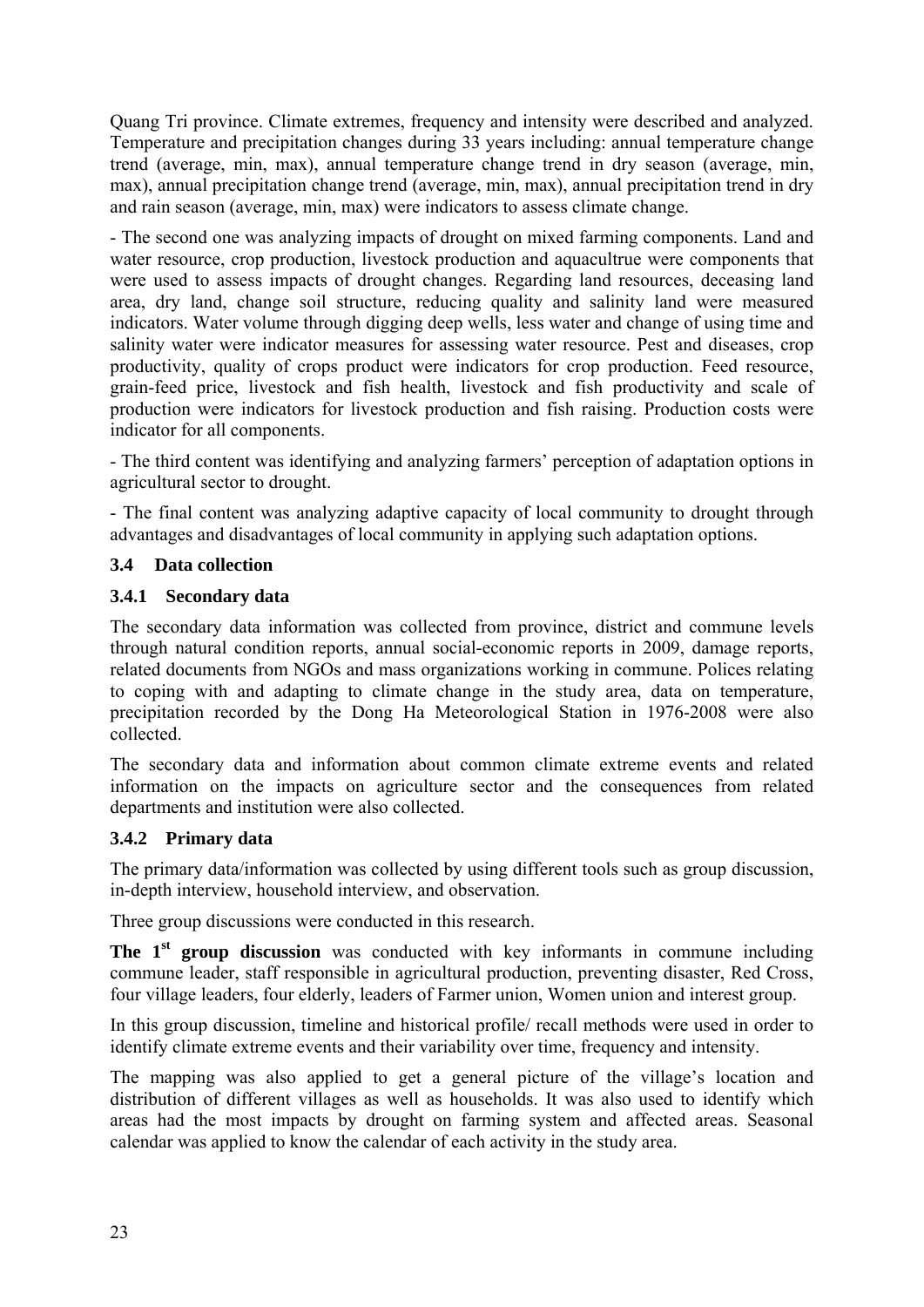SWOT was also applied to identify strengths, weaknesses, opportunities, and threats that are considered to be important in the community to adapt to drought and to understand adaptive capacity of local people.

The 2<sup>nd</sup> group discussion was conducted with farmers, including poor and non-poor groups, who have farming systems (crop, livestock, fish, and tree components). Each group was five farmers.

Information related to impacts of drought on crops, livestock, fish, land and water resources was collected by applying historical profile.

**The 3<sup>rd</sup> group discussion** was conducted with farmers who have many experiences in coping with and adapting to drought in the commune. Ten farmers participated in this group discussion. The researcher applied timeline and historical profile to know indigenous experiences and practices of drought adaptation.

**In-depth interview:** after getting general information about villages and households and finishing PRA exercise, six farmers, and three village leaders were conducted with in-depth interview. Main information in in-depth interview was about the tendency of drought in recent years (1976-2009 basing on their memory), the impacts of drought on components of mixedfarming system, adaptation options and lessons learnt, local organization activities (communities and NGOs), policies relating to support, prevent and adapt to natural disasters and experiences forecast for drought (see Appendix for detail contents of in-depth interview). Farmers selected for in-depth interview were those who have been envolving in agricultural production with rich experiences in the study area.

**Household interview:** after collecting and classifying information and data, a semi-structure questionnaire was designed and conducted. This tool was applied to get information about impacts of drought on farming system, adaptation options, their experiences and their expectation. Fifty nine out of 627 households were randomly selected for interview. The questionnaire had two main modules:

(A) Information on impact of drought on farming system:

(1) Land: total of area; area used; area unused though able to be used; area unable to be used and the reasons.

(2) Water: lack of water: how long; quality of water, before and after increasing drought; through crop growth and reasons

(3) Productivity: increase/decrease; how much and which year; why and which drought extreme; productivity before and after the year of changes

(4) Products quality: impact or not impact though the rate of pests and diseases (depend on local perception)

(5) Production costs: fertilizers, pesticides, electricity, petrol, building cage, buying feed

(6) Diseases: old diseases but increasing level (frequency and intensity occur); new disease occur

(B) Information on adaptation strategies of farmers to drought:

(7) Access to information

(8) Adaptation options: including each crops, each livestock and fish (alternative livelihood; change seasonal calendar; technique; varieties; breeding; crop and animal structure; diversifying income generation activities (non-farm, migration,...) and production model (VACR)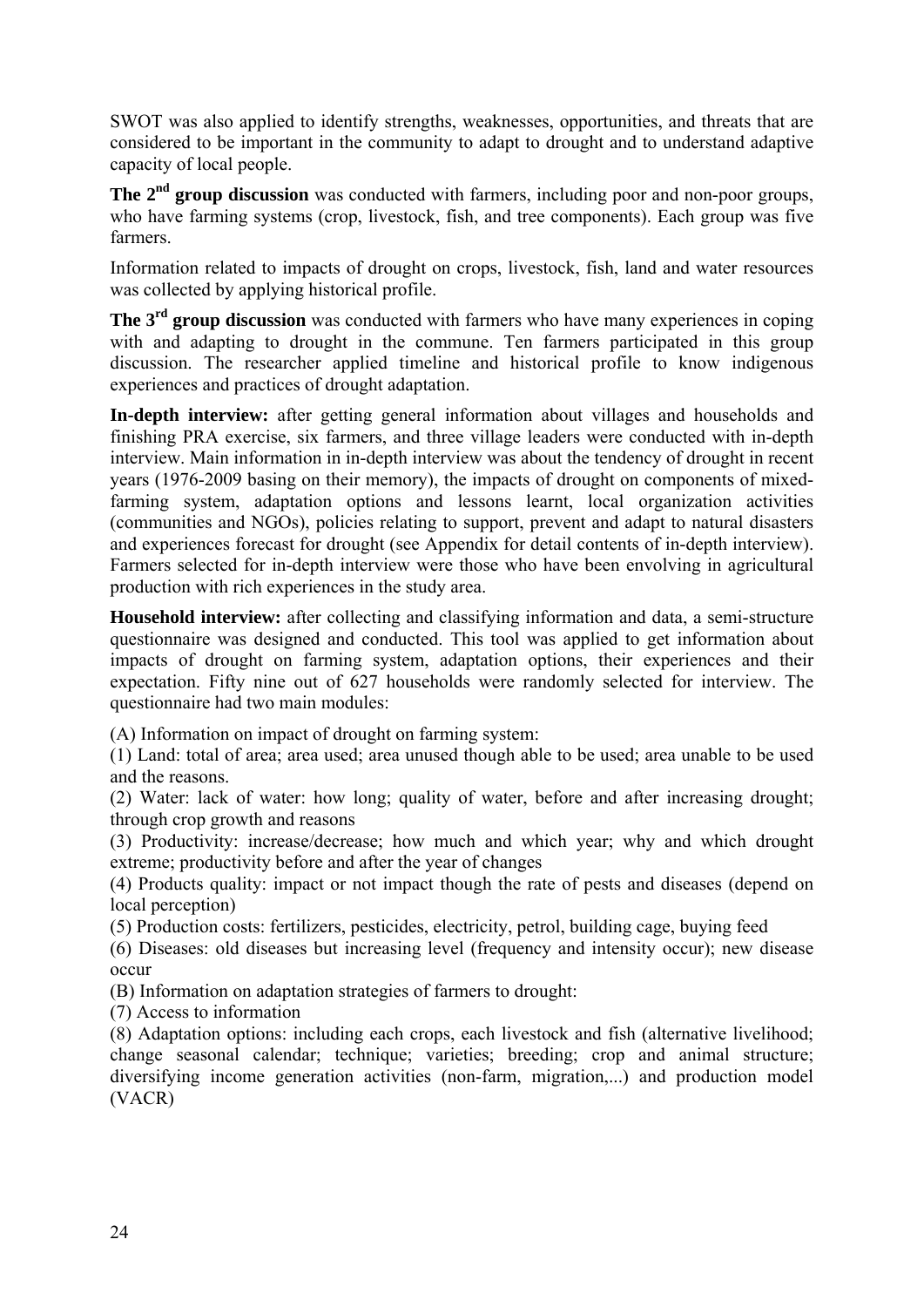



**Figure 3.6: Conceptual framework for data collection and analysis** 

Adapted from Parry and Carter, 1988; Smith, 1993; Jawahar and Msangi, 2006

This conceptual framework was used for data collection and analysis. Climate change and variability in this study based on farmer's perception of drought and how they respond to drought. Therefore, the information value of farmers was important to the analysis of data of this research.

## **3.5 Data analysis**

After the collection of both qualitative and quantitative data from various methods, the data were synthesized and inputted in SPSS and Excel software. In this study, both quantitative and qualitative methods were applied for analyzing collected data and information. Descriptive and inference analyses were applied to quantify perception of farmers for household interviewing.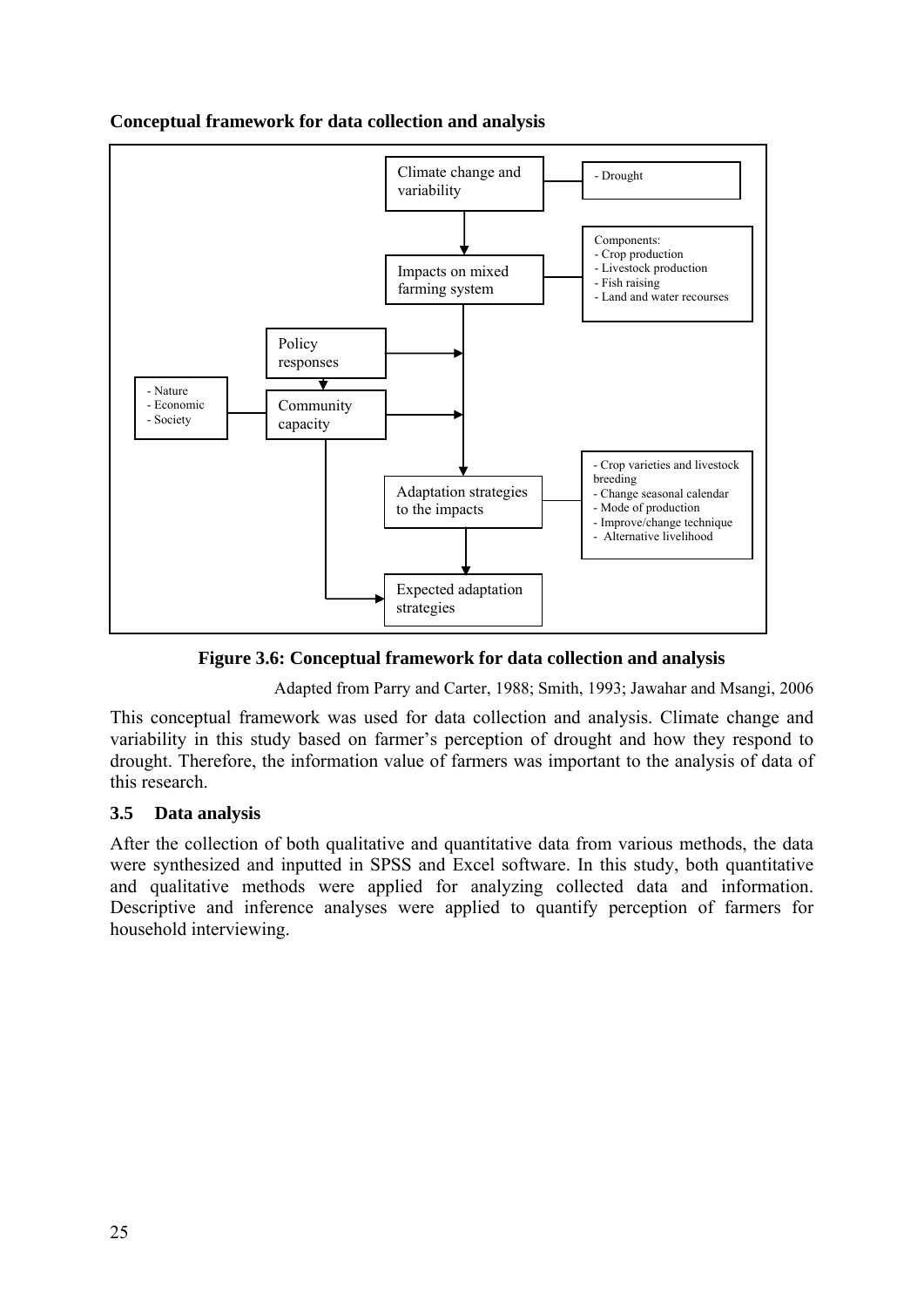## **4 DESCRIPTION MIXED -FARMING SYSTEM**

## **4.1 Family size and its composition**

Family size and its composition are important parameters in the decision of making process of the farm household. They determine the labor's capability and availability for the farm and off-farm activities. Labor is one of the main elements in the family sources.

| Indicators                     | Mean   | Std.<br>Deviation | Poor<br>$n=29$ | Non-poor<br>$n=30$ | P     |
|--------------------------------|--------|-------------------|----------------|--------------------|-------|
|                                | $n=59$ |                   | Mean           | Mean               | value |
| Age of household heads (grade) | 50.7   | 8.7               | 50.5           | 50.8               | 0.29  |
| Family size (person)           | 5.7    | 1.3               | 5.8            | 5.5                | 0.71  |
| Farming experience (year)      | 27.8   | 9.7               | 27.4           | 28.1               | 0.62  |
| Labor force (person)           | 2.9    | 1.0               | 2.6            | 3.1                | 0.17  |
| Dependent (person)             | 2.8    | 1.3               | 3.2            | 2.4                | 0.72  |
| Male labor (person)            | 1.5    | 0.6               | 1.3            | 1.6                | 0.03  |
| Female labor (person)          | 1.4    | 0.7               | 1.3            | 1.5                | 0.28  |

**Table 4.1:** Family size, education level, age and farming experience of surveyed household in the study area in 2009

## *Source: Field survey 2009*

Table 4.1 presents the family size and composition of farm household in the study area in 2009. It can be seen that the average family size was about 5.7 persons per household with a minimum of 3 persons and a maximum of 9 persons. The average of labor force and of dependent person were nearly the same of 2.9 and 2.8 persons per household, respectively. Labor division and gender play an important role in on-farm and off-farm activities. The average of male labor and female of the surveyed households was the same size (about 1.5 persons for male labor and 1.4 persons for female labor). The head of each household is the representative to take part in many activities of the society. Results from field survey showed that people having the highest education finished the  $12<sup>th</sup>$  and the lowest finished the  $4<sup>th</sup>$ grade. The education percentage of heads of surveyed households was mainly about 9th grade with 40.7% of surveyed households (see figure 4.1 in appendix). The average age was around 50.7 and most of them have many years of experience on agricultural production. All the indicators in table 4.1 were not significantly different between the two groups of household except male labor. The average numbers of male labors per household was significant between groups  $(P=0.03)$ .

#### **4.2 Equipments for agricultural production**

Equipments for agricultural production are one of the components that contribute to farming system development. They can reduce labor force and enhance labor capacity as well as improve agricultural production in terms of crop and livestock production.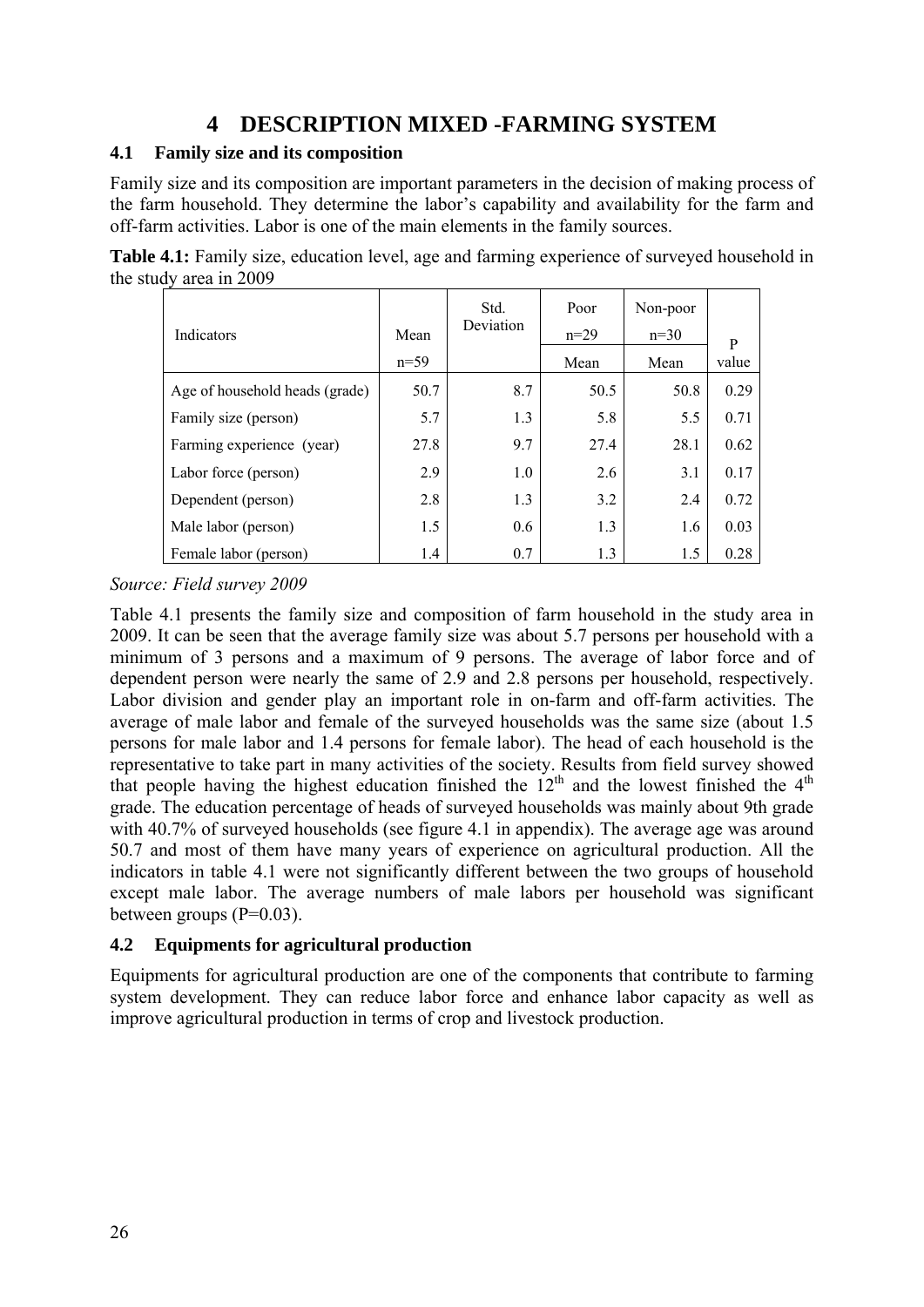|            | Mean<br>$N=59$ | Std.<br>Deviation | Poor<br>$N = 29$ | Non-poor<br>$N=30$ | P value |
|------------|----------------|-------------------|------------------|--------------------|---------|
| Indicators | Statistic      | Statistic         | Mean             | Mean               |         |
| Waterpump  | 1.1            | 0.4               | 1.1              | 1.1                | 0.56    |
| Fan        | 2.0            | 0.7               | 1.7              | 2.3                | 0.62    |
| Motorbike  | 0.2            | 0.4               | 0.1              | 0.2                | 0.02    |
| Radio      | 1.0            | 0.2               | 10               | 1.0                | 1.00    |
| Tivi       | 1.1            | 0.4               | 1.1              | 1.1                | 0.56    |

**Table 4.2:** Equipments for agricultural production surveyed household in the study area in 2009 (Unit: cái )

*Source: Field survey 2009* 

Each surveyed household had 1.1 water pumps; 2.0 fans, and 1.0 television. Equipments for agricultural production of surveyed households were quite limited and poor, which may increase negative impacts and limit the adaptive capacity to change conditions in agricultural production.

#### **4.3 Land resource and land use system**

Farm size is a foremost component of agricultural production. The farm size is an indicator of land source availability. It affects the efficiency of resource allocation and productivity.

| Type land         | Mean $(S.$ deviation) | Poor $(n=29)$       | Non-poor $(n=30)$   | P value |
|-------------------|-----------------------|---------------------|---------------------|---------|
|                   | $n=59$                | Mean (S. deviation) | Mean (S. deviation) |         |
| Garden land       | 2064 (2280)           | 1929 (1860)         | 2195 (2651)         | 0.29    |
| Agricultural land | 3340 (2117)           | 3060 (1853)         | 3611 (2344)         | 0.30    |
| Salinity land     | 217(564)              | 103(386)            | 328 (683)           | 0.01    |
| Forest land*      | 4549 (7370)           | 3913 (7156)         | 5163 (7642)         | 0.43    |

**Table 4.3:** Surveyed household's land resource  $((m^2))$  in the study area in 2009

 $*$  *l*  $m^2 = 1$  tree *Source: Field survey 2009* 

According to report in land using situation of Trieu Van commune (2009), soil quality in Trieu Van commune was exhausted with sandy soil and extreme poor quality. Most of surveyed farmers had two land plots land including garden land and agricultural land. Table 4.3 presents that the size of land area in the study was not a problem. Average farm size including garden, agricultural land and salinity land were about  $5500.0 \text{ m}^2$  (equivalent to 11 sao - 1sao = 500 $\text{m}^2$ ). Forest land in the commune occupied large areas with 421 ha equivalent to 39 percent in total area. Average surveyed households had around 4000  $m^2$  equivalent to 4000 trees. The average area of salinity land was shown to be significant between groups (P=0.01). Other average area land from table 4.3 was not different between the two groups.

## **4.4 Production system**

## **4.4.1 Crop production**

Table 4.4 presents the crop structure following season of each crop in the study area in 2009. In the study area, there were two main crops including Winter - Spring season and Summer - Autumn one. However, the agricultural land was used in the Winter - Spring crop to a larger extent than that in Summer Autumn one.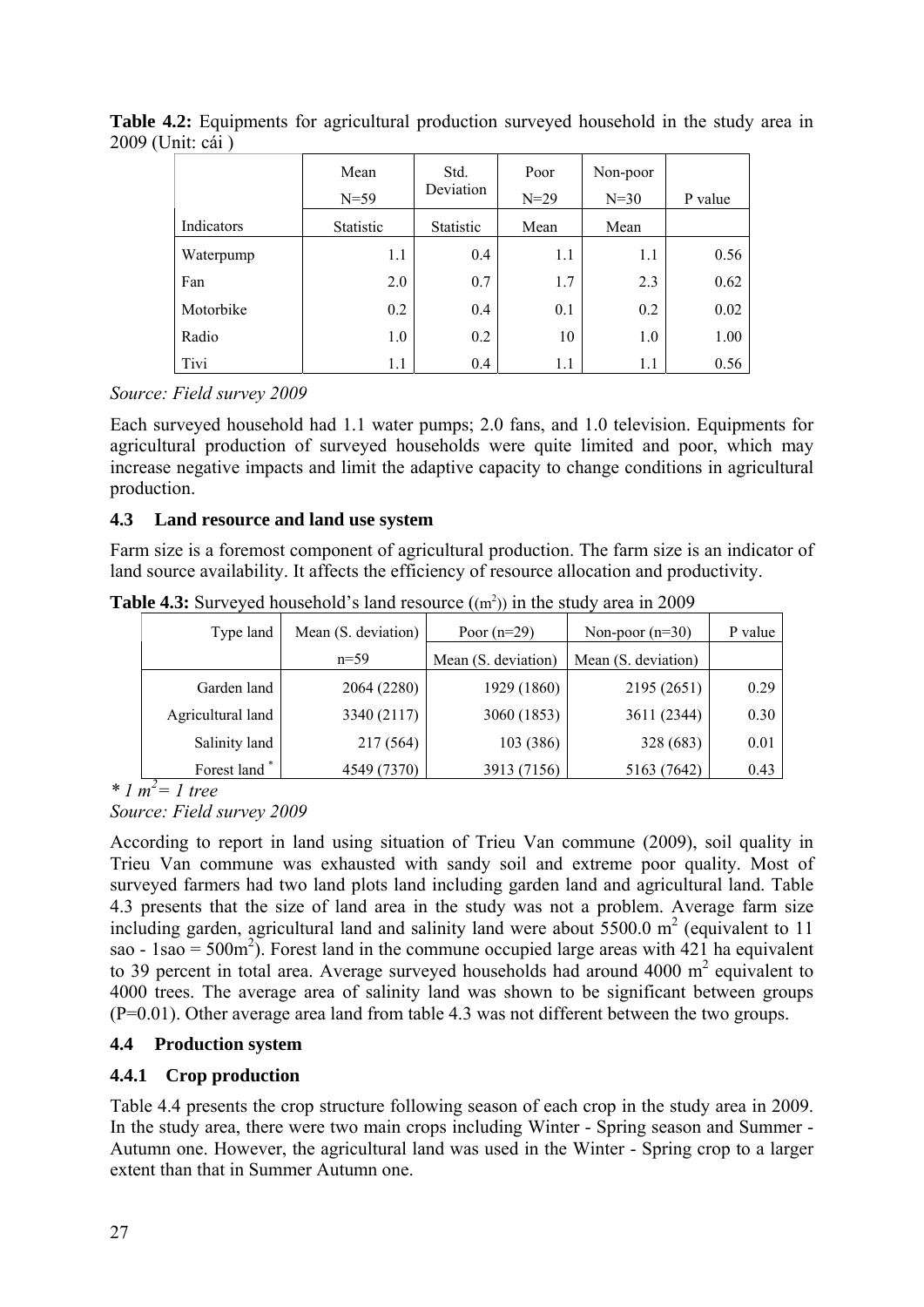| Crops                 | Area Spring crop    | Area Summer crop    |
|-----------------------|---------------------|---------------------|
|                       | Mean (S. deviation) | Mean (S. deviation) |
| Rice                  | 2896 (5203)         | 67 (376)            |
| Sweet potato for Root | 1360 (1277)         | 504 (666)           |
| Sweet potato for Leaf | 0.0(0)              | 639 (1343)          |
| Cassava               | 173 (408)           | 0.0(0)              |
| Peanut                | 346 (418)           | 4(32)               |
| Bean                  | 974 (1351)          | 76 (319)            |
| Bitter melon          | 198 (212)           | 0.0(0)              |
| Cassaba melon         | 76 (305)            | 516 (603)           |
| Local onion           | 88 (206)            | 0.0(0)              |

**Table 4.4:** Crop structure following season for each crop in Trieu Van commune in 2009  $(n=59; \text{Unit m}^2)$ 

Interviewed households have crop diversification. The crops that were cultivated included sweet potato for root and leaf, rice, cassava, peanut, kinds of bean, bitter melon, cassaba melon, local onion and some crops with small area. Rice and sweet potato were the dominant crops of this area. Rice production and sweet potato were mainly produced for domestic consumption. Besides, sweet potato was a main feed source for animal husbandry. The average area of rice production was the largest with nearly 3000  $m<sup>2</sup>$  per household (equivalent to 6 sao) and the second largest area belongs to that of sweet potato for root with 1360  $m^2$  per household. Bean production also accounted for a large area (nearly 1000m<sup>2</sup> per household). However, bean crop was cultivated separately; it was intercropped with sweet potato. The average area of cassaba melon per household in the spring season was small but increased dramatically in summer crop (from around 80  $m^2$  per household to 520  $m^2$  per household). In the spring crop, interviewed households did not cultivated sweet potato for leaf. However, they increased more than 1 sao per household in summer crop to support livestock production. In short, crop structure in spring season was richer and the area of each crop were larger compared to that of summer crop.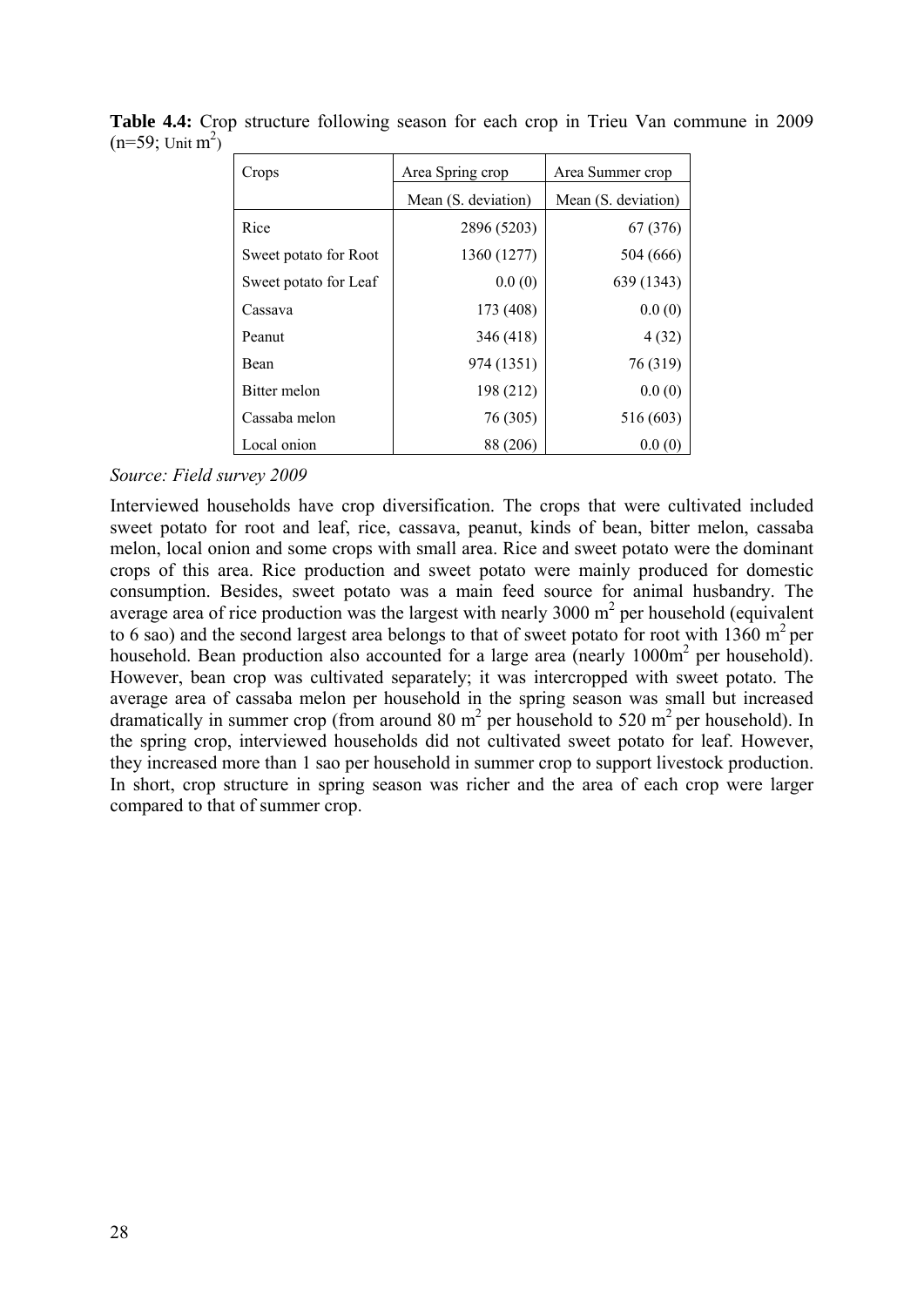#### **4.4.2 Livestock production system**

The average number, number per farrow, and farrow per year of cattle, pig, poultry and fish kept per farm-household of surveyed households are presented in table 4.5.

|                       | Mean (S.Deviation) | Poor $(n=29)$      |        |        | Non-poor $(n=30)$  | P value |
|-----------------------|--------------------|--------------------|--------|--------|--------------------|---------|
| Indicators            | $(n=59)$           | Mean (S.Deviation) |        |        | Mean (S.Deviation) |         |
| Pig number            | 7.9(13.0)          | 5.1                | 7.7    | 10.7   | 16.4               | 0.01    |
| Number/ farrow        | 10.1(13.7)         | 5.3                | 5.9    | 15.5   | 17.6               | 0.00    |
| Farrow/ year          | 2.7(1.3)           | 2.8                | 1.7    | 2.6    | 0.7                | 0.22    |
| Sow number            | 1.7(1.3)           | 1.3                | 1.2    | 2.1    | 1.4                | 0.89    |
| Number/ farrow        | 10.4(1.2)          | 10.2               | 1.0    | 10.7   | 1.4                | 0.89    |
| Farrow/ year          | 2.0(0.1)           | 2.0                | 0.1    | 2.1    | 0.2                | 0.89    |
| <b>Cattle number</b>  | 0.5(1.1)           | 0.8                | 1.3    | 0.3    | 1.0                | 0.04    |
| <b>Chicken</b> number | 33.3(22.4)         | 28.5               | 18.4   | 38.2   | 25.1               | 0.14    |
| Number/ farrow        | 28.7(16.4)         | 26.2               | 12.1   | 31.1   | 19.5               | 0.03    |
| Farrow/ year          | 2.1(0.5)           | 2.1                | 0.3    | 2.3    | 0.7                | 0.00    |
| Duck number           | 10.1(39.4)         | 3.8                | 6.6    | 16.3   | 54.7               | 0.07    |
| Number/ farrow        | 27.1(62.9)         | 12.2               | 6.2    | 38.3   | 82.8               | 0.11    |
| Farrow/ year          | 1.6(0.6)           | 1.4                | 0.7    | 1.8    | 0.6                | 0.55    |
| <b>Fish number</b>    | 631.5 (1533.4)     | 686.2              | 1901.6 | 536.7  | 1031.7             | 0.43    |
| Number/ farrow        | 1613.6 (2142.3)    | 1990.0             | 2892.7 | 1300.0 | 1296.2             | 0.25    |
| Farrow/ year          | 1.3(0.5)           | 1.2                | 0.4    | 1.5    | 0.7                | 0.04    |

**Table 4.5:** Number of livestock, number per farrow, and farrow per year of farm household of surveyed households in Trieu Van commune in 2009

*Source: Field survey 2009* 

Almost all surveyed households keep pigs. Due to weather conditions and food resources, the pig breed used in this area is mostly the local breed named Mong Cai. Pigs were raised about three or four months and then sold for cash. The average number of pig in 2009 was 7.9 heads per household. The average number pig of per farrow was 10.1 heads. There was difference because, in the interviewing time, many households had just sold their pigs. The average farrow was 2.7 times per year. Besides, sow pig was also the main animal in pig production for breed maintenance. The average of number sow pig per farm household was 1.7 heads with 10.4 piglets per farrow, accounting for 2.0 per year.

In the study area, cattle are kept for many purposes. Cattle are considered as a multiple function animal. The most common cattle breed was the local named Yellow cattle. The average number of cattle per farm household was 0.5 head.

The average number of pig, cattle and duck per household was significantly different between two groups  $(P=0.01, 0.04, 0.07$  respectively).

Poultry including chickens and ducks was kept around the homesteads. Almost all farm households raised a few poultry for domestic consumption. In some cases, poultry were raised for the market as well. Ducks were mainly raised in farm households where water resource was available. The average number of chicken and duck per farm household was 33.3 heads and 10.1 heads, respectively. The water resource is critical important for duck raising.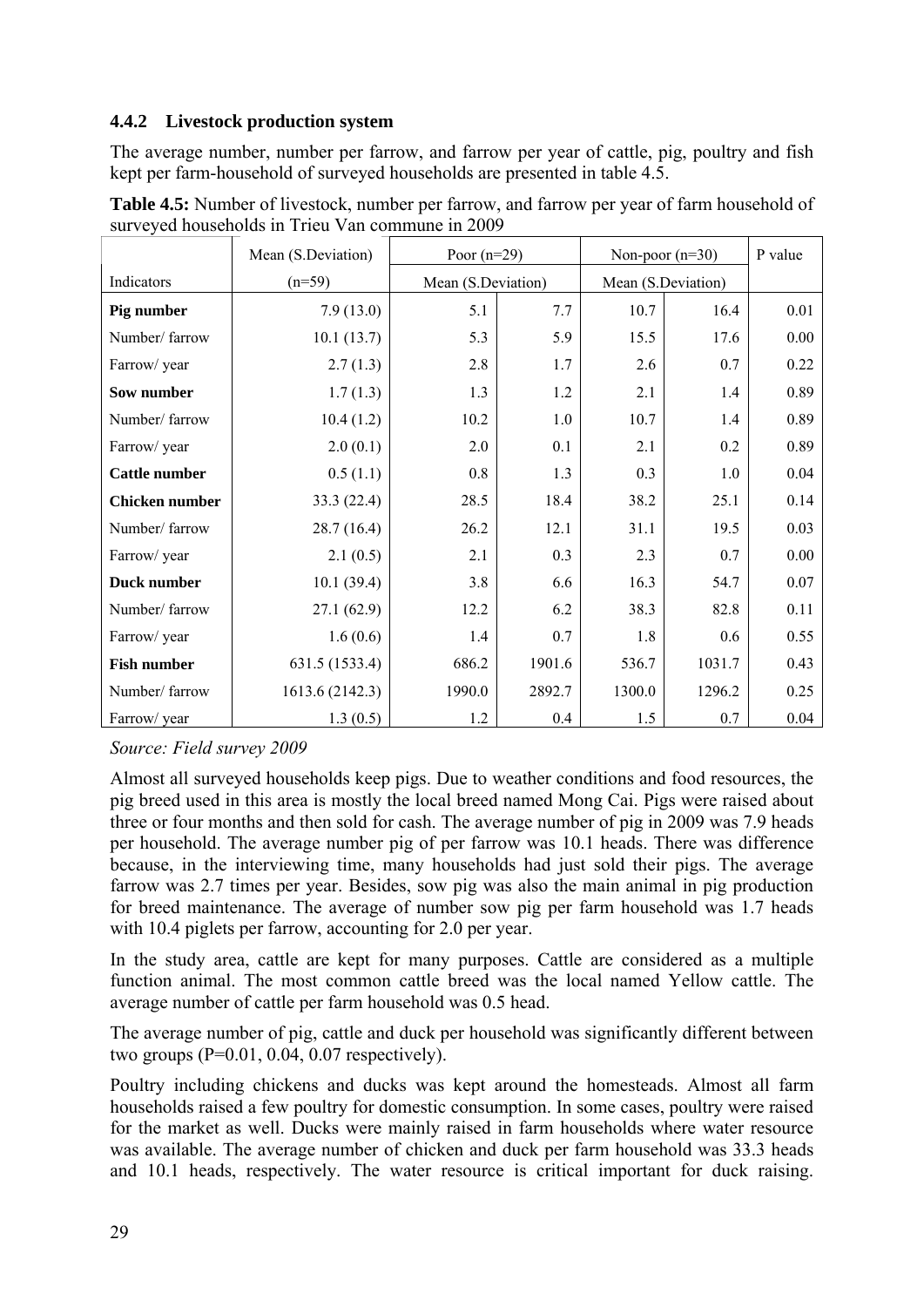However the dry season in sandy area makes it impossible to keep ducks because of water shortage and hot soil surface. Therefore, farrow per year for chicken raising was 2.1 which was higher than that of duck raising.

Similarly, water resource is critical important for fish raising. In Trieu Van commune, fish raising was an important component in mixed farming system. Fish raising not only provided food for people and for selling but also created suitable conditions for pig raising and water for cultivation in dry season. The average number of fish per household was 631.5 heads, mainly focusing on households who had VAC or VACR. The average number of fish per farrow in farm household was 1613.6 heads and 1.3 farrows per year.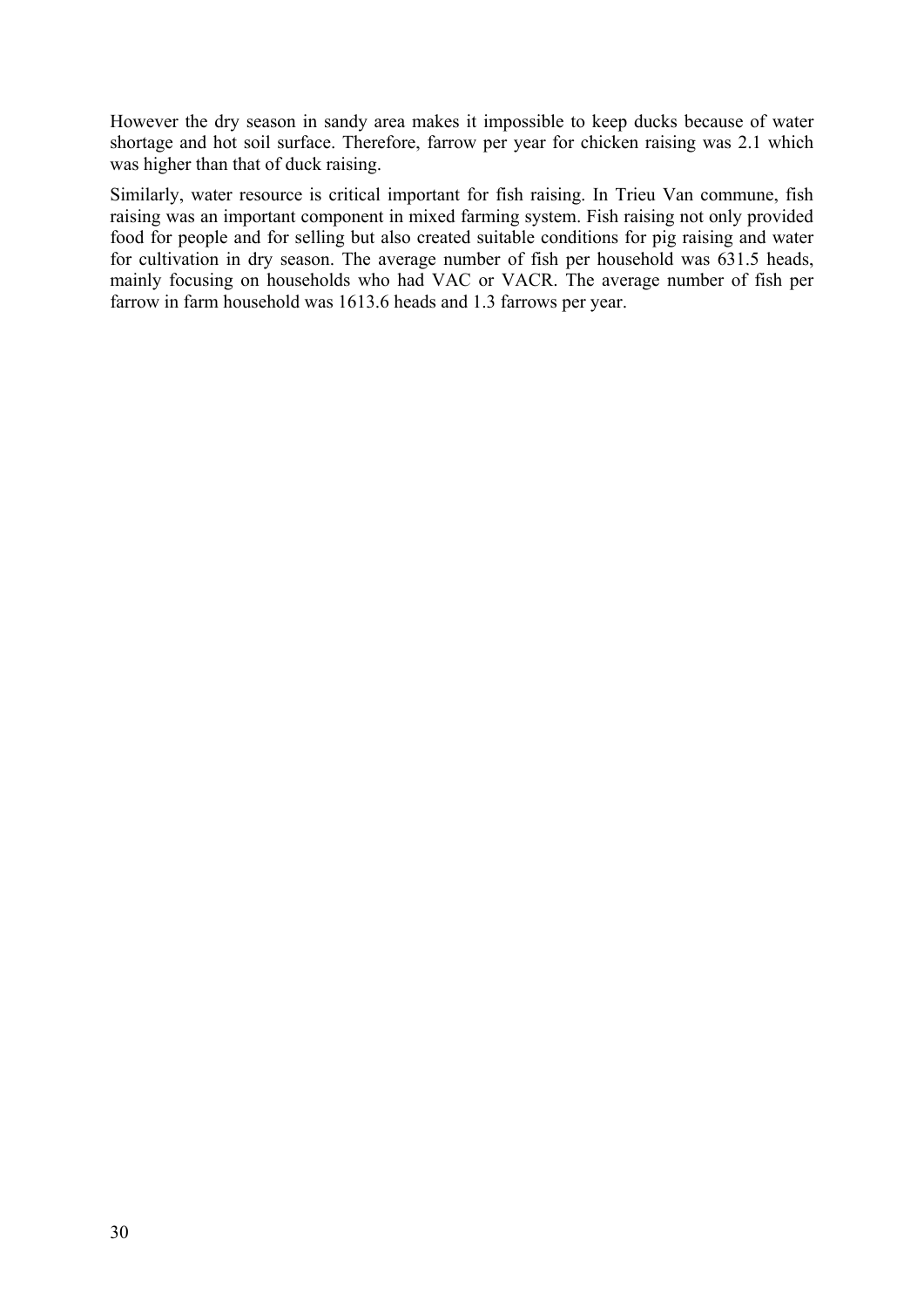# **5 FINDINGS AND DISSCUSSION**

#### **5.1 Climate change and variability in Quang Tri province and the study area**

#### **5.1.1 Comparison between perceptions of Changes in Climate and Meteorological Stations' Recorded Data**

#### **5.1.1.1 Temperature changes**

According to the statistical record, as well as in farmers' opinion, January and July are the two months having the highest and lowest temperature. January has the coldest temperature with the average around of  $19^{\circ}$ C and July has the highest one with the average around of  $29^{\circ}$ C. The average temperature of January, July and annual average temperature from 1976 to 2008 of Dong Ha Meteorological Station were parameters of climate change. The statistical record of the temperature from 1976 to 2008 showed an increasing of  $0.0095^{\circ}$ C per year. The annual average temperature increased  $0.3<sup>0</sup>C$  during 33 years (figure 5.1, see in appendix). This is also consistent with results of MONRE (2009).

In addition, analyzing data on temperature from Dong Ha Meteorological Station showed that January temperature increased  $0.4^{\degree}$ C during 33 years (from 1976-2008) and July temperature increased  $0.\overline{2}^0C$  (Figure 5.2, see in appendix).

According to results of household interviewing, about 89 percent of interviewed farmers perceived long-term changes in temperature. Figure 5.3 presents that most of them perceived the temperature in Trieu Van commune had an increasing trend with 74.8% of respondents.

*Box 5.1: Since 1995, it has been very hot, Western-Southern wind blew strongly in summer season. Before 1995, there were many projects for planting forest (acacia and casuarina), so the weather was more comfortable than other places. However, from 2006 to now, the summer season has been hotter even the*  temperature could reach 40<sup>0</sup> or more; I can not stay in my house at noon. I often stay under trees on shading *place. This was clear that "it was scorching hot" said Mr Tran Van Kim, the eighth hamlet, Trieu Van commune.* 



*Source: In - depth interview 2009* 



#### *Source: Field survey 2009*

Farmers' perceptions appeared to be accordance with the statistical record. However, the change of temperature had some united and unclear points. Data recorded from Dong Ha Meteorological Station from 1976 to 2008 did not only represent for coastal region of Trieu Phong district as well as Trieu Van commune but covering for the whole province. Other reason could be the way of recording or processing as well as record equipment not appropriate. Therefore, the data may not be solid and analysis was not accurate.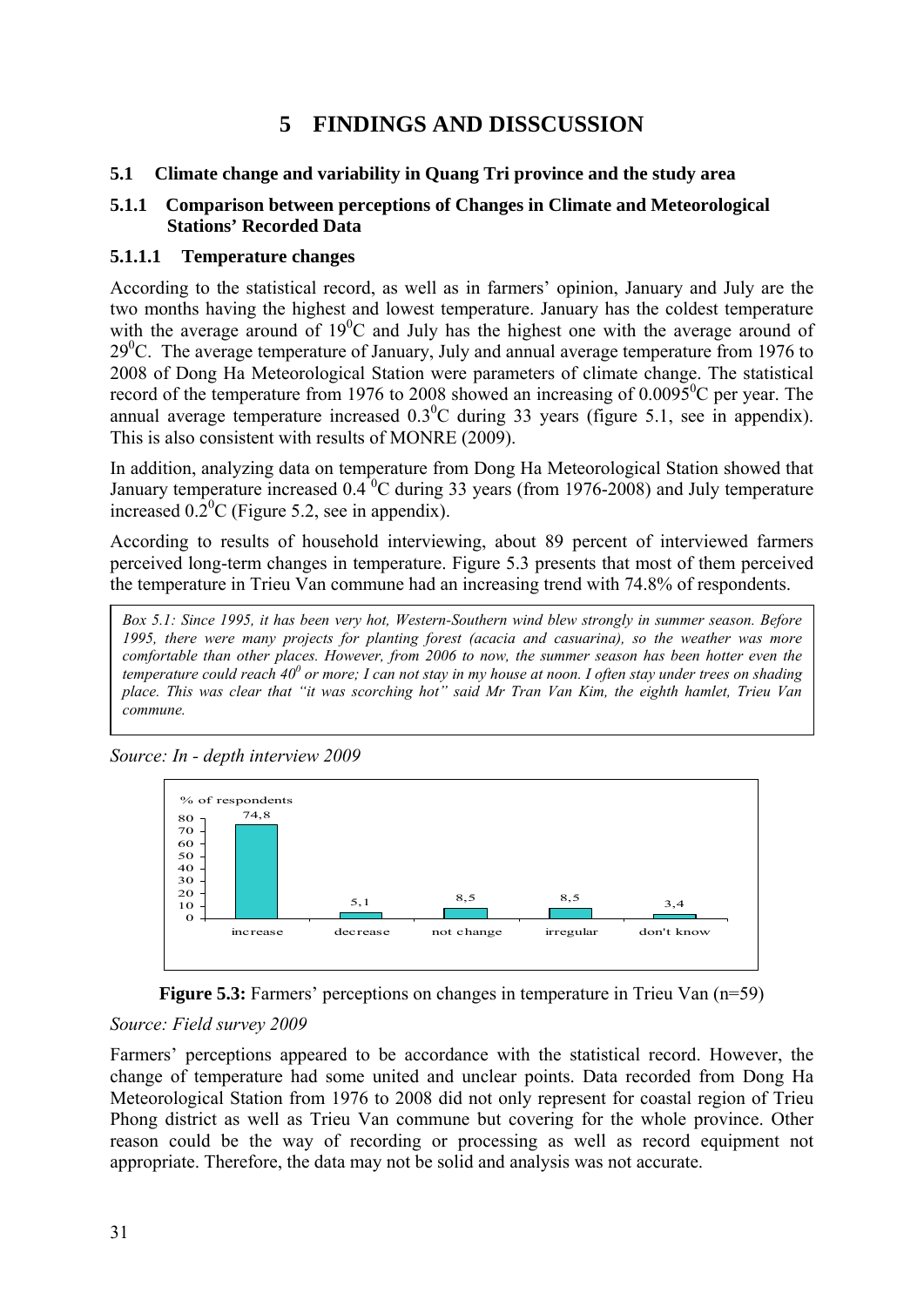#### **5.1.1.2 Precipitation changes**

Analyzing data on precipitation from the Dong Ha Meteorological Station from 1976 to 2008 showed that annual precipitation and total precipitation in rainy season and dry season increased during 33 years (figure 5.4, see in appendix). There was a large variability in the amount of precipitation from year to year.

The precipitation tendency of months within a year from 1976 to 2008 is presented at figure 5.5. The precipitation had a decreasing trend in June and September and an increasing trend in December. The result was also suitable with farmers' perception in precipitation over years. The precipitation had a decreasing trend in the dry season but it only concentrated on certain time (June and September) and ending of rainy season was later than that in the past period. This led to increase in extreme drought and shortage of water during April to September. The precipitation had a rapid increasing trend in rainy season and focused in December. As a result, flood and waterlogged water often tend to increase with high intensity in rainy season.





#### *Source: Data from Dong Ha Meteorological station 1976-2008*

Figure 5.6 presents farmers' perceptions on changes in precipitation in the study area. In total, 86.0 percent of the respondents noticed changes in precipitation pattern and 45.0 percent noticed a decreasing trend in the amount precipitation. However, there were 19.0 percent of interviewed farmers perceived that the precipitation was increasing. Furthermore, the increasing precipitation only concentrated on a short time and precipitation intensity was higher than that of the previous years. They also explained that increasing heavy rain in short period normally causes floods. Twenty two percent of the respondents noticed that the change was irregular (the timing of the rain, with rain season coming either earlier or later than expected). The timing of the rain was irregular and it did not follow any tendency. Thus, many respondents observed that the rainy season was coming later and shorter. This also matched with what the Dong Ha Meteorological Station had recorded.

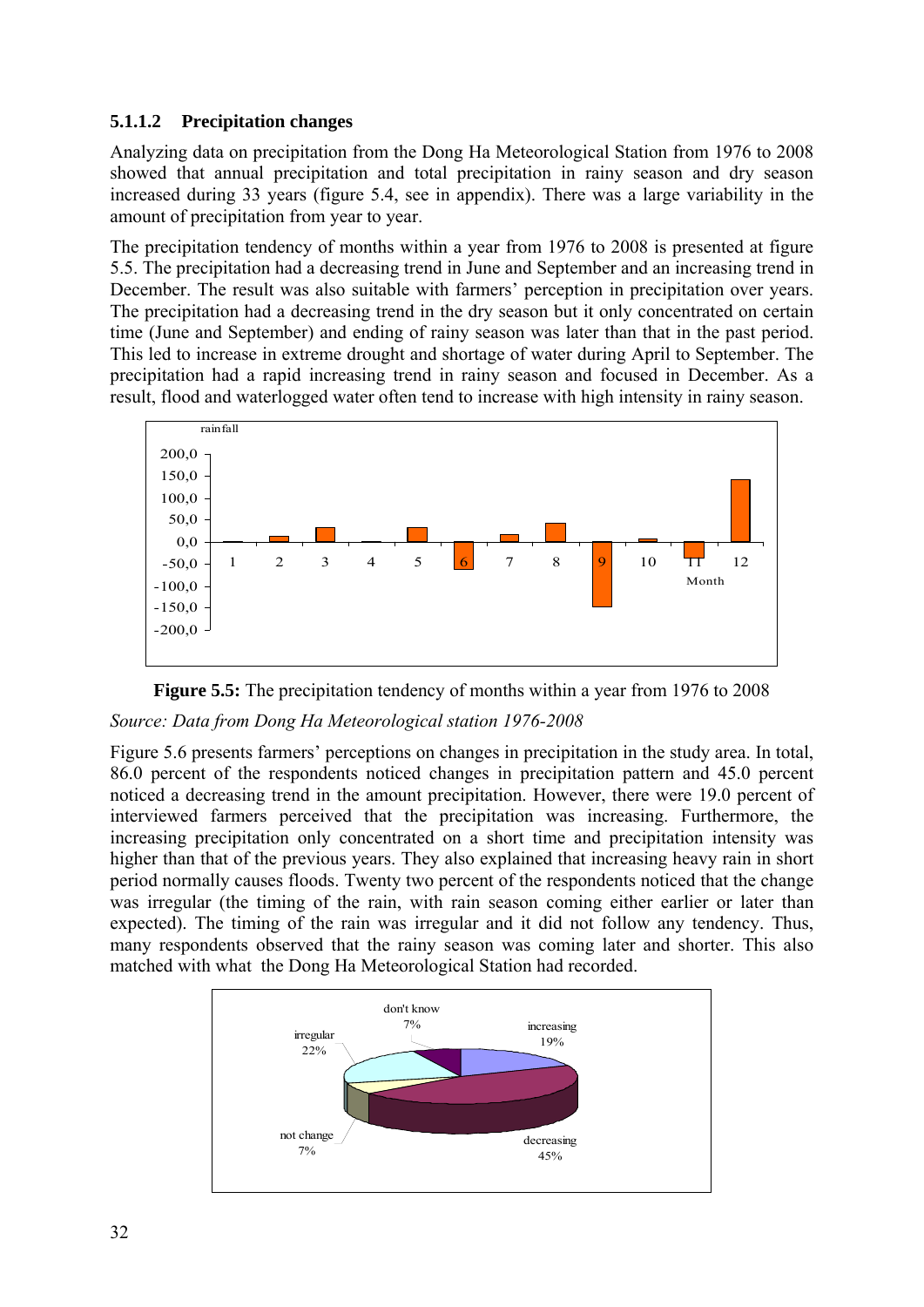**Figure 5.6:** Farmers' perceptions on changes in precipitation in Trieu Van (n=59)

## *Source: Field survey 2009*

In short, annual precipitation and total precipitation in the study area in dry and rainy season tended to increase. However, the trend precipitation within a year had a decreasing in the dry season and increasing trend in the rainy season. In addition, proportion of farmers noticed a decrease trend in precipitation in dry season could be explained by the fact that during the last few years (from 1993 up to now), there was a substantial decreasing in the amount of precipitation in dry season.

## **5.1.2 Climate extreme events and droughts**

Climate extremes events in the study area are presented in table 5.1 (see in Appendix). Droughts, Southern-Western wind, floods, cold spell and storms were main climate extreme events in Trieu Van commune.

Results of analyzing information from discussion with farmers and commune staffs seemed frequency of storms and cold spell had a decreasing trend. Droughts, floods and Southern-Western wind had an increasing trend but their intensity have been reduced over the past five years. Vice versa, storms have become more frequent but decreasing intensity. Precipitation was noticed to increase during rain season and focus on short duration which resulted in flood. Thus, the frequency and intensity of floods also increased.

Through group discussion with local farmers, drought often occurred from March to the end of July but within the last 5 years (2004 - 2008), drought time has been increased in duration, intensity and variability of trend and time.

*Box 5.2: Normally, it starts raining in July and flood comes up in August. But now, drought prolonged to July even August (Mr Ho Anh Quang, 58 year olds, the ninth village) Normally, it was still cold in January even very cold but now it was hotter. In April or May, I could cultivate some crops but, now there were not any crops that can be cultivated in this time (Mr Tran Dinh Ha, 54 year olds, the ecological village) .* 

*Source: In - depth interview 2009* 

Results analysis from interviewed farmers revealed that, 68.0 percent of respondents noticed the increasing drought trend and 19.0 percent indicated irregular drought trend (unpredictable). However, there were 7.0 percent farmers perceived the decreasing drought trend while 3 percent indicated no change and 3 percent do not care about that issue (Figure 5.7).



**Figure 5.7 :** Farmers' perceptions on changes in drought in Trieu Van (n=59) *Source: Field survey 2009*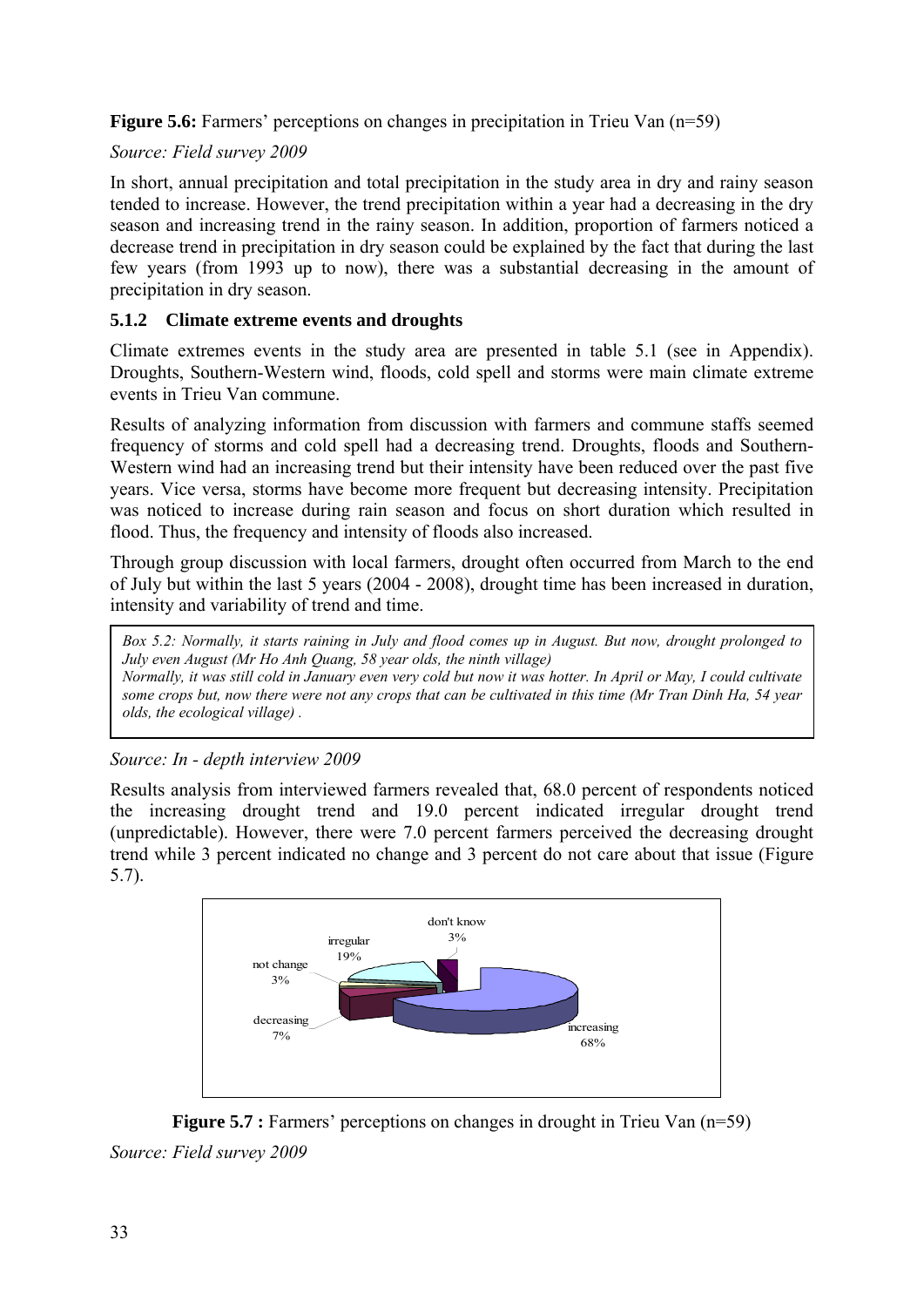Results of farmers' perception on frequency and intensity of drought are showed in table 5.2 and 5.3 (see in Appendix). Different periods were divided by using landmark of heavy droughts basing on secondary data and memory of local farmers. Results indicated that drought was increasing in terms of frequency and intensity in ten recent years. Especially in past five years, the impact tendency increased remarkably. These results were suitable with farmer's assessment in drought changing trend in the study area in recent years. They were also consistent with results of farmers and leaders group discussion at the commune level. In the past 20 years, drought decreased in both frequency and intensity because many planting models (acacia and casuarinas forest and protective forest) as well as ecological models have been adopted by local people.

| Reason                                      | Yes            | No.            | Don't know     |
|---------------------------------------------|----------------|----------------|----------------|
| $n=59$                                      | Percent $(\#)$ | Percent $(\#)$ | Percent $(\#)$ |
| Deforest at riverhead                       | 49,2 (29)      | 25,4(15)       | 25,4(15)       |
| Flood lead to raised the level of the field | 27,1(16)       | 22,0(13)       | 50,8 (30)      |
| Southern-Western wind increase              | 96,6 (57)      | 1,7(1)         | 1,7(1)         |
| Increase temperature                        | 96,6 (57)      | 0,0(0)         | 3,4(2)         |
| Decrease precipitation                      | 91,5 (54)      | 1,7(1)         | 6,8(4)         |
| Sandy land lead to fast evaporation         | 94,9 (54)      | 3,4(2)         | 1,7(1)         |
| Lack of irrigation                          | 78,0 (46)      | 3,4(2)         | 18,6(11)       |
| Use over underground water                  | 8,5(5)         | 13,6(8)        | 78,0 (46)      |
| Use unsuitable technique                    | 18,6(11)       | 13,6(8)        | 67,8(40)       |
| Salinity intrusion                          | 5,1(3)         | 32,2(19)       | 62.7(37)       |
| Over building                               | 3,4(2)         | 18,6(11)       | 78,0 (46)      |

**Table 5.4:** Drought reasons basing on farmers' perception (% of respondents answered) (percentage and number of household)

#### *Source: Field survey 2009*

Analyzing results from group discussion indicated that there were numerous reasons that have led to drought increasing in five recent years. Ninety six percent of surveyed household noticed that the increasing of temperature and Southern - Western wind were the two main reasons. Besides, decreasing precipitation in summer, natural characteristics of sandy land and no irrigation were also main reasons (table 5.4). And these reasons were indicators to evaluate drought and they based on farmer's perception.

## **5.2 Analysis of drought impact on mixed farming system components**

## **5.2.1 Drought impact on agricultural land in the study area**

Analyzing information and consequences from group discussion and surveyed households indicated that areas of almost all crops were decreased remarkably. Depending on characteristics of each crop as well as land allocation, cultivated area for different crop was reduced differently (table 4.4 in chapter IV).

*Box 5.3: Agricultural land areas of three villages were reduced due to lacking of water and high temperature. In the past five years, the average agricultural land area decreased 35% compared to those in drought year and normal. However, in the recent years, in the seventh village, the fallow of 40% area of the total was reduced in dry season and this figure has been increasing in the last years; the eight' village has about 50% and 60% for the ninth village in summer season..* 

*Source: Group discussion - village leader and commune staff*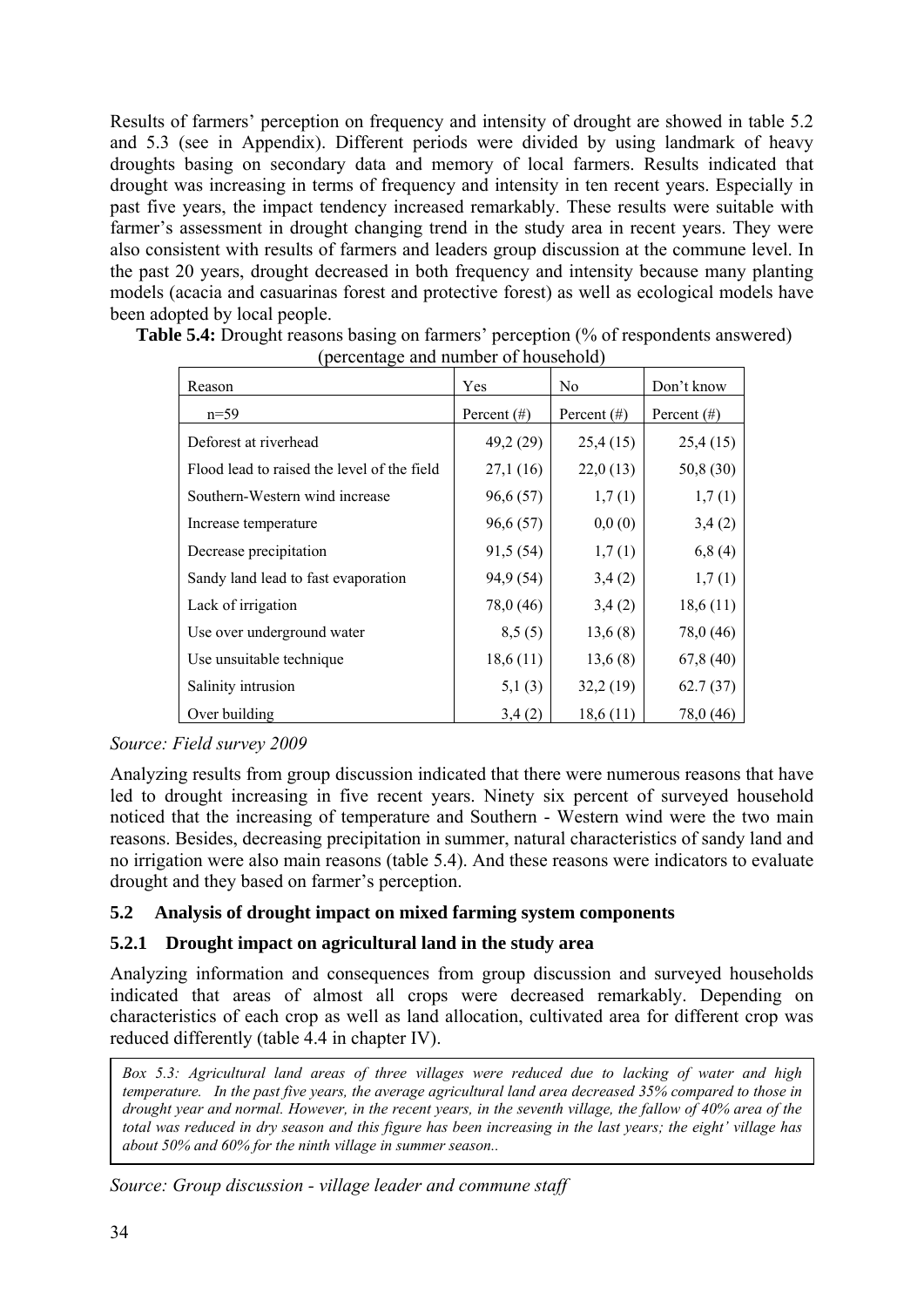Through group discussion with local farmers, drought has influenced on land resource especially agricultural land in terms of reducing area, reducing soil quality, soil structure and coherence of soil practices. About 93.2 percent of respondents noticed that land area had a decreasing trend in summer season (table 5.5). Besides, land was also drier, less coherence and poor structure and reducing soil nutrients.

| Impact indicators | Yes       |                        |  |
|-------------------|-----------|------------------------|--|
|                   | Frequency | Percent of respondents |  |
| Agricultural area | 55        | 93.2                   |  |
| Soil moisture     | 55        | 93.2                   |  |
| Soil structure    | 51        | 86.4                   |  |
| Soil nutrients    | 55        | 93.2                   |  |
| Salinity          | 50        | 94.7                   |  |

**Table 5.5**: Farmers' opinions on impact of drought on land resource (n=59)

#### *Source: Field survey 2009*

Many days with scorching led to fast increase in evaporation rate, especially in sandy lands like that in the study area. As a result, dry land area increased. Through observation and group discussion, it was noticed that agricultural land has become degraded and poorly coherence. 'Farmers could not walk on their feet through their field because of extreme heat on land surface". Besides, farmers also indicated that crops grew slowly or even could not develop due to dry and hot land.

#### **5.2.2 Drought impact on water resource in the study area**

Commune leaders and elder people expressed in the group discussion that previously water level in their ponds did not change much between summer and winter seasons previously. However, in recent years, the water level in summer season has been much lower in a majority of ponds and lakes in the study area.

*Box 5.4: In 2008, high temperature and no rain made my fish pond dry during one month. Before that, my fish pond was never dry, said Mr Ho Van Nguyen, the ninth village.* 

#### *Source: In - depth interview 2009*

The fluctuation of water level between summer season and winter season was quite large. In Trieu Van commune, there was no irrigation system, hence increasing drought seriously impacts on agricultural production.

Drought increasing has influenced water resource and reducing water volume in agricultural production. Figure 5.8 shows impacts of drought on water resource. Drought increasing leading to farmers had to dig deeper wells to take water in the field to support agricultural production. Besides, drought increasing also had influenced well-water level in the study area. Well water supporting for production activities watering for crops in garden and water for pig and aquaculture production were decreased at noon during drought period (often deficient water while pumping). About 69.5 percent of respondents noticed that they have had to change time for pumping water. Water has been pumped in the early morning or the later in the afternoon instead of pumping every time before. As for fish raising, water surface volume was dry in ponds of 100% of surveyed household. Many fish ponds have become drier or water volume is lower.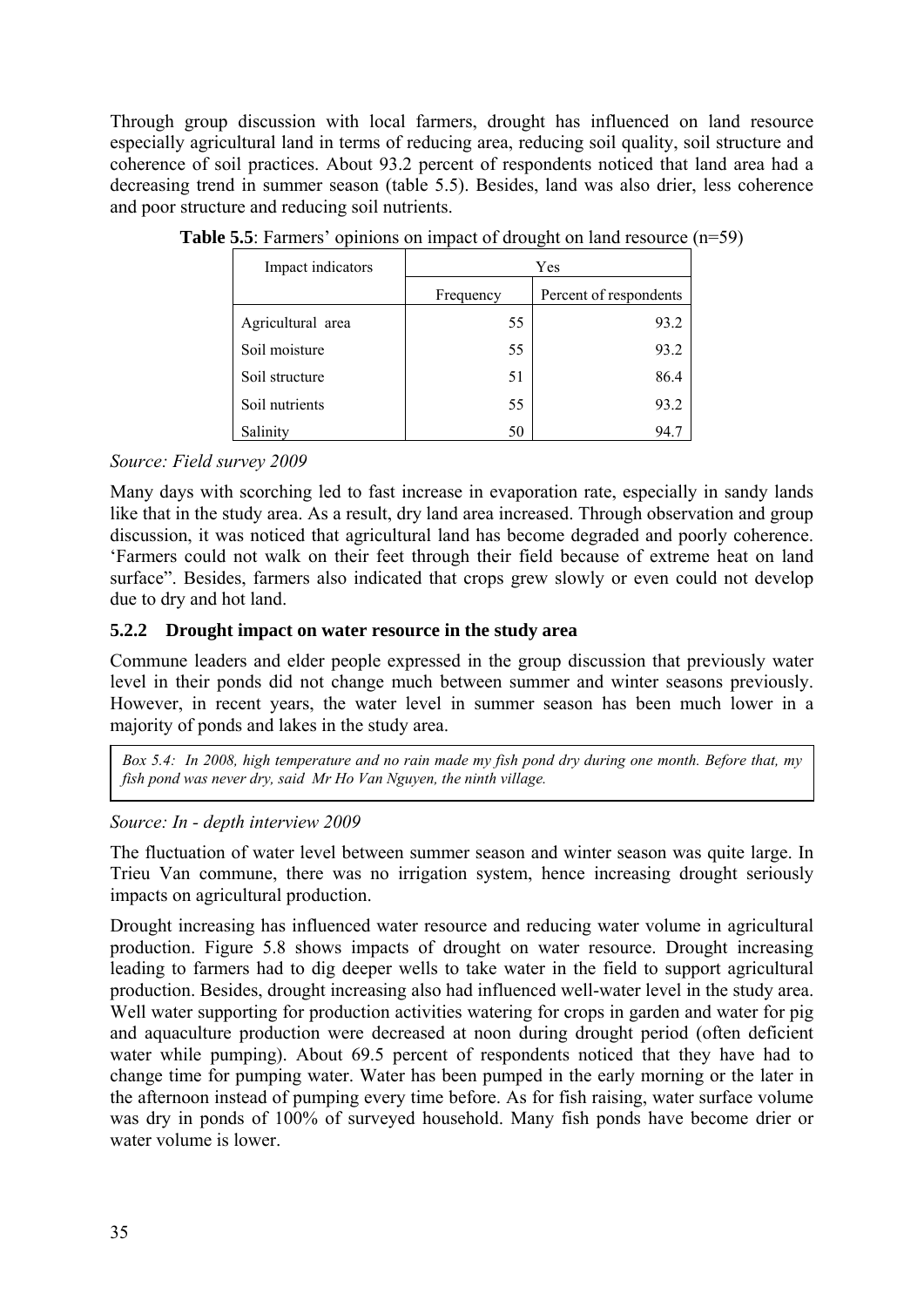*Box 5.5: "In agricultural production, before 1973, I could dig well around 2m deep. Then I could use water for sweet potato production in summer crop. However, after 1993, in order to have water in holds, I have to dig more than 4m" (convened Mr Tran Van Hai, 89 yeas old, the eighth village).* 





Figure 5.8: Farmers' opinions on impact of drought on water resource (% of respondents answered yes, n=59)

#### *Source: Field survey 2009*

*Box 5.6: Before 2003, I often pumped water whenever I wanted even at noon. Water volume was free and never deficient. In recent time, I have to store water to take care of pigs but I can not use pump water at noon especially in June. In 2008, drought was so critical, I had to get up at 4 a.m to irrigate crops in the garden, said Mrs Le Hong Yen, the ninth village*

## *Source: In - depth interview 2009*

Literature review indicated that drought can increase salinity intrusion for inland areas. In this area, 27.1% of respondents experienced that drought caused salinity intrusion increasing and affected water resource for living and agricultural production. This consequence is consistent to the result of Kundzewicz *et al.*, 2007. The rest of the farm households noticed that drought does not impact on the quality of water resource.

Thus, drought has affected water resource by reducing water volume. Water quality was also affected especially salinity intrusion. Besides, the availability of water resource was also changed even within a day.

#### **5.2.3 Drought impact on crop production in the study area**

Crop production in the study area depends largely on natural conditions because there was no irrigation system here. Therefore, pests and diseases, quality of crops product and crop productivity was significantly affected by drought and temperature increasing.

*Pests and diseases:* Table 5.6 presents farmers' opinions about impacts of drought on pests and diseases and their consequences. According to group discussion and in-depth interview, in the study area, drought has increased pests and diseases in almost all crops except local onion and cassava. *"Local onion and cassava are two crops that have a few pests and diseases during drought period and they also can stand well. Until now, I haven't seen anyone in the commune using pesticides for these crops" - stated of Farmer Union leader.*  Table 5.6 presents that pests and diseases appeared and increased during drought period in the study area. However, the impact levels depend on different crops. Up to 67.4% of interviewed households expressed that bean especially green bean were least affected by pests and diseases during drought time because the nature of this crop is disease-tolerant. About 93.2% noticed that sweet potatoes for leaf were the most affected. Sweet potato for leaf is mainly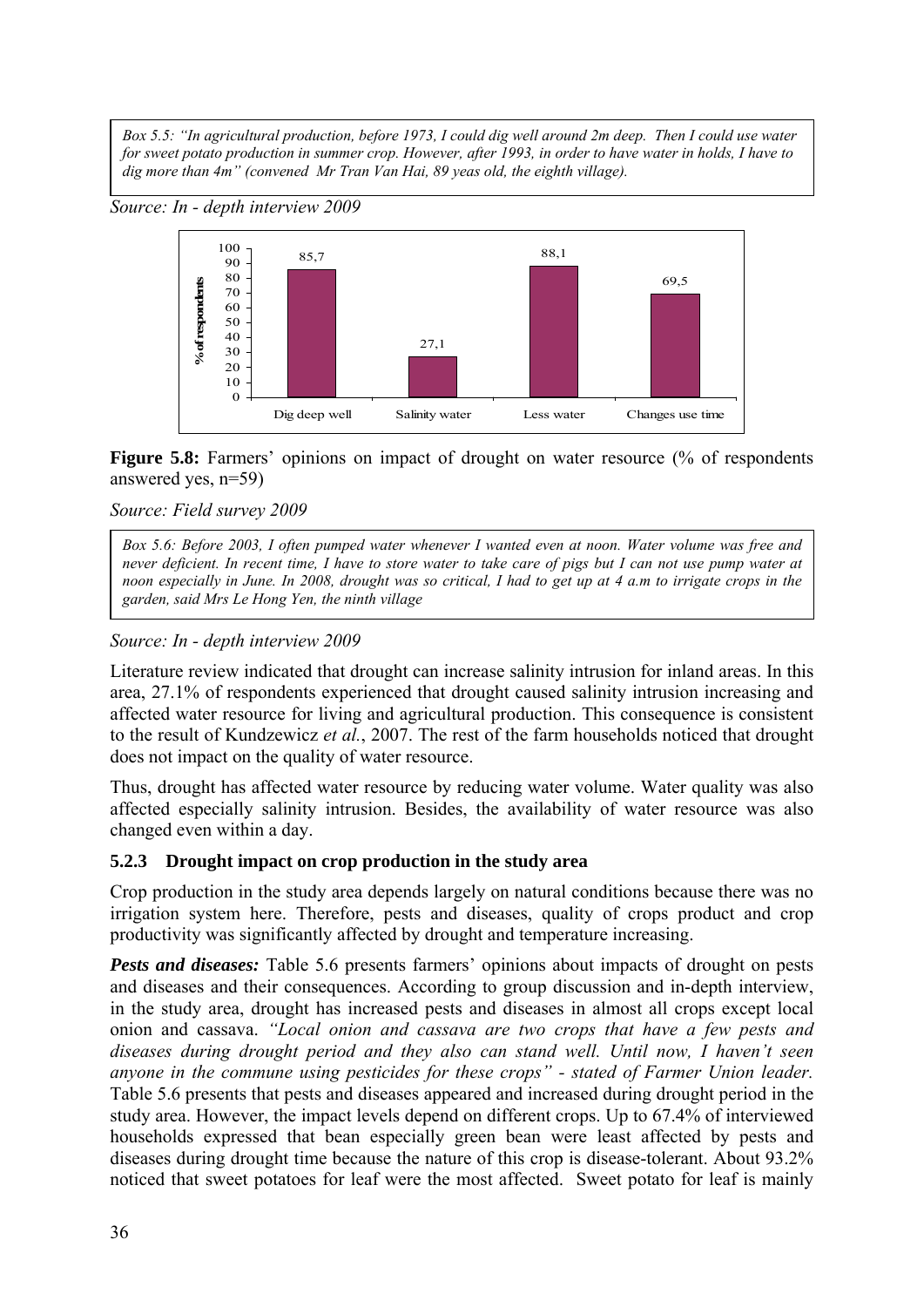cultivated in summer season with the purposes of using leaves as feed for livestock production. Therefore, almost all farmers did not use pesticide. Cassaba melon was also cultivated in summer season thus about 90.9% of surveyed households noticed the increasing pests and diseases tendency. Moreover, cassaba melon is market crop, farmers used a lot of pesticides to control pests and diseases to keep productivity stable or increase if possible. Pesticides and fungicides had been applied with an increasing rate in the study area because of increasing drought and areas without any water source for watering.

|                        | Impact on                     | Result of pest and disease impacts $(\% )$ |                   |                        |                           |
|------------------------|-------------------------------|--------------------------------------------|-------------------|------------------------|---------------------------|
| Crop production        | pests and<br>diseases $(\% )$ | Increase<br>pesticides                     | Increase<br>labor | Reduce<br>productivity | N <sub>0</sub><br>impacts |
| Rice $(n=51)$          | 84.6                          | 9.1                                        | $\Omega$          | 90.9                   | $\theta$                  |
| Sweet potato $(n=59)$  | 93.2                          | 5.6                                        | $\Omega$          | 94.4                   | $\theta$                  |
| Peanut $(n=34)$        | 82.9                          | 17.9                                       | 3.6               | 78.6                   | $\Omega$                  |
| Bean $(n=40)$          | 32.6                          | 20                                         | 6.7               | 73.3                   |                           |
| Bitter melon $(n=37)$  | 86.0                          | 67.6                                       | $\Omega$          | 32.4                   | $\Omega$                  |
| Cassaba melon $(n=31)$ | 90.9                          | 10.0                                       |                   | 83.3                   | 6.7                       |

Table 5.6: Farmers' opinions on impact of drought on pest and disease and consequences (% of respondents answered yes)

#### *Source: Field survey 2009*

Results from farmers' group discussion show that pests and diseases increased in the study area because of many reasons. However, some pests and diseases increase due to the increasing drought. For rice production, "Kho Van" disease appeared with an increasing rate. Other diseases also appeared, but the intensity and frequency did not change and were similar to other crops, neither did they depend on summer or winter season. Besides, these diseases appeared because of the application of technologies while farmer's experiences in rice production were still low. Worm carving in tree-trunk in sweet potatoes for leaves increased remarkably in summer season because of sweet potato variety.

Consequences of drought increasing impacts on crop production, according to interviewed households, were increasing production cost, labor and reducing crop productivity. Among crops, sweet potatoes were the most affected crop one (see table 5.6).

Bitter melon was cultivated in spring crop and harvested at the beginning of summer crop. During this period, the temperature increased and this created good environment for pests and diseases development. Bitter melon was also a market crop with high economic profit. Thus 67.6% of respondents noticed that they controlled pests and diseases through increasing pesticide uses. For peanut and bean production, farmers applied manual methods to control pests and diseases such as clearing of caterpillars or working with the soil more carefully. In short, drought increasing only increased pesticide application, reduced crop productivity but also increased labor cost.

*Crop productivity:* Table 5.7 presents impacts of drought on crop productivity in the study area according to farmers' perception. All annual crops are more sensitive to variability in annual precipitation and temperature. It can be seen from the table that sweet potatoes productivity were more severely impacted by drought increasing than others. Sweet potatoes productivity were reduced 35.7% in comparison to spring crop and non-drought year. Thus, all sweet potatoes cultivated in summer crop were only for taking leaves purpose. For peanut, 77.1% of respondents experienced a productivity loss due to drought increasing. Level of peanut productivity loss was the highest among crops with 27.8%. In high temperature and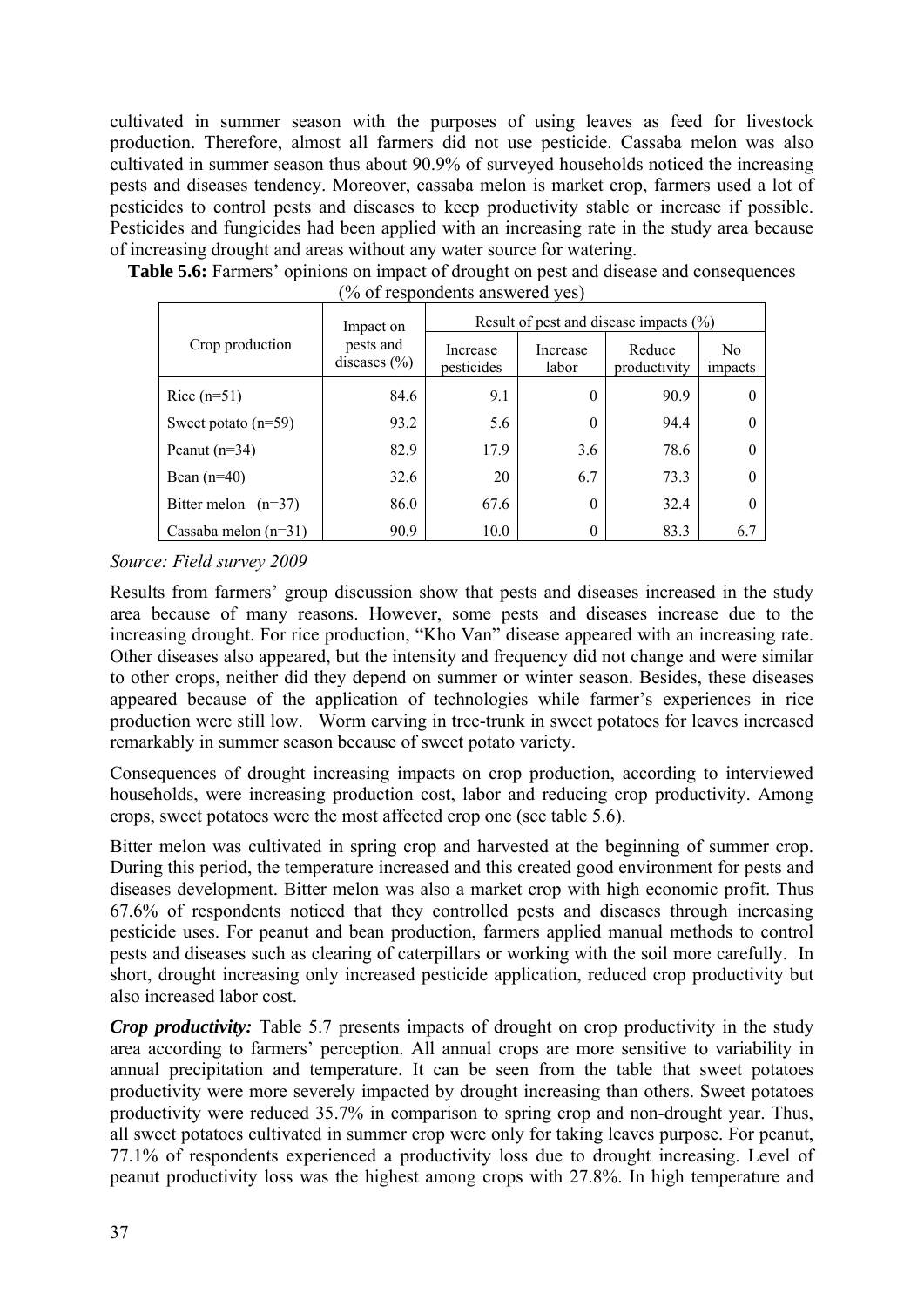lacking of water conditions, peanut often has "Chet eo" disease. This disease cannot be controlled by any pesticides and one having this disease peanut crop would be extremely low or even no productivity. .

Although bitter melon is cultivated in spring season and is not a drought-tolerant crop, its productivity was only slightly reduced . Because it is cultivated in the garden and farmers have the best adaptation option by watering from wells. Cassava was the least impact by drought because it is a drought-tolerant crop. From table 5.7 also shows that rice, cassava and local onion were drought-tolerant crops. Cassaba melon productivity was also reduced but the level was the lowest. Because farmers applied drought adaptation techniques and it also has high capacity to stand against drought.

| Table 5.7: Farmers' opinions on impact of drought on crops productivity (% of respondents |  |  |  |  |
|-------------------------------------------------------------------------------------------|--|--|--|--|
| answered yes)                                                                             |  |  |  |  |

| Crop production        | Yes  | Level of<br>increasing % | Level of<br>decreasing $(\% )$ |
|------------------------|------|--------------------------|--------------------------------|
| Rice $(n=51)$          | 76.3 |                          | 21.9                           |
| Sweet potato $(n=59)$  | 91.5 |                          | 35.7                           |
| Cassava ( $n=14$ )     | 31.3 |                          | 19.0                           |
| Peanut $(n=34)$        | 77.1 |                          | 27.8                           |
| Bean $(n=40)$          | 56.8 |                          | 25.2                           |
| Bitter melon $(n=37)$  | 61.9 | 15.0                     | 18.2                           |
| Cassaba melon $(n=31)$ | 53.1 | 10.0                     | 21.9                           |
| Local onion $(n=14)$   | 17.6 |                          | 23.3                           |

*Source: Field survey2009* 

*Quality of crops product:* Increasing temperature and lacking of water influence not only crop productivity but also quality of crops product in the study area. Quality of crops product partly depends on affecting pests and diseases on these crops. Thus, products from local onion and cassava crops were not influenced by drought because drought did not increase pests and diseases in these two crops.



## *Source: Field survey 2009*

**Figure 5.9:** Farmers' opinions on impacts of drought on quality of crops product (% of respondents answered yes)

*(*n rice=51; n sweet potato= 59; n peanut=34; n bean=40; n bitter melon=37; n cassaba melon= 31)

In addition, the results of farmers' group discussion also showed that the quality of crop products was affected not only in terms of pests and diseases development, but also directly of plants' growth and development stages. For instance, quality of rice was reduced because of increasing proportion of unfilled grain. Rice seeds were smaller and lighter. For sweet potatoes, worm disease brings about smaller sweet potato root and cassaba melon fruit became less sweet than normal.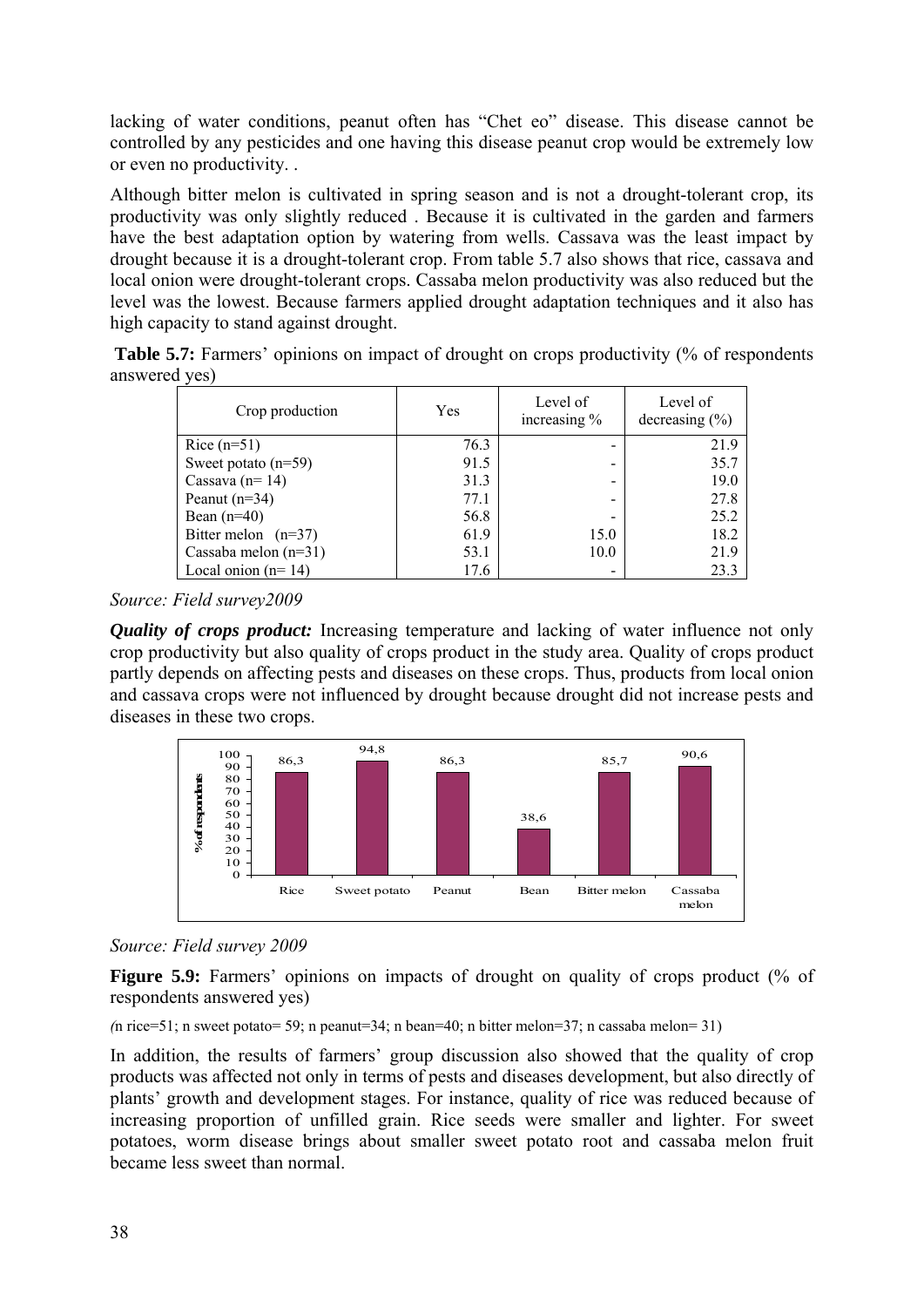#### **5.2.4 Drought impact on livestock and aquaculture production in the study area**

House animals and fish in the study area were quite sensitive to climate conditions, especially when the temperature increased and water reduced. According to results of group discussions, drought directly and indirectly influenced the above house animals. While it has some direct impacts such as increasing of diseases, livestock health and scale of production, it also makes some indirect impacts likes reduction in feed resources and production cost increase.

*Feed resource*: Figure 5.10 presents farmers' perception on impacts of drought increasing on livestock and aquaculture production. However, different livestock were affected differently by drought. Livestock production and fish raising took small scale in the study area. Feed resources were mainly from agricultural by-products and nature grass. Nature grass was the main feed for cattle and fish production. High temperature and lacking of water reduced grass development capacity or even made nature grass drier or died.. Therefore, cattle and fish were the most affected by drought. Pig was the main livestock in the study site whose feed was sweet potatoes' leaves and roots. As shown in table 5.7, sweet potato was the crop the most impacted by drought, which means that feed for pig production was also affected by drought. However, feed for pig production in this area was gradually replaced by industrial feeds. Taking about the industrial feeds, a majority of interviewees pointed out that it reduced labor costs for preparing pig feeds and pigs growth faster than when fed by the traditional feeds. However, increasing production cost was the barrier of feeding by industrial feeds.

There are two kinds of feeding stuffs including forage and grain ingredients. Regarding the forage feed, cattle feed lacked of the greatest amount with 3.6 months; pig production with 3.1 months and then fish production with 2.3 months (see table 5.8 in Appendix). However, the amount of grass for fish raising was not large and local farmers often replaced with sweet potato when grass was scarce. As a consequence, the duration of grass for fish was shorter than that of other animals. Chicken and duck production did not depend much on forage. The main feed was grain ingredient for chicken and fishy-feed for duck. Thus, feed for chicken and duck were generally less impacted by drought.



#### *Source: Field survey 2009*

Figure 5.10: Farmers' opinions on impact of drought on feed resource (% of respondents answered yes)

(*n*  $pig=59$ ; *n* cattle=15; *n* chicken=53; *n* duck=10 and *n* fish=22)

*Grain-feed price*: Results of farmers' group discussion indicated that the price of grain ingredient in summer season tends to decrease while kinds of grain ingredient are normally more plentiful in comparison with other time within a year in the study site because grains crops are normally harvested at the beginning of summer season and each village had at least one food-service for livestock. Besides, households with large scale production also gave supplies to small scale production. Moreover, it was better for transportation in summer season. Therefore, cost for transportation was lower than that of other seasons. This was the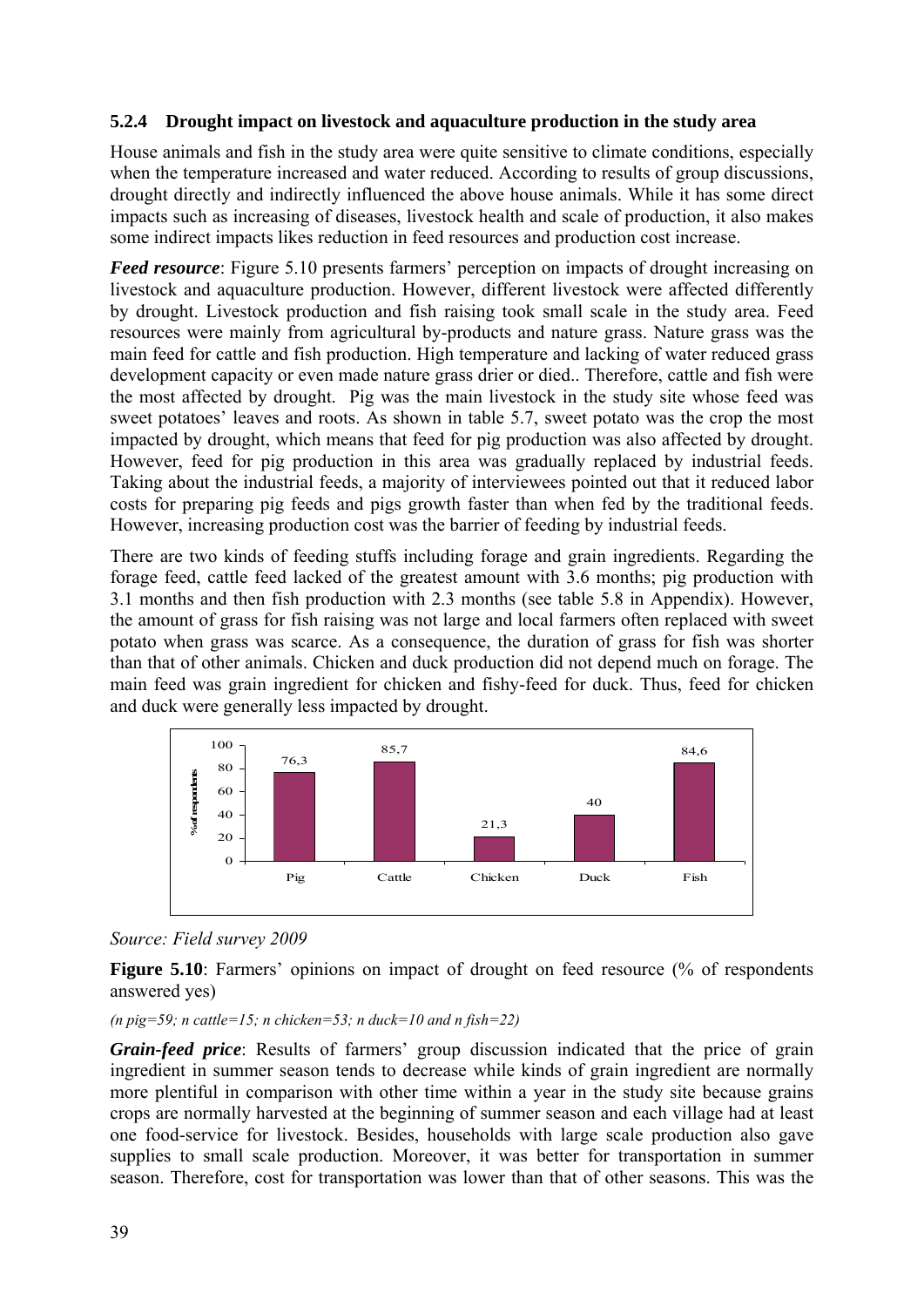main reason that helps reduce the price of grain feed for livestock production. According to Mr Chu, the head of food-services in the ninth village, "price of grain ingredient in the summer season decreased 10% in comparison with in winter season". This was main advantage for development livestock production in the summer season.

*Livestock health:* Results from group discussion and depth interview show that high temperature for a long time and sudden rains were the main reasons of increasing diseases for pigs, poultry and fish. One hundred percent of surveyed households noticed that sudden change in temperature increases livestock diseases, especially "Ga ru" in chicken production and "Bai chan" in duck production. Sudden change in air temperature also leads to water temperature change in fishponds and lakes, which causes fish diseases more seriously. Besides, 100% of respondents expressed that increasing air temperature resulted in increasing water temperature and lowering water level in fishponds and lakes. Thus, fish diseases also increased.

In addition, cattle and pig production were considered by farmers as less sensitive to temperature increase because their cages were suitably designed. However, pig and cattle diseases were also increased due to drought increasing. "Lo mom mong" disease in cattle production, for instance, increased because of taking hot and polluted water and walking on hot sandy land. "Pho thuong han" disease in pig production also rose because farmers commonly watered their pigs in extremely hot conditions. One hundred percent of surveyed household indicated that lacking of fresh water for livestock production was the main reason to increase the probability of having gut disease of livestock.

*Livestock productivity:* Increasing temperature and lacking of forage and water reduce livestock and fish productivity by decreasing the food intake. Depending on characteristics of different livestock and conditions of fishponds, productivity was affected differently. Figure 5.11 (see Appendix) presents that fish and pig productivity was much influenced by drought with 91.3% and 76.7% of respondents noticed respectively. Chicken and cattle had better development in dry condition than others.

Increasing temperature was considered by farmers to have a suppressing effect on livestock appetite. As a result, the rate of growth of livestock was accordingly affected. However, a majority of farmers in the study area were very experienced in pig and chicken production. Therefore, they could justify techniques in making cages/pigsty and taking care of livestock to adapt to drought increasing (this will be discussed further in later parts). Thus their productivity has an increasing trend. Fish and duck production depend much on water conditions or in other words, water shortage decreased productivity (see figure 5.12)



*Source: Field survey 2009* 

**Figure 5.12**: Farmers' opinions on change livestock and fish productivity toward drought (%) of respondents answered)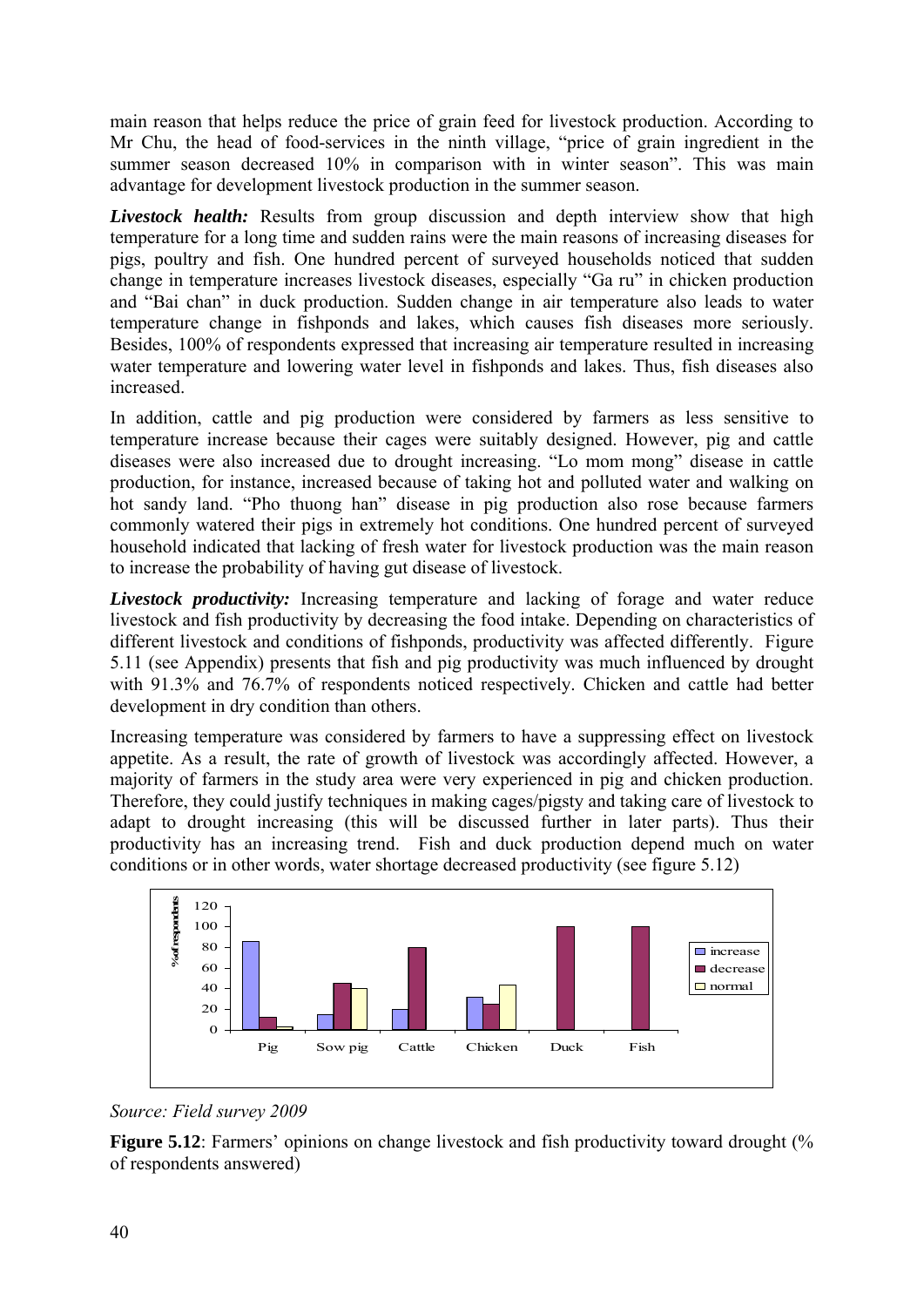*(n pig=59; n cattle=15; n chicken=53; n duck=10 and n fish=22)* 

*Scale of production:* Drought had affected on the scale of livestock production and aquaculture in the study area. As discussed earlier, high temperature in summer season, shortage of water for livestock and lowering water in fish ponds resulted in decreasing the number of livestock and area for aquaculture production in summer time.

*Box 5.7: Mr Ho Van Nguyen, in the ninth village stated "drought has had impacts on our duck and fish raising. I raised four farrows per year. From July to December, the scale was about 2500 fingerlings/ 250 m2 . However, from January to March, the scale reduced to 2000 fingerlings/ 250 m<sup>2</sup> . And from April to July, I* only raised about 1000 fingerlings/ 250 m<sup>2</sup> to reduce damage. Simultaneously, I combined with duck *production in the fish pond. I kept from 100 to 150 heads per farrow but from April to July, it was only from 40 to 50 heads because the water level in the fish pond was lower and lands extremely hot.* 

#### *Source: In - depth interview 2009*

However, scale of cattle production did not change throughout the year, because cattle were kept over many years. Scale of pig production and chicken production increased in summer season. Pig and chicken do not require much water and farmers can control temperature and heat by their experiences technique measures. Moreover, during drought period, the scale of crop production and aquaculture production reduced. Therefore, farmers can invest more in pig and chicken production.

*Box 5.8: Mr Nguyen Ngoc Thien, in the ecological village stated "my family and some others in the village increased pig heads from February to August and then we sold them to avoid flood. I thought that, although drought increases, our area is close to the beach so the atmosphere in later afternoon and early morning is always fresh. Neighbors and I change from old production form to semi-intensive one. Because the price of feed in the summer season is cheaper than in the winter one. Therefore, we can combine industrial feed and by-agricultural products and increase production scale. In the winter season, I only raised 5 pigs and then increased to 10 pigs in the end of the spring season and to 20 pigs in the next two farrows.* 

## *Source: In - depth interview 2009*

*Adjusting cost:* One hundred percent of respondents noticed that increasing livestock and fish diseases led to increased production cost. Production cost included cost for electricity, watering and especially cost for veterinary services. Table 5.9 (see in Appendix) presents impacts of drought on investment costs for crop production. Costs for agricultural production were increasing. However, 15.8% of surveyed households noticed that cost for fertilizers is reduced 28.3%. In the study area, farmers increasingly applied manure and phosphate to keep soil moisture and increase the development of crop root and decreasingly applied nitrogenous fertilizers. However, applying manure need more labors working on the field.

In short, drought increasing reduced cultivated area and soil fertility of land; water resources in terms of volume and time for taking water. Crop production was also influenced in terms of increasing diseases and pests in crops, decreasing productivity and quality products of crops. Livestock and aquaculture were influenced especially by irregular rain while drought prolongs. This was the main reason to increase epidemic diseases. Productivity of livestock and fish were also influenced. However, pig productivity was maintained or even increased. The production scale was negatively affected. Fish and duck production was with a decreasing trend while the scale of pig and chicken production was with an increasing one.

#### **5.3 Adaptation options in agricultural production to drought**

There are many adaptation options that were found in the study area including (1) using tolerant varieties and breeds, (2) applying integrated production model, (3) adjusting seasonal calendar, (4) farm production practices and livestock management and (5) diversifying nonfarm activities (migration and off-farm).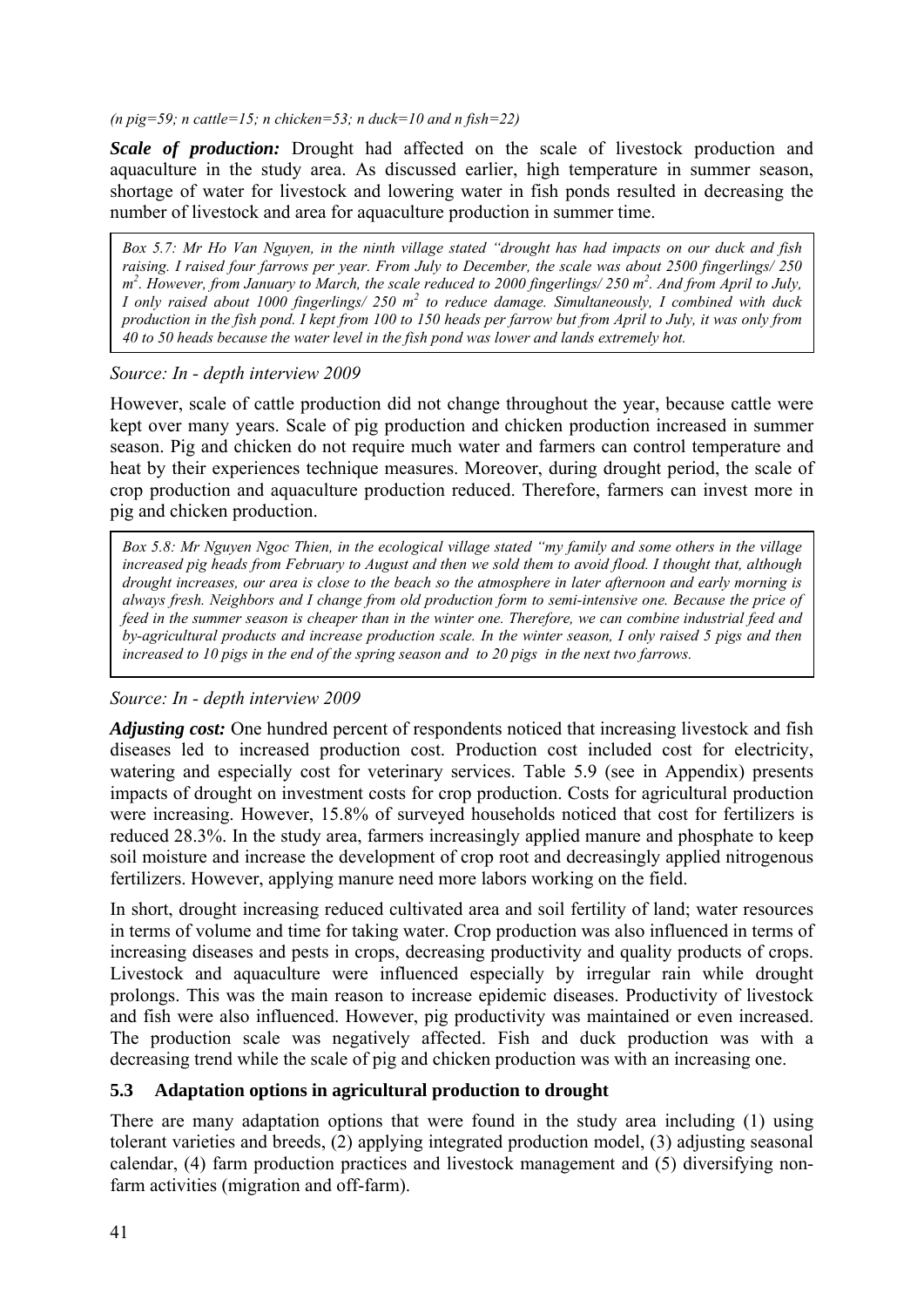#### **5.3.1 Tolerance of variety and breed to drought**

#### **5.3.1.1 Drought-tolerant crop and variety**

Using drought-resistant, pest-resistant and disease-resistant crops were main adaptation options to drought and climate variability in agricultural production in the study area. Moreover, these varieties have short growth time. Therefore, farmers can thread seasonal calendar. In the study area, farmers selected and changed crop varieties that can better adapt to the changes of temperature, moisture and other conditions associated with drought. Table 5.10 (see Appendix) presents the percent of surveyed households applied or did not apply drought-tolerant varieties in crop production.

As regard to rice variety, farmers changed variety in 2006. Previously, Rit variety was popular in the commune because it had high capacity to stand against drought and salinity intrusion. However, it had long growth time and low productivity. Both poor and non-poor farmers chose these new rice varieties. In addition, several rice varieties, which well stand against drought and salty conditions, have been introduced on the market such as Khang Dan, HT1 and Mai Lam. These varieties have also high productivity and better quality than Rit but they also need more techniques and investment. Moreover, these varieties have short growing time therefore farmers can cultivate two crops per year (one crop for rice production and other for sweet potato production instead of only sweet potato).

Regarding sweet potato crop, almost all surveyed household applied tolerant drought varieties including Tam Ky, Khoai chia and Khoai moi. These varieties were applied in 1995 starting with some farmer's experiments. These varieties have high capacity in drought-tolerant, high productivity and short growth time (around three months). There were 98,3% surveyed household applied these varieties

For peanut and green bean varieties, the percentage of households in the study area that applied tolerant variety was lower than those who applied rice and sweet potato varieties. About 88.2 percent surveyed households applied drought-tolerant peanut named Ly Tay Nguyen and L14. The percentage of poor surveyed households who applied it was higher than that of the non-poor surveyed households. The main reason was that most of poor households were supported from World Vision project and government. Besides, poor households also participated in Interest group under the support of World Vision project. Participants in this group were supported with peanut and green bean varieties and participated in training courses. Although non-poor households have better financial capacity than poor households, they had less capacity to access drought-tolerant peanut because these varieties were not much available at the market in the study area.

Other crops were cultivated in the study area including cassava, cassaba melon and local onion. These crops require less water and are suitable with sandy soil. Thus these were main crops in summer season, especially cassaba melon crop.

#### **5.3.1.2 Drought-tolerant breeds**

Using tolerant breeds were the common strategy to adapt to climate change especially drought in livestock production in the study area. Local breeds of pig, cattle, chicken, duck and fish were selected as the best options because of their natural characteristics to cope with drought and the demand of market orientation of their products.

Local sow named Mong cai was the main pig breed and 100% of surveyed household applied this breed in the study area. It is the local breed with high capacity adaptation to climate variability. The F1 generation crossed between local breed and Dai Bach breed has very good adaptive capacity to climate change and variability. In addition, this F1 pig grows well, easy to raise and can take advantages of the available food at local. Moreover, this pig was highly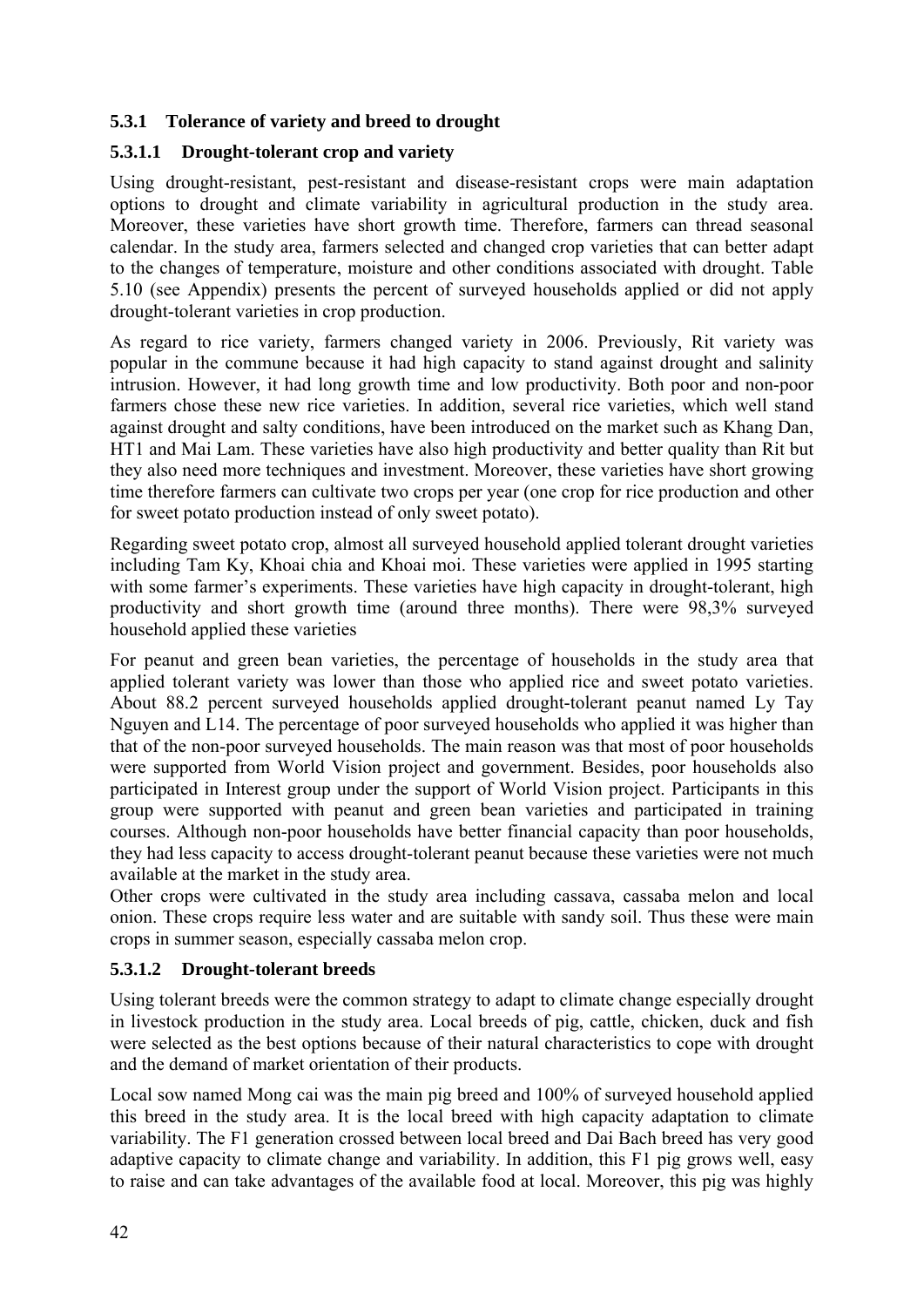accepted by the market. Results from group discussion, in depth interview and surveyed households showed that because of its adaptability capacity and profitability, both poor and non-poor groups applied local breeds and F1 generation.

Local breeds are more suitable with small-scale farming. Therefore, 100% of surveyed households applied local breeds of pigs and also cattle, chickens and ducks. Similarly, aquaculture using tolerant fingerlings was also noticed by farmers. About ninety percent of surveyed households applied drought adaptation option and the percentage of poor households applying was lower than non-poor households. Because poor households have financial barrier to access breed source and they raise fish unprompted. Main freshwater fish breeds in the study area are applied including catfish, African carp and "Chim trang".

Both poor and non-poor have well capacity to apply livestock and fish breeds. These breeds are local breed; therefore, cost of investments are low. Moreover, these breeds are appropriate to local conditions. This consequence is also in line with research of Stigter *et al.,* 2005 and FAO in 2007. Farmers have many experiences in choosing which breeds that can be appropriate for their conditions. However, local farmers have kept these local breeds by themselves. Thus, quality of these breed has reduced while capacity to access purebred has difficulties.

## **5.3.2 Integrated production model**

Combination among livestock production, crop production, aquacultural production and forest has been applied in many regions. This model is called VAC or VACR model. VAC/VACR is an integrated farming system practice. VAC/VACR is an acronym of three or four Vietnamese worlds: Vuon means garden or orchard or cropping system, Ao means fish pond, Chuong means animal sheds or livestock and Rung means forest.

According to literature review which is also consistent with farmers' opinion, applying VAC(R) model is the best adaptation in the study area to drought. Because water from fish pond can support to crop production and it also makes the climate equable. The forest trees provide shading, are used to protect crops from moving and flying sand and also create microclimate around system. Therefore, farmers applied these models to limit moving sand to their house in strong wind especially Western - Southern wind in summer season. Moreover, these models could also reduce impacts of high temperature on livestock production by forest trees system, cool and fresh air from fish ponds. Besides, the favourable production conditions by the VAC(R) model system could help farmers increase crop intensity and crop productivity.

Therefore, VAC(R) model is not only an adaptation model to drought, but also sustainable model in any conditions through interaction in VAC(R) components.

*Box 5.9: Mr. Tran Thanh Diep, the eighth village, has around 10 saos of land for garden which belongs to higher land area compared with other places in the commune. He plants melon and peanut, and uses vegetables as feed source for pigs. Besides that, he digs ponds to use water for irrigating crop and raising pigs. Pigs' manure is used for improving quality of soil. Especially, he suggested that taking soil in high places in his garden to make surface of land relatively lower to keep the moisture for plants.* 

*Source: In - depth interview 2009* 

There are 42.3 percent of surveyed household applying VAC(R) model in the study area. Mainly, these households were supported by the Ecological Economic Institute (in 1992) and World Vision Organization (1996). Application of this model requires large land area, high initial investment for land preparation, fish ponds establishment and forest planting. It needs large land area because part of land is used for forest cultivation and fish ponds. Almost all of farm households in the study area have large garden land area (see table 4.3). Therefore, they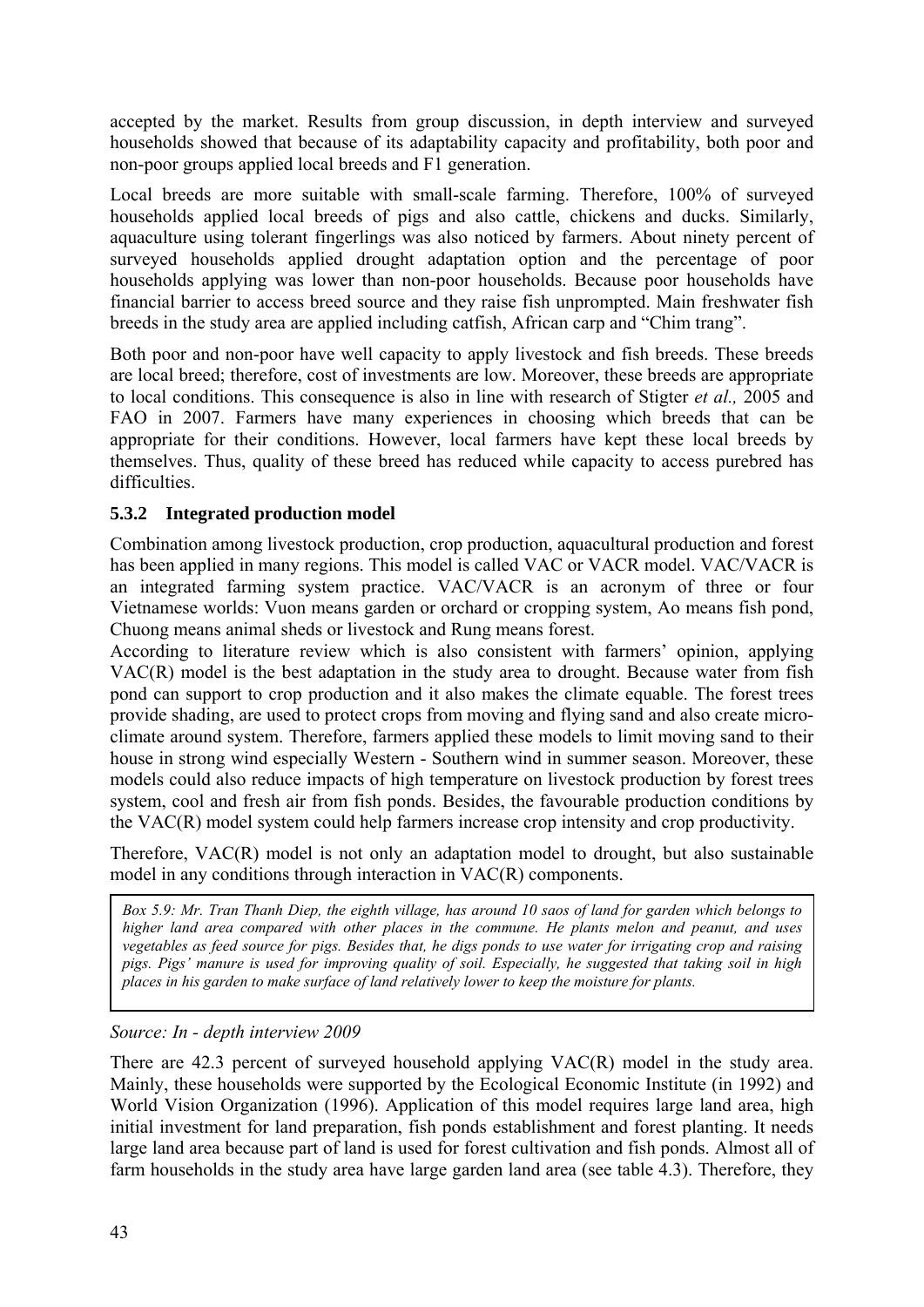can apply this kind of adaptation. However, the capacity for application of these models depends particularly on conditions of households. In the study area, the rate of poor surveyed households applied VACR model (52.0%) is higher than non-poor surveyed households (48.0%). Because almost all poor surveyed households who applied VACR model belong to VAC project support when they set up VACR system. Most of the investment for VACR components is supported by GO and NGO projects in the first year with fifty to 70% for cost of establishing VACR system. Almost all non-poor surveyed household applied VACR model by themselves.

About 57.7% surveyed households did not apply VACR model. Results from group discussion and in-depth interview showed that the poor households often lack of finance and technology and non-poor households often lack of labour. Therefore, priorities of both government and non-government in supporting farmers to establish VAC(R) models were given to the poor households.

## **5.3.3 Adjusting seasonal calendar**

Arrangement for appropriate seasonal calendar plays a crucial role in adaptation to climate change (Smit and Skinner, 2002). Seasonal calendars for agricultural production were accordingly designed by province and district department of agricultural and rural development. However, each specific area of the commune has to justify for its suitability with the local condition to reduce production risks (mainly land, irrigation system and topography). This was considered by the leaders as the most important factor to limit droughts and floods effects in the study area. Therefore, arrangement for appropriate seasonal calendar for agricultural production was an important adaptation option applied in the study area and it was often earlier than other communes in Trieu Phong district. Farmers in group discussion further explained that because most crop production depended on rain-fed, there was not any irrigation system in the field and large garden. Thus, adjusting seasonal calendar to take full advantages of moisture of soil before rainy season as well as finishing and associating changes in temperature and moisture was an important adaptation option for both poor and non-poor groups. Both poor and non-poor groups also had the same adjustment for their seasonal calendar because these information was propagated through communication means and village meeting.

*Box 5.10: Mr Tran Binh Cong, village 8 stated that "I changed rice production seasonal calendar. Before 2005, I cultivated rice from January to June with old rice variety and in 2006, I changed to Khang Dan variety and seasonal calendar started in December instead of January. Secondly, I also changed seasonal calendar of sweet potato. Before 2005, I cultivated one crop per year from January to June, and since 2006, I had cultivated three crops per year: one crop from December to April in lower soil and the second crop from October to the end February in higher soil and the last crop after rice harvesting".* 

*Source: In depth interview 2009* 

Adjustment seasonal calendar have aims at reducing negative effects of drought on crop production before drought happens, and it was guided by province and district department of agricultural and rural development. Therefore, it is called anticipatory adaptation.

## **5.3.4 Production techniques and livestock management**

## **5.3.4.1 Crop production techniques**

Results from group discussion, in-depth interview and surveyed households showed the various farm-level adaptation techniques applied in the study area to drought (see table 5.11 in Appendix).

Using manure in crop production have been the popular measure in the study area for improving soil, enhancing capacity for keeping water and moderating evaporation in summer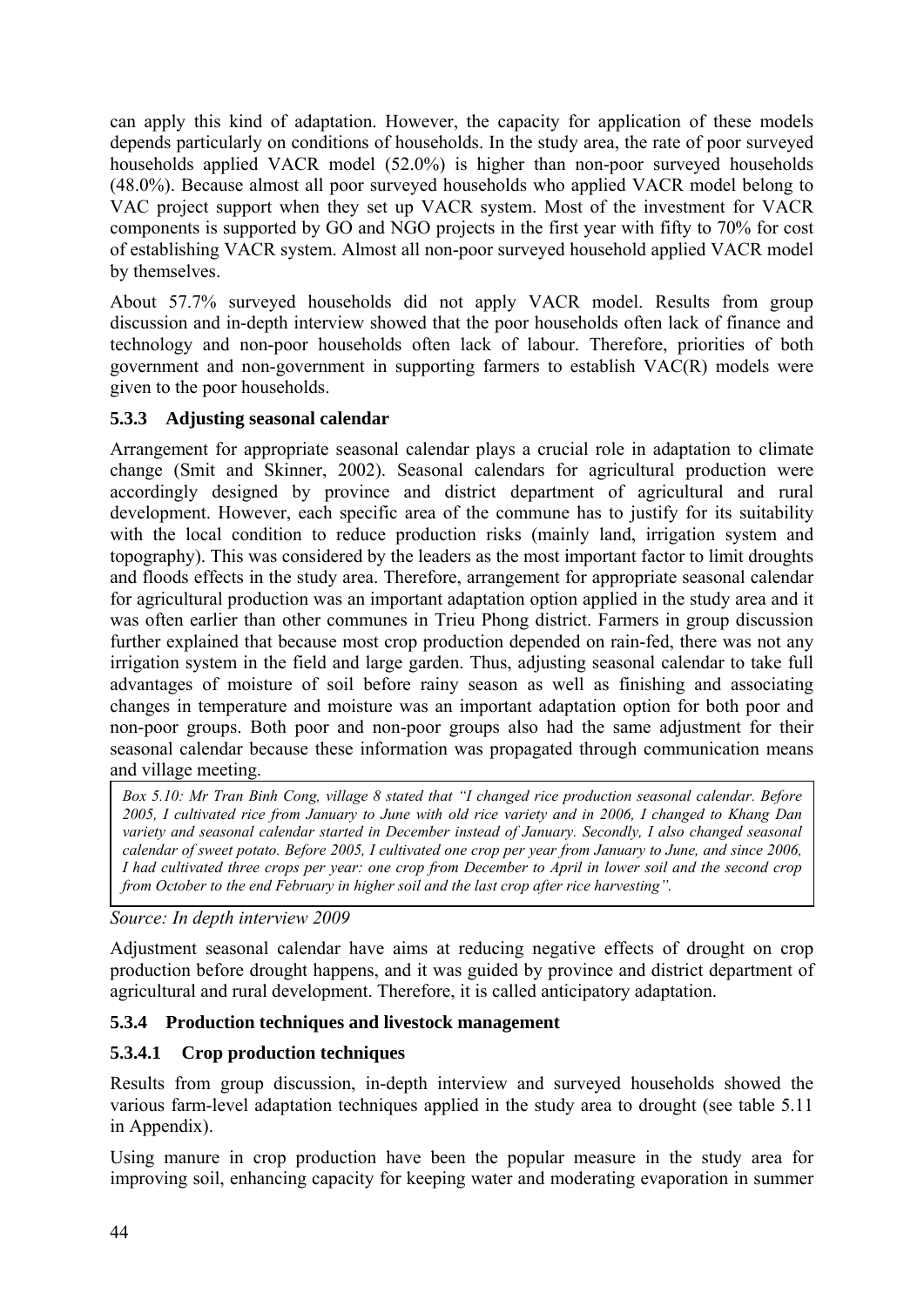season. Both poor and non-poor surveyed households applied manure in crop production. Manure was not a tradable product in the study area. Therefore, farmers could use manure from their livestock or take freely from their neighbors. Moreover, cost for this option was low. However, in the coastal area in general and in the study area in particular, transportation between home and fields and between fields was difficult due to the characteristics of the sandy roads. In addition, manure is quite heavy for farmers to carry to their field. Thus, manure was applied much more in the garden and fields, which are close to farmer's house.

Protection of crops and soil by using crop residue and grass to cover land surface or mulching were main options to retain moisture and organic matters soil in the study area. These options were applied depending on the specific crops. In the study area, mulching practices were applied in three main crops including sweet potatoes intercropping with beans; cassaba melon and bitter melon. Farmers mainly used seaweeds to cover bitter melon roots. Seaweeds not only keep moisture and water but also provide green manure for crop during growth period. Around 91.9 percent of surveyed households covered bitter melon's root at the early development stage. Branches and leaves of forest trees or grass were used to crust soils in cassaba melon. The most important aim of this measure was to reduce heat from sandy land to sprigs and fruits. Through group discussion with experienced farmers and in depth interview, it was noticed that farmers used branch of *casuarina equisetifolia* or grass instead of Cajuput branches because it decreased soil quality. The percentage of surveyed household who applied this was about 58.0%. The rest of surveyed households did not apply because they did not have enough time and labor. The percentage of poor surveyed households applying was more than that of non-poor households, because the non-poor households had financial capacity to buy more water pump for watering crops instead of applying this measure. Mulching was applied in sweet potato intercropping with bean. Therefore, sweet potato and bean could cover each other. Farmers often combined weeding with ridging beds and these grasses were used for mulching. Results of group discussion and household interviewing also indicated that a majority of non-poor households had more capacity to implement this measure because they had more financial capacity to hire labor. Farmers' opinion from group discussion noticed that these mulching measures were estimated to be economically efficient for crops. Because the cost was low; technique was simple and they took full advantages of using available materials for mulching in the local area. However, these required a lot of labors.

The most commonly used adaptation techniques in the study area were changes in cropping patterns. The adaptation measures include changing calendars and patterns. There were some rotation crop patterns: rice- sweet potato- rice; rice- cassaba melon - rice; peanut - local onion - peanut; and sweet potato - cassaba melon - peanut. Depending on particular household conditions, farmers adjusted patterns to be suitable to their conditions. This measure is applied to reduce soil degeneration, pest and diseases and take full advantages of previous crops including fertilizers, moisture and saving time to work with soil. Poor households had more conditions to access these techniques because they participated in many training courses funded by World Vision Organization. The non-poor households also accessed these techniques because they learn from each other through farming practices, village meeting and sharing among households. Crop diversification, mixed cropping, relaying crop were also applied in the study area. One hundred percent of surveyed households applied these techniques including both poor and non-poor groups because these techniques were popular and suitable for local farmer's conditions in the study area and local farmers have much experience to adjust and structure as well as arrange crop in their farming system.

Land preparation technique was also an adaptation option to drought in the study area. Designing beds for sweet potato intercropping with bean, beds for cassaba melon were critically important for adapting to drought. Beds were designed larger and lower than before.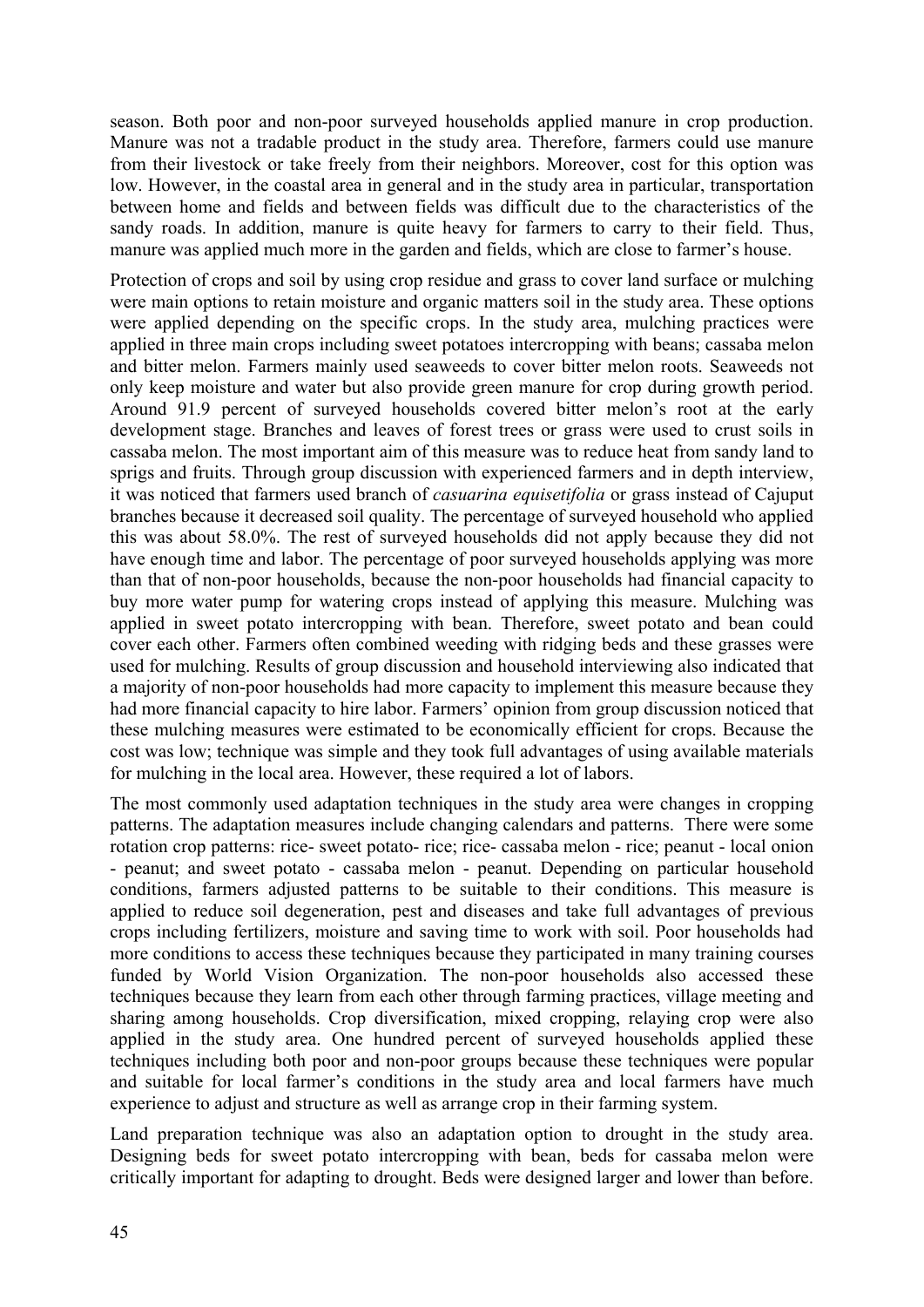Big beds can keep moisture better and low beds can moderate impacts of heavy wind (southern - western wind). This technique was applied by all surveyed households because it is easy and traditional.

Changes in management practices including altering the amount or type of inputs such as fertilizers and pesticides were applied in the study area as adaptation options to drought. There were some tactical responses of managerial adjustment such as reducing or increasing inputs such as fertilizers or pesticides on crops suffering from moisture stress (see table 5.12 in Appendix). Both poor and non-poor of surveyed households applied these options. Farmers adjusting fertilizers, using growth fertilizers and pesticides were different among crops. Pesticides were used to control pests, weeds and disease damages. The percentage of nonpoor surveyed households applied this method was higher than that of the poor households because of their higher financial capacity. Mainly changes in management practices in nonpoor group included an increasing trend in phosphate and potassium fertilizers and pesticides and reducing nitrogen fertilizers.

#### **5.3.4.2 Livestock management**

Many options applied to manage livestock to drought included changing infrastructure of mainly pig, cattle and chicken shelters; applying new techniques or equipment, altering the amount or type feed in the study area (see table 5.13 in Appendix)

Building appropriate breeding facilities in pig and cattle cages as well as improving shelter for chicken and duck were the main adaptation options in livestock production in the study area*.* In order to moderate impacts of high temperature and Southern - Western wind in the summer season, farmers designed pig cages with high and comfortable foundation and high roof to prevent heat. About 54.2 percent of surveyed households applied this option. The percentage of poor surveyed households was lower than non- poor because the poor group often has difficulty especially finances when applying this measure. Cattle shelters were designed simpler with lower cost thanks to using available local materials. Poultry was kept with small scale and mainly for home consumption. Therefore, farmers often used pig and cattle shelters or perennial trees to make shelters for chicken and duck. Beside that, farmers used branches of forest trees, residue of cucurbits in spring or designing perennial trees to shade shelters or cover the roof. This measure uses available material sources, had low cost and was easy to implement.

Utilizing available feed source and supplementary feed were the main adaptation options to increase livestock productivity since pig production was interested by many farmers and was the main livestock in the study area, farmers had an increasing tendency in investment in grain-feed. Price of grain-feed in the summer season was shown to be cheaper than that of others. Other animals were also supplemented by available local feed sources. Costs for these feed were low and easy to find. The percentage of non-poor surveyed households applied was much higher than that of poor surveyed households. Poor households often lack of credit or savings to buy feed as well as lack of application knowledge.

Management of livestock production were applied to reduce impacts of drought. These measures are simple but they play important roles in enhancing adaptive capacity of livestock and reducing impacts of diseases and high temperature. Most surveyed household applied these options because they were easy and had low cost. Using water from water pumps to bathe pigs was the main technique to create artificial environmental (reduce heat) for pig production. In addition, it was considered the most economical option which was easy to implement. Besides, farmers also vaccinated animals to control livestock diseases. 88.9% surveyed households applied this adaptation option. Vaccination program was propagandized broadly, became popular through extension, and veterinary. Besides, farmers had high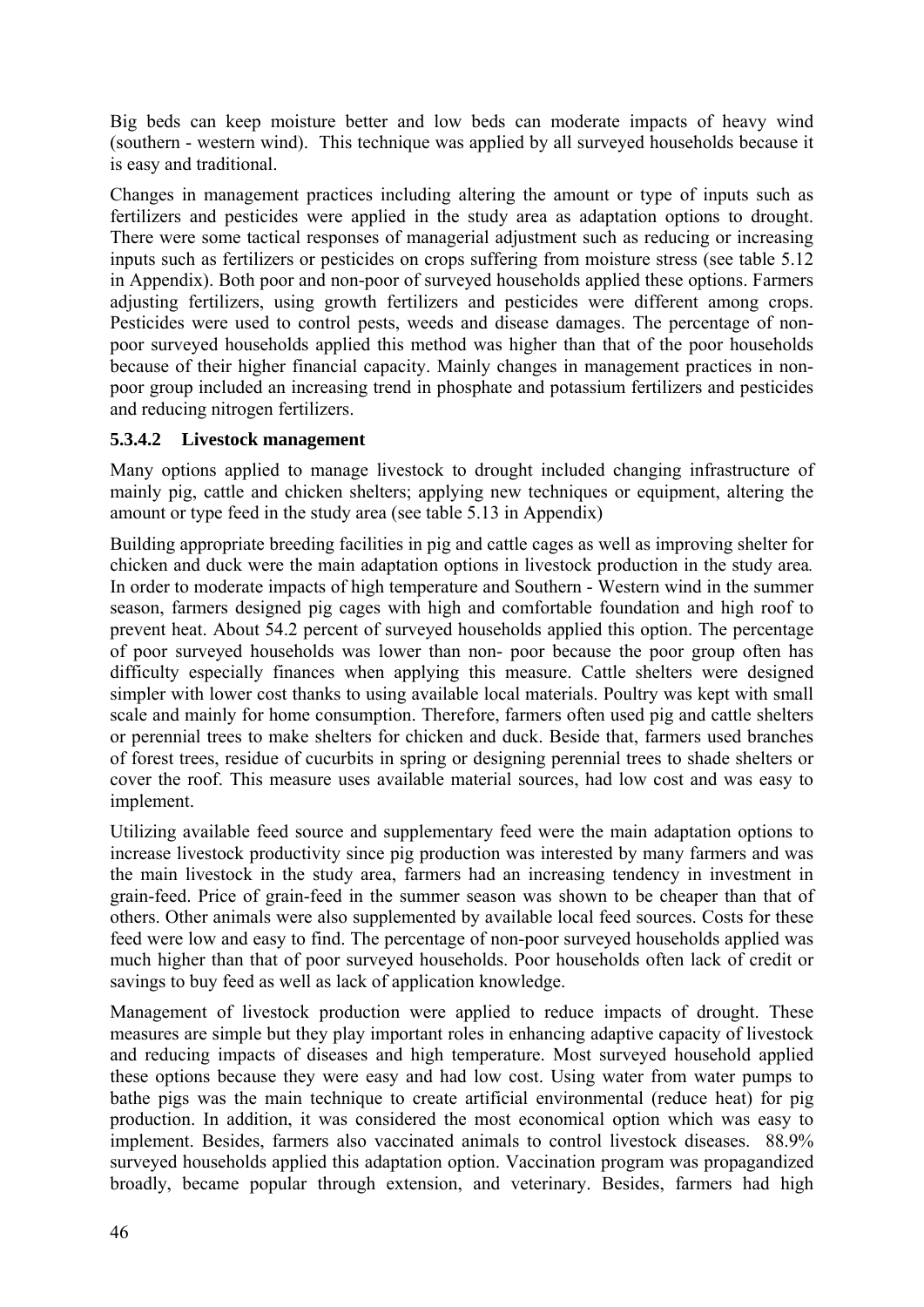awareness of applying vaccination. As this option increased production cost, the percentage applied of non-poor group was higher than that of poor group.

Moreover, farmers applied adaptation options for fish raising including reducing scale of raising, floating water-fern in surface, adding more water in the fish pond and adjusting fish feed. These options were simple with low cost, thus both poor and non-poor applied to moderate damage when drought happens.

Many adaptation options in agricultural techniques for drought have already been applied in the study area. Most available options take full advantage of the general flexibility of agricultural systems. It is likely that autonomous adaptation by farmers. However, some farmers faced economic, technologies and labor constraints. In such cases, autonomous adjustments may not be implemented in time because of lacking of these conditions. Thus anticipatory planned adaptation would be required to provide the right conditions to farmers for autonomous adjustment.

#### **5.3.5 Finding alternative livelihood to drought period**

Based on results of group discussion, in-depth interview and household interviewed, off-farm activities were the main options to increase income during drought period in the study area. Off-farm activities included collecting scrap, small business within commune and picking coffee, bricklayers and carpenters outside the commune. Besides, a majority of young labor including male and female migrated to big cities to find jobs and their remittances have supported to farm production activities.

About 81.3 percent of surveyed households had sub-jobs and they carried out these works whenever climate conditions are not appropriate for agricultural production. The rate of poor and non-poor surveyed households having sub-jobs occupied 47.9% and 52.1% respectively. The number of average labor was 1.3 labors per households. However, the rate of male labor was higher than that of female labor. Results from group discussion and household interviewing noticed that male labors often had high education and wider relationship compared to female ones. Besides, female labors often stayed at home to do farm activities especially livestock production and garden works.

Migration to other places for jobs was the main option of local people in the study area to adapt to drought. Time to conduct these jobs often happened simultaneously to drought period. Around 62.5% surveyed households had seasonal migration during drought period. Drought period in Trieu Van commune coincided with time for picking coffee and construction activities in other regions. Moreover, in summer seasons, agricultural production activities were decreased or even stopped because of drought increasing. Therefore, leisure after harvest time was much higher in comparison with other times within the year.

Alternative livelihood in Trieu Van had been applied in the past but it was strongly developed since 1993 when drought trends have started to increase, stated by Leader of Farmer Union. After harvesting Spring - Winter crop, livelihood of local people returned to the sub-jobs as their main livelihood when agricultural production could not continue due to drought. At the beginning, local farmers were spontaneous. Nevertheless, these farmers later coordinated into groups such as picking coffee group (the eighth village), collecting scrap group (the ninth village) and bricklayer group. Hence, if this adaptation was considered autonomous adaptation type, after groups had been established, it was considered as planned adaptation type.

#### **5.4 Analysis of adaptive capacity of local community to drought**

## **5.4.1 Obstacles in drought adaptation in Trieu Van commune**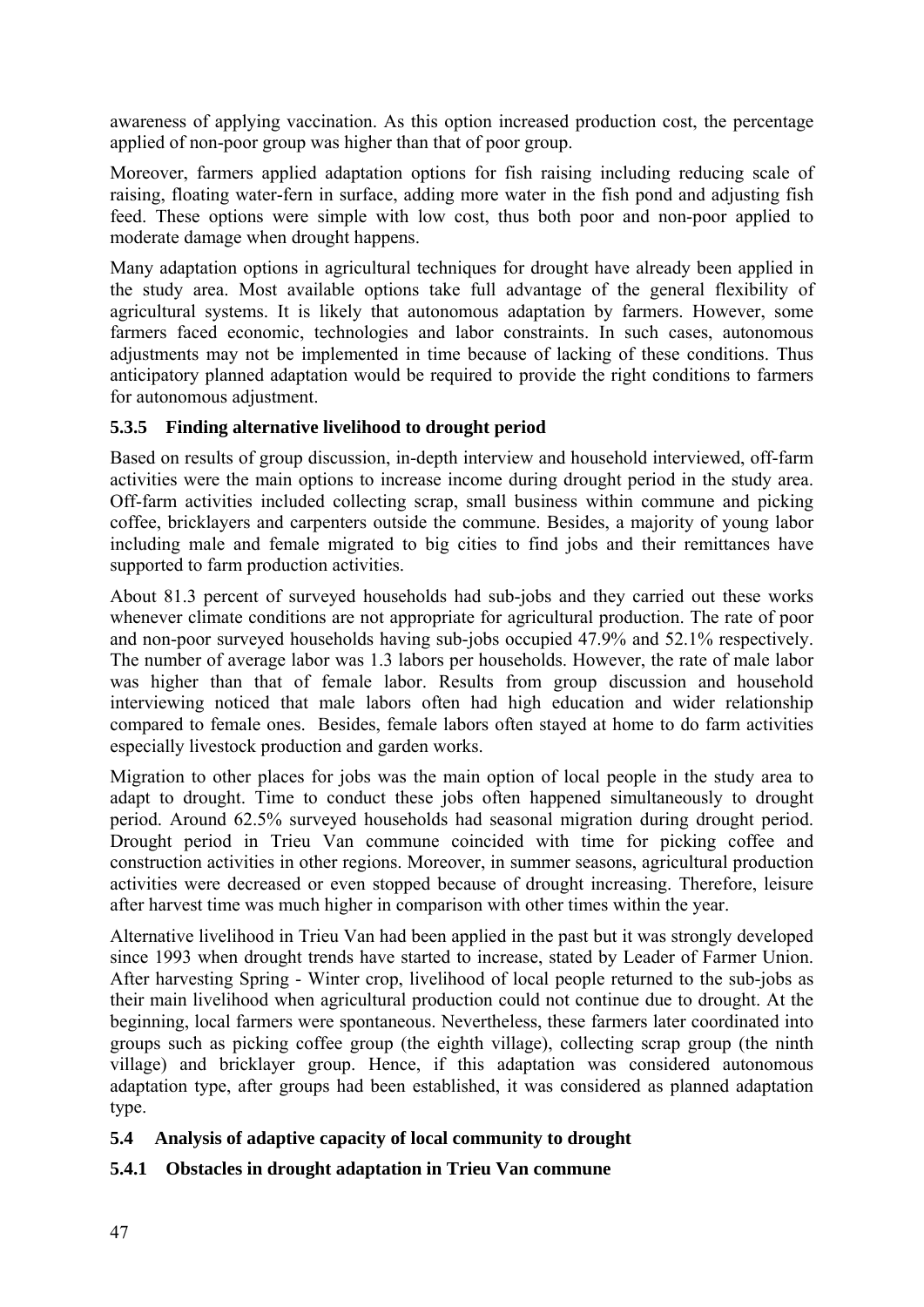There were many obstacles for applying adaptation measures to drought in the study area. These were land resource problem, infrastructure, finances, access to extension service and transferring technology of agricultural staff and policies supporting. The most widely recognized obstacles were analyzed in detail. Moreover, these obstacles reduced adaptive capacity of farmers to drought.

*Land resource problems*: In the province as well as the study area, the critical problem of land resources was soil erosion and land degradation. Soil erosion by wind and water caused serious problems for farmers not only in the study area but also in the surrounding coastal ones. As mentioned before, the white sand occupies 100% of total the commune. With the characteristics of big soil particles and loose structure, agricultural production in this area was subject to both wind and water erosion. Wind erosion is usually from March to August. This time drought also occurs.

*Infrastructure:* (1) Irrigation system has an important role in agricultural production. However, in the study area, there are not any irrigation systems. Agricultural production depended heavily on rain. This was the main difficulty that impacts on agricultural production in the summer season and reduced adaptive capacity of local people to drought. (2) All households in the study area can access electricity for daily activities. However, electricity for production in the field was limited. Therefore, electricity could only support for watering in a part of the garden.

*Finance*: Poverty and lack of financial resources were one of the main constraints to adjustment to drought in the study area. In Trieu Van, the study found that despite numerous adaptation options that farmers were aware of and willingly to apply, lack of sufficient financial resource to purchase and invest in the necessary inputs and other associated equipment (eg., purchasing seeds, feeds or building pig cage) were significant constraints to adaptation. In the study area, 100% of poor surveyed households did not apply some costly adaptation options. Therefore, lacking of financial resources for initial investments would limit the implementation of the measures. Cooper *et al.,* 2008 indicated that poor households often face difficulties and constraints in agricultural production related to varying climate, as compared to other households. This means adaptive capacity and reinvestment in production is limited. In the study area, the percent of poor households occupied 33.3%, therefore, the adaptive capacity of local people to drought was limited.

*Box 5.11: In recent years, drought has increased and I knew many options to adapt to drought. Using water for creating artificial environment to reduce heat considered the efficiency option. However, I could not apply this adaptation option when temperature increased and Southern - Western blew strongly. Because our cage for pig production was poor and foundation of pig sty was earth. Cost for building cement sty was high (around 7-10 million), my family's financial capacity was not enough. Besides, I also knew knowledge and*  information from training courses as supplement feed and mineral for pigs during drought time. However, I *din't have enough money to do that" according to Mr Ho Anh Quang, 58 year olds, the ninth village.* 

#### *Source: In - depth interviewed 2009*

*Access to extension service and transfer of technology of agricultural staff:* Access to extension service and transfer technology of agricultural staff has significantly increased the probability of taking up adaptation options. However, in the study area, there were no extension workers, and farmers could not access to extension service including both private and public service. Farmers only accessed to information on plant protection techniques from private sector but this information was sometime un-useful or inappropriate. Besides, the ways to transfer technology of agricultural staff were only without practicing and short time. This led to many difficulties for farmers in the study area to adapt to new techniques especially applying mineral fertilizers for crops. Other example was that conventional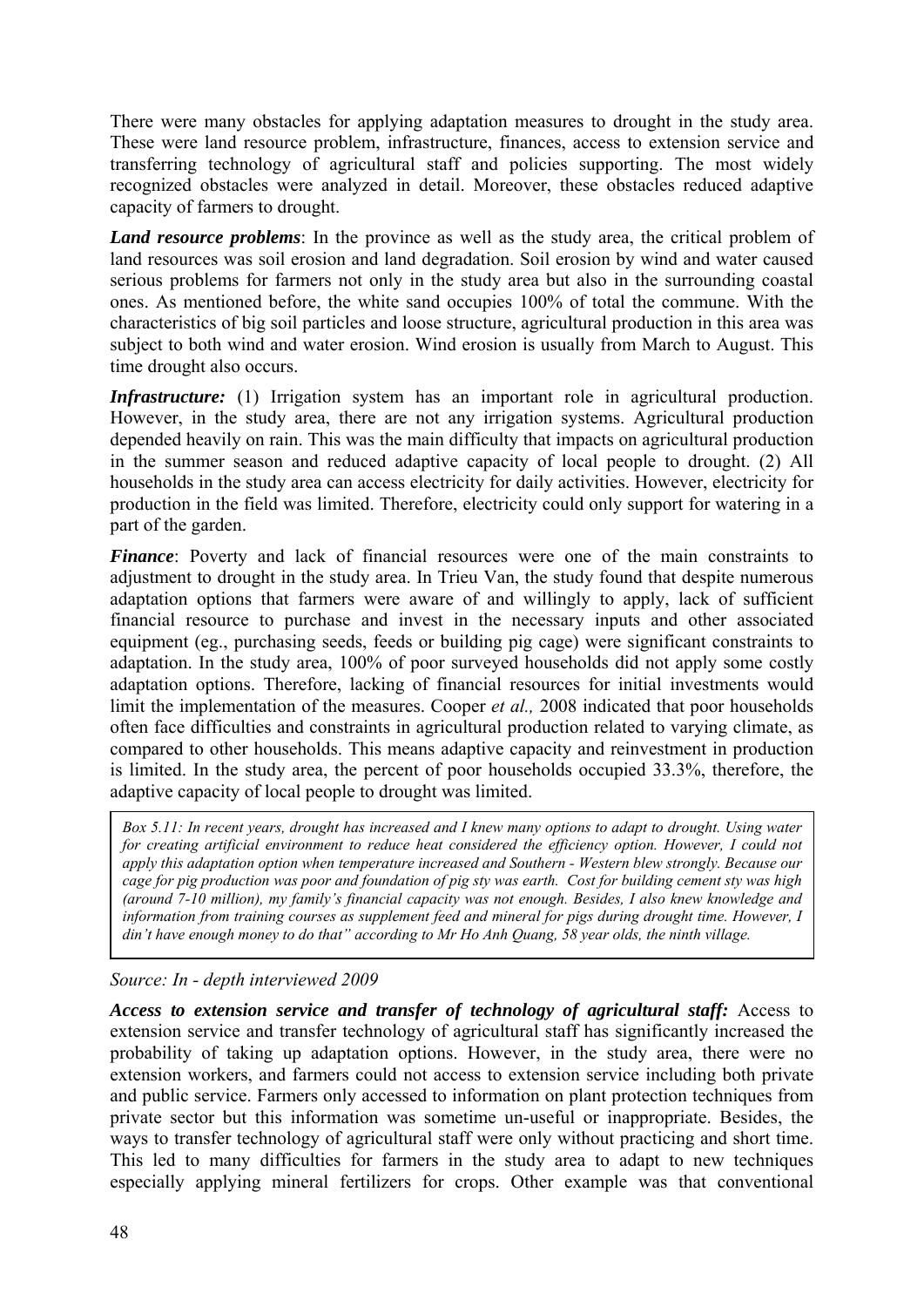techniques as crop rotation and relaying crops were old techniques by farmers here. However, for farmers in the study area, crop rotation between cassava and peanut or bean relaying have not been applied yet. One hundred percent of surveyed farmers indicated that they just hear these techniques and learnt from training courses but to practice them still involved many difficulties.

*Supporting policies*: Policies of district and commune insisted on intensive farming, both for crop and livestock production. In the study area, the commune development strategy and priority policy was intensive sweet potato farming and development following commodity production. However, intensive and mono farming in the poor conditions often faced many risks in production as well as livelihood especially in climate change situation. Trieu Van commune had faced many difficulties in crop and livestock production. Therefore, if intensive farming policies were applied, farmers in the study area may encounter risks.

## **5.4.2 Advantages of adaptation to drought**

Besides many constraints of household and community in adaptation options to drought, in the study area, there were some advantages and potentials to enhance adaptive capacity of local people to drought. Natural resources, policies supporting, non-government organizations, farming experiences, forest planting development and potential livestock production development were pointed out by farmers and commune leaders.

*Natural resource*: The natural area land of the study area is quite large in comparison to the total population. There were 139.02 ha unused in 2009. This is the potential land area for agricultural production if the irrigation systems exit. Trieu Van has a long coast, (7.5km) therefore community has capacity for tourist development in summer season (when drought happens). This strategy was mentioned in the plan for social-economic development of the commune. If the tourist services are developed, there would be many alternative livelihoods for farmers in the summer season. This would offer many opportunities to take up adaptation options. Offshore fishing source was also operated in the summer season. This is considered as an important alternative income when drought happens. At present, in the seventh village, many people participated in fishing activities and their income were relative stable in the summer season (according to leader of the seventh village). Besides, the study area had developed shrimp production from unused sandy areas or low productivity areas. This was big potential resource in creating other jobs for local people. There was 29 ha that were used for shrimp production. Thirty ha will be used in next three years. However, shrimp production has faced many risks if producers do not consider carefully in the changing of climatic conditions especially sea level rise.

*Policies supporting:* Drought has been affected resources and livelihood of people in Trieu Van commune and is increasing threat to them. Supporting from Ecological Economic Institute in 1992, the ecological village was established with 34 households. This ecological village has developed basing on development of VACR model. Moreover, this model was the best model that can adapt well to drought in the study area. Besides, in order to improve as well as enhance adaptive capacity of local people to drought and take full advantages of the large land resource, "stretched out population" policy was carried out in 2005. This policy supported finance to improving production activities and constructing infrastructure. In addition, farmers in this village participated in training courses in agricultural production. Other policy was policy for creating employment through out-migration in 2004. The government supported finance and guidance for implementation. The remittances from these labors were an important source to increase adaptive capacity to drought and other problems in the study area. Credit policy was carried out in 1996. This policy supported finance for local people especially poor people for production development. Together with above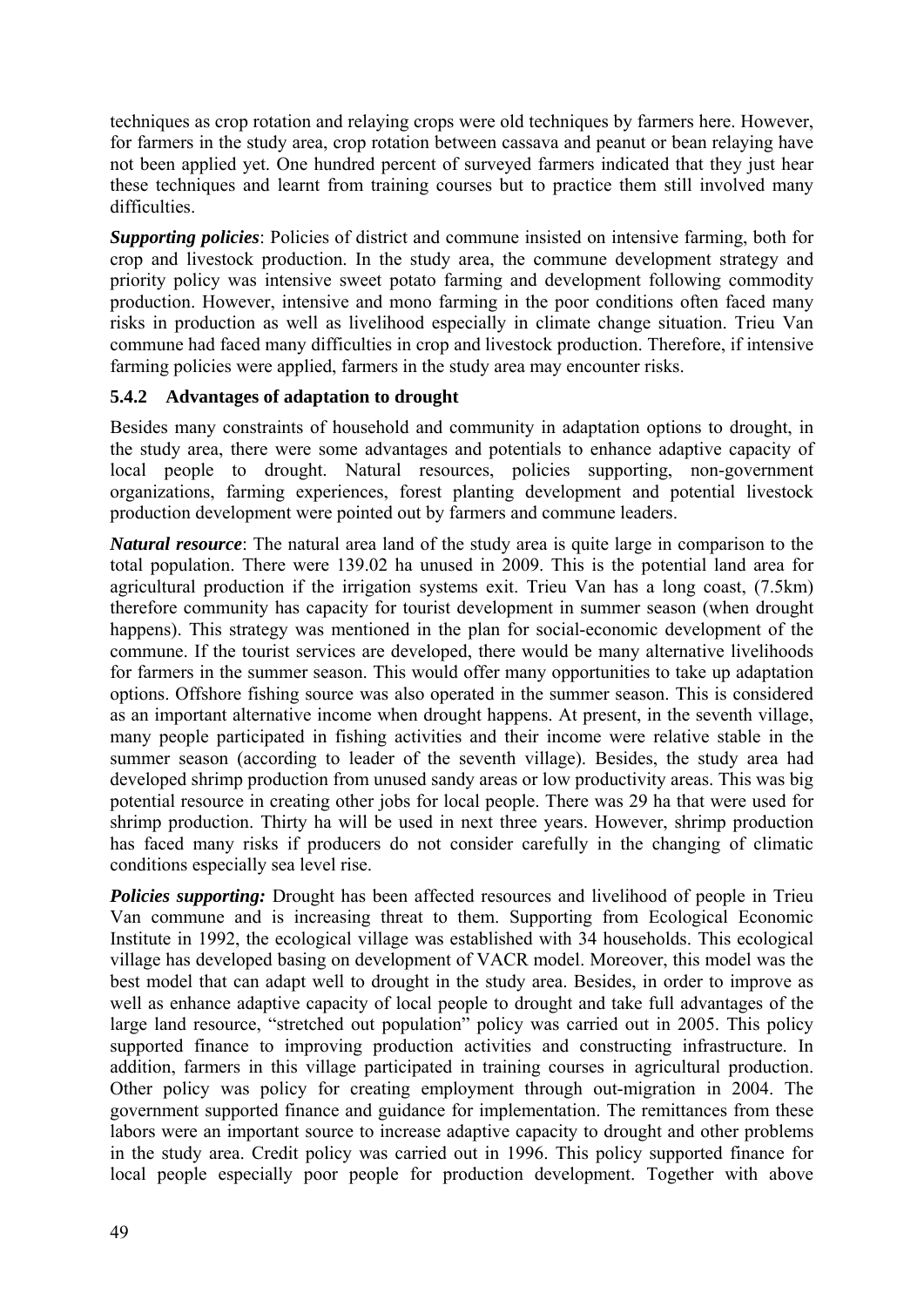supporting policies, numerous programs related to climate change and adaptation have been carried out in Quang Tri province in general and in Trieu Van in particular such as the National Target Program in "To Respond To Climate Change" They not only supported and increased adaptive capacity of local people but also created many chances for local people.

*Non-government organizations*: In the study area, numerous projects have been implemented. These projects have increased adaptive capacity to drought and reduction of drought impacts. The most important organization to support local people in many aspects has been World Vision. In order to sustain the ecological model that had been built by Ecological Economic Institute, in 1994, World Vision continued supporting to develop VACR model at the ecological village and other village in Trieu Van commune. Moreover, this organization also supported micro-credit for female poor in production and enhance their capacity through "Interest association". People who participate in this association could get support with credit, crop varieties and livestock breed. Besides, they could also attend many training courses in agricultural production as technique in crop production, livestock production and fish raising. Therefore, local people could increase their adaptive capacity and awareness to drought. In 2009, CRD and CtC organizations have carried out many activities to enhance adaptive capacity to climate change for local people in the study area. Capacity building in climate change for people and staff in different levels, HCVA, identifying model to drought, salinity intrusion and land degradation were implemented.

*Farming experience*: Farmers in the study area have numerous experiences in agricultural production as information and knowledge on changes in climatic conditions and crop and livestock management practices. Literature review indicated that if experienced farmers had many skills in farming techniques and production management, they would have high capacity to adapt to climate change and promoting appropriate adaptation options. In the study area, most farmers had long farming experience (around 27.8 years) and much experiences in drought forecasts based on indigenous knowledge. Moreover, they have also drawn out many lessons in adaptation options to drought. These were advantages to help farmers who made appropriate production decisions to drought.

*Box 5.12: Some experiences in drought forecasts were synthesized from group discussion and in-depth interview:* 

- *Corona around the moon, there will be a drought year; Halo around the moon, rain soon.*
- *Dragonfly flies high, sunny sky; Flies low, rain; Flies neither high nor low, cloudy sky*
- *The before bissextile, there will be a drought year*

*- Closing the coast hear murmur (especially in the evening), there will be heavily drought in the next month* 

*- Overlooking the sea has mountain-shaped cloudy, the top of cloudy has red color, there will be drought in the next time* 

*- Ant crawls from high to low, there will be a drought year* 

*- "Co ong" grass has little internodes, there will be a drought year* 

*There were many lesson leant from local people to drought in the study area:* 

*- Planting forest can protect their house and garden but also improve land and create micro-climatic* 

*conditions for agricultural production especially acacia and casuarina* 

*- Applying VACR model* 

*- Carrying out adaptation options have to combine multi-disciplines to increase success and reduce risks - Applying soil conservation to keep moisture and improve soil quality through using manure and NPK* 

*fertilizer are very important adaptation options to drought in the study area* 

*- In the drought period, farmers increase pig and chicken production to take all advantages from the local* 

*Source: Group discussion and in - depth interview 2009*

*Forest planting:* Planting forest not only mitigates drought impacts through reducing soil erosion risks due to heavy wind but also reduces sand moving and flying. According to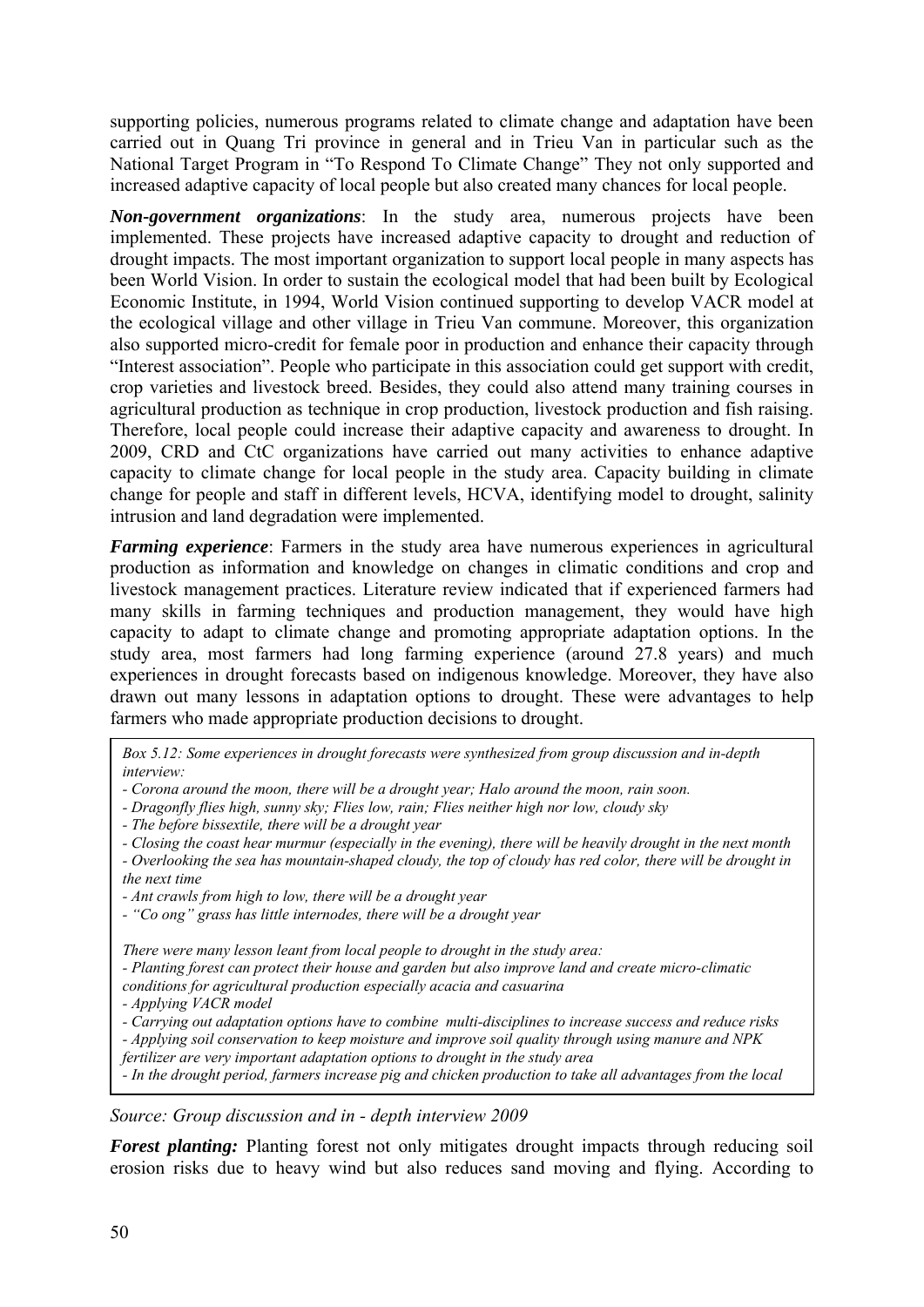commune leaders, the rate of moving and flying sand has been reduced around 80%. The total area covered was 44% and annual forest area has extended and replanted through Forestry Development Program of government and non-government organizations including VIE96 program; Norway program and East-West co-operation. According to Mr Le Van Don, the eighth village, "People here considered trees as iron, steel and cement to build foundation against drought. Trees were irrigation systems for all crops in the field and the garden". Therefore, this was the potential adaptation of community and local farmers to drought in the present as well as in the future.

*Livestock development potentiality:* By-products from agricultural production, processing and vegetable (sweet potatoes) were relative plentiful for pig production in the study area. This could reduce input costs and improving economic efficiency in pig production. Pig and sow breed always were available at local area. Therefore, farmers could take the initiative in breed source and limit epidemic diseases from other area. Local chicken can be potential development in the study area. Besides, the price of these products was high and it has high adaptive capacity to drought. In addition, local chicken was the most easy sold products and normally with high price. Therefore, local chicken and pig production were the main livelihood income source for local people to develop in the future and increasing income for farmers in drought period.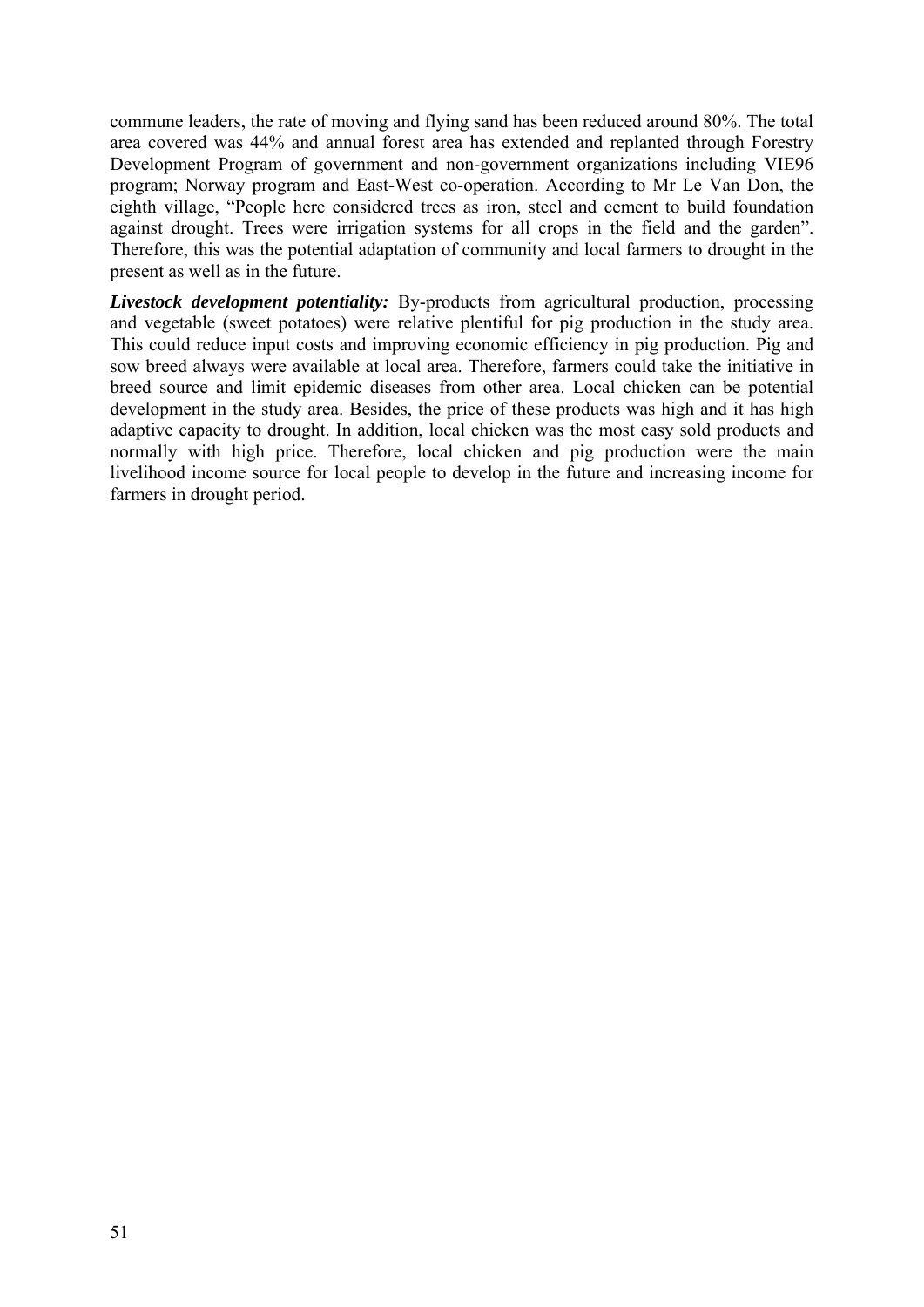## **6 CONCLUSIONS**

Over the 33 years examined (1976 to 2008), temperature statistically showed an increased trend while precipitation was characterized by large inter-annual variability and a decreased amount during summer. The decreasing trend of precipitation was found in June and September while it increased in December. These trends were confirmed by local perceptions, found from qualitative study.

Farmers perceived that the weather was getting warmer and drier with increased frequency and intensity of droughts especially in recent five years. Three main reasons were mentioned as that lead to increase drought, are (1) the increasing temperature, (2) the impacts of Southern-Western wind and (3) the decreasing precipitation in dry season.

There were sufficient evidences to conclude that land and water resources were influenced by drought. Agricultural land was reduced between spring and summer season (93.2% of respondents). Furthermore, soil quality degraded and water volume for agricultural production reduced (88.1% of respondents).

Crops pests and diseases were increasing during drought period and influenced different crops at different levels. For example, sweet potato, cassaba melon and bitter melon were most affected by pests and diseases, but local onion and cassava were influenced less. Consequences of increasing pests and diseases were increasing pesticides, laboring and decreasing crops productivity as well as quality of all crops products.

Green-feed for livestock and fish became scarce because of decreasing productivity of crops and nature grass. However, feed for duck and chicken production were less influenced by drought. Besides, livestock and fish production were affected by increasing diseases. The sudden change of temperature was the main cause. The factors mentioned above led to the decrease of livestock productivity. Production scale of duck and fish were reduced by drought.

The expenditures for crop, livestock and fish production increased in order to maintain and continue farm activities due to the changes. The main increased expenditures encompass fertilizers, pesticides, electricity and labor. These costs increased about 14.1% to 30.2% in comparison to years without drought.

Important adaptation options being used by farmers are: Applying different drought-tolerant crops varieties and local breeds; applying integrated production models as VAC and VACR model, intercropping bean and sweet potato, rotational cultivation and diversifying crops and animals in the farm; obtaining alternative livelihood options and/or migrating to other places for earning living during drought period; adjusting seasonal calendar and scale of livestock production; applying soil management measures including (i) covering root plant in the early crop, (ii) crusting soil surface in growth period and (iii) ridging bed combination with covering in growth period; improving livestock management techniques including designing animal shelters, using equipment to reduce heat, altering the amount or type feed, supplementary feed and water, injecting vaccine, changing time for grazing schedule; and adjusting farming inputs including fertilizers, pesticides and feed sources. The causes of farmers applying adaptation options were not only adapting to drought but also for ensuring food security and meeting market demand. Most of the above adaptation options had been developed by farmers' experiences and they autonomously adopted for improving agriculture production outcomes. Few adaptation strategies were anticipatory or planned by the government such as adjustment of seasonal calendar and changing of cropping patterns. For autonomous adaptation, in many cases, the better off households adapted more than the poor.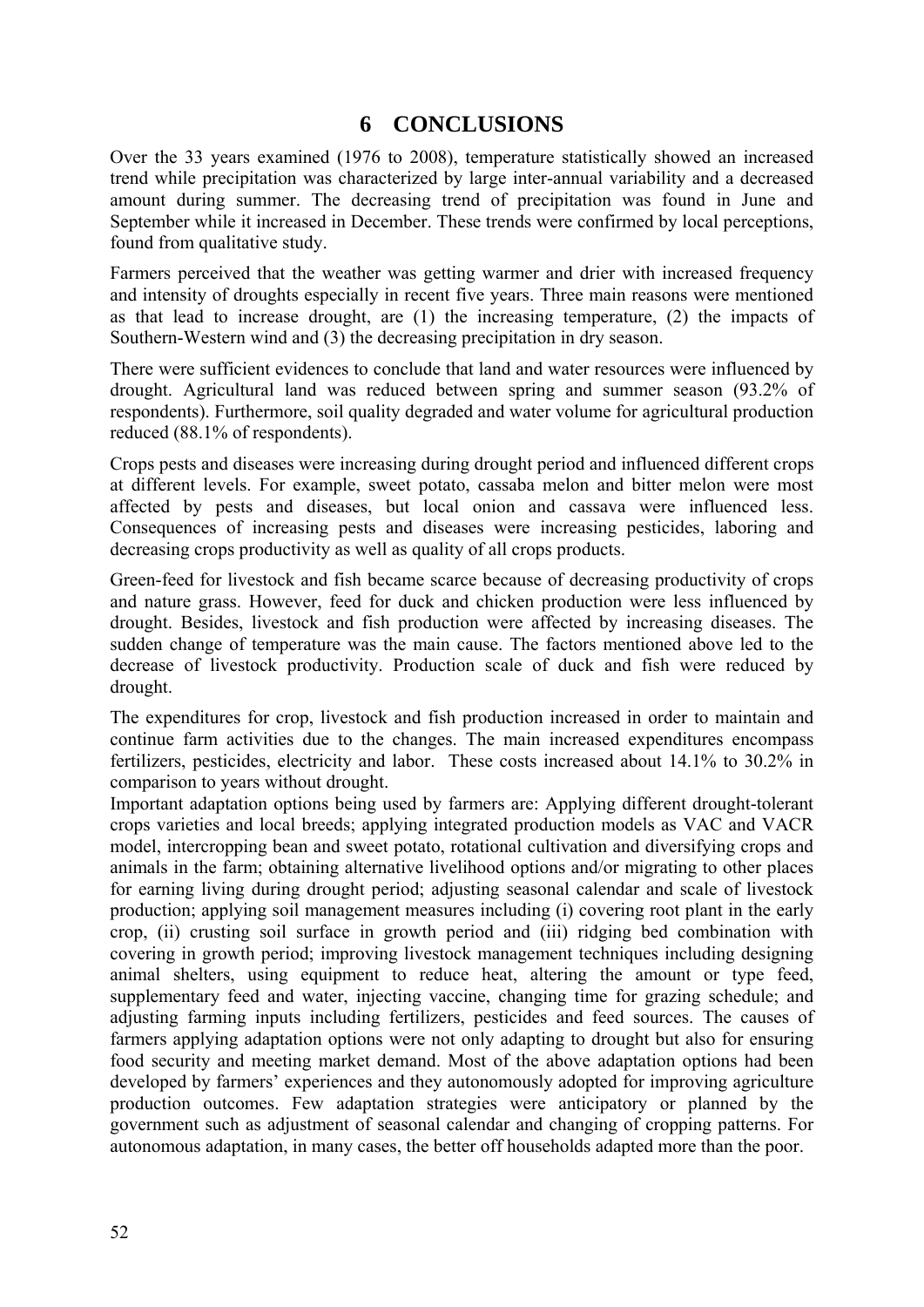Adaptation options are applied in the study area not only because of drought reason but also other ones. Change varieties either enhance adaptive capacity to drought or ensure food security. As regard livestock breed, farmers use local breed both adapting to drought and appropriate to market demand. Other adaptation options associated to techniques measures are applied to increase adaptive capacity of mixed-farming system to drought.

There were many barriers for scaling up adaptation measures in the study area. They are: land resource quality and quantity, no irrigation systems and electricity system in the field, lack of finance, lack of access to extension service and transfer technology of agricultural staff and policies supporting. Particularly, lacking of credit, accessing seed input and without irrigation system were identified by farmers as important constraints for most farmers. Beside constraints of household and community in adaptation options to drought, in the study area, there are advantages and potentials to enhance adaptive capacity of local people to drought including natural resource, policies supporting, non-government organizations, farming experiences, forest planting and potential livestock production development.

In order to enhance adaptation capacity of the local people in drought seriously increasing condition, several issues were suggested by local government and farmers: (1) applying new varieties which can stand drought, (2) building irrigation system, (3) investing in pig raising, (4) investing in catching aquaculture offshore, (5) building credit network to satisfy production activities and (6) improving and developing VACR model.

The important message from this research to Provincial Target Program (i) in the context of climate change, it is important to document all effective adaptation options that farmers have applied in the study area to disseminate to others. (ii) Authorities at different levels should formulate sound policies that can strengthen capacity of all local people, especially the poor to adapt to climate change in general drought in particular. (iii) Promote anticipatory/ planned adaptation for farmers through integrating climate change issues into Agricultural and Social - Economic Plans of all levels.

In addition, appropriate policies and mechanisms need to be developed for this purpose. The policies and mechanisms have to balance among economic, society and environment aspects. Policies for setting up animal breeding and crop varieties zone providing high tolerant breeds and varieties to drought are the first priority in adaptation policies in agricultural production. Policies should encourage applying sustainable integrated, developing tree systems around farming systems, diversifying crops and livestock model especially in the coastal area.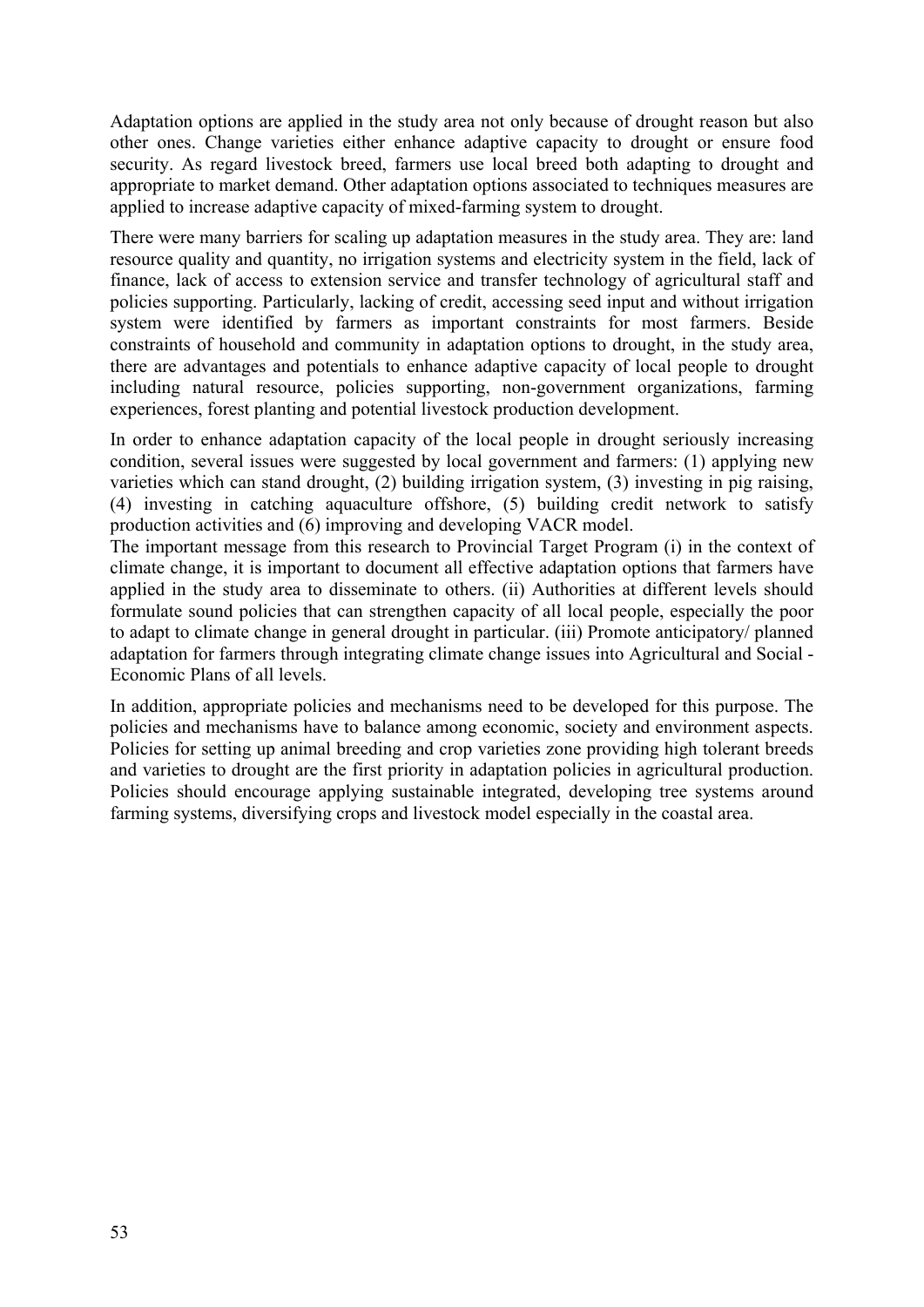# **REFERENCES**

- <sup>2</sup> http://www.profeed.vn/index.php?option=com\_content&task=view&id=3697&Itenmid=63
- Adams, R., Hurd, B., Lenhart, S. & Leary, N. (1998). Effects of global climate change on agriculture: an interpretative review. *Climate Research* 11(1), 19–30.
- ADB (2008). Climate Change Adaptation Options and Practices. In: *A Regional Review of the Economics of Climate Change in Southeast Asia.* Pasig: Asia Bank Development.
- ADB (2009). *The Economics of Climate Change in Southeast Asia: A Regional Review*. Mandaluyong: Asian Development Bank. ISBN
- Adejuwon, S. (2004). Impacts of climate variability and climate change on crop yield in Nigeria. In: *Proceedings of The stakeholder's workshop on assessment of impact and adaptation to climate change (AIACC)*, Obafemi Awolowo university, Ile - Ife, 20-21.
- Adger, N.W. (1999). Social vulnerability to climate change and extremes in coastal Vietnam. *World Development* 27(2), 249-269.
- ADPC (2003). *Climate change and development in Vietnam: Agriculture and adaptation for the Mekong Delta region*. Bangkok: Asian Disaster Preparedness Centre. ISBN
- Arnell, N. (1999). Climate change and global water resources. *Global Environmental Change* 9, 31-49.
- Barry, B., Ernesto, F.V. & ArgentinaAuthor, C. (undated). *Rangeland and Livestock*. Fort Collins, Colorado, USA.: Ecosystems Research International. ISBN
- Beets, W.C. (1988). *Raising and sustaining productivity of smallholder farming systems in the tropic*. A.Bc. Box G.C Alkansas.
- Boko, M., Niang, I., Nyong, A., Vogel, C., Githeko, A., Medany, M., Elasha, B.O., Tabo, R. & Yanda, P. (2007). Africa. In: Parry, M.*, et al.* (Eds.) *IPCC (2007) Impacts, adaptations and vulnerability - Contribution of Working Group II to the Fourth Assessment Report of the Intergovernmental Panel on Climate Change.* Cambridge University Press, Cambridge, UK. pp. 435-460.
- Bradshaw, B., Dolan, H. & Smit, B. (2004). Farm-level adaptation to climatic variability and change: crop diversification in the Canadian prairies. *Climatic Change* 67(1), 119-141.
- Brooks, N. (2006). Climate change, drought and pastoralism in the Sahel. In: *Proceedings of Conference of the Parties to the United Nations Framework Convention on Climate Change*, Nairobi.
- Brooks, N. & Adger, W.N. (2005). Assessing and enhancing adaptive capacity. In: *Adaptation Policy Frameworks for Climate Change.* New York: Cambridge University Press. pp. 167-180.
- Burton, I., Feenstra, J.F., Smith, J.B. & Tol, R.S. (1998). Introduction. In: Feenstra, J.F.*, et al.* (Eds.) *Handbook on Methods for Climate Change Impact Assessment and Adaptation Strategies.* Amsterdam: Institute for Environmental Studies
- Burton, I. & Lim, B. (2005). Achieving adequate adaptation in agriculture. *Climate change* 70, 191-200.
- Capili, E., Ibay, A. & Villarin, J. (2005). Climate change impacts and adaptation on Philippine coasts. In: *Proceedings of The International Oceans 2005*, Washington DC pp. 1-8.
- Carter, T.R., Parry, M.L., Harasawa, H. & Nishioka, S. (1994). *IPCC Technical guidelines for Assessing Climate change Impacts and Adaptation*. University College - London: World Meteorological Organization and United Nations Environment - Department of Geography. ISBN
- Carvajal, L. (2007). *Impacts of Climate Change on Human Development*. United Nations Development Programme. (Human Development Report ISBN
- Cooper, P.J.M., Dimes, J., Rao, K.P.C. & Shapiro, B. (2008). Coping better with current climatic variability in the rain-fed farming systems of sub-Saharan Africa: An essential first step in adapting to future climate change? *Agriculutre, Ecosystems and Environment* 126, 24-35.
- Cruz, R.V., Harasawa, H., Lal, M. & Wus, S. (2007). Asia. In: Parry, M.*, et al.* (Eds.) *IPCC (2007) Impacts, adaptations and vulnerability - Contribution of Working Group II to the Fourth Assessment Report of the Intergovernmental Panel on Climate Change.* Cambridge University Press, Cambridge, UK: Intergovernmental Panel on Climate Change. pp. 469-506.
- Cuculeanu, V., Marica, A. & Simota, C. (1999). Climate change impact on agricultural crops and adaptation options in Romania. *Climate Research* 12, 153-160.
- Chaudhry, P. & Ruysschaert, G. (2007). Climate Change and Human Development in Viet Nam. *Human Development Report* 46, 1-18.
- Chen, Z., S.Grasby & K.Osadetz, a. (2004). Relation between climate variability and groundwater levels in the upper carbonate aquifer, southern Manitoba,. *Climatic Change* 290(43-63)
- Dharmaji, B.R. & Huy, L.Q. (2008). Mainstreaming Climate change and development Key intervention areas for IFAD in Vietnam
- Dixon, J., Gulliver, A. & Gibbon, D. (2001). *Farming systems and poverty Improving farmers' livelihoods in a changing world*. Rome and Washington DC: FAO and World Bank.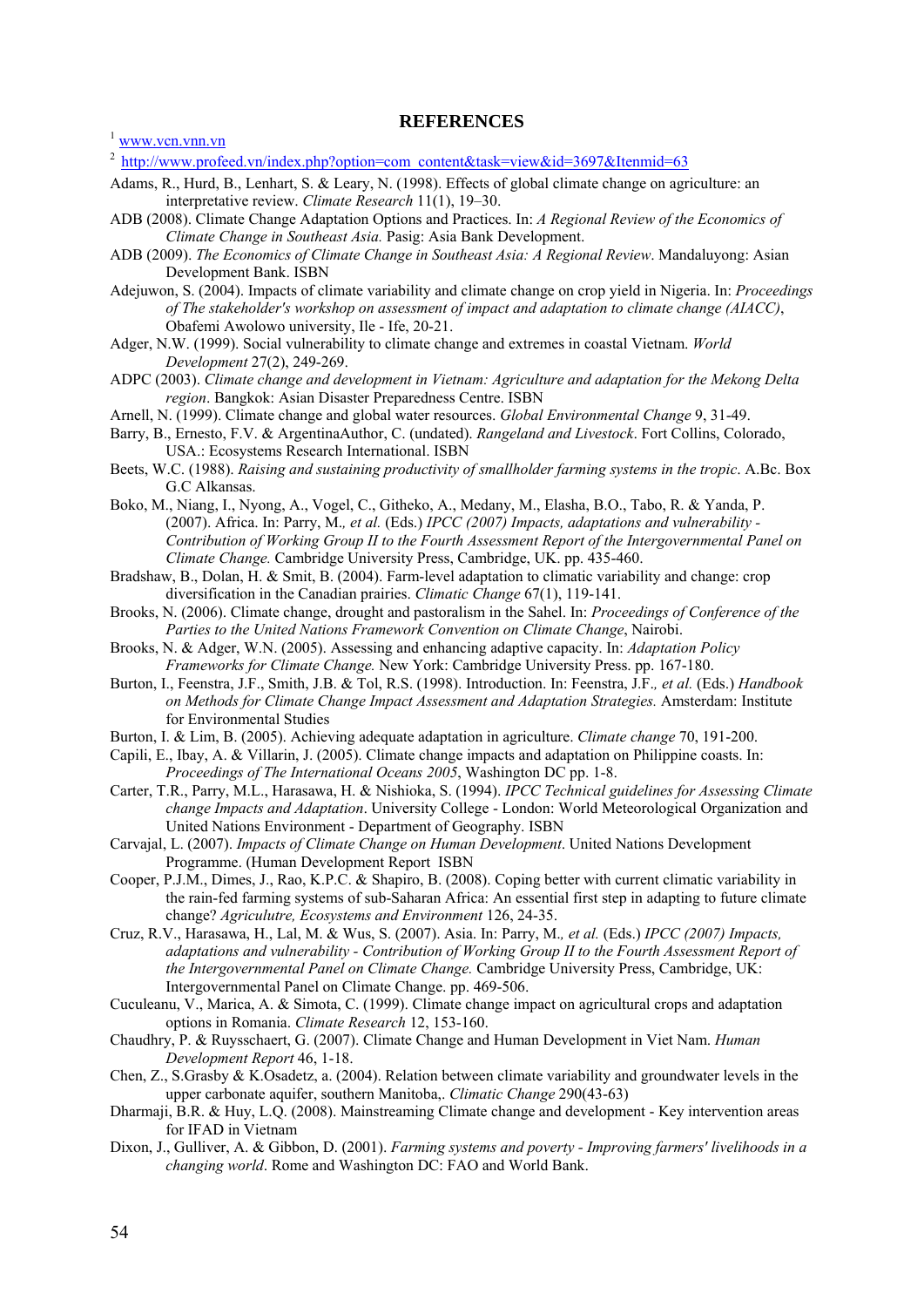Dolan, A., Smit, B., Skinner, M., Bradshaw, B. & Bryant, C. (2001). Adaptation to climate change in agriculture: evaluation of options. *Occasional Paper* 26

Dow, K. & Downing, T. (2007). *The atlas of climate change*. University of California Press.

Ellis, F. (2000). *Rural livelihoods and diversity in Developing countries*. New York: Oxford university press.

- Fankhauser, S., Smith, J. & Tol, R. (1999). Weathering climate change: some simple rules to guide adaptation decisions. *Ecological Economics* 30(1), 67-78.
- FAO (2004). Food insecurity and Vulnerability in Vietnam: Profiles of four vulnerable groups
- FAO (2007). *Adaptation to climate change in agriculture, forestry and fisheries:Perspective, framework and priorities*. Rome: Food and Agriculture Organization of the United Nations. ISBN
- Ficke, A.A., Myrick, C.A. & Hasen, L.J. (2005). *Potential impacts of global climate change on freshwater fisheries*. Gland, Switzerland: World Wide Fund for Nature.
- Fischer, G., Shah, M. & Velthuizen, H.v. (2002). *Climate change and agricultural vulnerability*. Johannesburg: International Institute for Applied Systems Analysis. (World Summit on Sustainable Development ISBN
- Füssel, H. (2007). Adaptation planning for climate change: concepts, assessment approaches, and key lessons. *Sustainability science* 2(2), 265-275.
- Gorforth, C.J. (2008). Impacts on livelihoods. In: Rowlinson, P.*, et al.* (Eds.) *Proceedings of Livestock and global climate change*, Hammamet, Tunisia pp. 25-26.
- Gill, G., Farrington, J., Anderson, E., Luttrell, C., Conway, T., Saxena, N. & Slater, R. (2003). Food Security and the Millennium Development Goal on Hunger in Asia. *London: Overseas Development Institute*
- Hall, A. (2004). Breeding for adaptation to drought and heat in cowpea. *European journal of agronomy* 21(4), 447-454.
- Handisyde, N., Ross, L., Badjeck, M. & Allison, E. (2006). *The Effects of Climate change on World Aquaculture: A global perspective*. Department for International developmet (DFID). ISBN
- Hansen, J. (2006). The threat to the planet. *New York Review of Books* 53(12), 12.
- Hoofmann, I. (2008). Livestock genetic diversity and climate change adaptation In: Rowlinson, P.*, et al.* (Eds.) *Proceedings of Livestock and global climate change*, Hammamet, Tunisia pp. 76-80.
- Howden, S., Soussana, J., Tubiello, F., Chhetri, N., Dunlop, M. & Meinke, H. (2007). Adapting agriculture to climate change. *Proceedings of the National Academy of Sciences* 104(50), 19691.
- International Insitutide for Environmental Development (2008). Cliamte change and Drylands. Commission Climate change and Development.
- IPCC (2001). *Climate change 2001: Impacts, adaptation and vulnerability Intergovernmental Panel on Climate change*
- Cambridge, UK: Cambridge University Press.
- IPCC (2007). *Climate change 2007: Impacts, adaptations and vulnerability Introduction Contribution of Working Group II to the Fourth Assessment Report of the Intergovernmental Panel on Climate Change*. Cambridge, UK: Cambridge University Press.
- ISDR (2008). Climate change and disaster risk reduction. *International strategy for disaster reduction.* Geneva: United Nation International strategy for Disaster reduction.
- Kelein, R.J.T. & Maciver, D.C. (1999). Adaptation to climate variability and change: methodological issues. *Mitigation and Adaptation Strategies for Global Change* 4(3), 189-198.
- Klein, R.J.T. & Tol, R.S.J. (1997). Adaptation to Climate Change: Options and Technologies An Overview Paper. Bonn, Germany: United Nations Framework Convention on Climate Change.
- Kundzewicz, Z.W., Mata, L.J., Arnell, N., Döll, P., Kabat, P., Jiménez, B., Miller, K., Oki, T., Sen, Z. & Shiklomanov, I. (2007). *Freshwater resources and their management*. (*Climate Change 2007, Impacts, Adaptation, and Vulnerability. Report of the Intergovernmental Panel on Climate Change* ISBN
- McLeman, R. & Smit, B. (2006). Migration as an Adaptation to Climate Change. *Climatic Change* 76(1), 31-53.
- Mokhtari, M.H. (2005). *Agricultural drought impact assessment using remote sensing.* Diss. Enschede, Netherlands.
- MONRE (2003). Viet Nam Initial National Communication Under the United Nations Framework Convention on Climate Change In: Ministry of Natural Resources and Environment Vietnam (Ed.) Hanoi: Ministry of Natural Resources and Environment
- MONRE (2008). NATIONAL TARGET PROGRAM TO RESPOND TO CLIMATE CHANGE (Implementing the Governmnt's Resolution No. 60/2007/NQ-CP dated 3rd December 2007) In: Ministry of Natural Resources and environment (Ed.) Hanoi: Ministry of Natural Resources and environment
- MONRE (2009a). Climate change Scenario in Vietnam Sea Level Rise (Kịch bản biến đổi khí hậu mực nước biển dâng cho Việt Nam). In: Ministry of Natural Resources and environment (Ed.) Hanoi: Ministry of Natural Resources and environment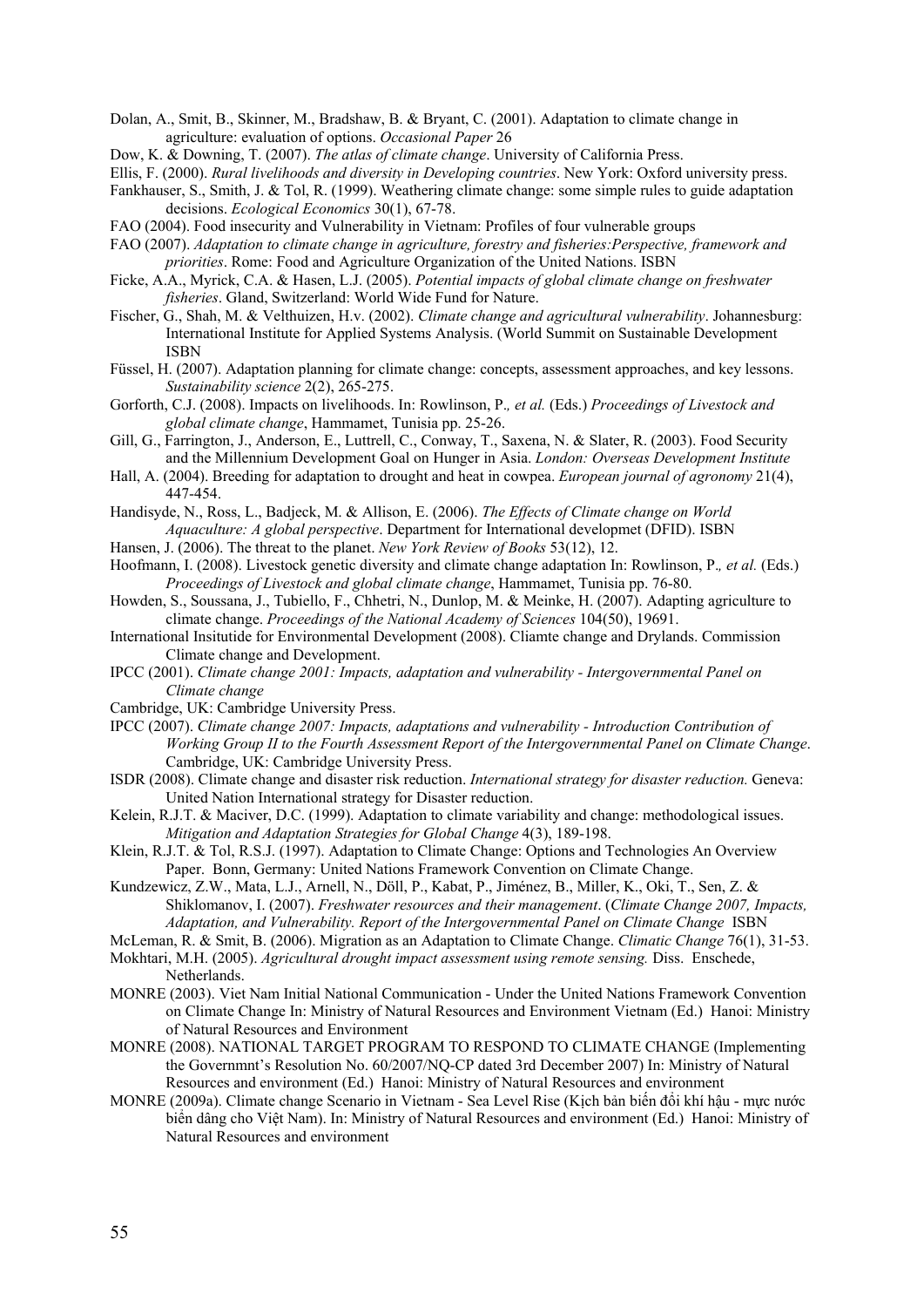- MONRE (2009b). Climate change Scenario in Vietnam Temperature Rise (Kịch bản biến đổi khí hậu nhiệt độ tăng cho Việt Nam). In: Ministry of Natural Resources and environment (Ed.) Hanoi: Ministry of Natural Resources and environment
- Natural Disaster Mittigation Partnership (2007). *Checking and Joining Disaster Management in Social-Economic Development Plan in Vietnam Report (Báo cáo kết quả nghiên cứu rà soát lồng ghép quản lý thiên tai vào lập kế hoạch phát triển kinh tế xã hội ở Việt Nam)*. Hanoi: Natural Disaster Mittigation Partnership (NDM-P). ISBN
- Nelson, G.C. (2009). Overview. In: Nelson, G.C. (Ed.) *Agriculture and climate change: An Agenda for Negotiation in Copenhagen.*International Food Policy Research Insititute.
- Nicholls, N. (2007). *Detecting, understanding and attributing climate change*. the Australian Greenhouse Office, Department of the Environment and Water Resources.
- Nyong, A. (2008). *Climate Change, Agriculture and Trade: Implications for Sustainable Development*. Barcelona: International Cetre for Trade and sustainable development ( ICTSD). ISBN
- Nhemachena, C. & Hassan, R. (2007). *Micro-level analysis of farmers' adaptation to climate change in Southern Africa*. Washington, DC: Environment and production technology devision. ISBN
- O'Brien, G., O'Keefe, P., Rose, J. & Wisner, B. (2006). Climate change and disaster management. *Disasters* 30(1), 64-80.
- OXFAM (2008). *Vietnam Climate change, Adaptation and Poor people*. Hanoi: Oxfam in Viet Nam and Oxfam International, Oxfam International Secretariat. ISBN
- Oyekale, A. & Ibadan, N. (2009). Climatic variability and its impacts on agricultural income and households' welfare in Southern and Northern Nigeria. In: *Proceedings of* pp. 322004.
- Panu, U.S. & Sharma, T.C. (2002). Challenges in drought research: some perspectives and future directions. *Hydrological Sciences* 47(Towards Integrated Water Resources Management for Sustainable Development), 19-30.
- Parry, M.A.J., Flexas, J. & Medrano, H. (2005). Propects for crop production under drought: research priorities and future directions. *Annals of Applied Biology* 147, 211-216.
- Pelling, M. & High, C. (2005). Understanding adaptation: what can social capital offer assessments of adaptive capacity? *Global Environmental Change* 15(4), 308-319.
- Prabhakar, S.V.R.K. & Shaw, R. (2008). Climate change adaptation implications for drought risk mitigation: a perspective for India. *Climate change* 88, 113-130.
- Pyke, C. & Andelman, S. (2007). Land use and land cover tools for climate adaptation. *Climatic Change* 80(3), 239-251.
- Rabbinge, R. (2009). Agricultural Science and Technology Needs for Climate Change Adaptation and Mitigation. In: Nelson, G.C. (Ed.) *Agriculture and climate change: An Agenda for Negotiation in Copenhagen.*International Food Policy Research Institute.
- Rajib Shaw, S.V.R.K.P.H.N. (2008). Drought Management Considerations for Climate Change Adaptation: Focus on the Mekong Region (Cambodia report)
- Ramamasy, S., Baas, S. & Pathumthani (2007). Climate variability and change: adaptation to drought in Bangladesh - A resource book and training guide. *Institutions for Rural development.* Rome, Italy FAO.
- Rao, K., Verchot, L.V. & Laarman, J. (2007). Adaptation to Climate Change through Sustainable Management and Development of Agroforestry Systems *An Open Access Journal* 4(1), 1-30.
- Renaudeau, D., Gourdine, J.L., Silva, B.A.N. & Noblet, J. (2008). Nutritional routes to attenuate heat stress in pigs. In: Rowlinson, P.*, et al.* (Eds.) *Proceedings of Livestock and global climate change*, Hammamet, Tunisia pp. 134-138.
- Sadowski, M. (2008). An approach to adaptation to climate changes in Poland. *Climate change* 90, 443-451.
- Schneider, S., Sarukhan, J., Adejuwon, J., Azar, C., Baethgen, W., Hope, C., Moss, R., Leary, N., Richels, R. & Van Ypersele, J. (2001). *Overview of impacts, adaptation, and vulnerability to climate change*. Cambridge, UK: Inter-governmental Panel on Climate Change. (Climate Change 2001 Impacts Adaptation and Vulnerability ISBN
- Selvaraju, R., Subbiah, A.R., Bass, S. & I.Juergens (2006). *Livelihood adaptation to climate variabilitys change in drought - prone areas of Bangladesh*. Food and Agriculture Organization (FAO). ISBN
- Seo, S.N. & Mendelsohn, R. (2006). Climate change impacts on animal husbandry in Africa: a Ricardian analysis. In: Chitiga, M.*, et al.* (Eds.) *Climate change and Agriculture in Africa.* University of Pretoria: Central for Environmental Economics and Policy in Africa, University of Pretoria.
- Smit, B. (1993). Adaptation to climatic variability and change. *Environment Canada*
- Smit, B., Burton, I., Klein, R. & Street, R. (1999). The science of adaptation: a framework for assessment. *Mitigation and Adaptation Strategies for Global Change* 4(3), 199-213.
- Smit, B. & Skinner, M.W. (2002). Adaptation options in agriculture to climate change: a typology. *Global Change* 7(1), 85-114.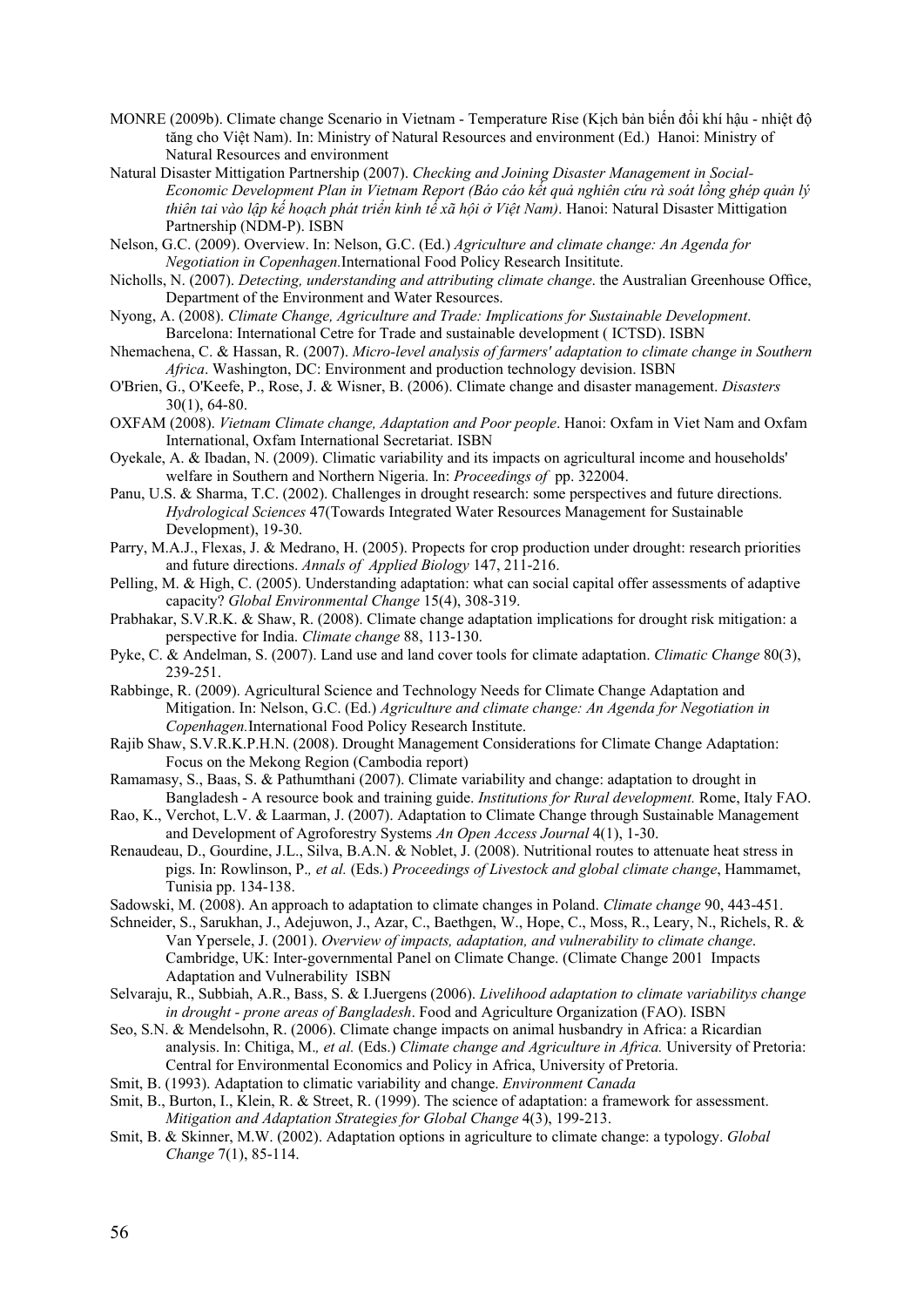Smit, B. & Wandel, J. (2006). Adaptation, adaptive capacity and vulnerability. *Global Environmental Change* 16(3), 282-292.

- Smith, P. (2009). Synergies Among Mitigation, Adaptation and Sustainable Development. In: Nelson, G.C. (Ed.) *Agricultural and Climate Change: An Agenda for Negotitation in Copenhagen.*Intrernation Food Policy Research Institute.
- Smithers, J. & Blay-Palmer, A. (2001). Technology innovation as a strategy for climate adaptation in agriculture. *Applied Geography* 21(2), 175-197.
- Stigter, C., Dawei, Z., Onyewotu, L. & Xurong, M. (2005). Using traditional methods and indigenous technologies for coping with climate variability. *Climatic Change* 70(1), 255-271.
- Tarleton, M. & Ramssey, D. (2008). Farm-Level Adaptation to Multiple Risks: Climate Change and Other Concerns. *Journal of Rural and Community Development* 3(2), 47-63.
- Tompkins, E. & Adger, W. (2004). Does Adaptive Management of Natural Resources Enhance Resilience to Climate Change? *Ecology and Society* 9(2), 10.
- Thomas, D.S.G., Twyman, C., Osbahr, H. & Hewitson, B. (2007). Adaptation to climate change and variability: farmer responses to intra-seasonal precipitation trends in South Africa. *Climate change* 83, 301-322.
- Thomas, R.J. (2008). Opportunities to reduce the vulnerability of dryland farmers in Central and West Asia and North Africa to climate change. *Agriculutre, Ecosystems and Environment* 126, 36-45.
- Thornton, P., Herrero, M., Freeman, A., Mwai, O., Rege, E., Jones, P. & McDermott, J. (2007). Vulnerability, Climate change and Livestock–Research Opportunities and Challenges for Poverty Alleviation. *Climate change* 4(1)
- Thornton, P. & Mario, H. (2008). Climate change, vulnerability and livestock keepers: challenges for poverty alleviation In: Rowlinson, P.*, et al.* (Eds.) *Proceedings of Livestock and global climate change*, Hammamet, Tunisia pp. 21-24.
- UNFCCC (2006). *Technologies for adaptation to climate change*. Bonn, Germany: United Nations Framework Convention on Climate Change. ISBN
- Verchot, L., Van Noordwijk, M., Kandji, S., Tomich, T., Ong, C., Albrecht, A., Mackensen, J., Bantilan, C., Anupama, K. & Palm, C. (2007). Climate change: linking adaptation and mitigation through agroforestry. *Mitigation and Adaptation Strategies for Global Change* 12(5), 901-918.
- VietNamNet (2009). *Change the sand dune into cultivative land (Biến cồn cát hoang hóa thành đất canh tác)* [online]. Available from: http://www.tin247.com/bien\_con\_cat\_hoang\_hoa\_thanh\_dat\_canh\_tac-12-21422029.html [Accessed 11/05].
- Vorosmarty, C., Green, P., Salisbury, J. & Lammers, R. (2000). Global water resources: vulnerability from climate change and population growth.
- Wall, E. & Smit, B. (2005). Climate change adaptation in light of sustainable agriculture. *Sustainable agriculutre* 27(1)
- Watanable, T. (undated). Intergrated Approach to Climate Change Imact Assessment on Agricultural Production System. *Mainstreaming Climate Change Adaptation into Developmental Planning.* Kyoto: Research Institude for Humanity and Nature.
- Ziervogel, G. & Calder, R. (2003). Climate variability and rural livelihoods: assessing the impact of seasonal climate forecasts in Lesotho. *Area*, 403-417.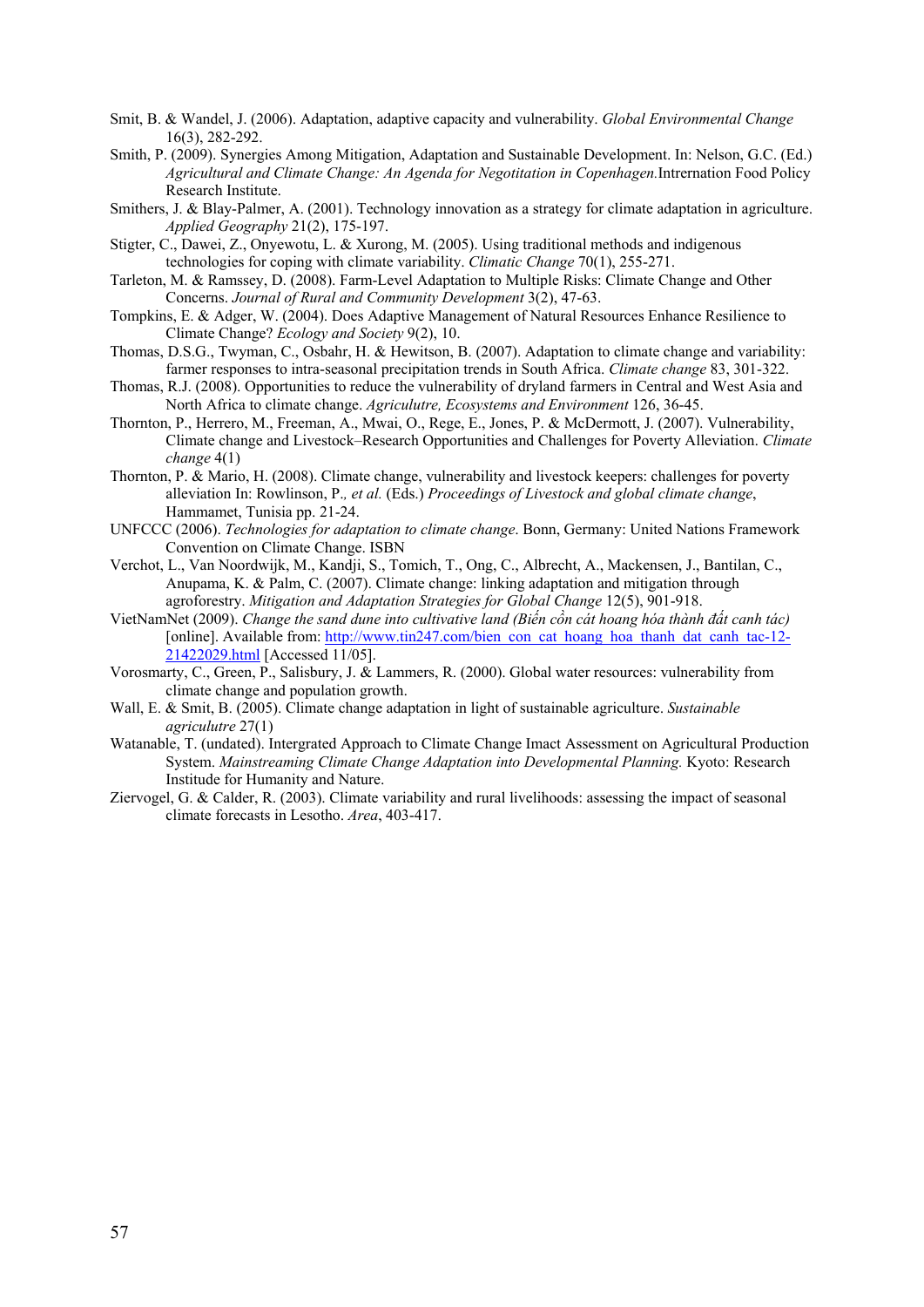#### **APPENDICES**









**Figure 5.1:** Annual average temperature trend from 1976 - 2008

*Source: Data from Dong Ha Meteorological station 1976-2008* 



**Figure 5.2:** January and July average temperature trend from 1976 - 2008 *Source: Data from Dong Ha Meteorological station 1976 - 2008*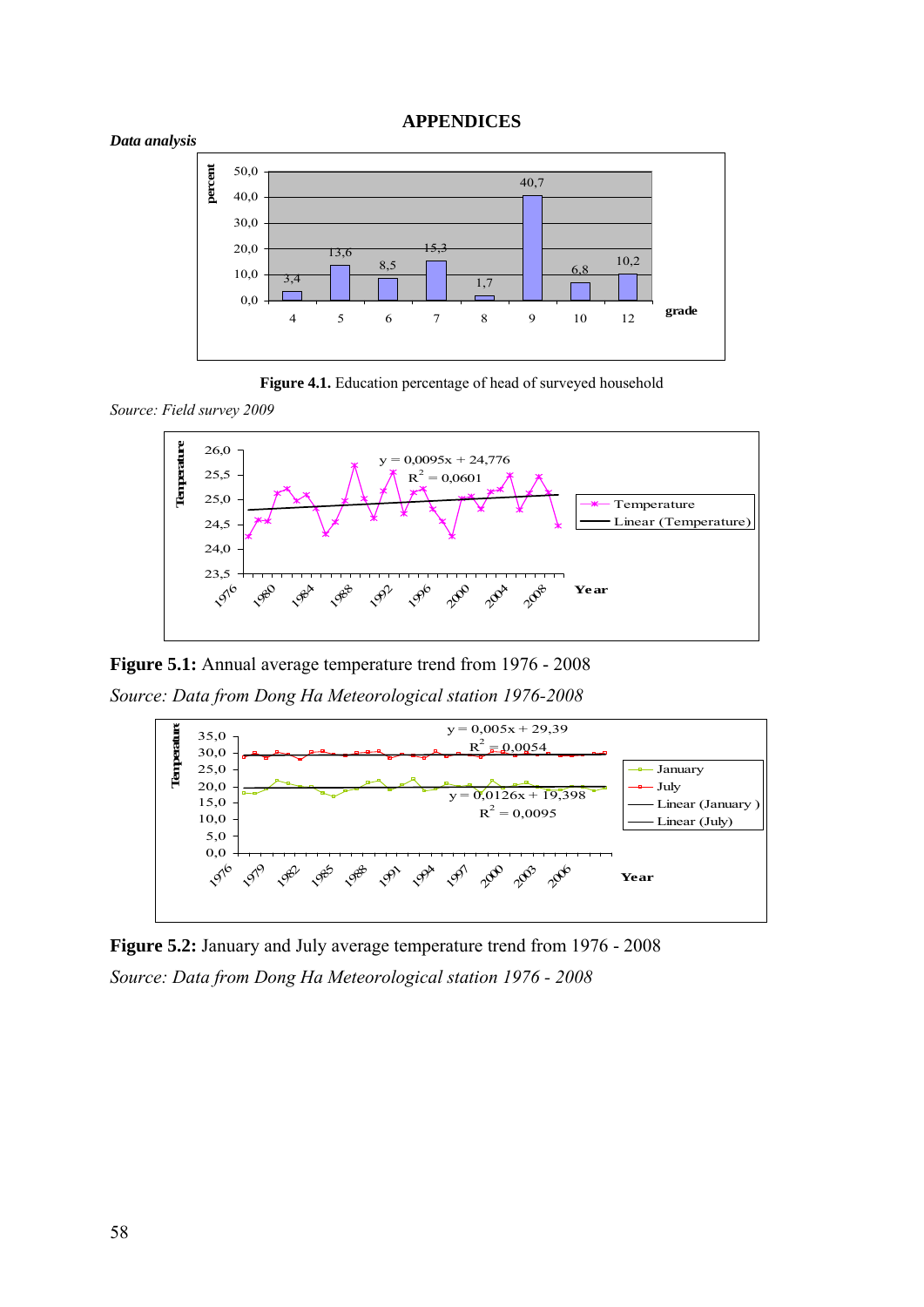

**Figure 5.4:** Trends of precipitation of Quang Tri province from 1976 - 2008 *Source: Data from the Dong Ha Meteorological station 1976-2008* 

**Table 5.1:** The trend of climate extremes in Trieu Van commune compared past and now

| <b>CEEs</b>     | Frequency    |            | Intensity    |            | Irregular    |              |
|-----------------|--------------|------------|--------------|------------|--------------|--------------|
|                 | Past 5 years | <b>Now</b> | Past 5 years | <b>Now</b> | Past 5 years | <b>Now</b>   |
| <b>Storms</b>   | $+++++$      | $^{+++}$   | $^{+++}$     | $+++++$    | Forecast     | Not forecast |
| Drought $(4-8)$ | $+++++$      | $+++++$    | $+++++$      | $+++++$    | Frequent     | Frequent     |
| $Flood(9-10)$   | $^{+++}$     | $+++++$    | $^{+++}$     | $+++++$    | Frequent     | Frequent     |
| SW wind $(4-7)$ | $++++-$      | $+++++$    | $++++$       | $+++++$    | Frequent     | Frequent     |
| $Cold (11-2)$   | $+++++$      | $^{++}$    | $^{+++}$     | $^{+++}$   | Frequent     | Frequent     |

*Source: Group discussion 2009* 

\* The number plus (+) indicates an increasing trend gradually.

**Table 5.2:** Farmers' perceptions of frequency changes in drought through period (% of respondents answered n=59) (percentage and number of household)

| Indicators | Last five years<br>$(2005 - 2009)$ | Last ten years<br>$(1999-2009)$ | Last twenty years<br>$(1989 - 2009)$ | Last thirty years<br>$(1979-2009)$ |
|------------|------------------------------------|---------------------------------|--------------------------------------|------------------------------------|
|            | Percent $(\#)$                     | Percent $(\#)$                  | Percent $(\#)$                       | Percent $(\#)$                     |
| Increase   | 76,3 (45)                          | 52,5 (31)                       | 32,2(19)                             | 11,9(7)                            |
| Decrease   | 6,8(4)                             | 18,6(11)                        | 23,7(14)                             | 23,7(14)                           |
| Non $I\&D$ | 3,4(2)                             | 13,6(8)                         | 16,9(10)                             | 20,3(12)                           |
| Irregular  | 6,8(4)                             | 3,4(2)                          | 11,9(7)                              | 15,3(9)                            |
| Don't know | 6,8(4)                             | 11,9(7)                         | 15,3(9)                              | 28,8 (17)                          |

*Source: Field survey 2009* 

**Table 5.3**: Farmers' perceptions of intensity changes in drought through period (% of respondents answered n=59) (percentage and number of household)

| Indicators | Last five years | Last ten years  | Last twenty years | Last thirty years |
|------------|-----------------|-----------------|-------------------|-------------------|
|            | $(2005 - 2009)$ | $(1999 - 2009)$ | $(1989 - 2009)$   | $(1979 - 2009)$   |
|            | Percent $(\#)$  | Percent $(\#)$  | Percent $(\#)$    | Percent $(\#)$    |
| Heavy      | 72,9(43)        | 0,0(0)          | 0,0(0)            | 6,8(4)            |
| Light      | 6,8(4)          | 52,5(31)        | 32,2(19)          | 22,0(13)          |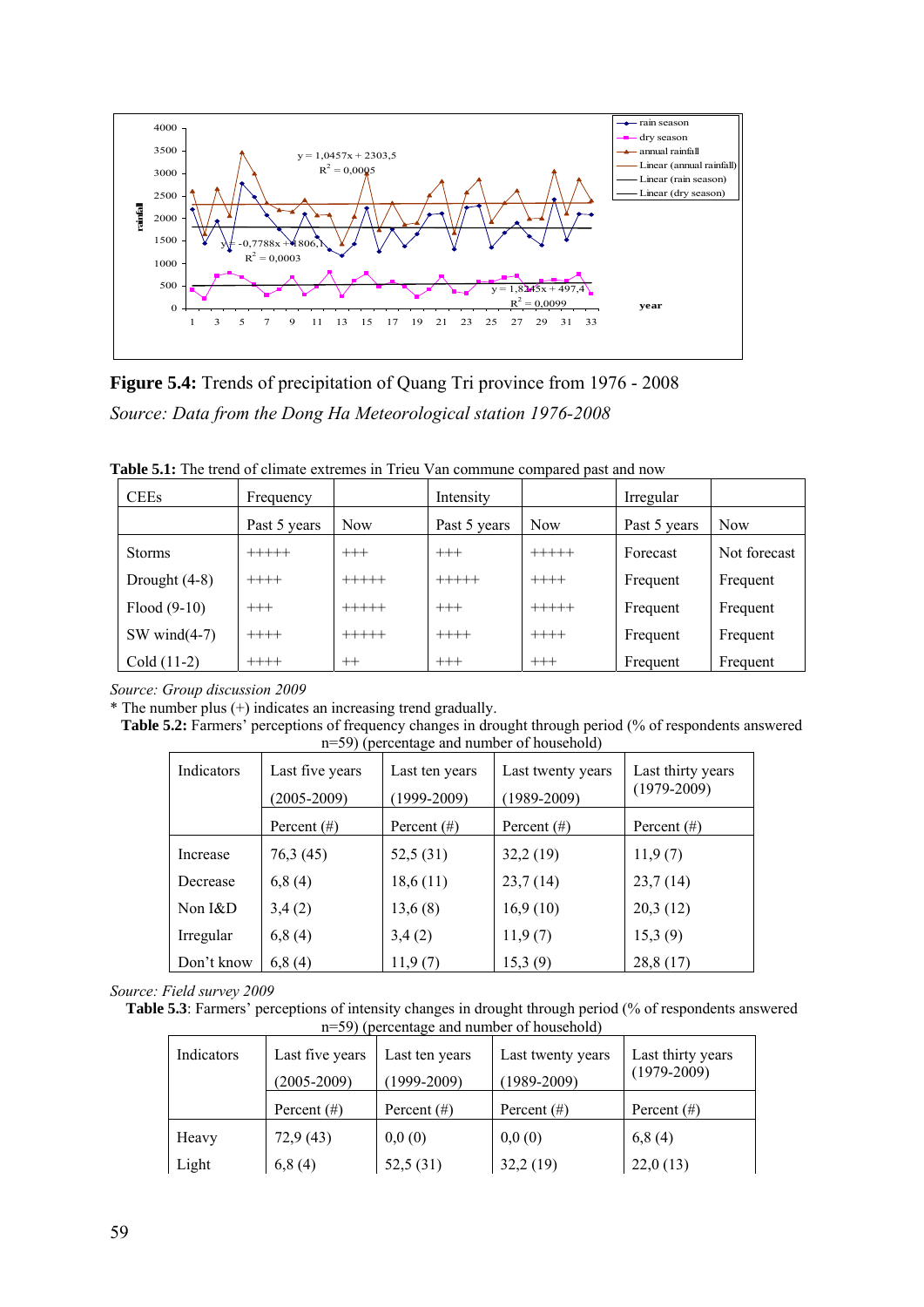| Nomal      | 5,1(3)  | 27,1(16) | 40,7(24) | 25,4(15)     |
|------------|---------|----------|----------|--------------|
| Don't know | 10.2(6) | 13,6(8)  | 13,6(8)  | 22,0(13)     |
| Irregular  | 5.1(3)  | 6,8(4)   | 13,6(8)  | (14)<br>23.1 |

*Source: Field survey 2009* 

Table 5.8: Impact of drought on feed source of different animals (% of respondents answered)

| Livestock<br>production | Impact forage $(\% )$ | Number of months<br>(months) |
|-------------------------|-----------------------|------------------------------|
| Pig                     | 88,9                  | 3,1                          |
| Cattle                  | 100,0                 | 3,6                          |
| Chicken                 | 10,0                  | 1,1                          |
| Duck                    | 16,7                  | 1,2                          |
| Fish                    | 94,7                  | 2.3                          |

(*n*  $pig=59$ ; *n* cattle=15; *n* chicken=53; *n* duck=10 and *n* fish=22)



*Source: Field survey 2009* 

**Figure 5.11**: Impact of drought on livestock productivity (% of respondents answered)  $(n \text{ }$  pig=59; n cattle=15; n chicken=53; n duck=10 and n fish=22)

**Table 5.9:** Impact of drought on crop investment costs (% of respondents answered n=59)

| Kind of          |                | Impact on productivity $(\%)$ |          | Decrease or Increase $(\% )$ | How much $(\% )$ |                          |
|------------------|----------------|-------------------------------|----------|------------------------------|------------------|--------------------------|
| investment costs | N <sub>0</sub> | Yes                           | Increase | Decrease                     | Increase         | Decrease                 |
| Cost             | 3,4            | 96,4                          |          |                              |                  |                          |
| Fertilizer       | 33,3           | 66,7                          | 84,2     | 15,8                         | 26,3             | 28,3                     |
| Pesticide        | 55,4           | 54,6                          | 83,3     | 16,7                         | 25,0             | 20,0                     |
| Electricity      | 7,0            | 93,0                          | 100      | $\mathbf{0}$                 | 25,9             |                          |
| Water volume     | 7,0            | 93,0                          | 100      | $\theta$                     | 28,4             | $\overline{\phantom{0}}$ |
| Labor credit     | 12,3           | 87,7                          | 100      | $\theta$                     | 30,2             |                          |
| Other            | 61,4           | 38,6                          | 100      | 0                            | 14,1             |                          |

*Source: Field survey 2009* 

**Table 5.10**: Percent of surveyed household applied and non-applied tolerance crop variety drought in farm household groups (% of respondents answered)

| Crop production | % applied | % Applied |           | % Non-applied |           |
|-----------------|-----------|-----------|-----------|---------------|-----------|
| households      |           | Poor      | Non-poor  | Poor          | Non-poor  |
|                 |           | household | household | household     | household |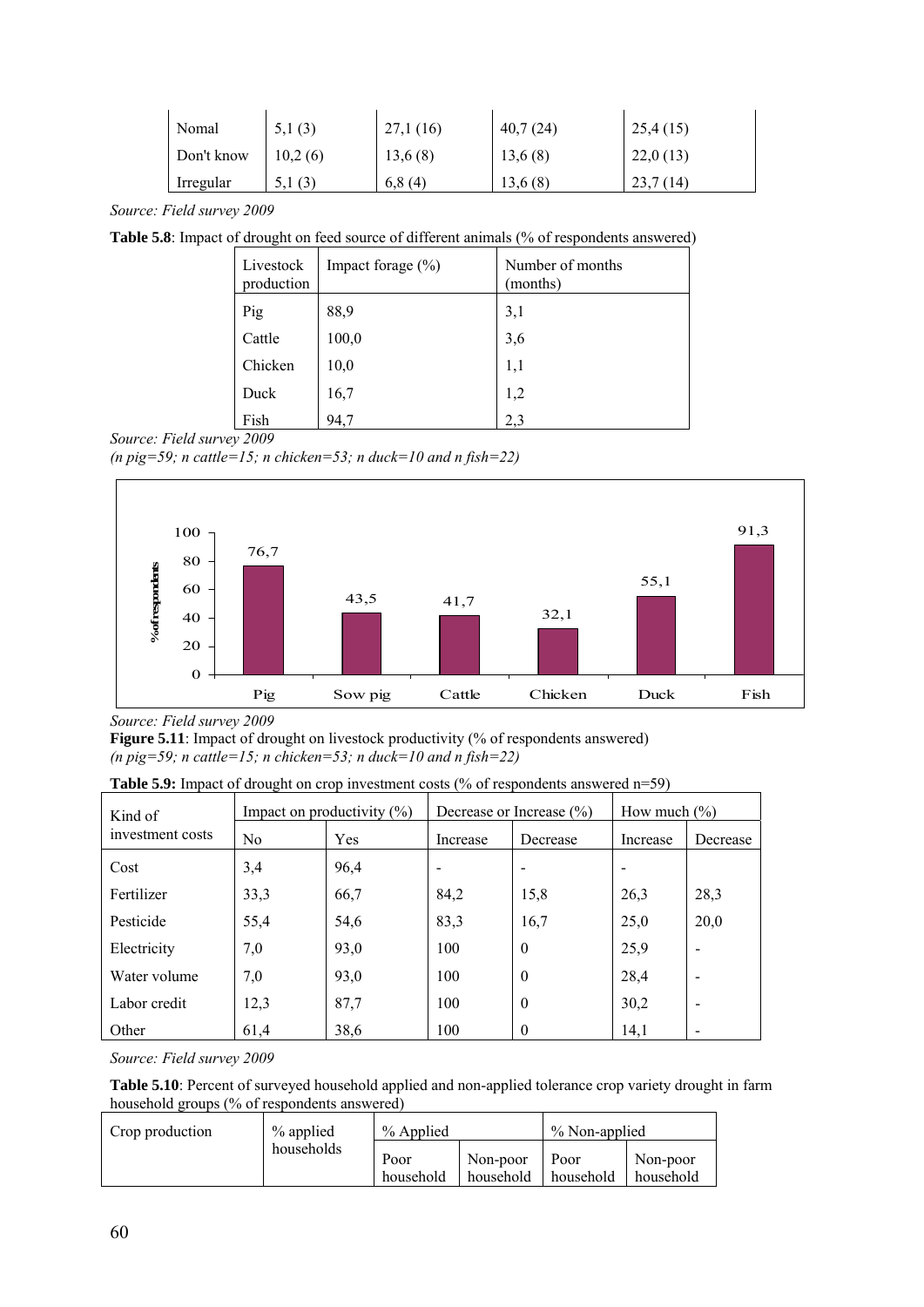| Rice $(51)$            | 100  | 100  | 100  | -    |      |
|------------------------|------|------|------|------|------|
| Sweet potato (59)      | 98,3 | 96,6 | 100  | 3,4  |      |
| Peanut $(34)$          | 88,2 | 100  | 77,8 |      | 22,2 |
| Bean $(40)$            | 45,0 | 50,0 | 37,5 | 50,0 | 62,5 |
| Cassaba melon $(n=31)$ | 100  | 100  | 100  | -    | -    |

**Table 5.11***:* Percent of surveyed household applied and non-applied crop production techniques in farm household groups (% of respondents answered)

| Crop                                                                                 | Adaptation options                                            | % applied  | % Applied         |                       | % Non-applied            |                          |
|--------------------------------------------------------------------------------------|---------------------------------------------------------------|------------|-------------------|-----------------------|--------------------------|--------------------------|
| production                                                                           |                                                               | households | Poor<br>household | Non-poor<br>household | Poor<br>household        | Non-poor<br>household    |
| Sweet potato                                                                         | Mulching by grass                                             | 55,9       | 51,7              | 60,0                  | 48,3                     | 40                       |
| $(n=59)$                                                                             | Designing bed                                                 | 93,2       | 93,1              | 93,3                  | 6,9                      | 6,7                      |
|                                                                                      | Intercropping                                                 | 66,7       | 100               | 100                   | $\overline{\phantom{a}}$ | $\overline{\phantom{a}}$ |
| Peanut $(n=34)$                                                                      | Crop rotation                                                 | 11,7       | 18,8              | 5,6                   | 81,3                     | 54,4                     |
| Cassaba melon<br>$(n=31)$                                                            | Mulching by branch and<br>leaves of forest trees and<br>grass | 58,0       | 63,2              | 50,0                  | 36,8                     | 50                       |
| Bitter melon                                                                         | Mulching by seaweed                                           | 91,8       | 89,5              | 94,4                  | 10,5                     | 5,6                      |
| $(n=37)$                                                                             | Soil practice                                                 | 51,3       | 52,5              | 50,0                  | 47,4                     | 50,0                     |
| Crop diversification, mixed cropping,<br>overlapping and multi-cultivation in garden |                                                               | 100        | 100               | 100                   | ٠                        |                          |

*Source: Field survey 2009* 

Table 5.12: Percent of surveyed household applied and non-applied changes in management practices (% of respondents answered)

| Crop                              | Adaptation options           | % applied  | % Applied         |                       | % Non-applied     |                       |
|-----------------------------------|------------------------------|------------|-------------------|-----------------------|-------------------|-----------------------|
| production                        |                              | households | Poor<br>household | Non-poor<br>household | Poor<br>household | Non-poor<br>household |
| Rice $(n=51)$                     | Reducing nitrogen fertilizer | 47,1       | 56,0              | 38,5                  | 44,0              | 61,5                  |
|                                   | Using pesticide              | 70,6       | 60,0              | 80,8                  | 40,0              | 19,2                  |
|                                   | Using growth fertilizer      | 52,9       | 46,2              | 60,0                  | 53,8              | 40,0                  |
| Sweet potato                      | Adjusting fertilizer         | 78,0       | 73,3              | 82,8                  | 26,7              | 17,2                  |
| and bean <sup>7</sup><br>$(n=40)$ | Using pesticide              | 57,6       | 51,7              | 63,3                  | 48,3              | 36,7                  |
|                                   | Using growth fertilizer      | 44,1       | 41,6              | 46,7                  | 58,6              | 53,3                  |
| Cassaba melon<br>$(n=31)$         | Adjusting fertilizer         | 54,8       | 50,0              | 57,9                  | 50,0              | 42,1                  |
| Bitter melon                      | Adjusting fertilizer         | 51,4       | 50,0              | 52,6                  | 50,0              | 47,4                  |
| $(n=37)$                          | Using pesticide              | 75,7       | 18,9              | 72,2                  | 21,1              | 27,8                  |

*Source: Field survey 2009* 

Table 5.13<sup>*:*</sup> Percent of surveyed household applied and non-applied livestock management measures in farm household groups (% of respondents answered)

|  | $\sim$<br>avestock. | options<br>$\cdots$ do $\cdots$<br>ÐЬ.<br>ног<br>$\cdot$ 12 | $\frac{0}{0}$<br>. applied | $\frac{0}{0}$<br>11e <sub>G</sub> | $\frac{0}{0}$<br>Non-applied<br>$\overline{\phantom{a}}$ |
|--|---------------------|-------------------------------------------------------------|----------------------------|-----------------------------------|----------------------------------------------------------|
|--|---------------------|-------------------------------------------------------------|----------------------------|-----------------------------------|----------------------------------------------------------|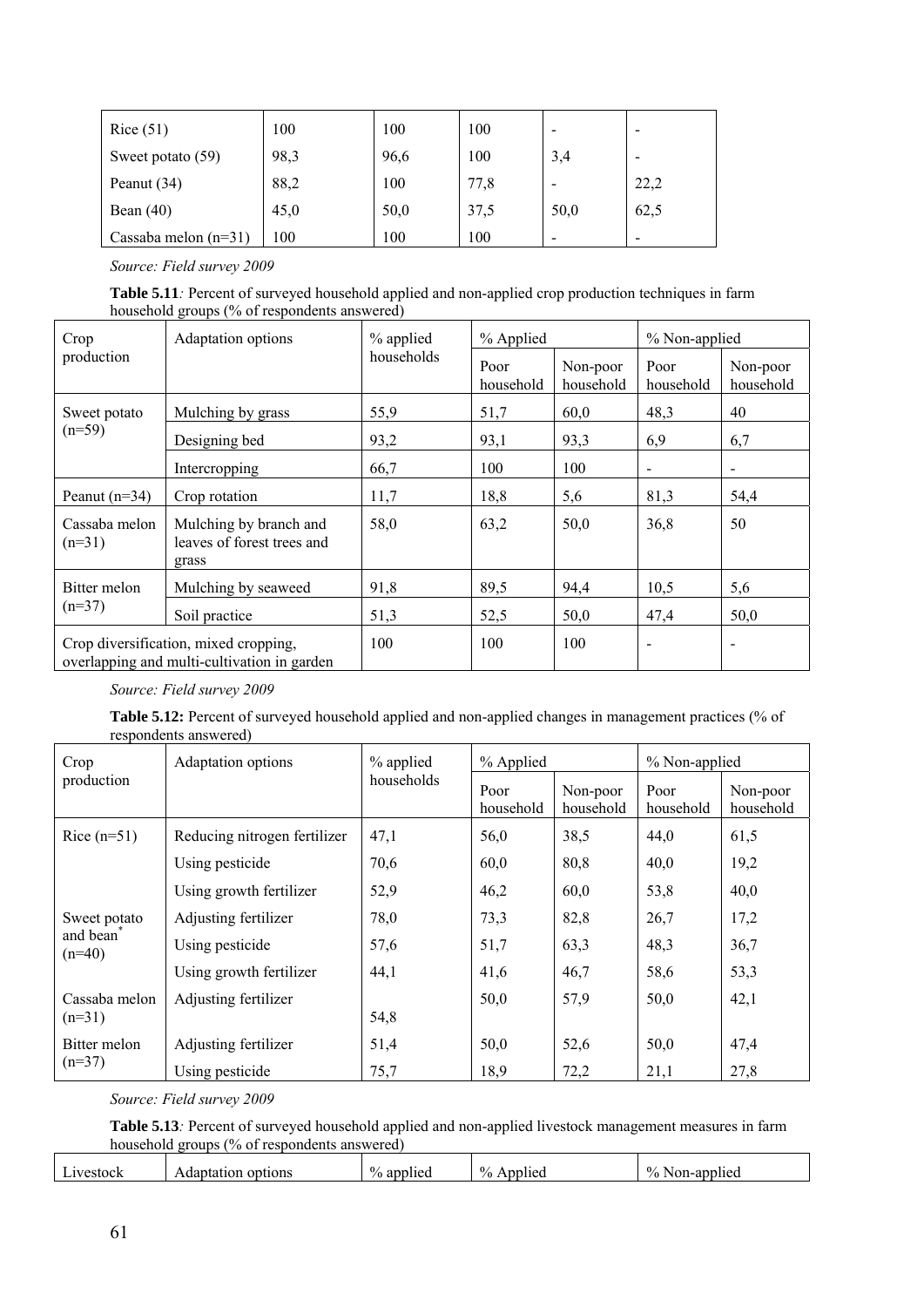| production             |                                                             | households | Poor<br>household | Non-poor<br>household | Poor<br>household            | Non-poor<br>household        |
|------------------------|-------------------------------------------------------------|------------|-------------------|-----------------------|------------------------------|------------------------------|
| $Pig(n=59)$            | Designing cage                                              | 54,2       | 44,0              | 75,0                  | 56,0                         | 25,0                         |
|                        | Caring daily                                                | 100        | 100               | 100                   | $\overline{\phantom{a}}$     | $\blacksquare$               |
|                        | Injecting vaccine                                           | 88,9       | 89,7              | 90,0                  | 10,3                         | 10,0                         |
|                        | Supplementing feed                                          | 55,9       | 41,4              | 70,0                  | 58,6                         | 30,0                         |
| Chicken<br>production  | Planting perennial tree and<br>using shade from forest tree | 100        | 100               | 100                   |                              | $\qquad \qquad \blacksquare$ |
| $(n=53)$               | Injecting vaccine                                           | 56,6       | 44,0              | 67,9                  | 56,0                         | 32,1                         |
| Duck                   | Reducing scale production                                   | 80,0       | 75,0              | 83,3                  | 25,0                         | 16,7                         |
| production<br>$(n=10)$ | Supplementing feed                                          | 50,0       | 50,0              | 50,0                  | 50,0                         | 50,0                         |
| Cattle                 | Planting grass                                              | 26,6       | 10,0              | 60,0                  | 90,0                         | 40,0                         |
| production<br>$(n=15)$ | Supplementing feed                                          | 100        | 100               | 100                   | $\overline{a}$               | $\overline{a}$               |
|                        | Injecting vaccine                                           | 100        | 100               | 100                   | $\qquad \qquad \blacksquare$ | $\overline{a}$               |
| Fish raising           | Reducing scale production                                   | 100        | 100               | 100                   | $\blacksquare$               | $\overline{a}$               |
| $(n=22)$               | Using water-fern to shading                                 | 68,1       | 77,6              | 76,9                  | 23,1                         | 22,4                         |
|                        | Supplementing feed                                          | 33,6       | 22,2              | 46,2                  | 77,8                         | 53,8                         |

#### *Check list for group discussion*

I. Draw diagrams Rural

- Type of chart status, past and future drought
- Requirements of the scheme: the drought, the area of limited extent and production activities are affected (plants and animals)
- Determine the area of drought can be used and the area were unusable due
- Area planted a tree and two service area

**Currently** 

- Irrigation system, the system tree, where most were limited, where light is limited
- Transport system
- Previously limited than now? Why? Determining the mold of irrigation system
- Future government policies will upgrade the infrastructure like? It will solve the problem of how drought
- In the future will be what comes to overcoming drought

#### II. Seasonal Calendar

- Request: the component
- 1. Weather: Temperature, precipitation of the month
- 2. Crops, livestock, aquaculture and agricultural activities other
- 3. Expression of drought
- III. Boss in order of priority levels are affected by drought

- Plants and animals affected by what the most drought

(Tree planting: (1) limited extent - the extent of damage (dead trees, dry state), (2) area, (3) area and the extent of damage)

Area crop damage levels Buy Pets Scale Time level of damage

#### IV. Construction plant drought problem

- According to her how the term?
- The cause of rural areas is limited in what?
- Problem: drought affecting agricultural production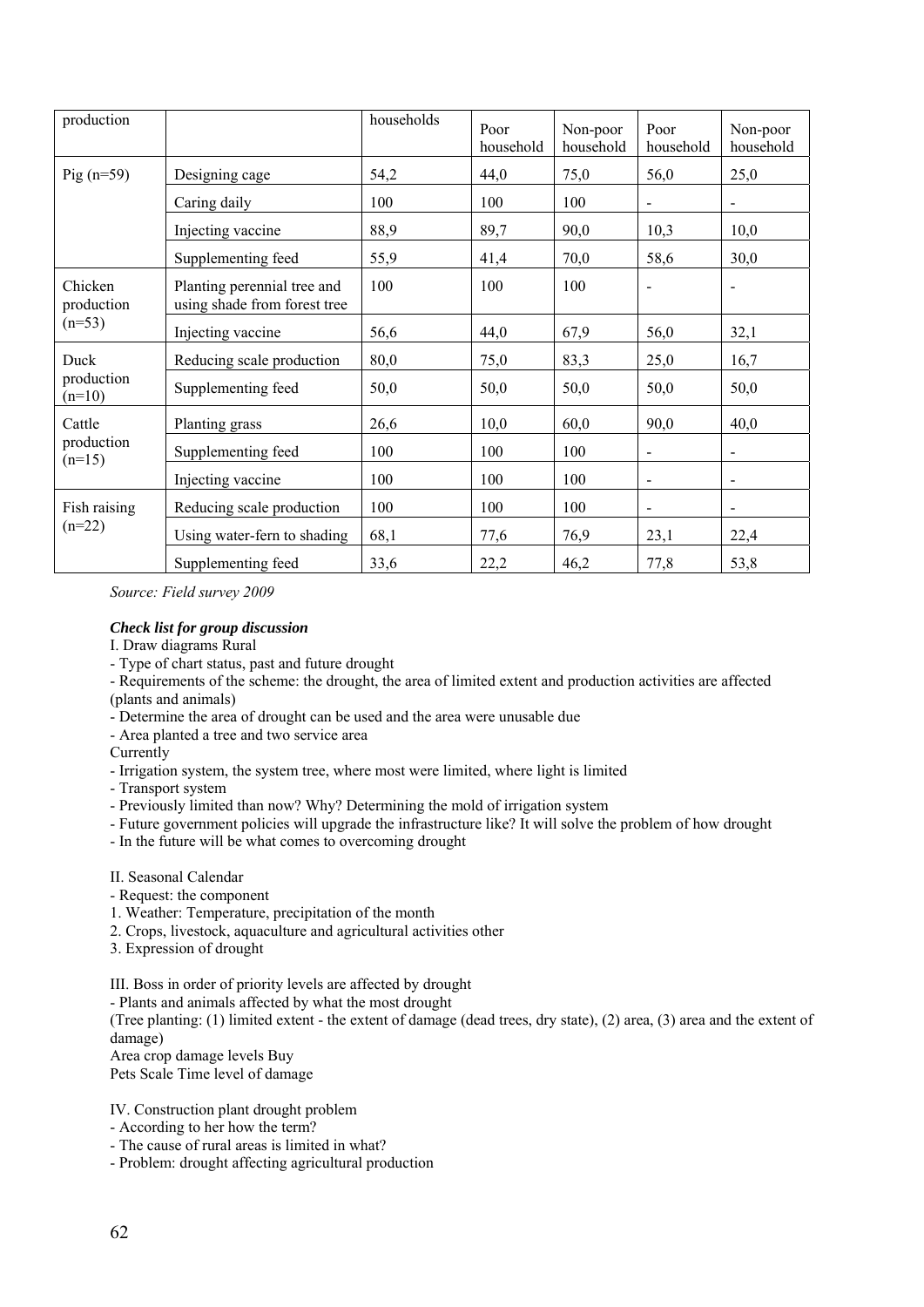#### V. The impact of drought

Product:

- Know the impact of drought to farming activities, livestock and aquaculture
- Crop / livestock will be affected
- Plants that are affected like?
- Listing of crops / livestock impacts (on the result of 1)
- Play cards color: Drought affects every tree / I like? (1 card write an impact)
- **Cultivation**
- 1. Productivity: What year, how many% does barefoot
- 2. Disease: What disease?, In any
- 3. Investment costs: fertilizer, plant protection agents, building barns, irrigation systems, food supplements
- 4. The working time of the day

#### PLANT VARIETIES

crops grown on land is often− limited compared to other regions, the yield like?

- More than not defend?– Is not the term? There is not a new disease? Is not the term?
- The number and type of disease− appear and the frequency of disease appeared in our time limit occurred
- The most severe drought that– year, how many% yield reduction compared with normal years?

Pets / aquaculture

- Pets will be affected most? Why?
- Impacts scale farming? (Scale up / down? Why?)
- Impacts to food (food missing something? For how long? Why?)
- Maturity (related to the ability to eat: increase / decrease)

VI. The experiences and measures to adapt to drought

Product:

• Knowing all the experience in adapting to local drought

• Knowing all measures to adapt to local drought

Method:

List the effects of drought in the morning discussion

Difficulties and facilitate the implementation

Effect of plant drought causes drought Adapting Why? % Of households in the village applied Male / Female Trouble advantages apply

Some forms of adaptation have been made

- Change plant varieties / animal? Like what? Why (because of limits or for other reasons), consider changing the time or the events leading to that change.

- Change or adjust the crop? Specifically how?

- The technical changes in crop and livestock

- Change the form of farm produce as from application to crop rotation, intercropping cases, pillow cases or diversified livestock, raising your knees, the agroforestry model (look at why the time change and change )

- There are various types of alternative livelihoods to adapt to any drought as migrants go elsewhere for jobs, move from this industry through the trades .....

Review of adaptation strategies in the future, the difficulties and what advantages? What supports are needed?

VI. Lessons learned

Products: Know the causes of success and failure; advantages and disadvantages of the experience / measure current residents have been applied

Methodology: Building tree for all four issues matter: success, failure, advantages and disadvantages.

VIII. The measures to restrict and to adapt to drought Product: Find out the solutions of drought restrictions

Find out the solutions to adapt to drought

IX. Policies related to agricultural support, policies related to prevention and adaptation to natural disasters Organizations in local communities, NGOs

The support of these organizations in the community is what?

The support that has contributed in improving the adaptability of people in the community?

Members of the cooperative's access to information policies that like?

Using SWOT to analyze the strengths, weaknesses, opportunities and challenges when people apply the form /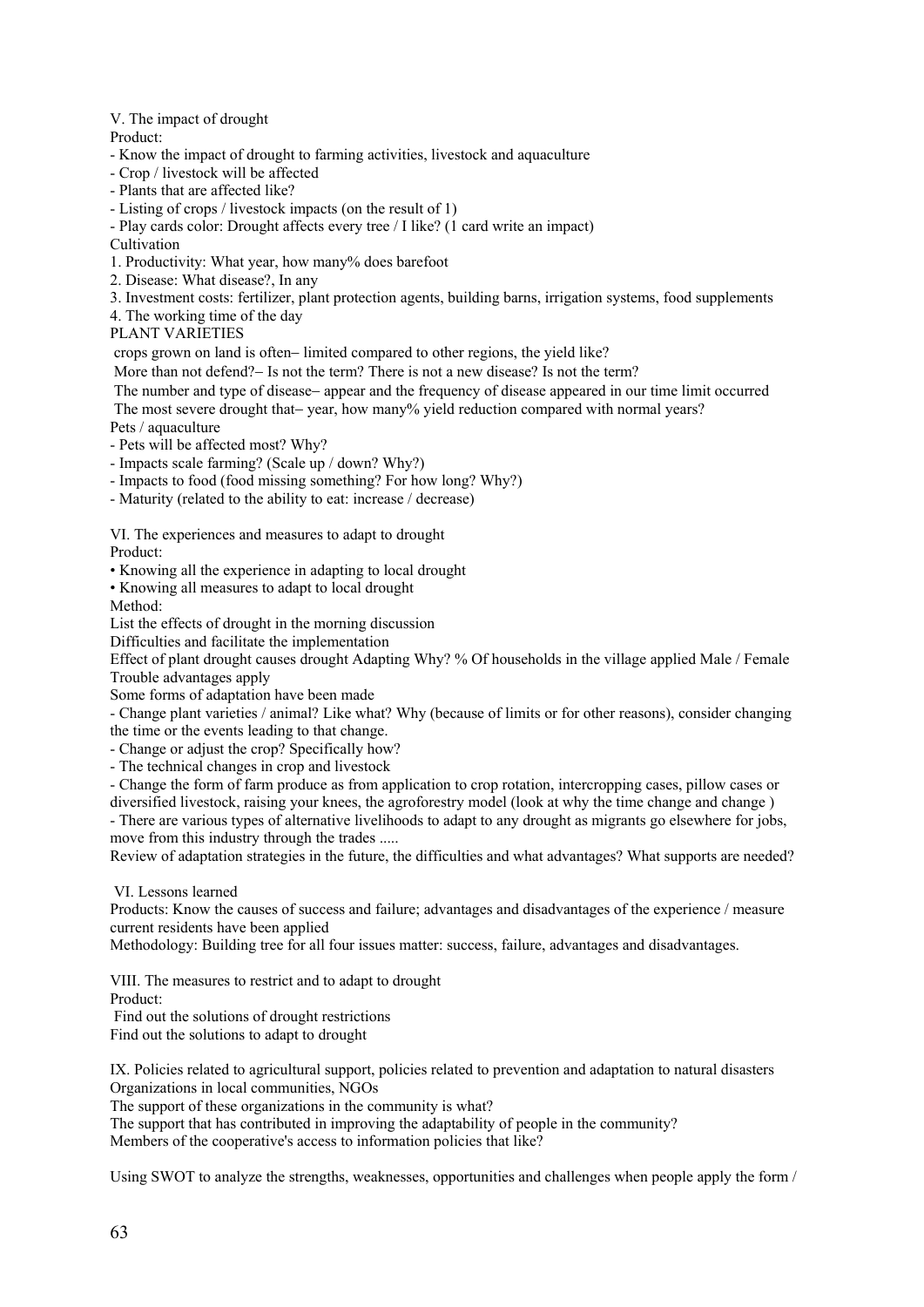adaptation measures that The disadvantages and advantages of the people upon the application of appropriate measures that?

## *Check list for depth interview*

Interviewees :............................................. ...

- I. Evolution of drought in recent years (1979 2009)
- 1. The term occurs in any strong? List year term occurs
- 2. Time limit occurred in those years? In Time limit not rain wind blows \* Time \* Intensity \*\* happens
- \* (1) As of the day or month, (2) Number of waves that occur in
- \*\* Calculated based on point: Point 1 is the most intense and slightly reduced to 10 points
- 3. Temperature changes over the years like? (Increase / decrease / no tang-giam/khong know)
- 4. There are five high temperature does not irregular? If so, list the year when the abnormally high temperatures that? How much the temperature (if you remember)
- 5. Precipitation Evolution in years like?

6. There are five long time without any rain occurs not unusual? If you have listed the year occur? Long time how much?

7. In the opinion of his (her), the drought situation in the past years events like?

- II. The impact of drought
- 9. He (she), water resources affected how over the years? (Letters I determined milestones?)
- Considering the amount of water in fish ponds as digging ponds? (In garden)
- Depth of drilling water wells? (In garden)
- The amount of water pumped during the irrigation? (Can only pump water morning and evening new strength, but weak in the day time).
- Depth of water when watering holes dug in the field?
- 10. The impacts of drought to crops?
- Area affected?
- Diseases and pests increase / decrease? Specifically, what epidemic?
- Type of diseases and pests?
- Maturity?
- Investment cost increase / decrease? How much time compared with no limit?
- What kind of cost? What specific types of expenses?
- Productivity is influenced work? Specifically, how many percent compared to the unlimited time?
- 11. The impact of droughts to different types of animals (including fish and shrimp)
- The number affected?
- Diseases increase / decrease? Specifically, what epidemic?
- Type of disease?
- Time for development?
- Impacts on Food: What food? Set time for how long?
- Investment cost increase / decrease? How much time compared with no limit?
- What kind of cost? What specific types of expenses?
- Productivity is affected? Specifically, how many percent compared to the unlimited time?

## III. Adaptation measures

12. Some forms of adaptation have been made

 plant varieties /−Change livestock? Like what? Why (because of limits or for other reasons) and consider time changes or events leading to that change.

change or adjust the crop?− Specifically how?

The technical changes in crop− and livestock

 Change form production− applications as from farming to crop rotation, intercropping case, pillow cases or diversified livestock, raising your knees, the agroforestry model (considering the reasons and the time change change )

 What are the types of− alternative livelihoods to adapt to any drought as migrants go elsewhere for jobs, move from this industry through trades .....

Consider the problems and agree∖ upon the implementation of such adaptation strategies.

Consider the adaptation strategies in the future, the difficulties and what advantage? What supports are needed? 13. Lessons learned in adapting to drought are drawn?

14. Experience to predict droughts?

15. Policies related to agricultural support, policies related to prevention and adaptation to natural disasters